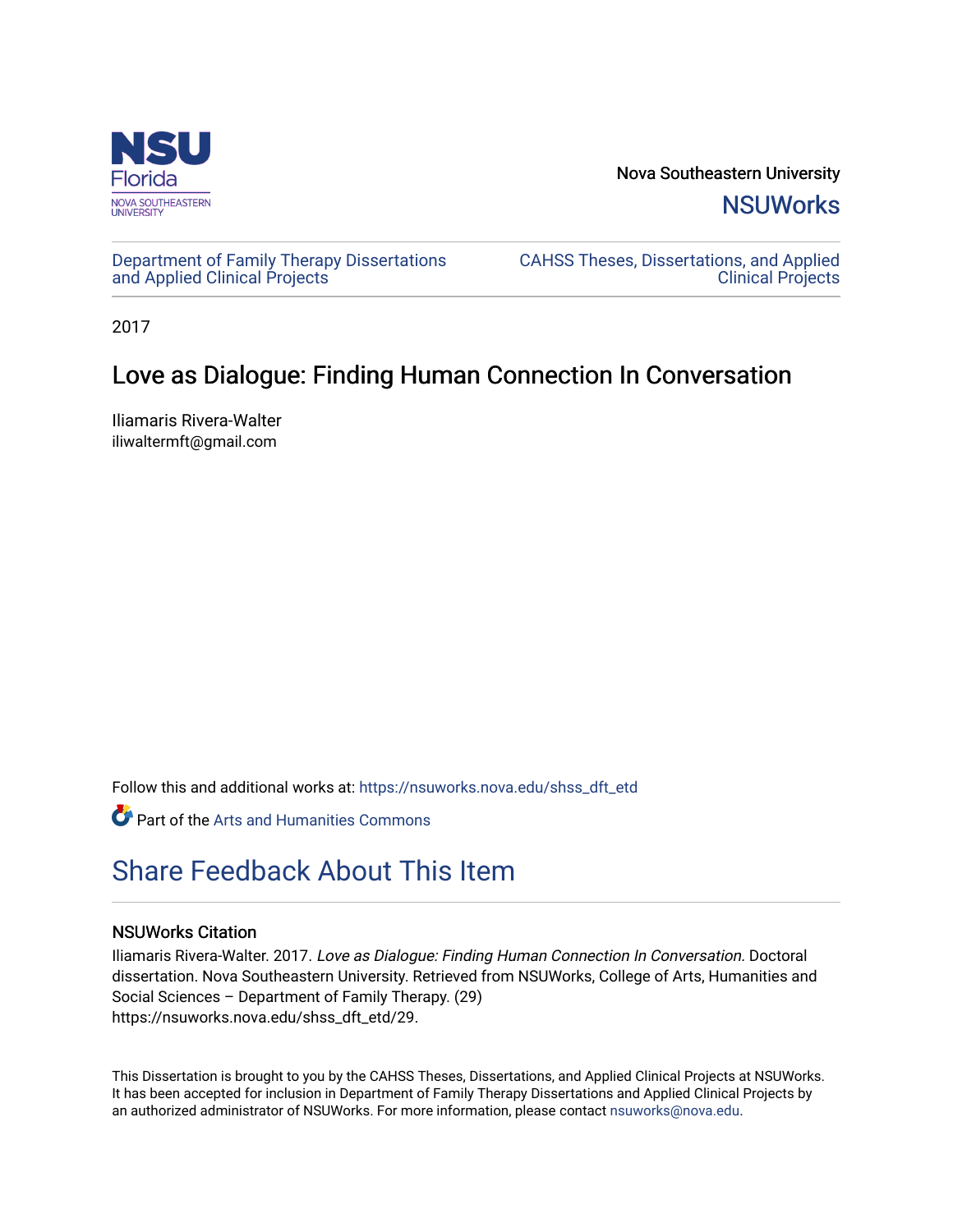Love as Dialogue: Finding Human Connection In Conversation

by

Iliámaris Rivera-Walter

A Dissertation Presented to the

College of Arts, Humanities, and Social Sciences of Nova Southeastern University

In Partial Fulfillment of the Requirements for the Degree of

Doctor of Philosophy

Nova Southeastern University

2017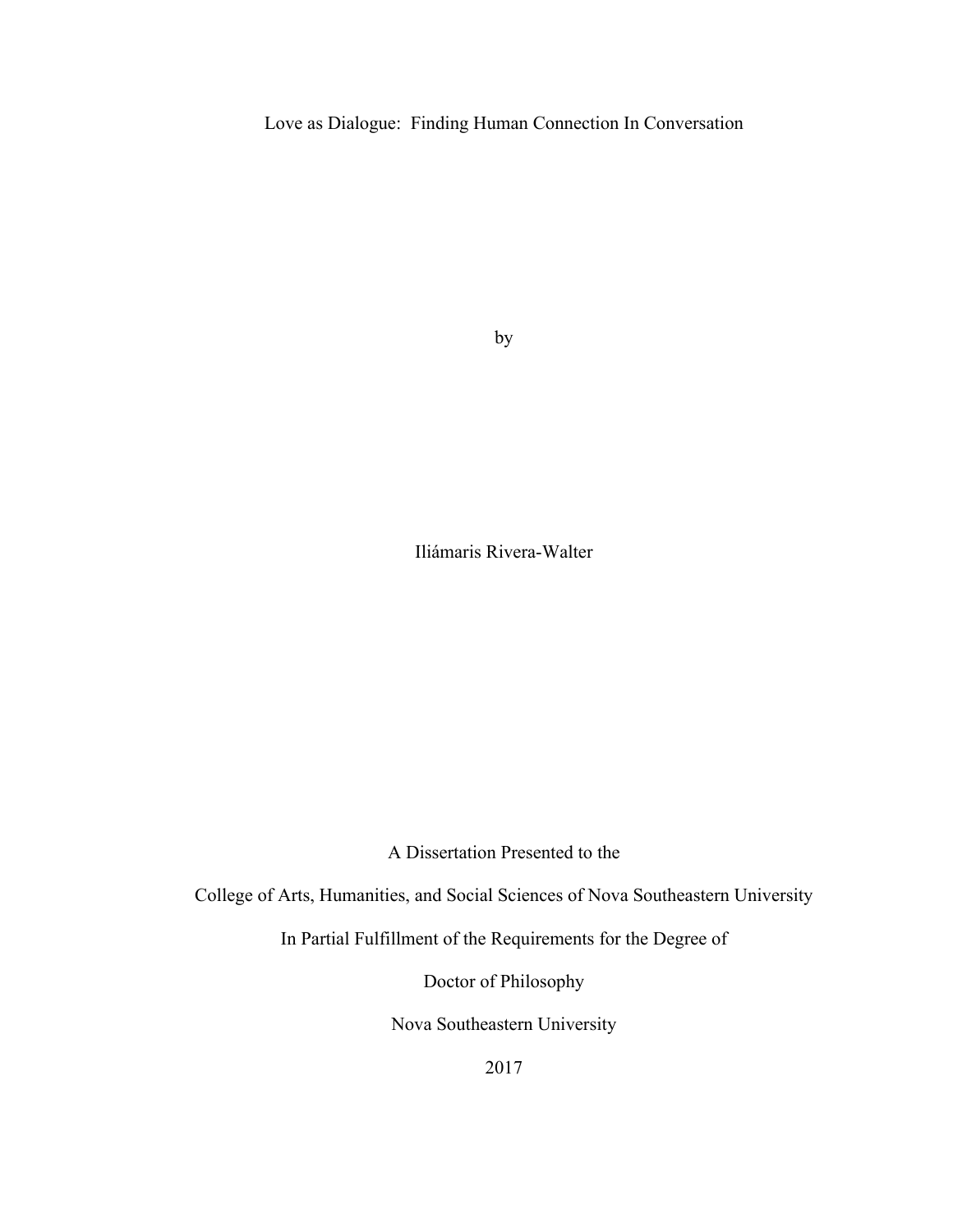Copyright

by

Iliámaris Rivera-Walter

July 2017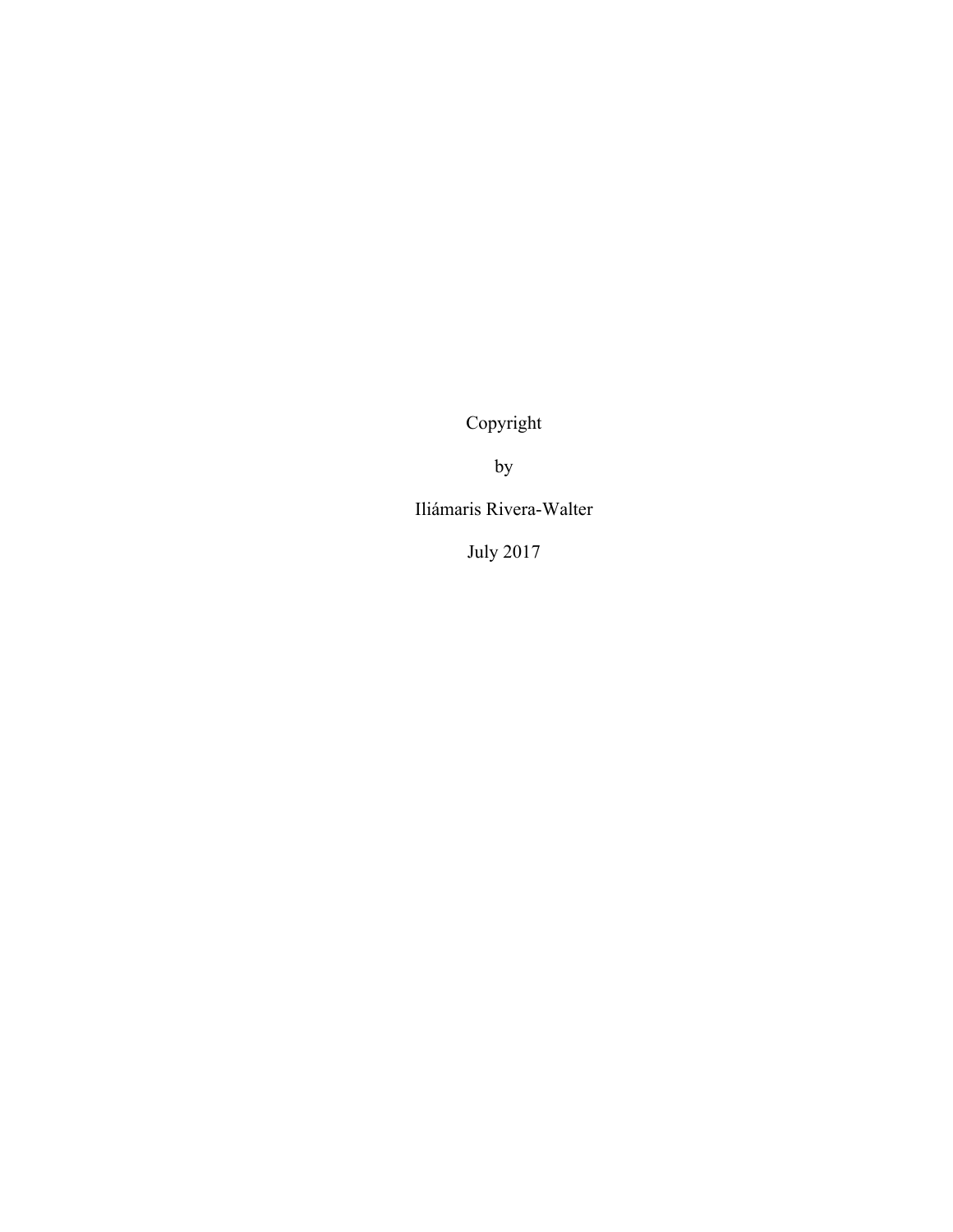#### **Nova Southeastern University College of Arts, Humanities, and Social Sciences**

This dissertation was submitted by Iliámaris Rivera-Walter under the direction of the chair of the dissertation committee listed below. It was submitted to the College of Arts, Humanities, and Social Sciences and approved in partial fulfillment of the requirements for the degree Doctorate of Philosophy in the Department of Family Therapy at Nova Southeastern University.

Approved:

une 15,2017

Verthe Murge PLO.

Chair

Jerimie V. Boyd Ghd

Tommie V. Boyd, Ph.D.

Douglas Flemons, Ph.D.

uly 27, 2017

Date of Final Approval

Varthe St. Margy 12.0

Martha Gonzalez Marquez, Ph.D. Chair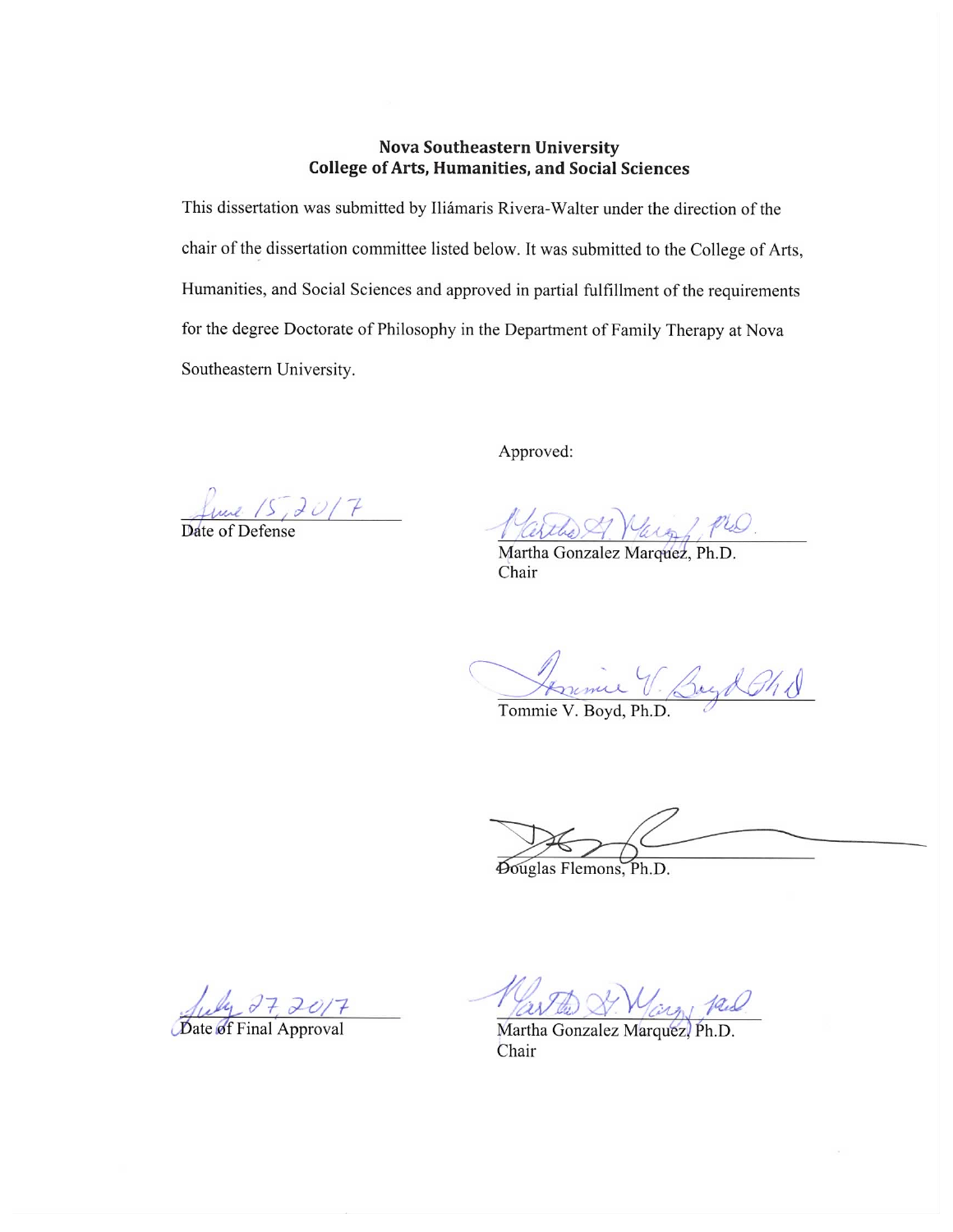#### **Acknowledgments**

Thank you,

Dad, for teaching me how to dialogue with God, with you, and with myself.

Mom, for showing me unconditional love.

Jim, for encouraging me to take the more difficult path, and for being the best listener and dialogue partner.

Aurélia, for reminding me, daily, why *this* matters.

Dr. Marquez, for your unwavering support and thought-provoking questions.

Dr. Flemons, for teaching me how to live with and honor an idea.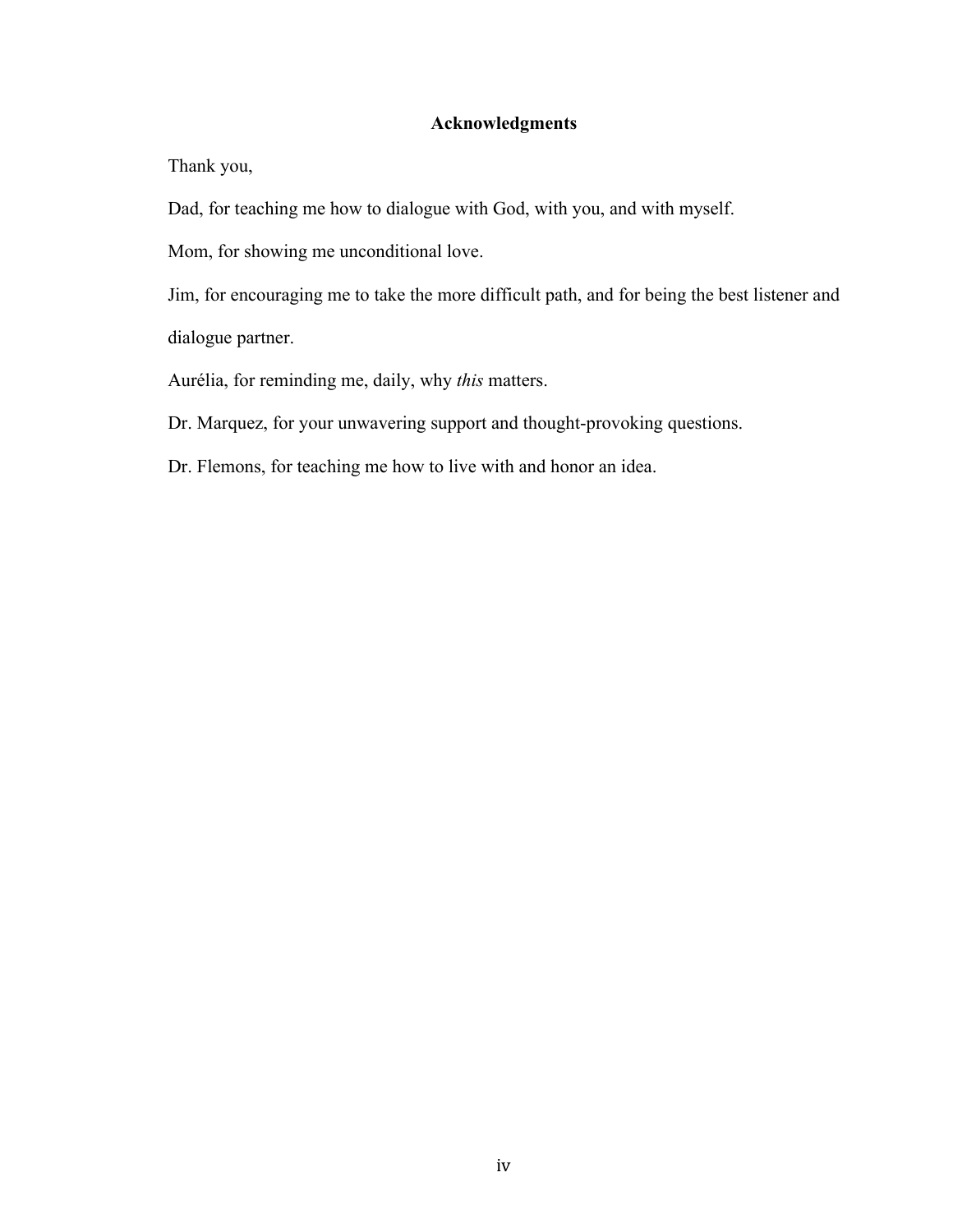### **TABLE OF CONTENTS**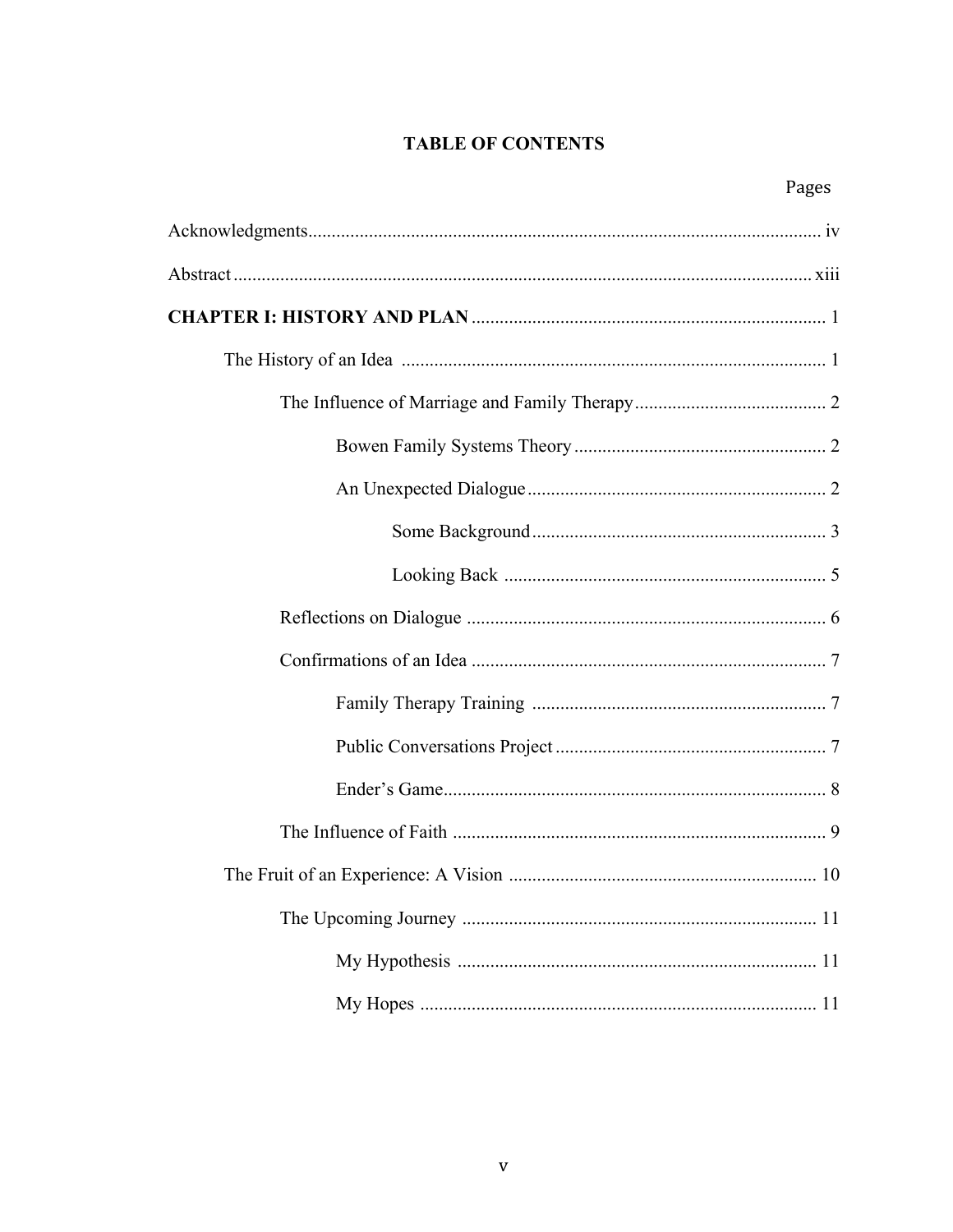| <b>CHAPTER III: LOVE IN DIALOGUE: CHOICE AND EXPERIENCE  24</b> |  |
|-----------------------------------------------------------------|--|
|                                                                 |  |
|                                                                 |  |
|                                                                 |  |
|                                                                 |  |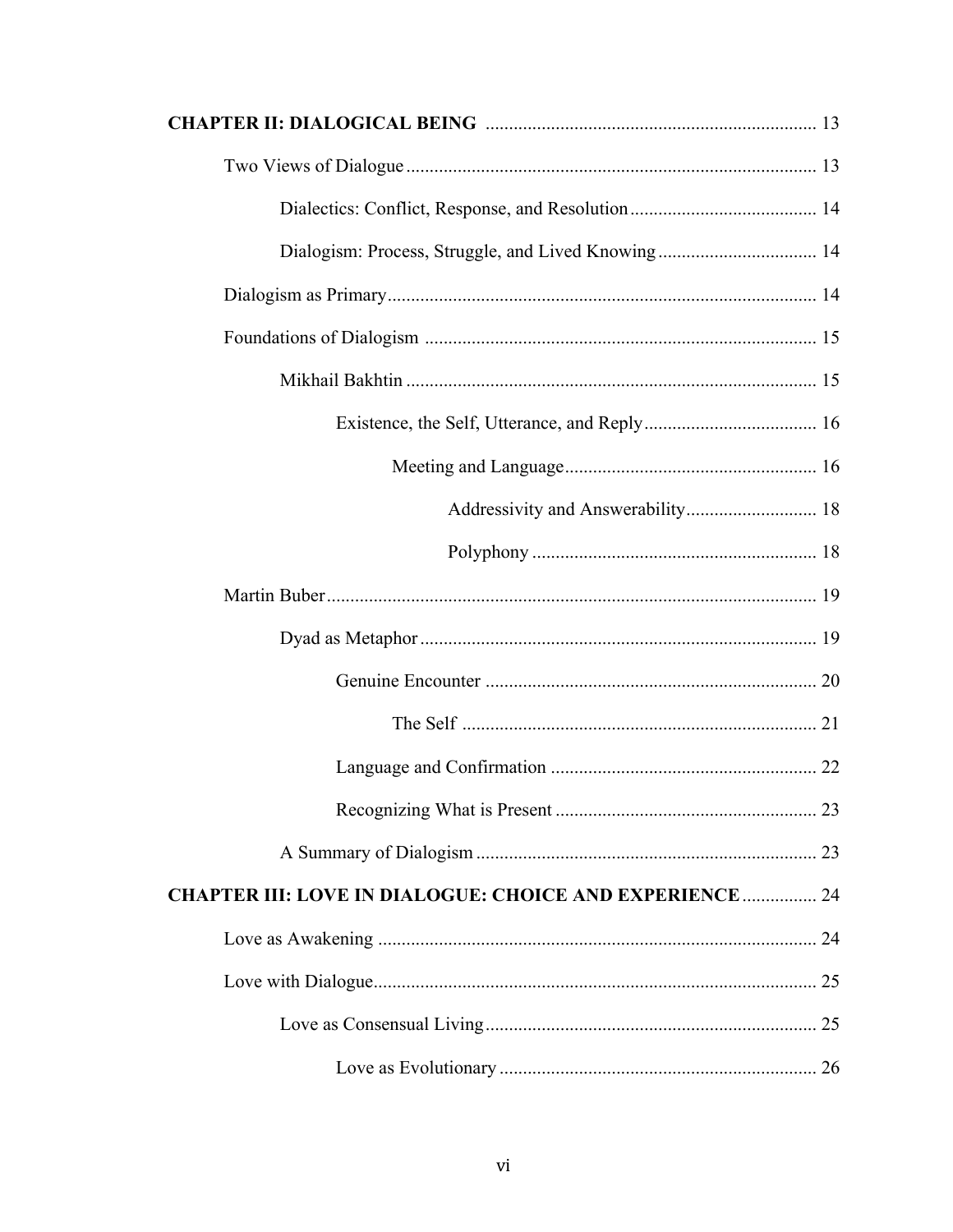| <b>CHAPTER IV: DIALOGICAL ENCOUNTER AS AN EXPERIENCE OF LOVE 34</b>  |  |
|----------------------------------------------------------------------|--|
|                                                                      |  |
| Loved Ones, Enemies, and Monsters: Dialogue as Risk, Engagement, and |  |
|                                                                      |  |
|                                                                      |  |
|                                                                      |  |
|                                                                      |  |
|                                                                      |  |
|                                                                      |  |
|                                                                      |  |
|                                                                      |  |
|                                                                      |  |
|                                                                      |  |
|                                                                      |  |
|                                                                      |  |
|                                                                      |  |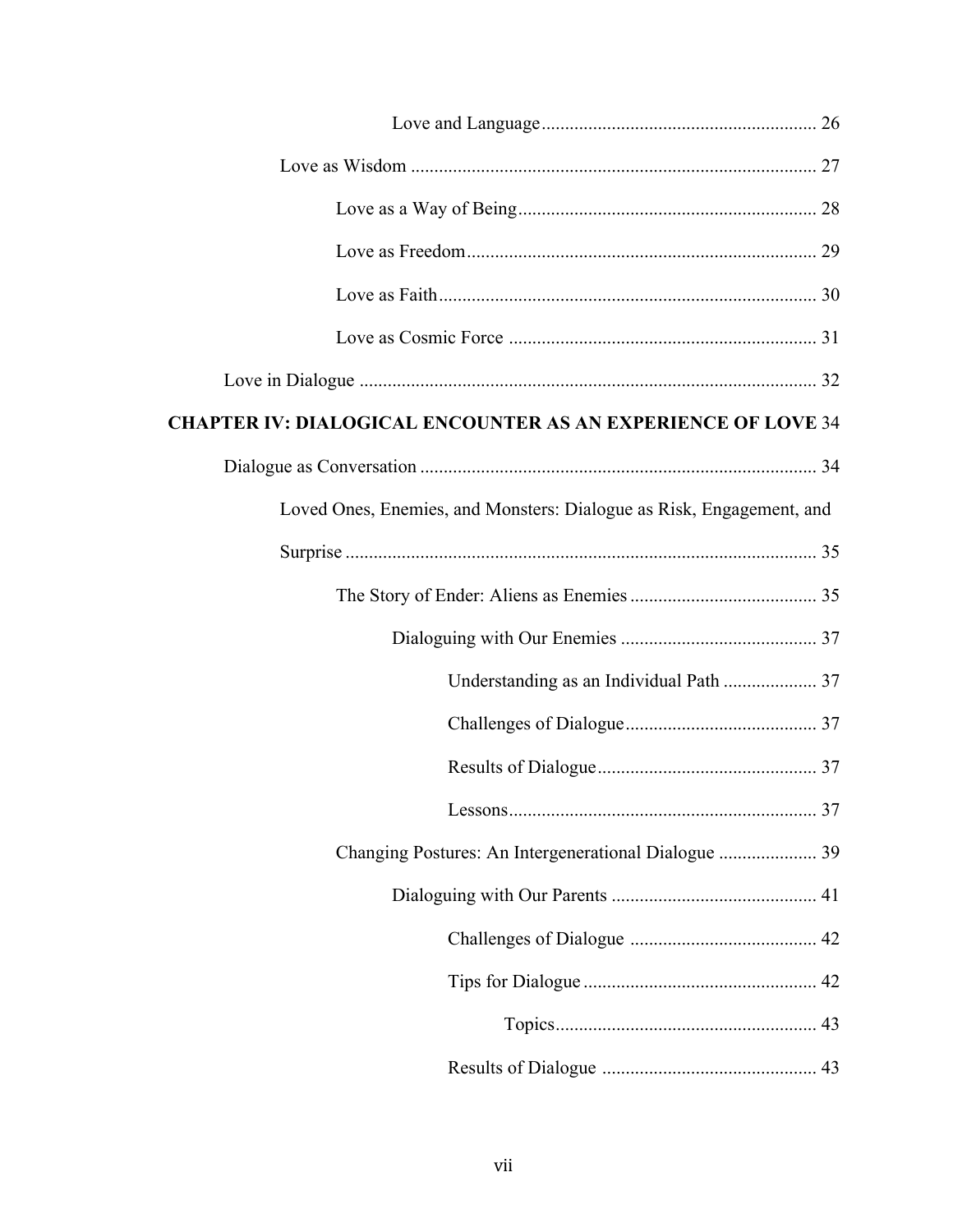| The Open Dialogue Therapeutic Approach: Love as Embodiment 53 |  |
|---------------------------------------------------------------|--|
|                                                               |  |
|                                                               |  |
|                                                               |  |
|                                                               |  |
|                                                               |  |
|                                                               |  |
|                                                               |  |
|                                                               |  |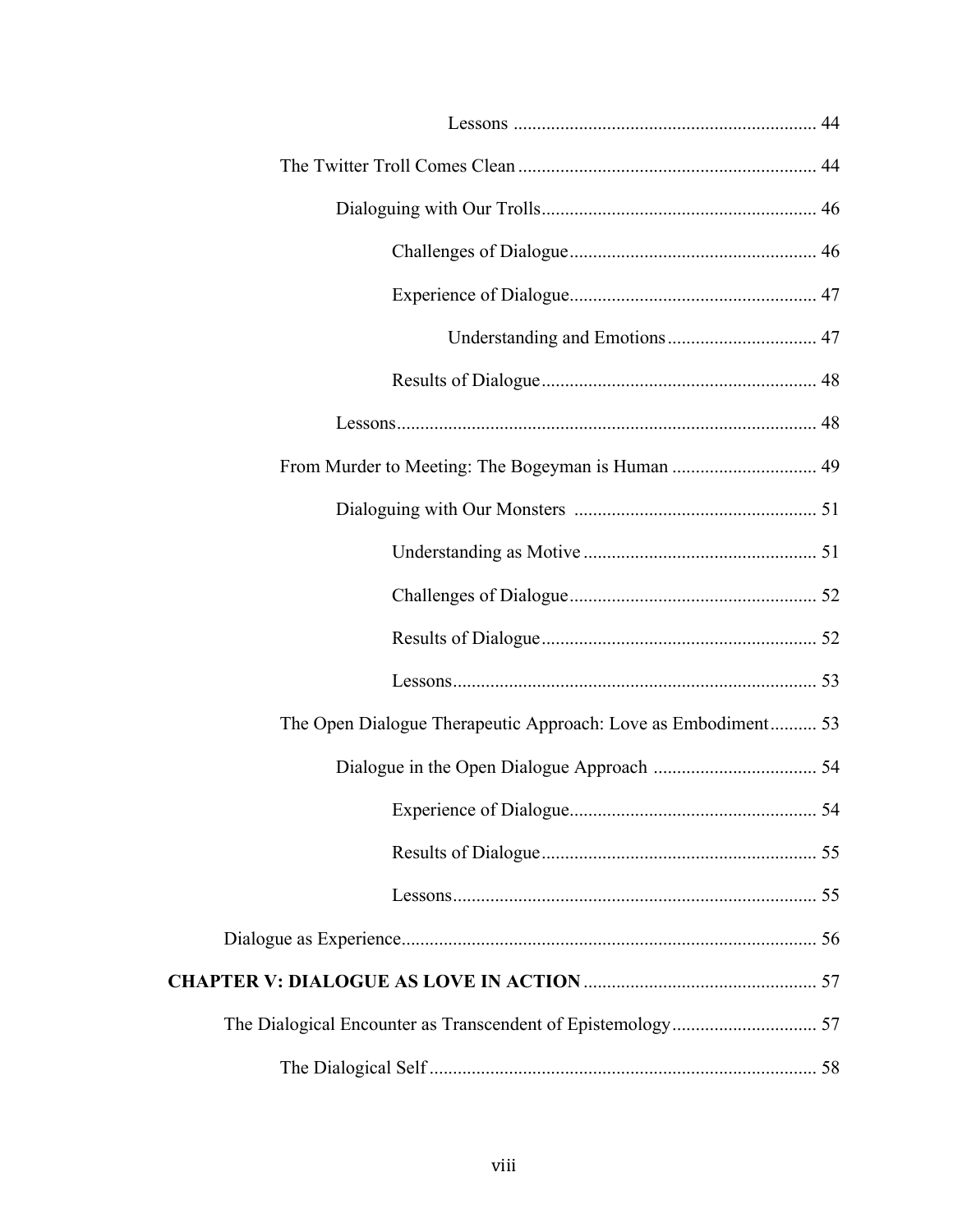| Dialogue as Response and Vulnerability as Process 69 |  |
|------------------------------------------------------|--|
|                                                      |  |
|                                                      |  |
|                                                      |  |
|                                                      |  |
|                                                      |  |
|                                                      |  |
|                                                      |  |
|                                                      |  |
|                                                      |  |
|                                                      |  |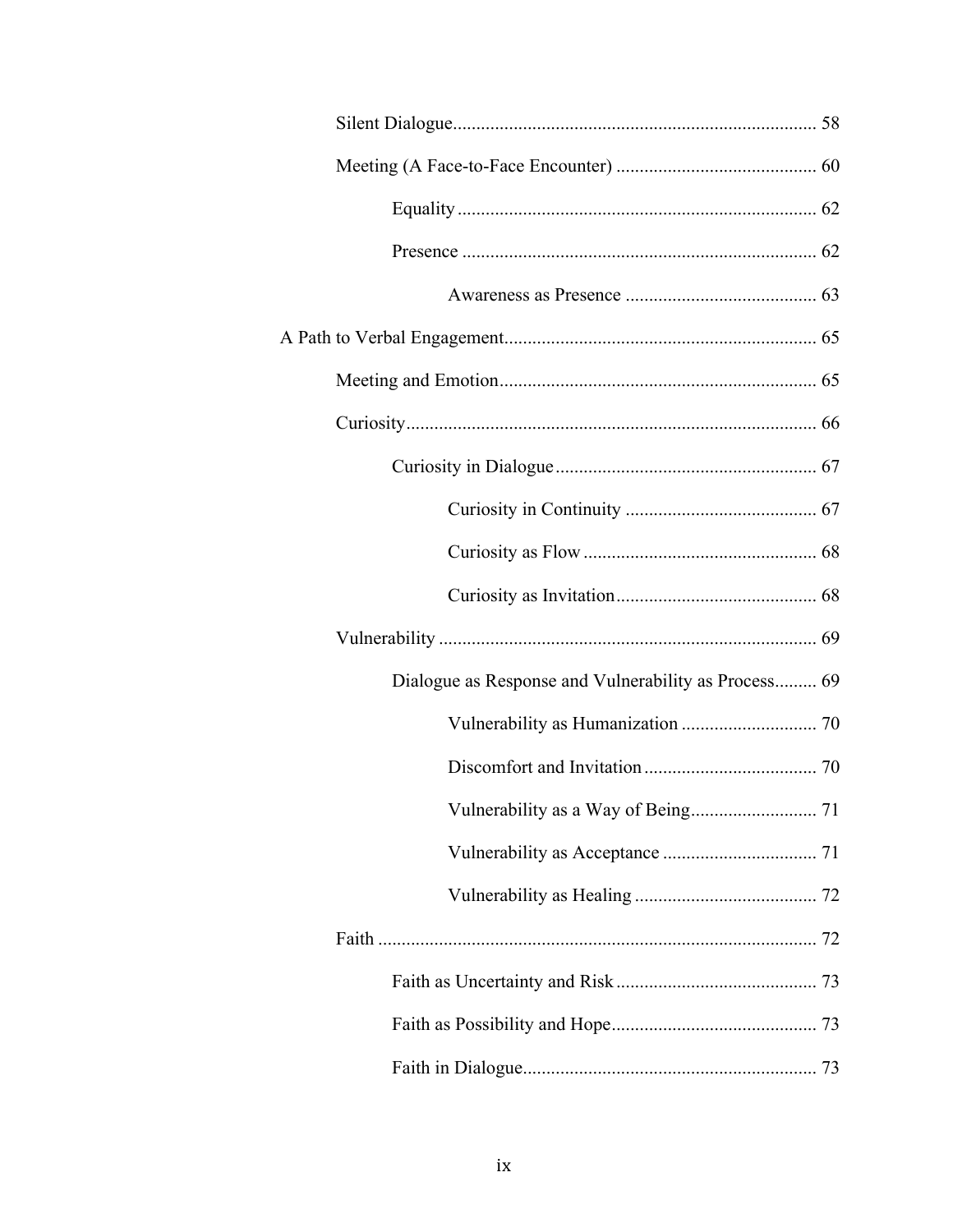| <b>CHAPTER VI: LOVE-AS-DIALOGUE IN FAMILY THERAPY  87</b> |  |
|-----------------------------------------------------------|--|
|                                                           |  |
|                                                           |  |
|                                                           |  |
|                                                           |  |
|                                                           |  |
|                                                           |  |
|                                                           |  |
|                                                           |  |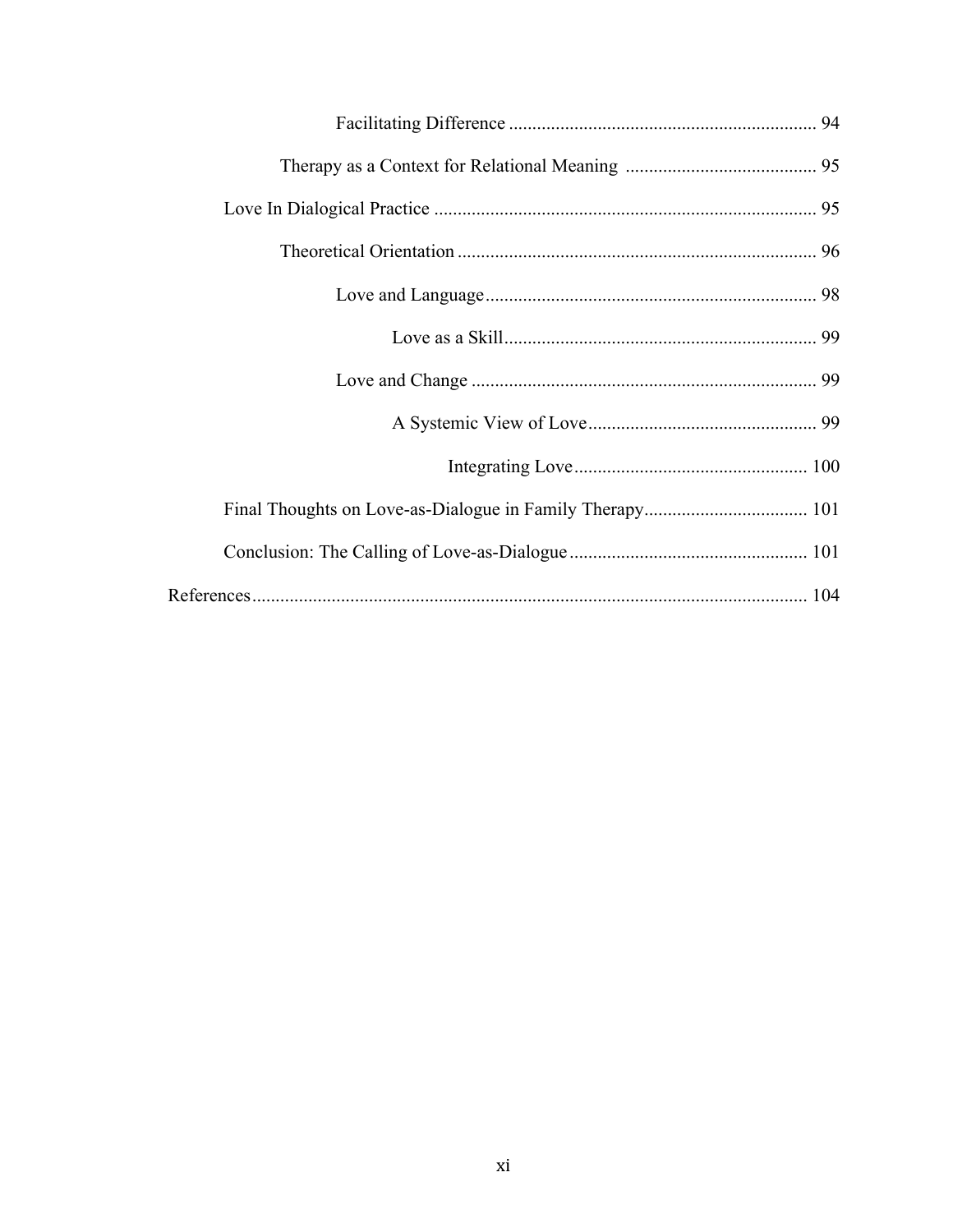#### Abstract

Dialogue is a conversation situated in a view of existence as relational (Bakhtin, 1981; Buber, 1970). As a result, it evokes love—love as the constant companion to human experience that allows for collaboration, co-existence, and evolution (Maturana & Verden-Zöller, 2008). Dialogue, and its potential to generate love, offers persons the ability to understand how love can be activated within relationships and in daily encounters as a result of dialogical engagement. It also holds implications for the field of family therapy, including the nature and purpose of therapy, as well as training and practice. In order to understand how love and dialogue evoke one another, each was explored as a concept. Dialogism, the foundational philosophy of dialogue as articulated by its principle contributors, Mikhail Bakhtin (1981) and Martin Buber (1970), provides a relational, ontological context for dialogue as a conversation. Love, as an experience of shared humanity—as a "bumping into" humanity's "collective consciousness" (Gumbrecht, Maturana, & Poerksen, 2006), initiates, fuels, and emerges within dialogue. Love and dialogue are foundational to human existence and therefore cannot be separated. This recognition results in an acceptance of love-as-dialogue. Love-asdialogue presents individuals with a way of living that orients them toward engagement. It also invites family therapists into a conversation about therapy as a meeting of human beings and therefore as being situated in love.

xii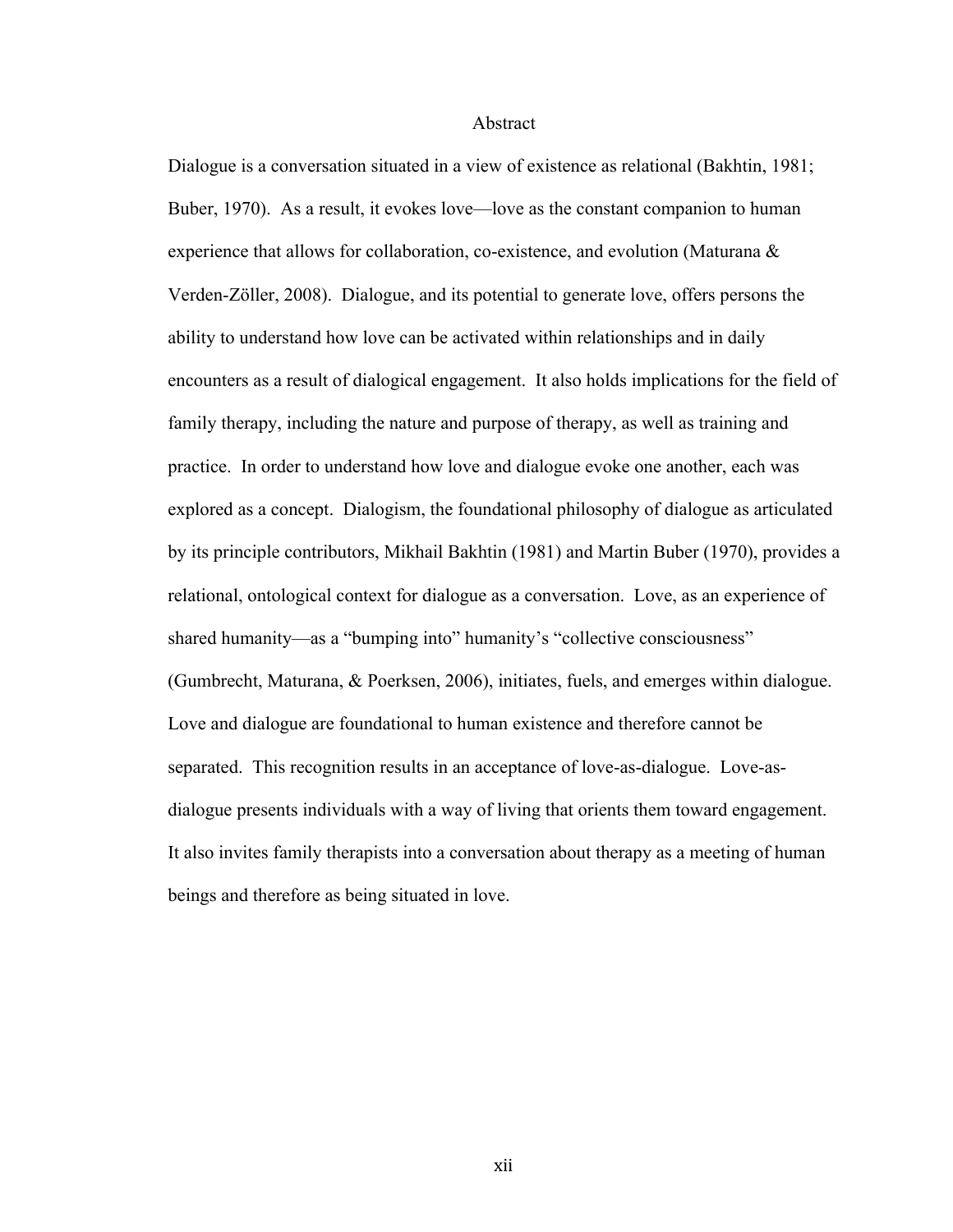#### **CHAPTER 1: HISTORY AND PLAN**

#### **The History of an Idea**

Dialogue is not simply an exchange of ideas. In some way it is always an exchange of gifts.

—John Paul II (Chryssavgis, 2014)

Through dialogue, I have been gifted by many people. Starting with either my curiosity, or another's, a back-and-forth exchange would develop. Not a perfectly fair conversation during which we each shared the same amount of "time," but one in which we knew that we were both needed for what was transpiring, and we trusted what we were creating together. Early in my life, many of these experiences were with people I already loved and trusted. It was easy to be vulnerable and honest in their presence, because I knew who they were, and who they were to me.

As I entered young adulthood, I was challenged to have tough conversations with family members, in which I shared my struggles in our relationship, and I asked for them to share their struggles. During these conversations, I experienced many emotions, including confusion, concern, curiosity, surprise, anxiety, and love. In retrospect, I think many of these feelings were a result of the engagement required in the conversation and the recognition that while I was being challenged by my loved ones, I was also challenging them. In particular, being in the position of challenging someone whom I saw as an authority figure gave me the rich experience of feeling complex emotions and being able to push through them for the benefit of connection.

Fortunately, my loved ones welcomed these conversations and not only listened, but also offered themselves through the sharing of their perspectives. I learned that connecting honestly with my significant others was a powerful force for creating new possibilities for the way we related to one another.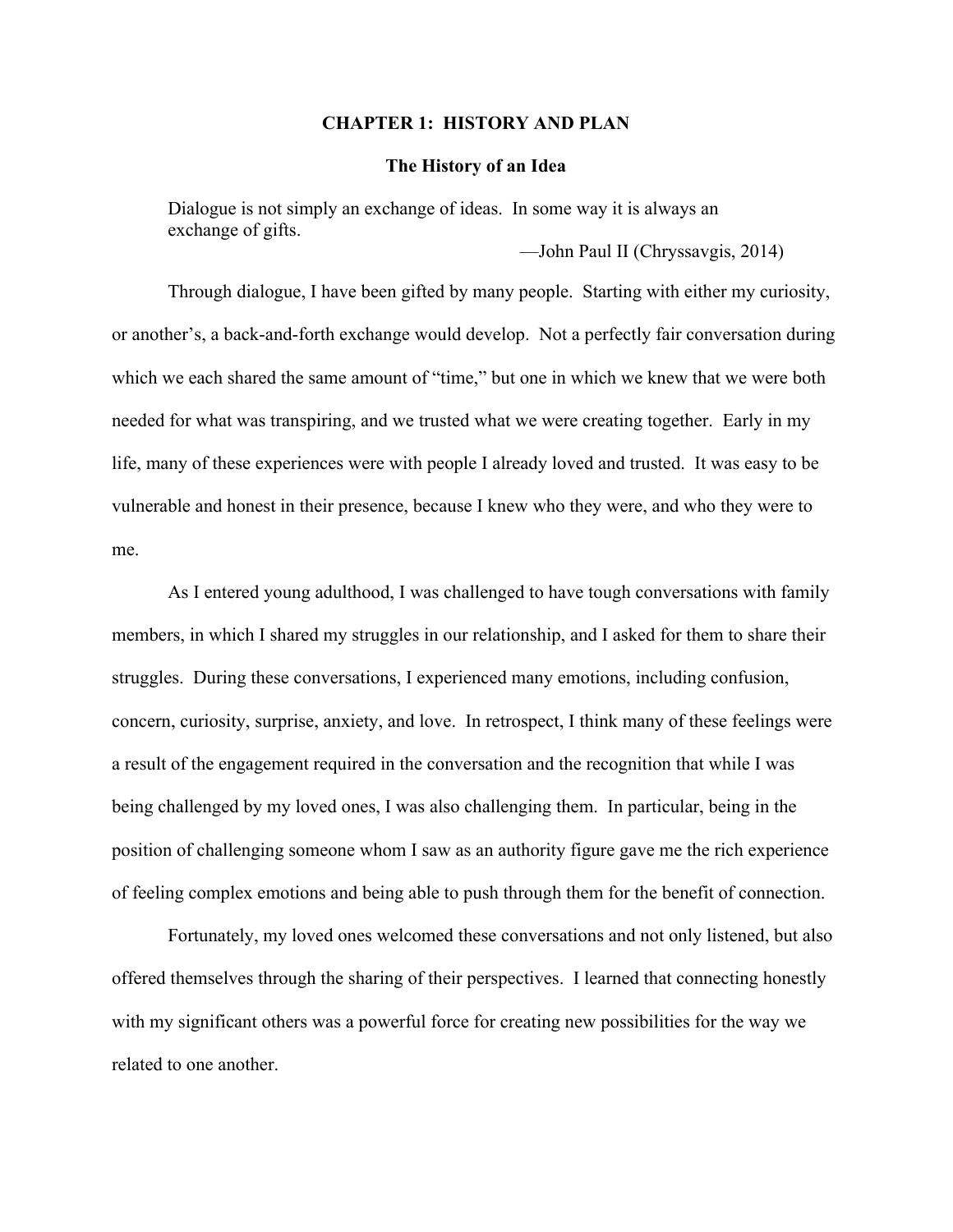#### **The Influence of Marriage and Family Therapy**

**Bowen Family Systems Theory (BFST).** While my involvement in this type of conversation began when I was very young and can be attributed to my family members' styles of relating, at this point, I cannot separate my interest in this type of conversation from my training as a marriage and family therapist. In 2003, while I was a master's student, a professor, guided by Bowen Family Systems Theory (BFST) (Bowen, 1985; Kerr & Bowen, 1988), assigned students the task of interviewing family members over three generations on common family experiences, difficulties, and strengths. Being a novice at initiating conversations with my family members on topics that were not routine, I stuck to a script and completed formal interviews.

Surprisingly, as a result of this project, my family members began having conversations with me on a regular basis about their histories, losses, and relationship struggles. I also began talking openly with them about my view of our relationships. These conversations, and this level of openness, became part of our family culture. When we convened for holidays or events, we discussed our stories, and we learned about one another.

At this same time, I was learning about Contextual Therapy (Boszormenyi-Nagy  $\&$ Krasner, 1980) through my work with a clinical supervisor, and I became very interested in Martin Buber's ideas about dialogue (Buber, 1970; Krasner & Joyce, 1995). These approaches seemed to fit very well with my new experience in my family of origin (FOO), and they called me to a deeper level of conversation.

**An unexpected dialogue.** In 2009, several years after my initial family of origin interviews, I was gifted, once again, with the opportunity for dialogue. At the time, I was teaching a graduate-level course on gender and ethnicity, and I took the weekly class readings to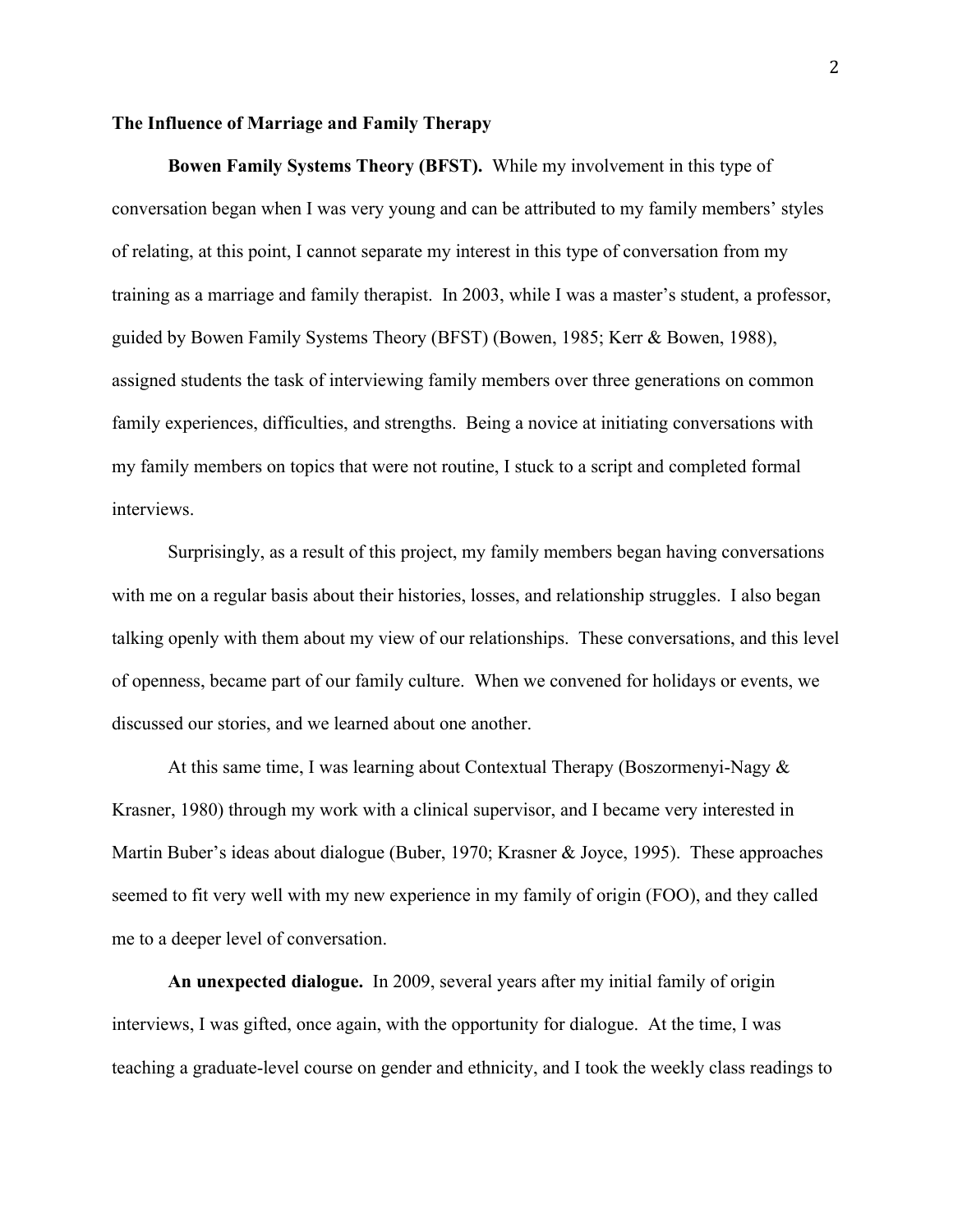my in-laws' home for a Christmas visit. While I was reading an article on the use of racial terms in the names of United States sports teams, my father-in-law saw the title, and began a heated discussion on the subject.

**Some background.** At this point in my relationship with my in-laws, I had gathered enough information to know that their approach to my ethnicity could be summarized as the idea, "we are all the same." While I recognized that they saw me as an equal and didn't devalue me for being Latina, the "we're all the same" approach felt devaluing to me, because it erased my uniqueness and ignored our differences. I hadn't yet figured out how to engage with them on the subject, nor was I certain I wanted to, but it was a topic I raised periodically with my husband.

My understanding was that my father-in-law was the authority in his home, and no one questioned his opinions or his decisions. I had already observed this dynamic several times, and I obeyed it. I was aware that I was obeying it, and it was difficult at times, but I wasn't sure that I wanted to commit to a new way of interacting. As a result, I related to my in-laws in a detached manner. I wasn't sure I could be direct in my communication (which is my natural style); therefore, I allowed myself to stay in the background, unless I was addressed directly. The dialogue I will describe shortly was a process in which I gave myself permission to put myself into the conversation, lightly, as best I could. It was the first time I gave myself permission to do this, and after the dialogue, I was able to continue this process in my relationship with my father-in-law.

At the time of the dialogue, I had been married for three years. My husband, Jim, had been on a journey of his own, trying to reconcile his upbringing with the ways in which he now wanted to relate to his father. This dialogue, with my father-in-law, was also the first time I observed Jim disagree with his father in the presence of his family members. It was an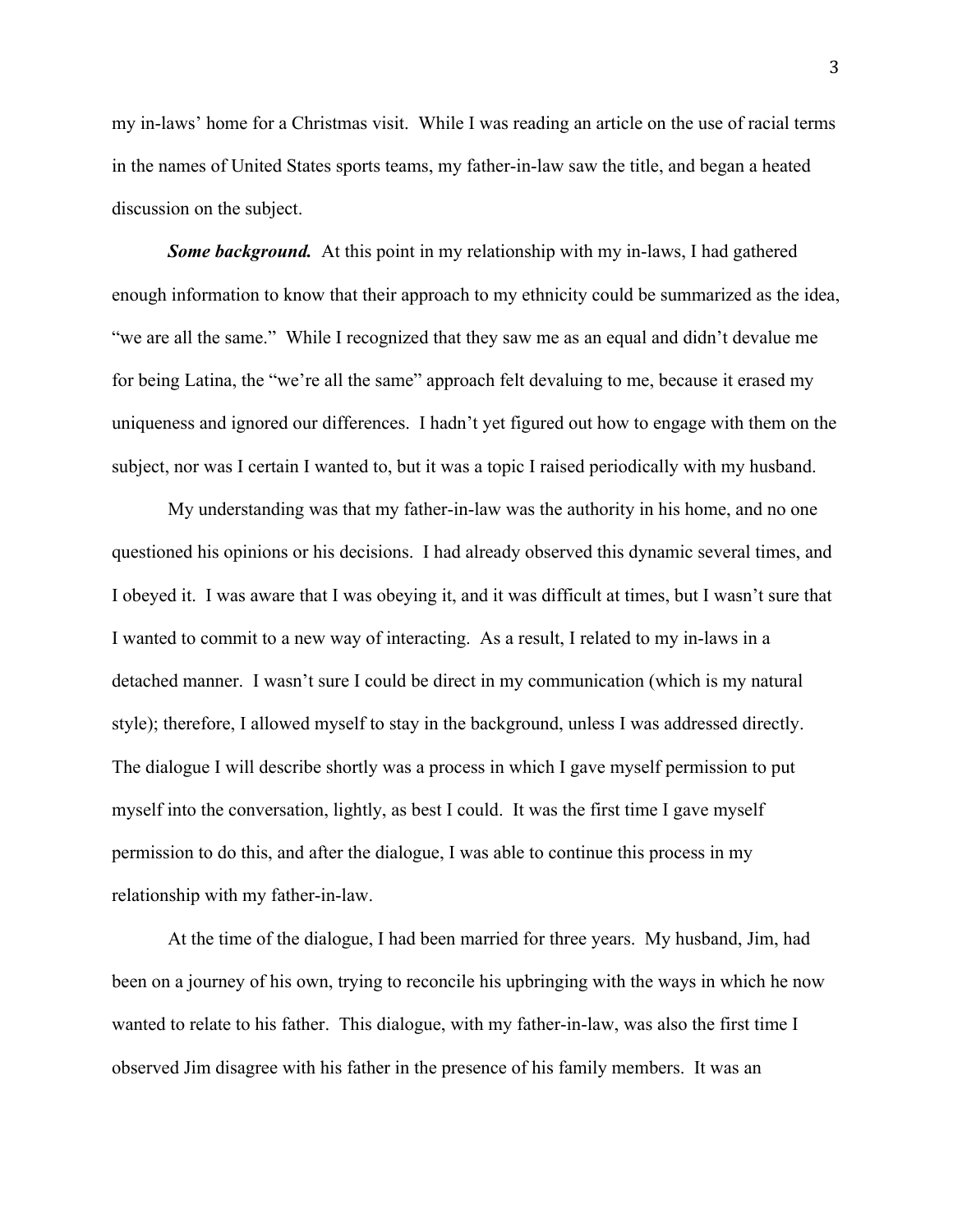emotionally poignant moment for me, because I knew the significance of his choices during the conversation.

Initially, my mother-in-law read the article, and she attempted to discuss the author's position with her husband, Jim, and me. The four of us were sitting in the living room. While we were chatting, she handed the article back to me, and I laid it down next to me. At that point, my father-in-law saw it, and he said that he didn't understand why it was such a big deal. His wife mentioned that it was a good article, and she suggested he read it. He loudly responded that he wasn't interested in reading it. She got up and left the room; Jim followed her into the kitchen. I interpreted these actions as their automatic reaction in the face of their loved one's indignation. They peered in occasionally, Jim eventually returning and participating in the conversation.

In the beginning, I listened. I wasn't sure how to engage, and I was feeling nervous thinking about responding, although I physically knew that I would—that I had to. I could feel slight tremors of nervousness I had come to recognize as both fear and drive. His voiced frustration was to the fact that we as a nation were still discussing matters of race, when these topics continued to cause division. He believed that those that protest (in this case, Native Americans) needed to accept that there was no continued malice and that issues of discrimination and oppression were in the past. I, both as an individual and as a marriage and family therapist, felt strongly that it was this belief that kept people isolated, in pain, and unable to heal. There was a moment when he likened American slavery to indentured servitude, and at that point, Jim jumped into the conversation.

When I responded, I did so as an educator and therapist and not as a daughter-in-law. In retrospect, I think I responded from this identity because I didn't think of myself as a daughter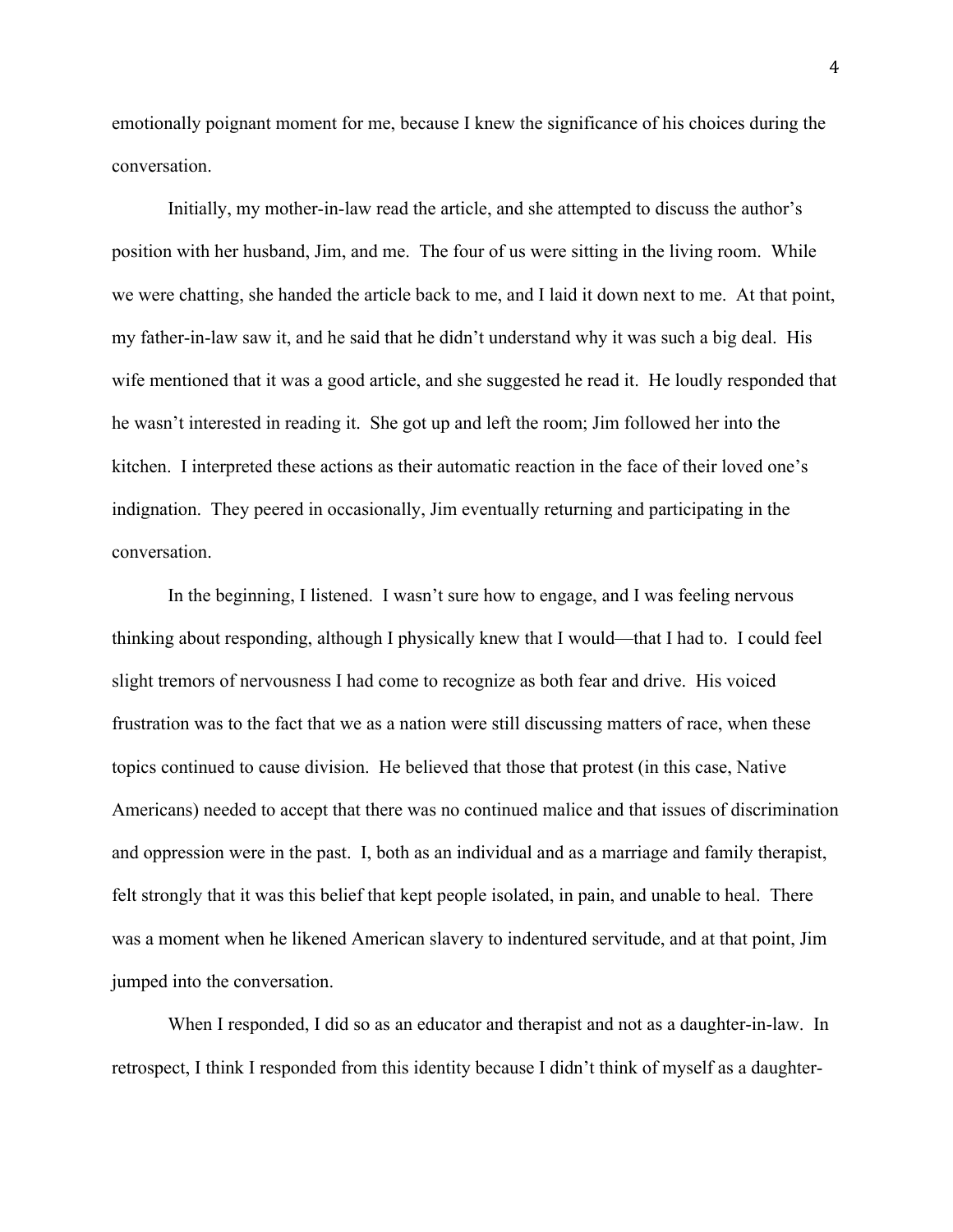in-law yet, and at the time, I somehow knew it was necessary to speak about the relevance of the article for the topic I was teaching, rather than engage in a conversation about our personal opinions. I remember explaining that the article was required reading in a marriage and family therapy course. I briefly mentioned that when people are hurting, what matters is that they feel safe sharing their experience, and that this experience must be accepted by the therapist. In the therapy room, it is not about right or wrong or arguing social causes; it is about the client's truth. This discussion went on for some time—at least an hour.

Once I talked about the relevance of the article and the topic to therapy, there was a noticeable change in the pace and volume of the conversation. My father-in-law stopped talking for a few minutes, then he said, "This is why I love you, Ili. You make me think." He then retired to his bedroom for the evening. The next morning, we knelt next to each other at the church altar, and we took communion together.

**Looking back.** This was not a neat or orderly dialogue, but it was enlightening on many levels. I participated as a person, a professional, a wife, an ethnic minority, a learner, a teacher, and a woman with her own past cultural norms regarding male authority figures. My father-inlaw was able and willing to share his views and emotions, perhaps out of comfort, perhaps due to an assumption that I would engage with him like so many others in his life. Whatever the reason, his engagement was a gift.

During our exchange, I felt intense anxiety but practiced staying calm and concentrating on both learning about my father-in-law and sharing my views with him. This experience was full of discomfort, moments of raised voices, and clear offense, but at its conclusion, I recall feeling a strong sense of connection and love for my conversation partner. Much of this feeling was a result of being grateful for his openness and his willingness to let me see his reality, in all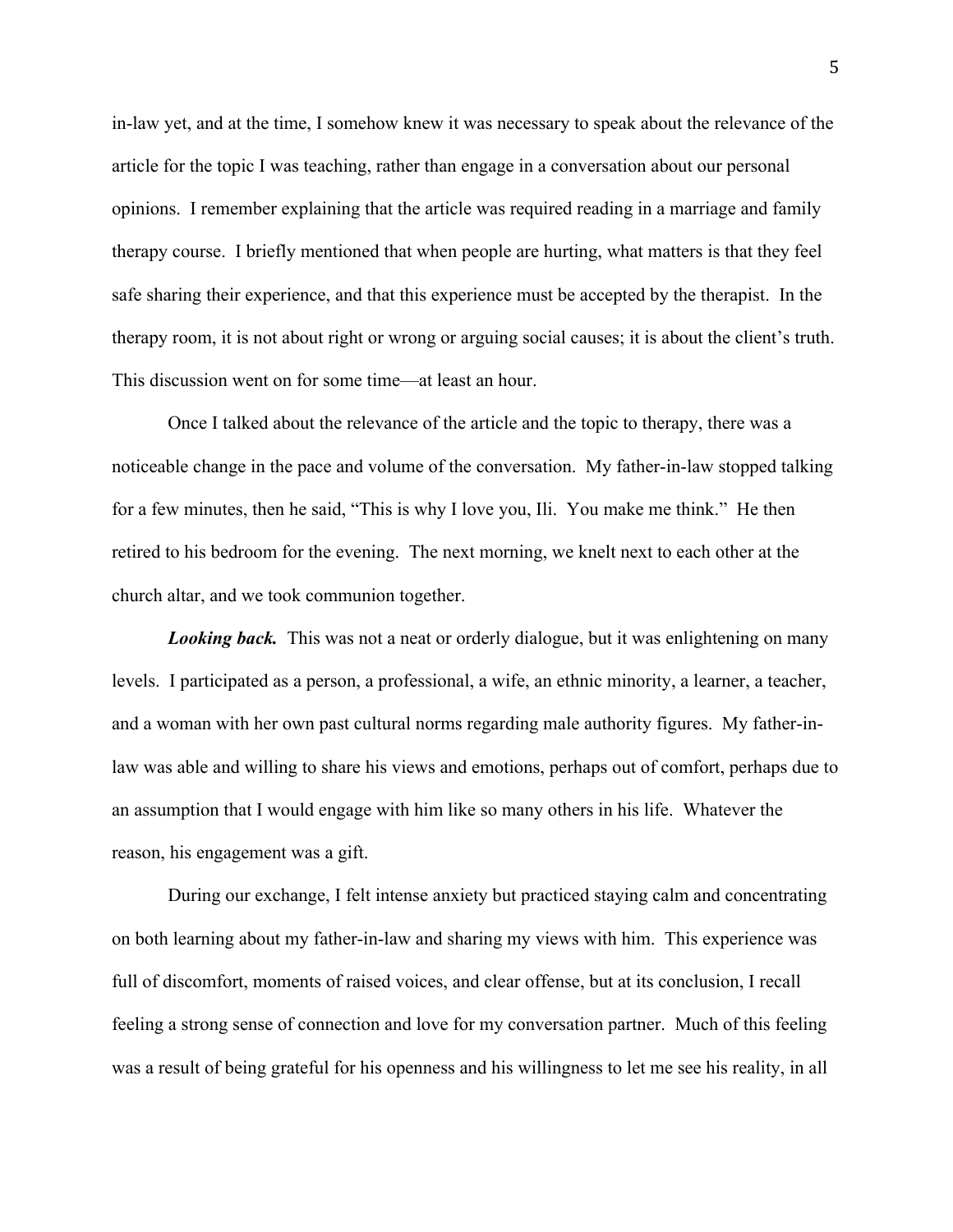its complexity. I understood his context more from that conversation than any other past encounter. And, the experience changed our communication and the depth of our discussions. This was by no means an ideal dialogue. It was unexpected for us both; however, the result of the engagement was continued curiosity about one another.

#### **Reflections on Dialogue**

Because this was now my preferred way of communicating, particularly if difference was the topic at hand, I did not engage in these conversations as an experiment, and oftentimes, they were not planned. Through continued opportunities for dialogue (with bosses, co-workers, clients, family members), I continued to learn dialogue's applicability and value. These talks kept me on the path of wanting to connect meaningfully with others. They engrained in me a way of relating that evolved and became more intimate over time.

In addition, as I continued learning and participating in these dialogues, I began to reflect upon how they were different from a typical conversation, and why they led to a deeper sense of connection. I also continued contemplating the resulting feeling of love after the dialogue with my father-in-law. I noted that this experience seemed to be consistent, whether I was talking with my husband, or with a client in therapy. I began to connect love with dialogue. I considered that it was possible that being present with another, bringing self into conversation, and allowing others to bring themselves, led to love between the parties (Buber, 1970). Not a love of infatuation or romance, but a love that comes from knowledge and shared humanity (Ellinor & Gerard, 1998).

As the years passed, I thought of these encounters often, because they touched a part of me that was out of reach in most every day acts and encounters. While contemplating this feeling of love for my conversation partners, I wondered if I was calling it "love" because the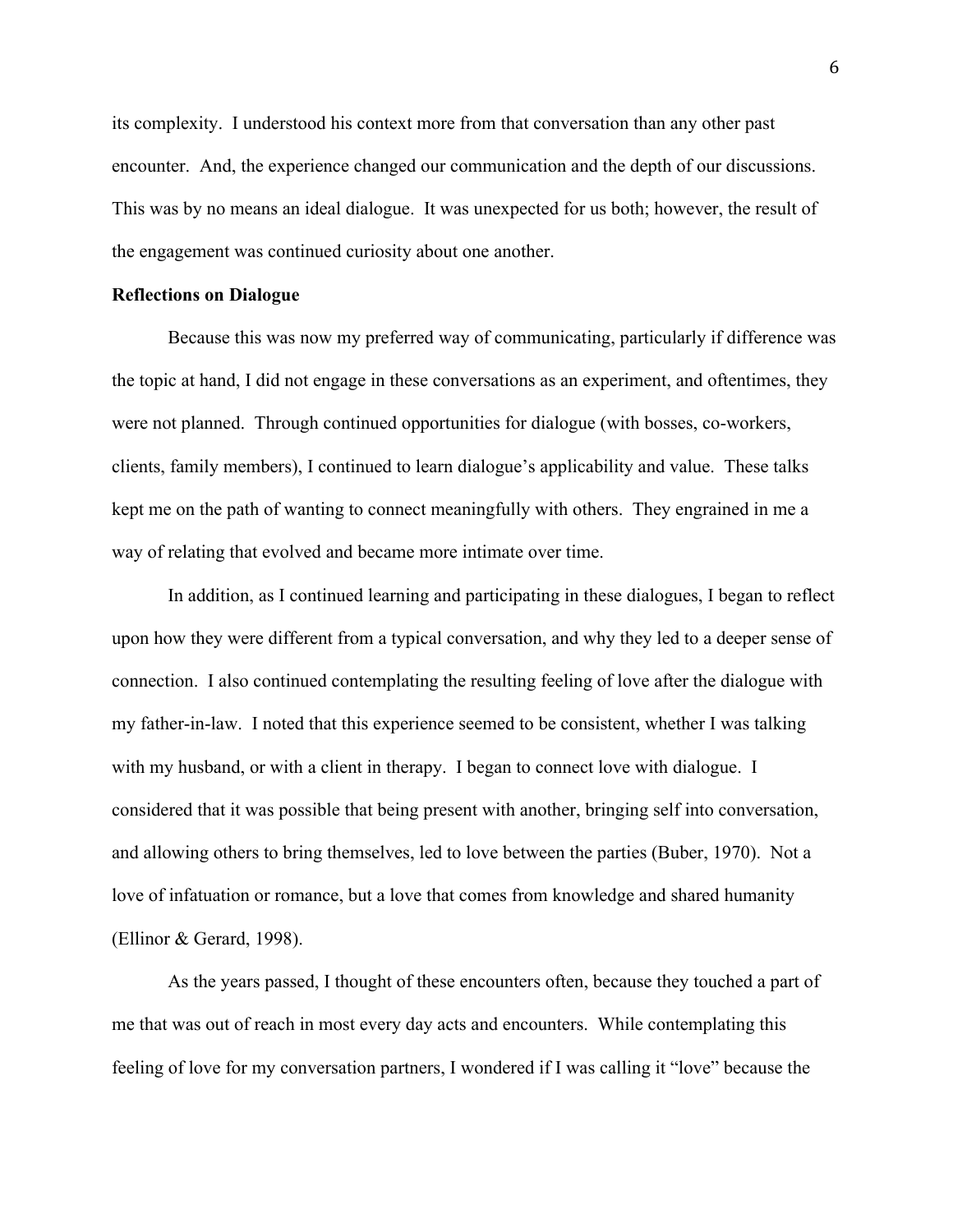participants were people for whom I already cared deeply. But then, I recalled instances when the result was the same when the participants were acquaintances, or strangers. I found myself fascinated by my experience, and by what was and could be created by a conversation.

#### **Confirmations**

As I continued considering love and dialogue, their connection was confirmed through happenstance. These confirmations began to move me from contemplation to exploration; that is, they moved me from a passive stance of noticing moments when dialogue and love came together, to one of wanting to "figure out" the connection.

**Family therapy training.** While a family therapy doctoral student, I was exposed to postmodern ideas of dialogue, including those detailed in Narrative Therapy (White, 2014; White & Epston, 1990) and Collaborative Language Systems (Anderson, 2012; Anderson & Goolishian, 1988), not to mention ideas about experience, mindfulness, and language that began to solidify my beliefs about dialogue (Flemons, 2002; Varela, 1980).

**Public Conversations Project (PCP).** In March of 2013, I participated in a training by the Public Conversations Project (PCP) (now named Essential Partners), called The Power of Dialogue. Essential Partners (EP) (2016) "equip[s] communities to have the conversations about what is most essential to be able to move forward and create new ways of being together" (About Us section, para. 2). EP is an organization founded by a marriage and family therapist, and the type of dialogue its staff has designed over time—Reflective Structured Dialogue—"draws on strategies developed by family therapists to promote effective communication in the midst of painful differences" (2016, Our Method section, para. 2). During the training, the facilitators showed a video depicting events immediately following their first dialogues held in Boston, MA, on the topic of abortion. In a short segment, a participant of the dialogue was interviewed. She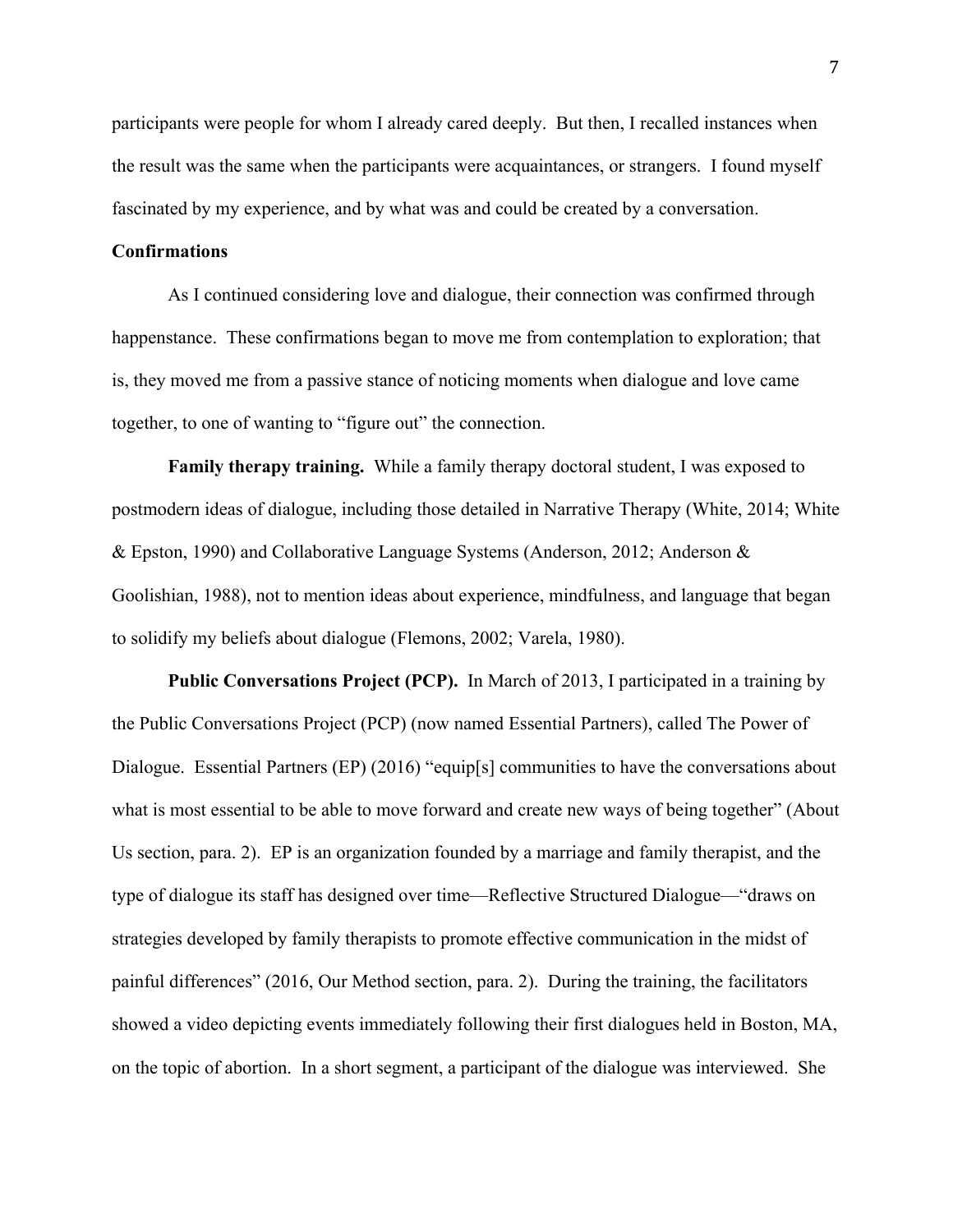said (I am paraphrasing) that she did not agree with the women on the other side of the issue, and she had nothing in common with them, but she *loved* them.

When I saw this clip and heard this woman's conclusion, I felt a sense of relief and validation. At this point, I had been playing with the connection between love and dialogue in my mind for several years and was considering it as a dissertation topic, but I did not have information to confirm my ideas (other than my experience). This short clip showed me that these ideas were worth exploring.

*Ender's Game***.** In his science fiction novel, *Ender's Game,* Orson Scott Card (1991) presents the story of Ender, a six year old gifted in military strategy. He is chosen as the commander to defeat the enemy alien race. Yet, as he learns about this race, rather than develop hate, he develops love. Ender explains:

In the moment when I truly understand my enemy, understand him well enough to defeat him, then in that very moment I also love him. I think it's impossible to really understand somebody, what they want, what they believe, and not love them the way they love themselves. (pp. 167-168)

When I first read this quote, I screamed. I was well into my dissertation research, and I screamed out of excitement, exhilaration, affirmation, hope. Card (1991) wrote about my idea before I had the idea! Someone else knew what I had only glimpsed. Of course, this filled me with determination to continue on this journey of connecting dialogue, understanding, and love. I wanted to know that I could understand the "enemy" to the point of love. I wanted to know that it was possible—that my experience was true—that understanding could lead to love.

Experience is a powerful thing, and, in my case, it sent me searching. I suppose I wanted to name my experience and understand it, so that I could grasp it somehow. And, perhaps, in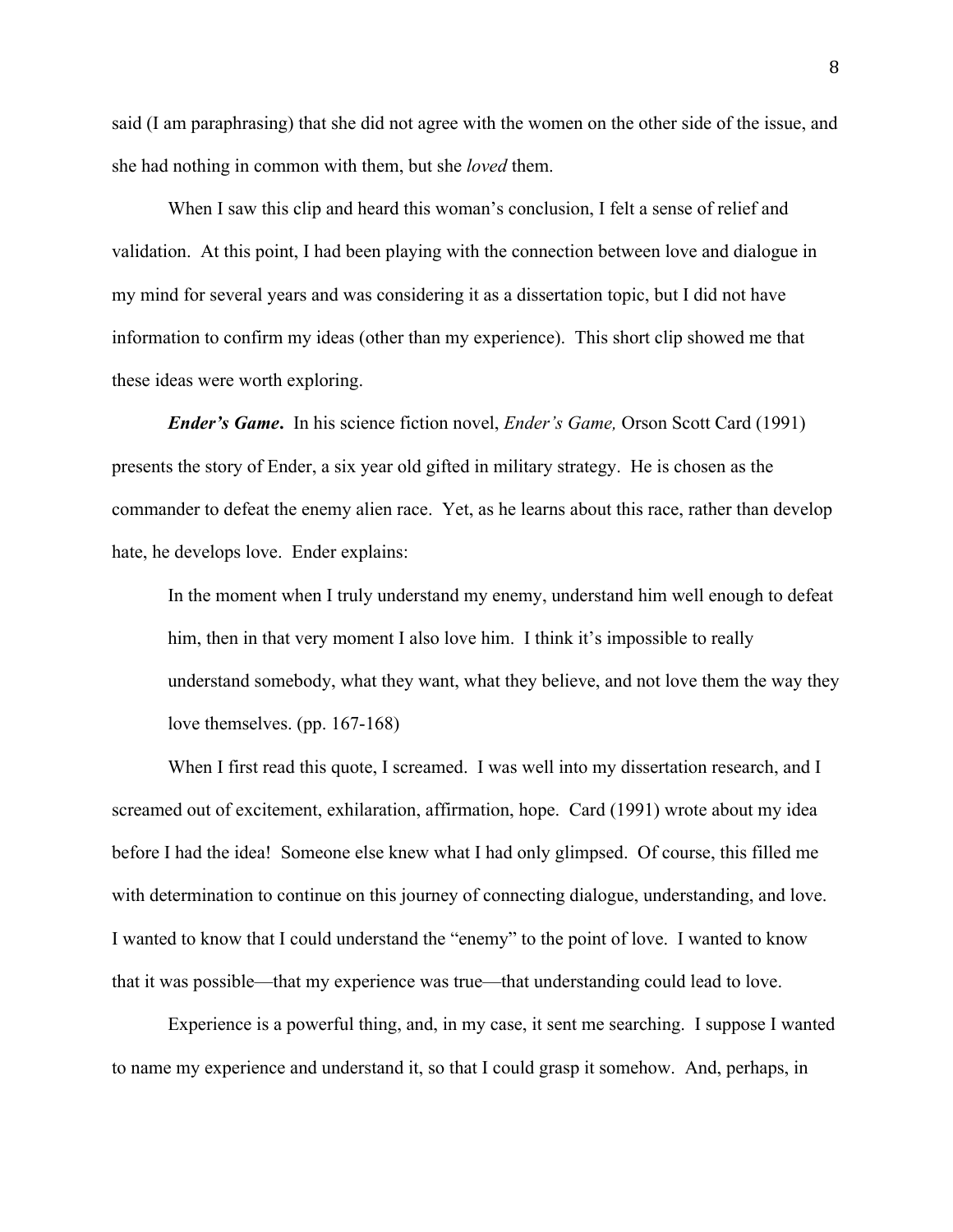grasping it, I could explain it. To this end, Martin Buber (Agassi, 1999; Friedman, 2002) describes the difference between intellectual knowledge and experience-knowledge. He felt experience-knowledge in his body, as an awakening that could not be compartmentalized (Agassi, 1999; Friedman, 2002). My experience-knowledge of dialogue happened in the opposite order—I had an experience, a body-knowledge, that was then confirmed intellectually. Nevertheless, what Buber says perfectly describes my feeling when reading *Ender's Game* and moving toward writing my dissertation: "I had a decisive experience . . . and from now on, I had to give something more than just my inclination to exchange thoughts and feelings, and so on. I had to give the fruit of an experience" (as cited in Agassi, 1999, p. 250).

#### **The Influence of Faith**

I am not sure how my own faith plays a role in how I see dialogue and the possibility for love between people, but I assume it does play a role. Raised as an Evangelical Christian that relies on conversation with God as the foundation for living, I understand that the struggle of relationship is the beauty of relationship. I talk through my struggles—I learned to do that in my relationship with God. I learned that the conversation itself can be a struggle, a back and forth, a process. Perhaps this is why I value dialogue.

Interestingly, Orson Scott Card identifies as Mormon. And, while our Christian traditions are not the same, I find it curious that he also sees the connection between understanding and love, and I wonder if his faith has made it possible. As he says, "It was an idea that rang true with me, perhaps in part because of my Mormon upbringing and beliefs: Human beings may be miserable specimens, in the main, but we can learn, and, through learning, become decent people" (Card, 1991, p. xii).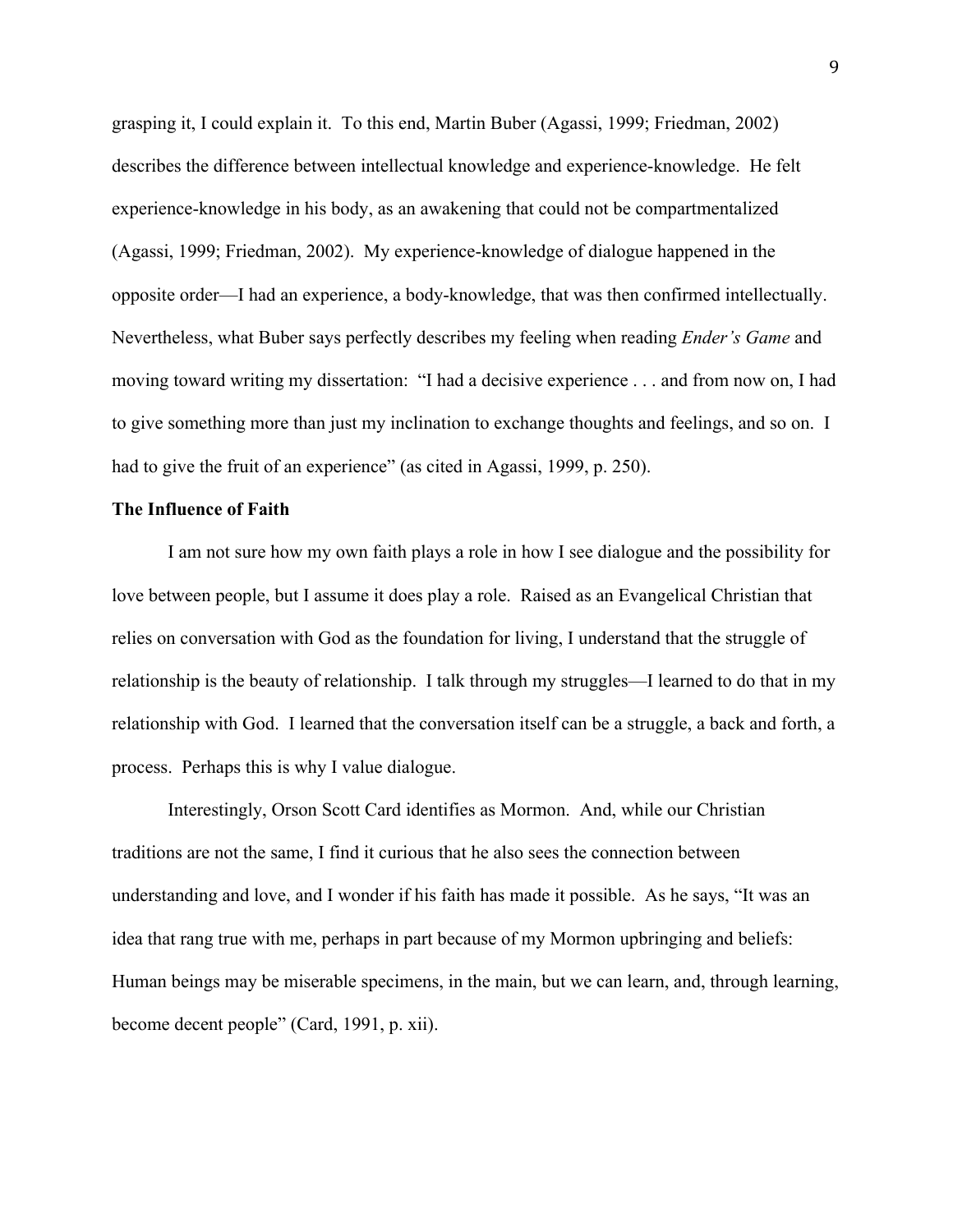#### **The Fruit of an Experience: A Vision**

If we are to love our neighbors, before doing anything else we must see our neighbors. With our imagination as well as our eyes, that is to say like artists, we must see not just their faces but the life behind and within their faces. Here it is love that is the frame we see them in.

—Frederick Buechner (1993)

My personal experience with dialogue made me an observer. I began to notice stories of people who chose to connect through conversation, despite conflict, pain, confusion, and no potential for gain. These stories spoke of courage—not only the courage to face an "enemy," but also the courage to communicate personal reality, often a vulnerable, aching reality (Glass, 2011, 2015). As an observer, I began to notice the transformational aspects of these engagements, in particular, transformation for the storyteller. Sören Kierkegaard (2003) says, "The function of prayer is not to influence God, but rather to change the nature of the one who prays" (p. 97). Perhaps the most powerful aspect of dialogue is not that participants can make a claim about what transpires for another, but that they can make a claim for how it impacts them. What the dialogue makes possible for the other dialogue participants may never be known, but the storyteller's experience can be told.

Through my observations, I saw connection between dialogue, understanding, and resulting human connection. I began to wonder if there was a truth in these observations—a truth about verbal engagement's potential for linking human beings despite all the reasons that exist for their division. I became curious about what happens in the emotional experience between dialogue participants that is beyond words, and also, if there is a point during a dialogue when it becomes an experience, a body-knowledge, rather than merely an exchange of words (Buber, 1999).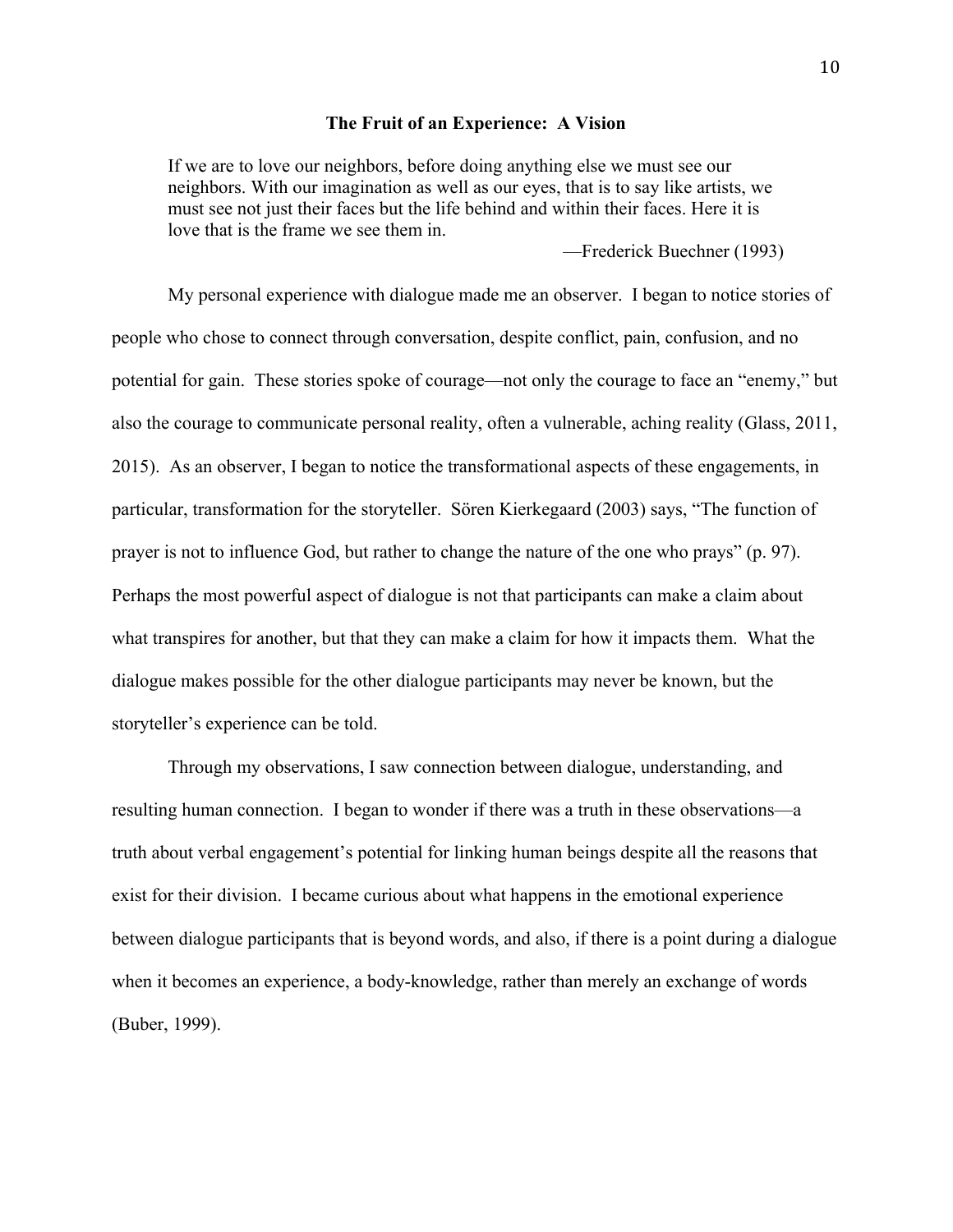Clearly, there was much to be considered if there was a truth in these stories. As an observer, I wrestled with the idea that dialogue leading to love sounded simple and easily assumed, but as an academic, I realized that the idea was not simple, for to deconstruct it required me to evaluate not only the idea, but the components of the idea.

**My starting point.** I began this dissertation as a novice dialogue researcher with the experience of dialogue as an encounter that touches something that is beyond words and personal ideologies. I understood that through dialogue, activated in words, there is an opportunity for participants to see each other as human beings—as the same. Further, once this vision, or what Buber (1999) calls "imagining the real," happens, then the experience of connection becomes prominent in the dialogical encounter. It is this experience of connection that is itself love.

*My path.* On this path of finding love in dialogue (and vice versa), I have gathered some sense of what dialogue is and isn't; I have studied human connection as it is felt and understood by dialogue participants, in an effort to find a shape to its occurrence, timing, experience, and name; and I have analyzed stories of when a relationship between dialogue, understanding, and human connection have been clear for their potential to illuminate a possible truth or path. My goal has been to understand and explain how love and dialogue are related. Through this process, I have offered a vision for relating that is centered on dialogue, and I've shown that dialogue and love are inseparable.

In order to explain how dialogue and love evoke one other, as well as why they matter for relational interactions, I present the following in this dissertation: In the next chapter, I explain the philosophy of dialogism based on its two principle founders, Mikhail Bakhtin (1981) and Martin Buber (1970). In Chapter 3, I explore love as it relates to human existence and relational interactions, as well as how it co-exists with dialogue. In Chapter 4, I share stories of when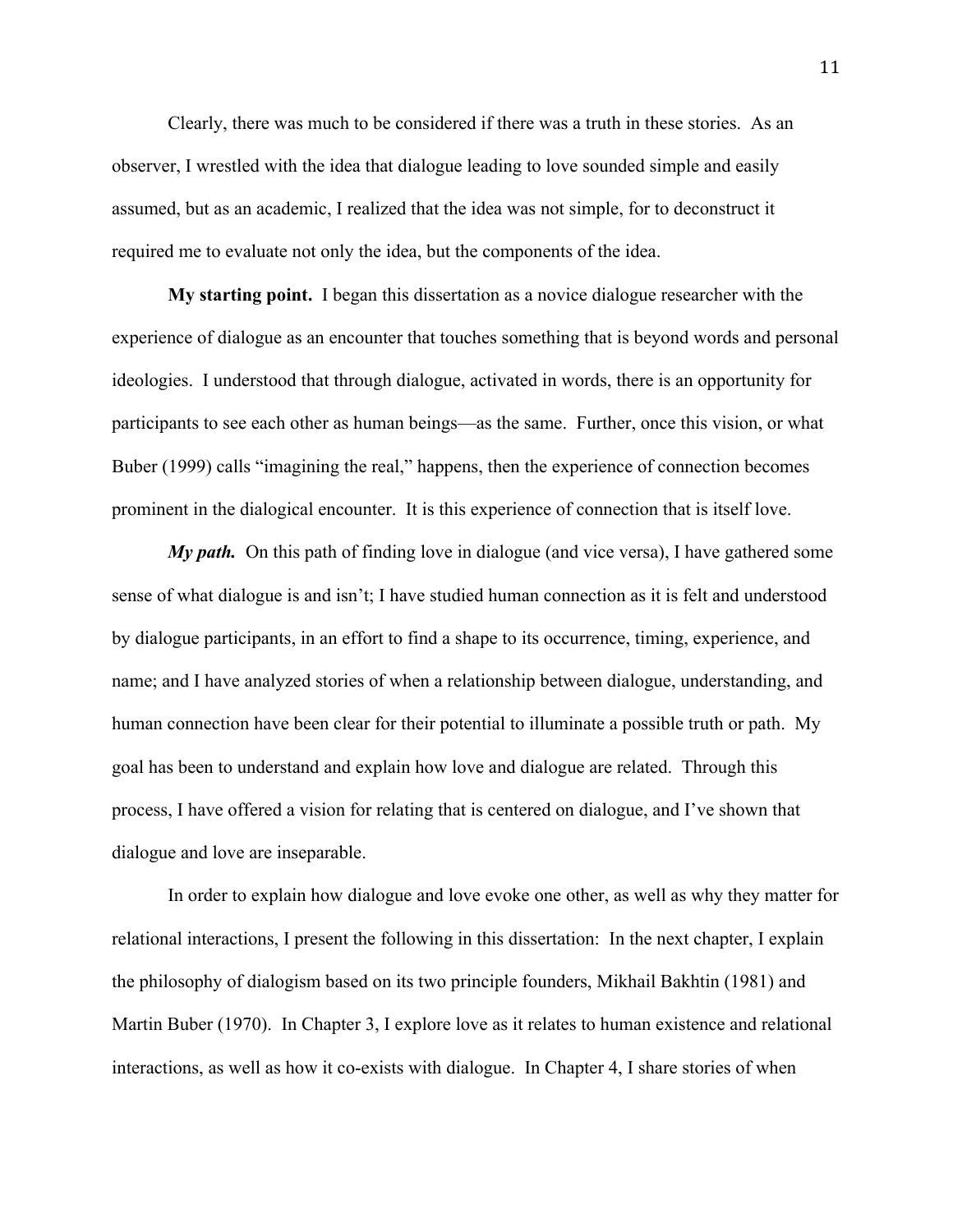dialogue has led to love as an encounter with common humanity for its participants. In Chapter 5, I detail the components of dialogue as well as the requirements for dialogue to unfold as an encounter of persons, in order to develop the premise that dialogue is always worthwhile. I then articulate my vision, love-as-dialogue. Finally, in Chapter 6, I apply love-as-dialogue to the therapeutic encounter and explore its implications for the field of marriage and family therapy.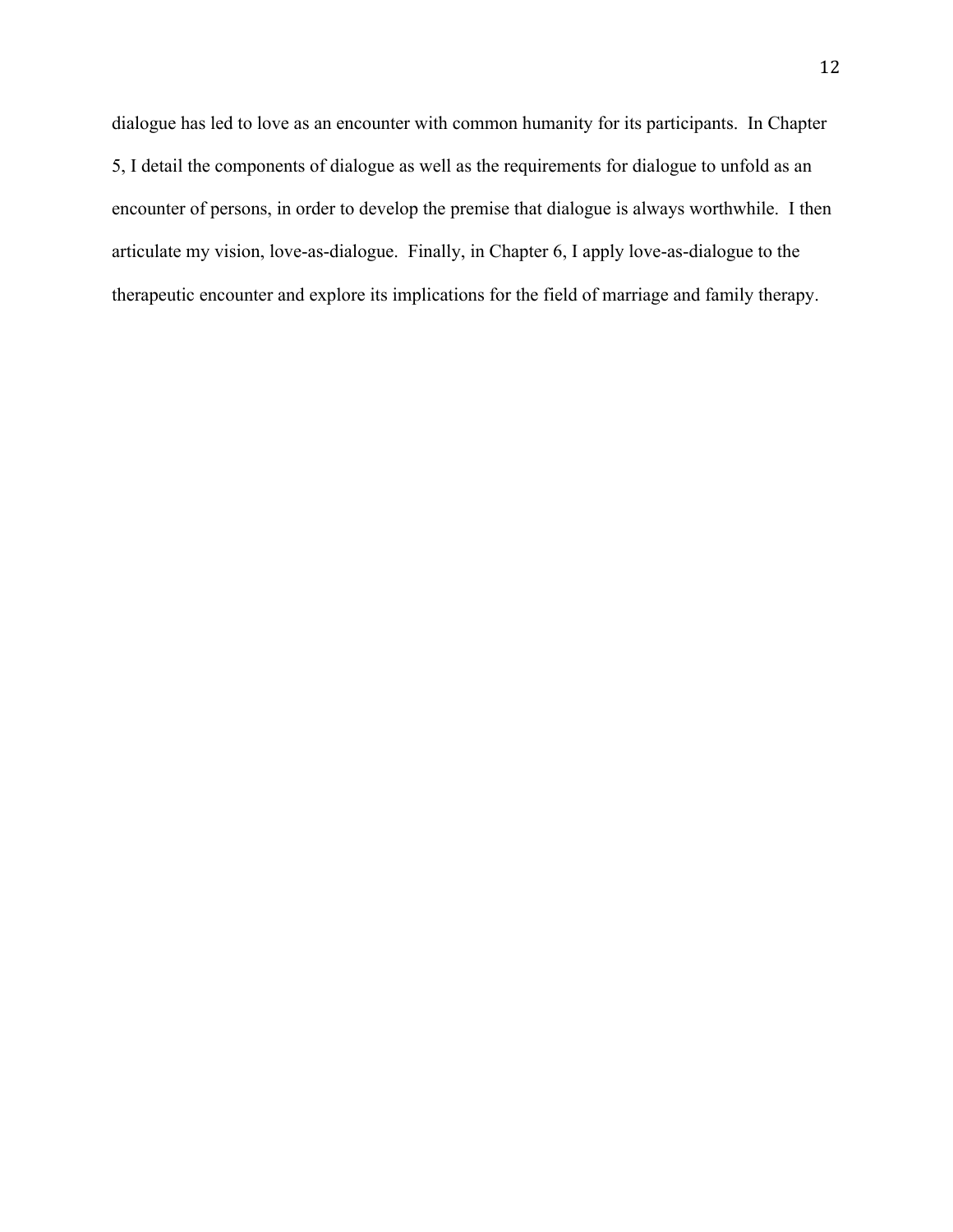#### **CHAPTER 2: DIALOGICAL BEING**

The existence of beings presupposes Being, but Being needs beings so that it can show itself and have its presence affirmed. . . . Existence has the structure of a dialogue.

—Michael Hyde (2004)

Exploring love and dialogue is not as simple as learning about emotional experience within a conversation. While seeing the connection between love and dialogue may involve this step, it also, and first, must involve a consideration of the context within which dialogue occurs. For this reason, I will explain the philosophy of dialogue, or dialogism, and I will show how love is relevant to *being* and relational encounter. This will help me later lay the foundation for dialogue as a conversation and love as an experience of that conversation.

#### **Two Views of Dialogue**

There are two main philosophies of dialogue, and the term "dialogue" is often used without users revealing their philosophical assumptions, leading to some confusion regarding the term (Sidorkin, 1999; White, 2014). One philosophy, the linguistic view, also known as dialectics, defines dialogue as a form of communication, created, fueled, and guided by language (Buber, 1970; Sidorkin, 1999; Vygotsky, 1987; White, 2014). The other philosophy, the ontological view, also known as dialogism, defines dialogue as existence (Hyde, 2004; Sidorkin, 1999; White, 2014). In this view, all action is created within a dialogical existence; therefore, being, including individuality, community, and language, is a result of this dialogical reality (Buber, 1970; Gergen, 2009; Sidorkin, 1999; White, 2014). Both perspectives of dialogue are rooted in the assumption of totality—that existence cannot be fully defined by its parts, nor can it be fully known (Bohm, 2014; Hanley, 2003).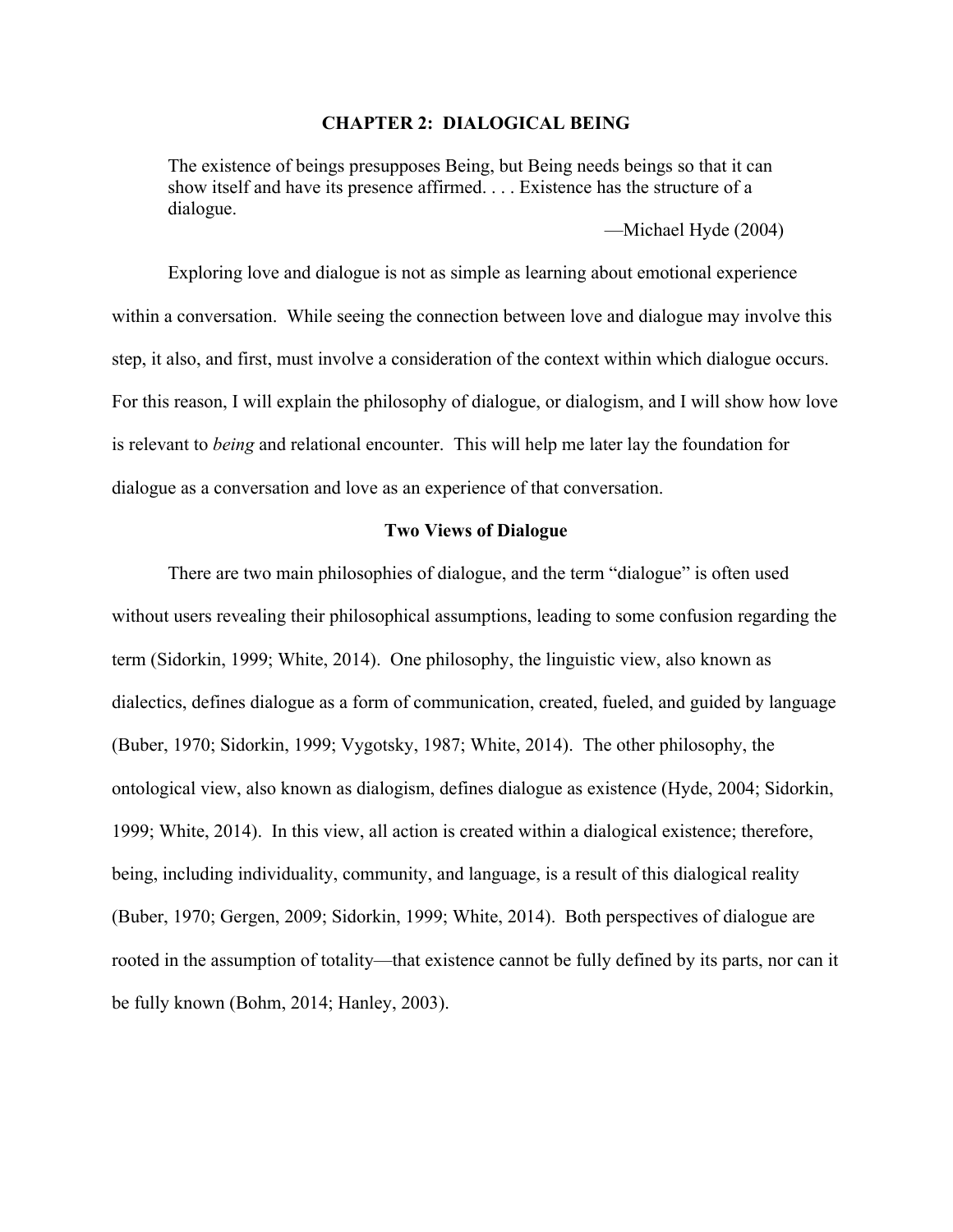#### **Dialectics: Conflict, Response, and Resolution**

Dialectics is concerned with unity through the bridging of opposites; central to dialectical theory is the assumption of conflict (Lusk, 2008; White, 2014). Dialectics is founded on personal agency as the locus of action, both internal action through thought and external action through speech (Lusk, 2008; Vygotsky, 1987; White, 2014). Dialectics is therefore primarily concerned with how problems are identified, explained, and negotiated, as well as individual perspectives and opinions. As a result, dialectical dialogues are common in mediation and relationship conflict, as well as when understanding and resolution are of utmost importance (Giarmo, 1997; White, 2014).

#### **Dialogism: Process, Struggle, and Lived Knowing (Holquist, 2002)**

Dialogism is founded on ideas of relationship, interaction, and process, while it rejects predetermined goals or the seeking of solutions; it is "an end in itself" (Friedman, 1998; Sidorkin, 1999; White, 2014). Dialogism is a view of existence as dialogical and encompassing a real relational realm that is present between beings (Buber, 1970; Hyde, 2004; Sidorkin, 1999). It is interacting in this realm that makes human beings *fully* human (Buber, 1970), because they are participating in relational reality. The dialogical realm is available to all, yet it is not experienced by all (Buber, 1970; Hyde, 2004; Sidorkin, 1999). Dialogism, then, is similar to what systems theorists refer to as mind, or wholeness; it is the relational reality of existence, whether or not it is acknowledged (Bateson, 1972; Flemons, 1991; Senge, Scharmer, Jaworski, & Flowers, 2004; Varela, 1989).

#### **Dialogism as Primary**

Interestingly, dialectics has been the dominant discourse influencing views on language, dialogue, and communication, leading dialogism to be subsumed within dialectics (White, 2014).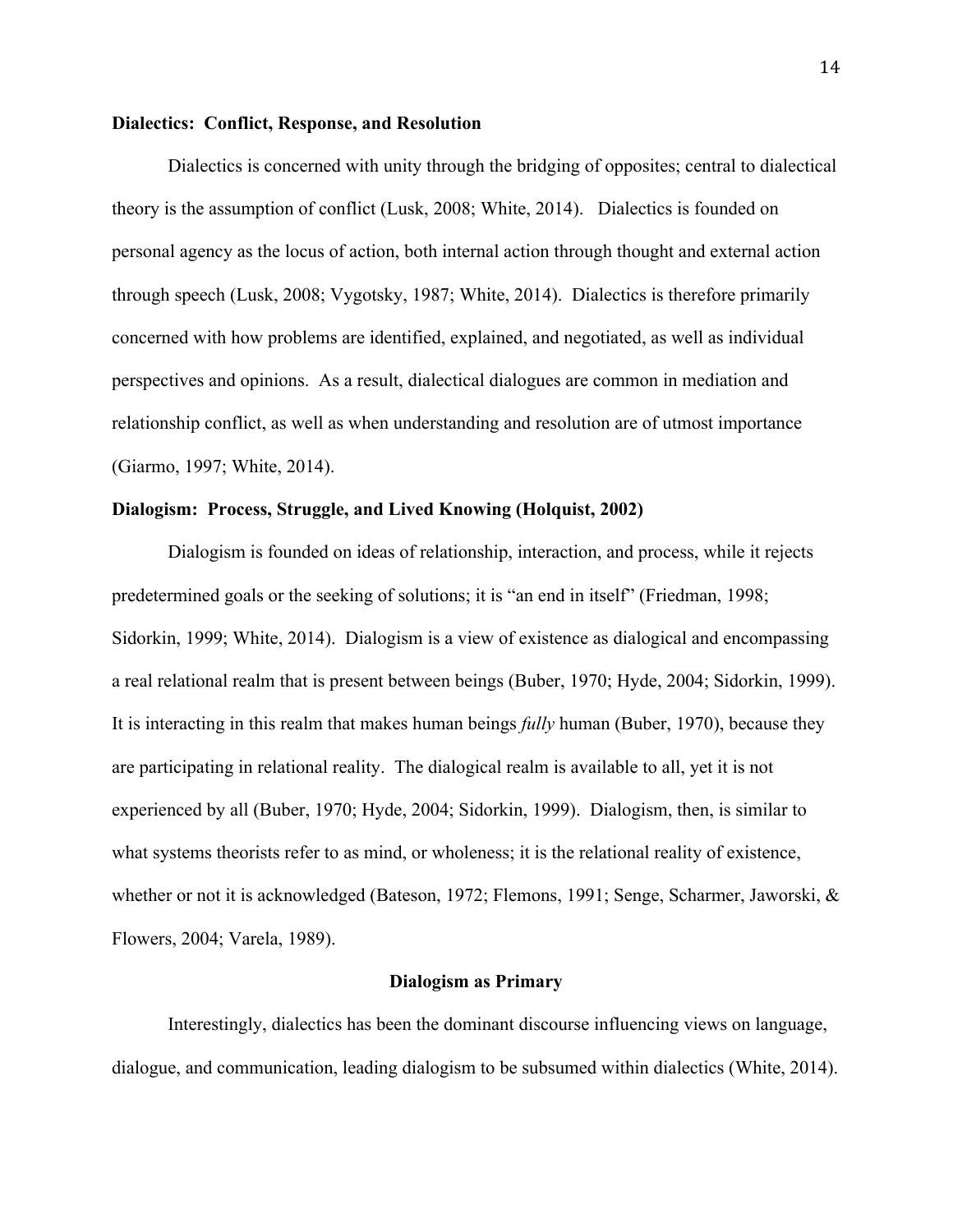Ironically, it is dialogism that is able to subsume dialectics into its relational reality, because it offers a theory of existence that includes all human action, including dialectics (Sidorkin, 1999; White, 2014). As a result of the prominence of dialectics in the fields of language and communication, the potential of dialogism to offer new ways of relating has been largely ignored (Sidorkin, 1999; White, 2014). Whereas the term "dialogue" has often been used to refer to both dialectics and dialogism, my focus in this work is dialogism—a view of existence. I investigate dialogism and dialogue-as-conversation as an option for relating within it, for what they can offer toward relational honesty, shared knowledge, and love. Consequently, I subsume dialectics-as-action (communication, conflict, steps toward solutions, etc.) within dialogism as experience (the realm of relating that exists between people) (Bakhtin, 1981; Buber, 1970, 1999; Holquist, 2002).

#### **Foundations of Dialogism**

Dialogism is best defined as a view of reality in which *being* is an ongoing process of event and response; in other words, reality and existence are dialogical (Holquist, 2002; Holquist & Clark, 1986; Sidorkin, 1999). Within the confines of a dialogical reality, human beings and their interactions with one another have specific functions and meanings. I will provide a brief summary of the concept and components of dialogism based on the philosophies of its main contributors, Martin Buber (1970) and Mikhail Bakhtin (1981) (Friedman, 2001; Holquist, 2002). These philosophers were contemporaries, and while much of their work overlaps, there are some differences in what they chose to emphasize in their writings (Friedman, 2001; Sidorkin, 1999).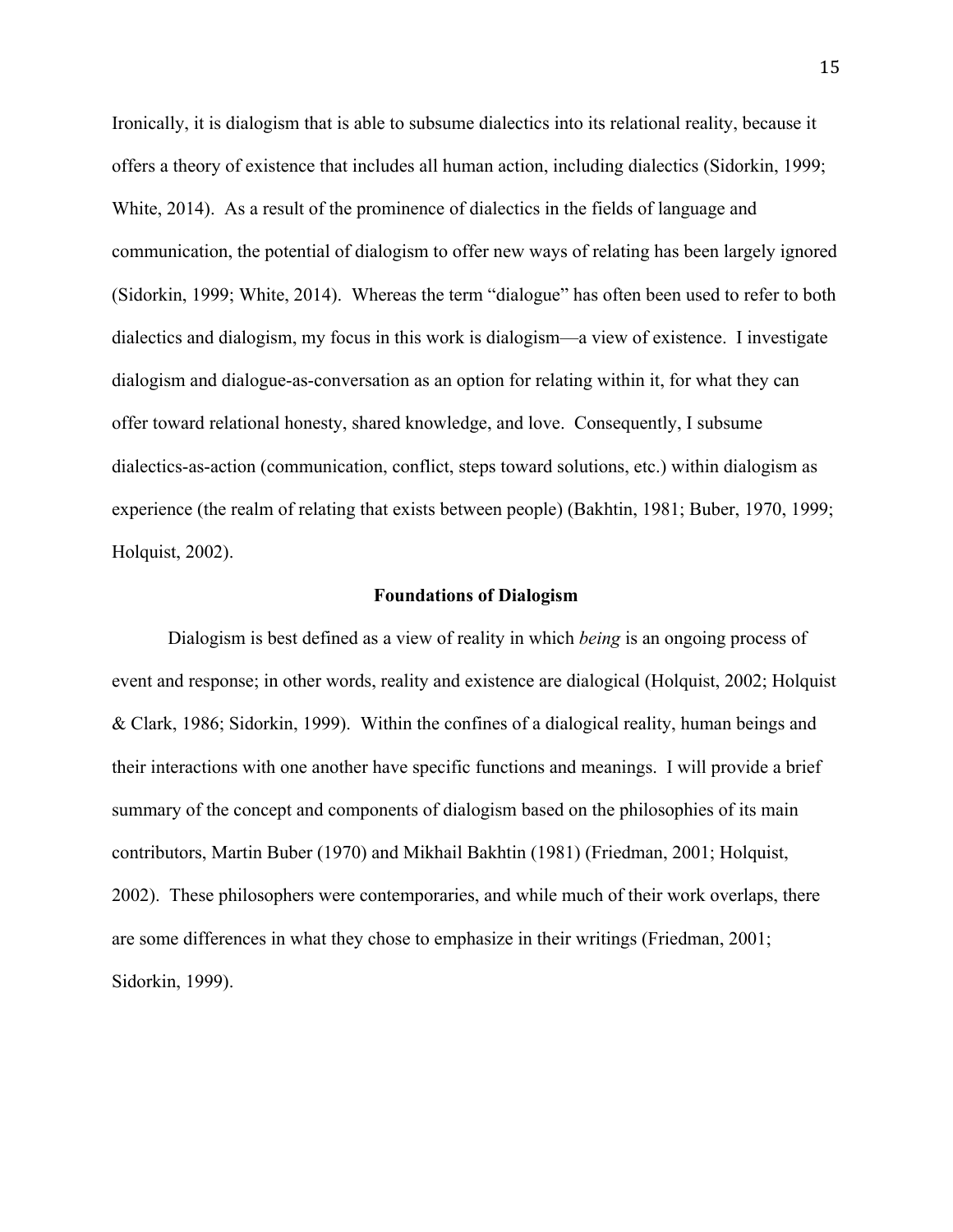#### **Mikhail Bakhtin**

Known best for his view of dialogue as fundamental to existence, and the idea that nothing is anything "in itself," Bakhtin (1981) offers a radically relational view of being (Holquist, 2002). He presents dialogism as both ontology and epistemology—dialogue is a principle of being as well as a way of learning about that principle (Holquist, 2002).

**Existence, the self, utterance, and reply.** For Bakhtin (1981), the self is an event that resides in a specific context, and existence is the larger dialogical principle that constantly "utters" messages to the self (Holquist, 2002; Holquist & Clark, 1986). These utterances are not speech, they are messages offered by nature, society, people, and/or systems, with or without spoken language (Holquist, 2002; Holquist & Clark, 1986). The self makes meaning from these utterances, through personal interpretation, based on its unique location in a particular place and time in the history of existence (Holquist, 2002; Holquist & Clark, 1986). But the self is not an encased entity—the self is an act of ongoing meaning-making, or interpretation, with the inherent responsibility to reply to the messages given by the larger existence (Bakhtin, 1981; Holquist, 2002). The process of utterance and reply involves, at minimum, hearing, listening, making meaning, orienting to the message and/or the message-giver, repositioning, and response (Holquist & Clark, 1986). For Bakhtin, this ongoing process of utterance and reply is constant motion marked by struggle; the struggle is inherent in being a receiver of utterance as well as the process by which a reply is developed (Holquist, 2002). Therefore, the self, for Bakhtin, is not localized or static; it is an ongoing event in the dialogical process of message and response.

**Meeting and language.** In Bakhtin's (1981) dialogism, the self does not exist individually, it exists only in relation; the self is dialogic (Holquist, 2002, p. 18). "Dialogic" refers not to a dyad, but to a point of meeting between a message and a reply; this meeting occurs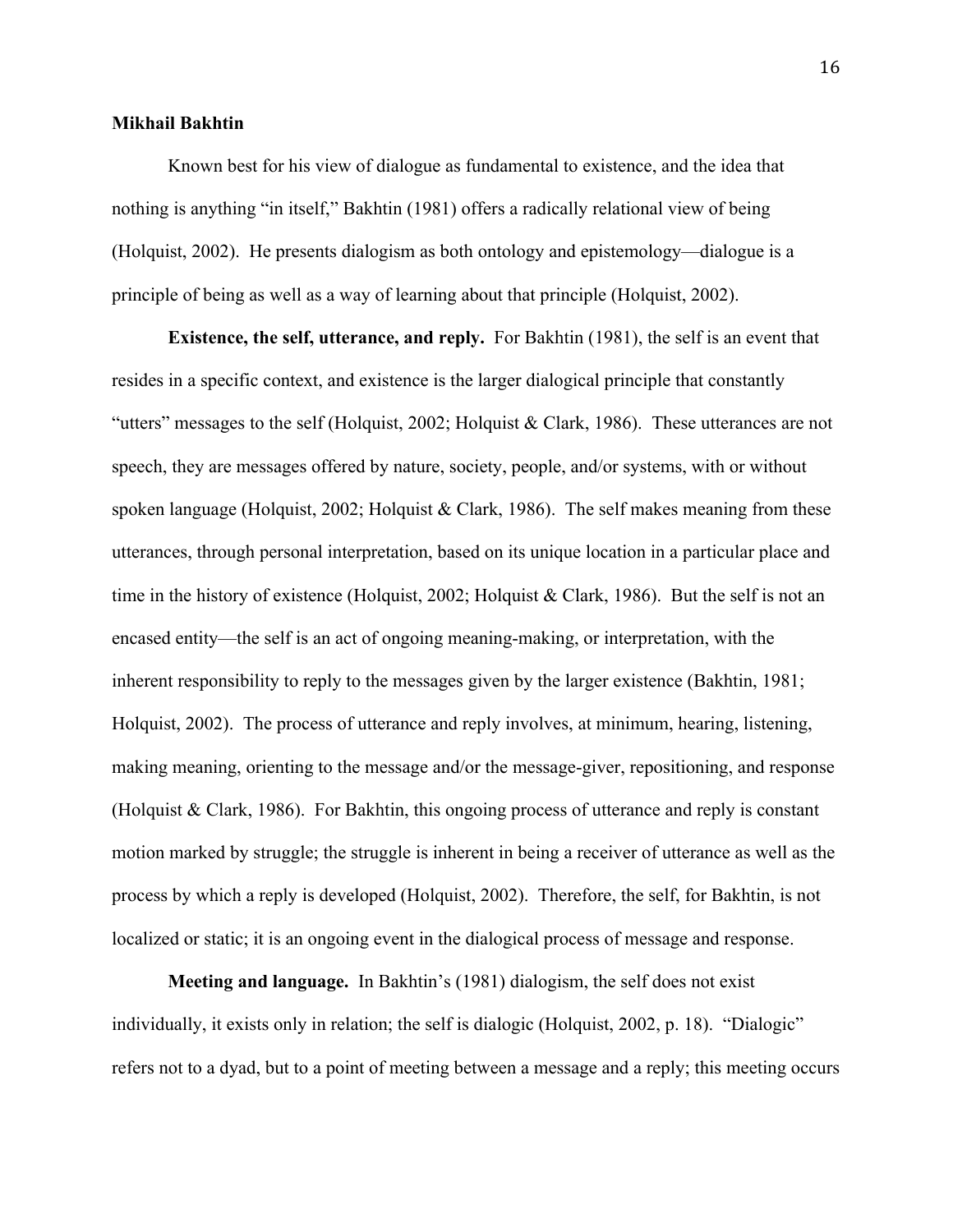in a specific place and time (Bakhtin, 1981; Holquist, 2002). The concepts of self and response, for Bakhtin, are tied to the moment of their unfolding, because the self will never exist again as it exists in the present meeting. The dialogic meeting may become a conversation (a language interaction), but it is not defined by the conversation. The meeting is the experience of relational existence, and the conversation is a function of the meeting. Holquist (2002) explains:

Dialogue is a manifold phenomenon, but for schematic purposes it can be reduced to a minimum of three elements. . . . A dialogue is composed of an utterance, a reply, and a relation between the two. It is the relation that is the most important of the three, for without it the other two would have no meaning. (p. 36)

Holquist (2002) pinpoints the components in a dialogical reality and not a linguistic exchange; however, the same holds true during dialogue as a conversation—the relation is primary and foundational to other aspects of the meeting (Buber, 1970).

While language is a valuable tool for engagement, it is also a function of difference. It is a form of expression that creates separation, for a purpose (Holquist, 2002). For to use a set of terms in language is also to not use a set of terms. The use of language often requires the making of a distinction as "this" or "that"—a duality. Therefore, as Bakhtin (1981) discovered, language is insufficient for describing dialogue, for inherent in an attempt to describe the components of dialogue is the problem of attempting to describe a whole by describing its parts, which, ironically, is exactly what Bakhtin rejected in his dialogical philosophy. For example, the terms that exist for conceptualizing the participants in a dialogue are descriptive of opposition: "self" and "other"; however, Bakhtin believed that self and other exist mutually and simultaneously, not as separate entities (Holquist, 2002), because of the dialogic relation between them. Similarly, for Bakhtin, language in dialogue is one way in which the dialogical principle of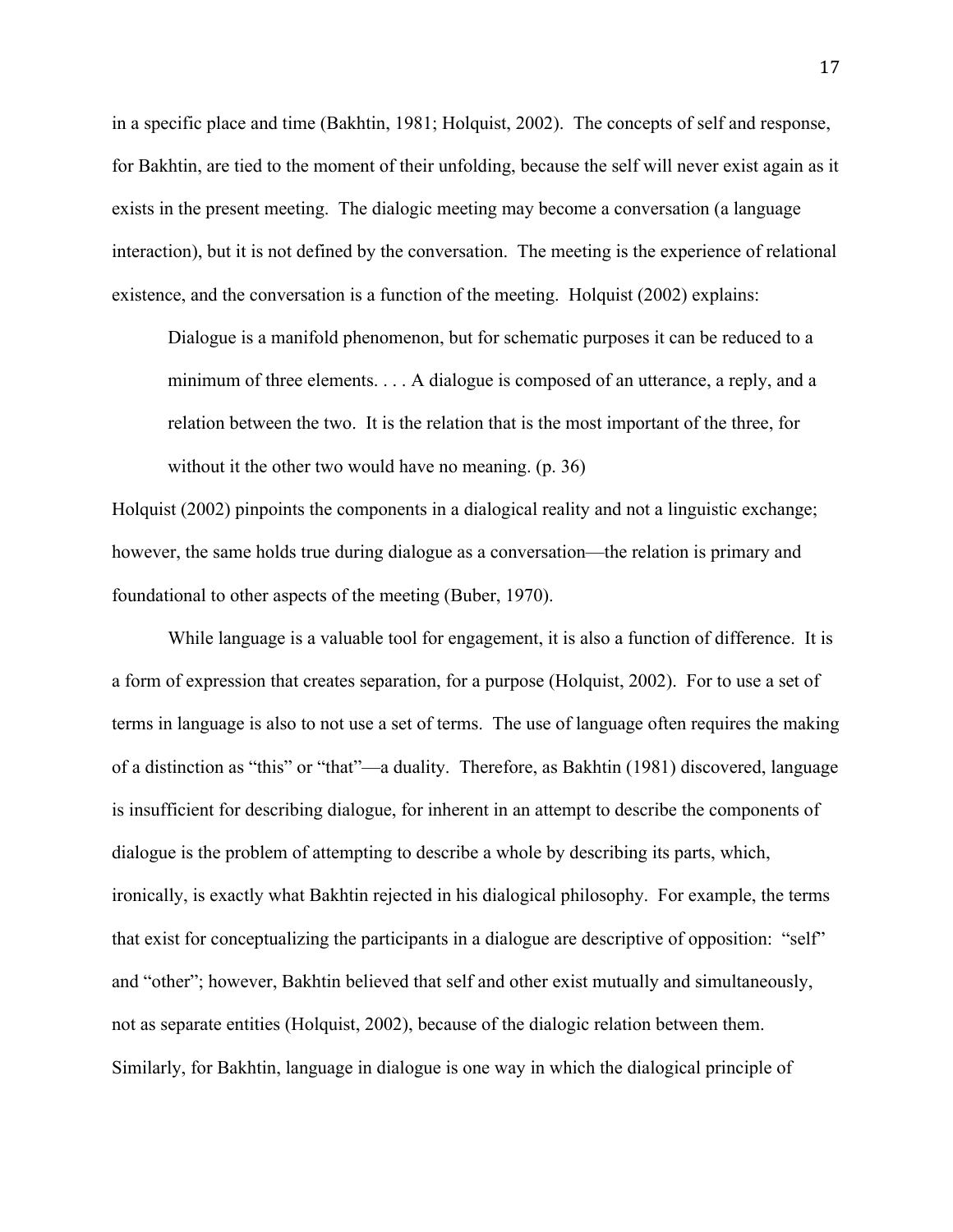existence is honored, but not the only way; Holquist (2002) elaborates, "Although it is the most powerful, natural language is only one of several ways that dialogic relations manifest themselves in the larger dialogue that is the event of existence" (p. 40). Friedman (2001) further clarifies: "To Bakhtin, everything linguistic is only a means to an end of the extralinguistic, dialogic aspects of the utterance" (p. 33).

*Addressivity and answerability.* Through his concepts of addressivity and answerability, Bakhtin (1981) explains the function of language in dialogue by linking reality as dialogic to the process of conversation; he explains both *being* and understanding as responsive. For Bakhtin, an address is offered to a recipient, and the address (not only the addresser) expects a response; an answer is offered to a recipient, and the answer (not only the answerer) anticipates a response. In this way, language, or discourse, is expression within a dialogical imperative, and it is joined with its context—moment, speaker, history, place, time, culture, and other qualities.

Additionally, Bakhtin (1981) explains a person's effort toward meaning-making as a response to the message-giver**.** He says, "Any understanding of live speech . . . is inherently responsive" (Bakhtin, 1986). He emphasizes that the "internal dialogism of the world" is present in individual and relational encounters, whether linguistic or not, and that language emerges from this "internal dialogism" (Bakhtin, 1986, p. 279). Consequently, he shows that the most basic step toward interpretation—the most basic step toward language—is participation in a dialogical reality.

*Polyphony.* According to Bakhtin (1981, 1986) speech cannot be unique or individualized, because it is by nature "polyphonic," or multi-voiced. That is, every use of a word carries with it the use of that word in history, with the many contexts and intentions of its use, as well as its speakers. As a result, when a word is used, it belongs to the speaker, but it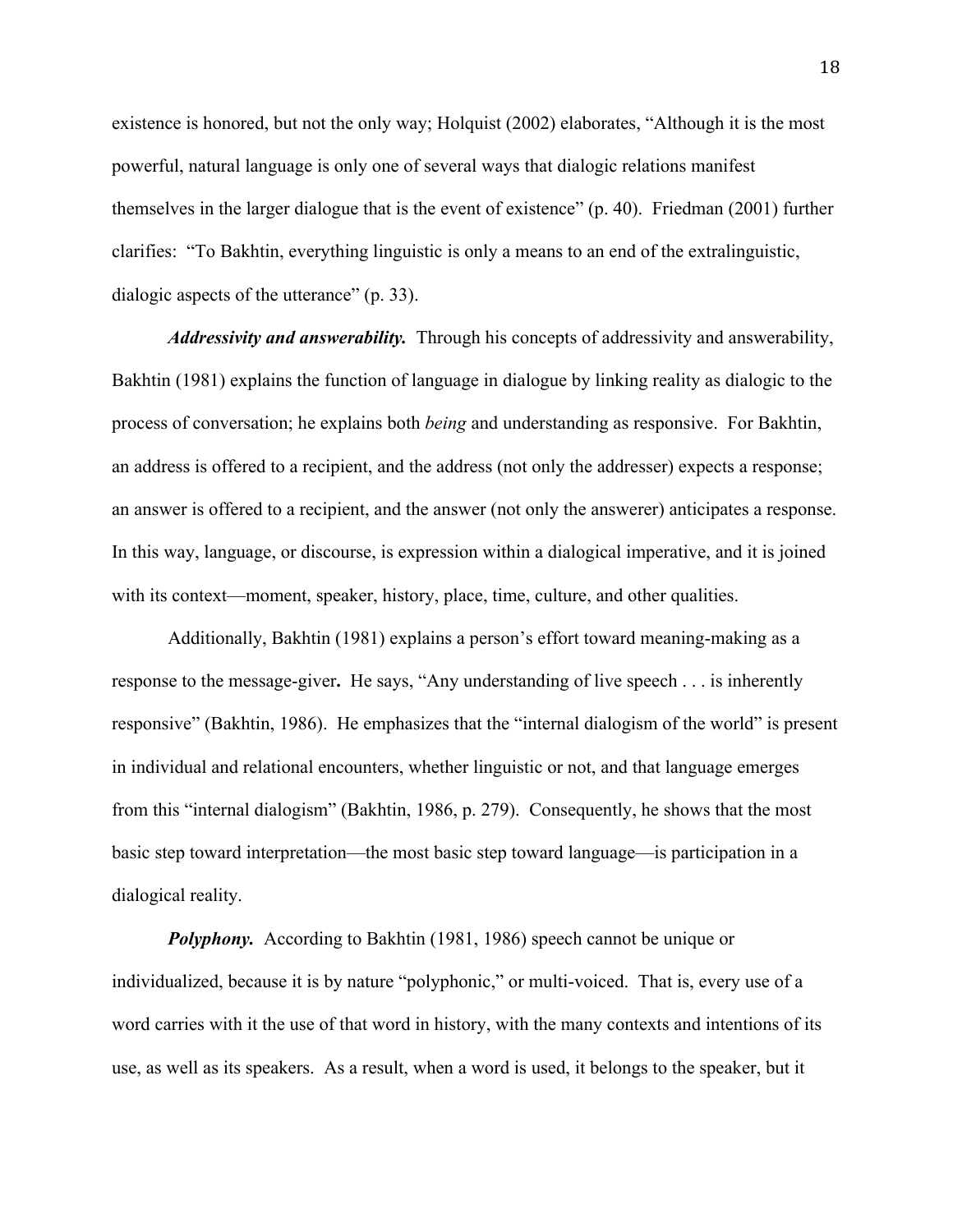also, at the same time, belongs to all speakers that have used it (Bakhtin). The importance of polyphony for dialogism is that words are bound to their users and to their users' place and time—to the moment of their use. All of those moments are present in their next use. This allows for words to be dialogic—to be by nature grounded in specific conditions, and therefore needing of challenge (Holquist, 2002).

David Lodge (1990) explains polyphony as a place where "a variety of conflicting ideological positions are given a voice and set in play both between and within individual speaking subjects, without being placed and judged by an authoritative authorial voice" (p. 86). Polyphony is a defining concept for dialogism, because in a dialogical reality, utterance and reply are a process of existence, and are therefore without end, without limits, and without solution (Bakhtin, 1981, 1986). They are a function of individual existence and relational encounters. Consequently, awareness of and participation in a dialogical reality means the recognition and acceptance of many "voices" or positions "within" and between persons (p. 86).

#### **Martin Buber**

Buber (1970) presents a view of *being* that is rooted in relational encounter.His dialogical view of existence culminates in his description of the I-Thou relation. His focus on this relation appears to explain dialogical relations as a dyadic encounter, but in actuality, while he maintains the I-Thou as a true relation, he also employs it as a metaphor for expounding upon the complexity of what it means to be human in a world of relations and what it means to live dialogically (with the knowledge of the dialogical reality) (Buber, 1970; Friedman, 2001).

**Dyad as metaphor: The I-Thou relation.** For Buber (1970), existence is dialogical and occurs through either I-it or I-Thou relating (J. G. Scott, Scott, Miller, Stange, & Crabtree, 2009). I-it relating is necessary for day-to-day moments, but it is superficial, perfunctory relating,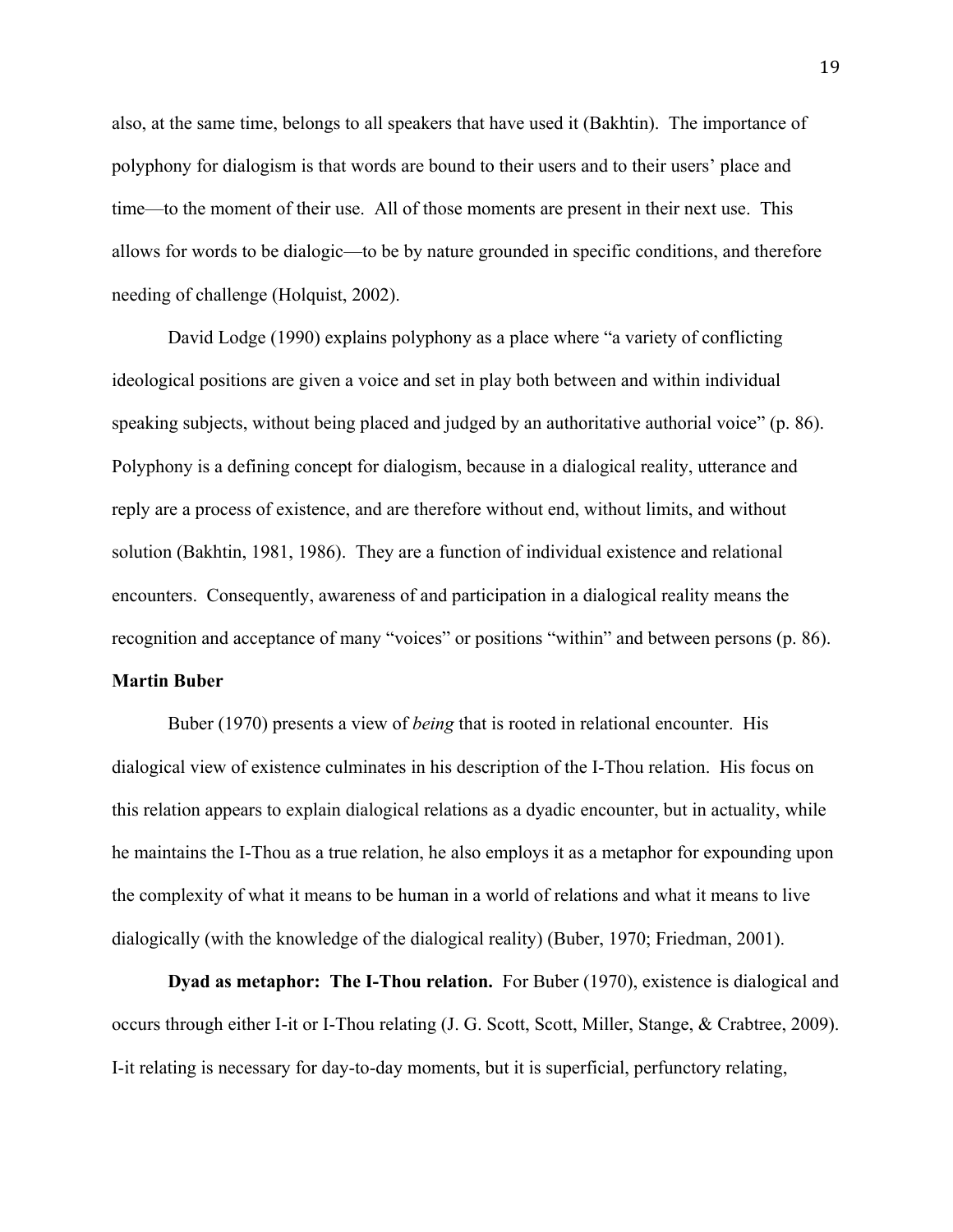characterized by materialism—the using of the other, and objectification—the viewing of the other as separate and as one that can be acted upon (Buber, 1970; J. G. Scott et al., 2009; Sidorkin, 1999). I-Thou relating is a "seeing" of others characterized by a recognition of their uniqueness and fullness, based on the fact of their existence; this existence makes them worthy of acceptance and acknowledgment (Buber, 1970, 1999).

*Genuine encounter.* Buber (1970) describes "genuine encounter" as the exemplification of the I-Thou relation (p. 17). Genuine encounters, for Buber, exist apart from temporal ideas such as space and time. He describes these encounters as experience with the wholeness of existence; he believed that through meeting one with another, totality—the entirety of existence—and the eternal, is experienced (Buber, 1970).

Additionally, according to Buber (1999), one's participation in a genuine encounter requires one's whole being, or "presentness" (p. 64). This presentness is not a moment in time; it is an experience of wholeness when relation is honored through encounter (Buber, 1999; Friedman, 2001). It is the intensity and completeness that is felt (Friedman, 2001). Buber (1970) explains,

The *Thou* appears in time, but in that of a process that is fulfilled in itself—a process lived through not as a piece that is a part of a constant and organized sequence but in a "duration" whose purely intensive dimension can be determined only by starting from the *Thou.* (p. 30)

*Starting from the Thou.* Genuine encounters speak to a sense that there is something greater than the encounter, the relationship, and the words used in a dialogue (Buber, 1970). They call for participants to recognize that although their sides are crucial to the relational encounter and must be included, heard, and "made present," the encounter is not about them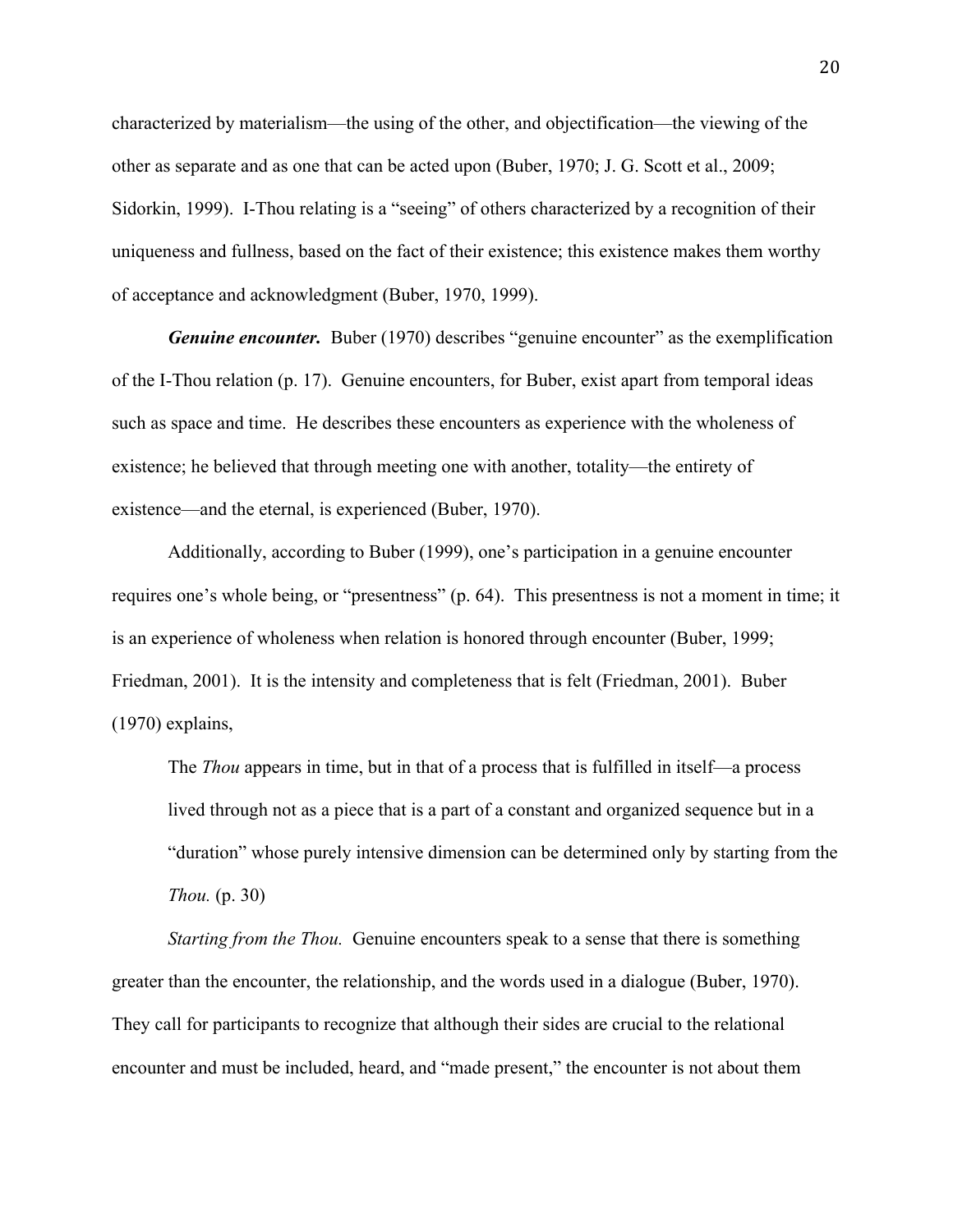(Buber, 1970; Friedman, 2001, p. 26). It is about the other side as well as what lies between and beyond both beings. Buber (1970) believed that genuine encounters recognize the transcendent aspects of individuals and existence.

*The self.* For Buber (1970), like Bakhtin (1981), the self is defined relationally, through moments of encounter, and in this way, the self is an articulation of experience (Atterton, Calarco, & Friedman, 2004; Friedman, 2001). The self, or the "I," is bound with the world and with objects and beings in that world (Friedman, 2001). Buber emphasizes that to say "I" is to relate to the outside world, because the "I" cannot exist without its relation to the world—past, present, and future (Friedman, 2001). Additionally, the "I" is not a true, complete self until and unless it is "made present" by another in the genuine encounter that is the I-Thou relation (Buber, 1970; Stauffer, 2011). Buber (1999) explains this dialogical truth:

For the inmost growth of the self is not accomplished, as people like to suppose today, in man's relation to himself, but in the relation between the one and the other, between men, that is, preeminently in the mutuality of the making present—in the making present of another self and in the knowledge that one is made present in his own self by the other. (p. 15)

"Making present" for Buber (1970, p. 15) is the act of confirming another's wholeness, completeness in their existence, while at the same time recognizing one's own and the greater, larger whole of existence. "Making present" is possible through a relational stance characterized by moment-to-moment attentiveness and openness (i.e., presentness) toward another in a genuine encounter (Buber, p. 15). This stance, according to Buber (1970, 1999), can be enhanced through language, but is not reliant upon language. Language is only dialogical in so far as it is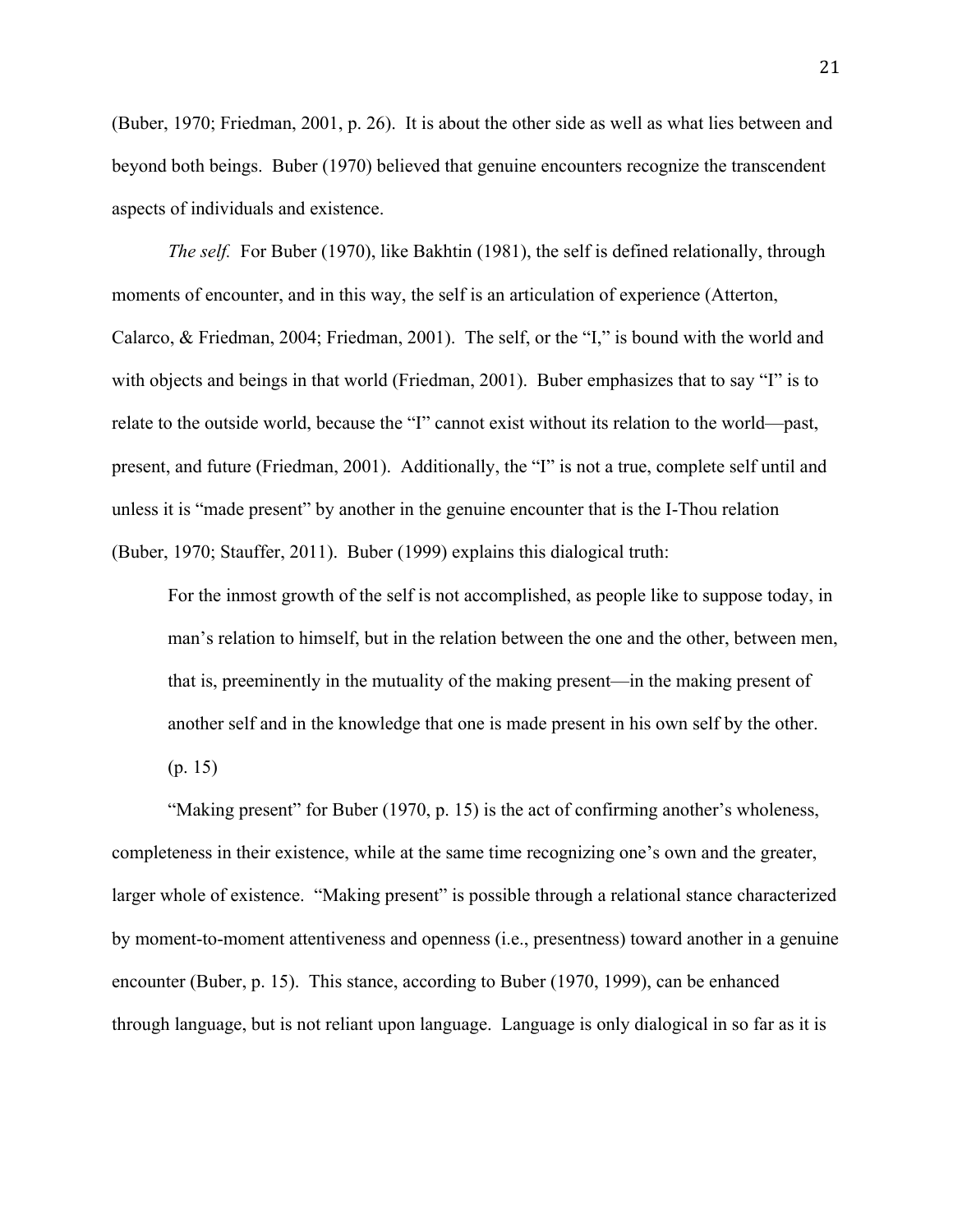able to function as a response to what is happening between people, in the moment (Friedman, 2001; Holquist, 2002).

*Language and confirmation.* In summary, for Buber (1970), relational engagement is defined by presentness (p. 57), and he merges verbal engagement with this relational engagement only when it is a function of this dialogical way of being (Agassi, 1999; Buber, 1999). Friedman (1998) unravels this nuance in his explanation of Buber's concept of "confirmation," an aspect of making present:

The confirmation of the other must include an actual experiencing of the other side of the relationship, so that one can imagine quite concretely what another is thinking, feeling, and knowing. This *inclusion*, or imagining the real does not abolish the basic distance between oneself and the other. It is rather a bold swinging over into the life of the person one confronts, through which alone I can make that person present in his or her own wholeness, unity, and uniqueness. This experiencing of the other side is essential to the distinction that Buber makes between *dialogue*, in which I open myself to the otherness of the person I meet, and *monologue*, in which even when I converse with that person at length, I allow that person to exist only as a content of my experience. (p. 26)

Summarizing Buber's (1970) ideas, Friedman (1998) describes the relational components found in a genuine, dialogical encounter, including "experiencing" and "imagining" (p. 26), and he acknowledges that conversation cannot be dialogical unless it is a function of this active process. When language enhances genuine encounter, it serves to further the relation; when language is used as a tool, to confirm and affirm personal beliefs, or other affiliations brought to the encounter, then it is not dialogical, and there has been no encounter. Buber (1970) makes it clear that conversation, in and of itself, is not encounter, and in this way he honors a dialogical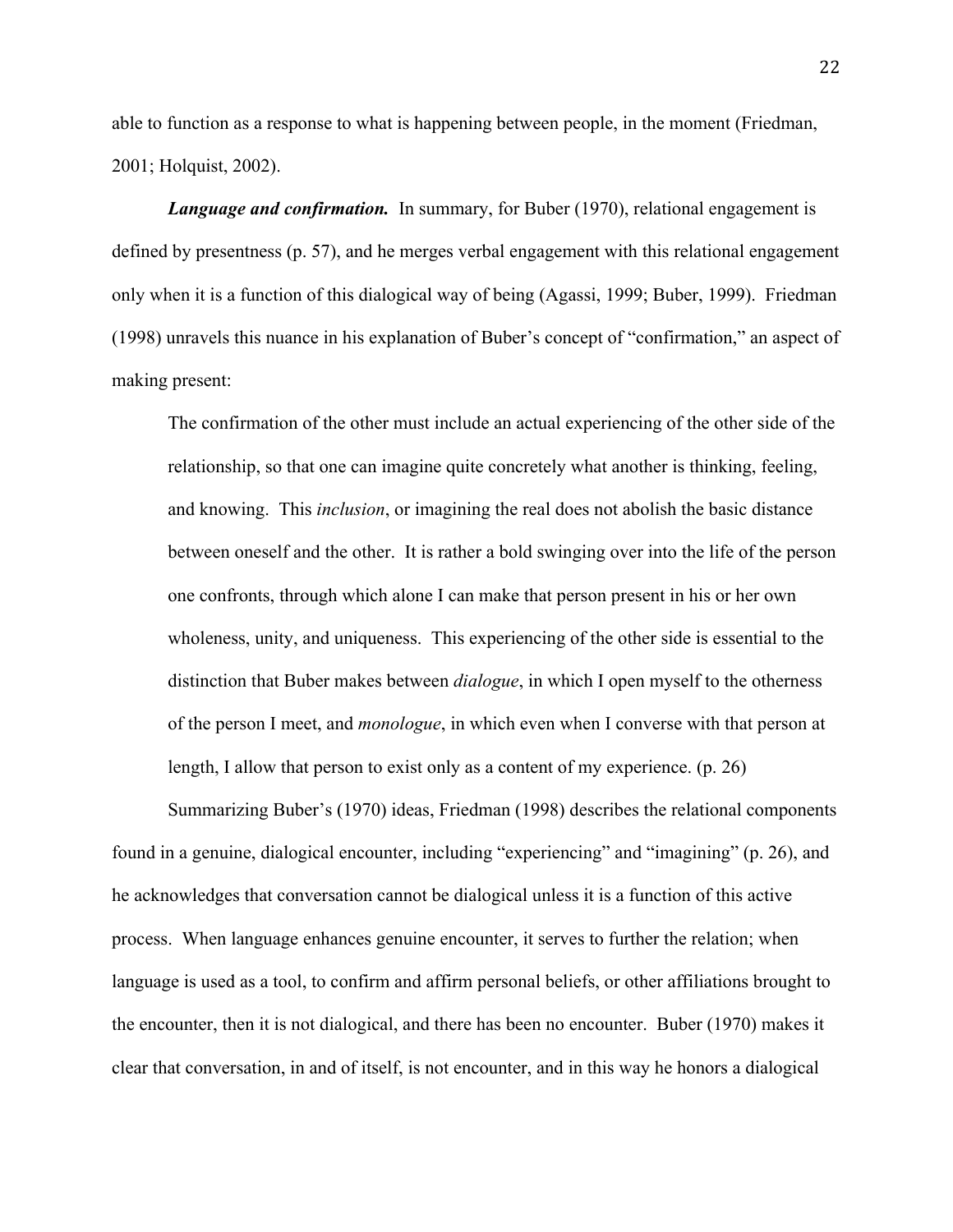reality—he presents conversation as a powerful option from within encounter, but it is never its equal.

*Recognizing what is present.* For Buber (1970), being present, defined by "starting from the Thou" (p. 30), is required for the experience of a genuine encounter, and this surrendering, paradoxically, serves to affirm each side and makes the experience of the meeting more meaningful and powerful (Ellinor & Gerard, 1998; Friedman, 1998; Gordon, 2004). This is because rather than individuals receiving "confirmation" through self-confidence, requests, or demands, they receive it by virtue of another's willingness to "meet"—it is offered by another's *presence* (Buber, 1970).

#### **A Summary of Dialogism**

Dialogism is a philosophy of reality that presents existence as dialogical: It is an ongoing process of message and response (Bakhtin, 1981; Sidorkin, 1999). This process is not rooted in spoken language, but is a back and forth that defines being alive (Buber, 1970, 1999; Holquist, 2002). For Bakhtin (1981, 1986) and Buber (1970, 1999), dialogical existence cannot be escaped, and even one's internal ways of interpreting an event are dialogical processes. Essentially, Bakhtin (1981) and Buber (1970) present existence as relational, responsive, and shared—this is the reality of dialogical being.

With some grounding in dialogism, I now turn to the task of considering how love relates to a dialogical reality and to dialogical encounter. In the next chapter, I will present ideas regarding love's relevance to dialogical encounter, including human connection and the recognition of shared humanity between people.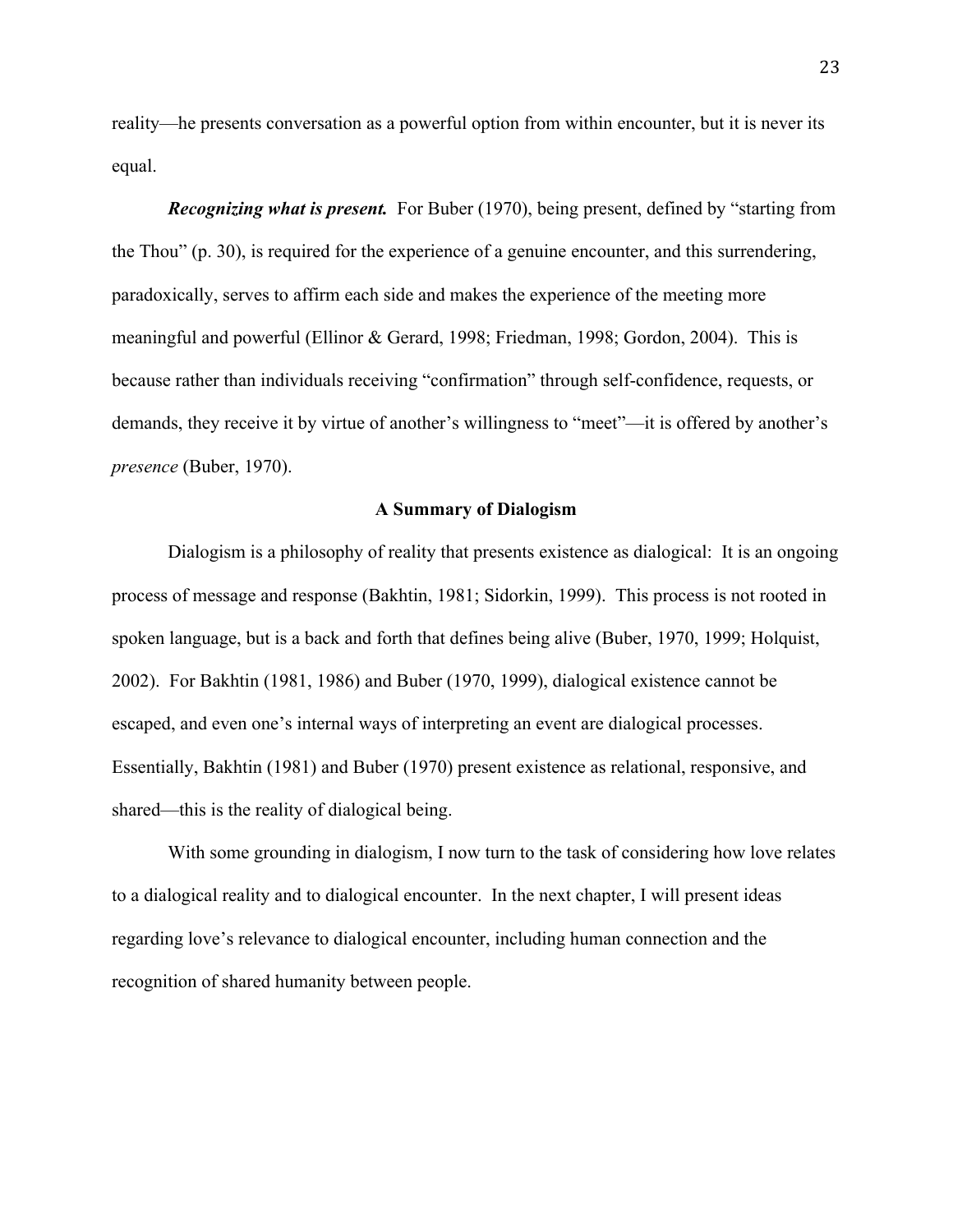# **CHAPTER 3: LOVE IN DIALOGUE: CHOICE AND EXPERIENCE**

The naming of the world, which is an act of creation and re-creation, is not possible if it is not infused with love. Love is at the same time the foundation of dialogue and dialogue itself.

—Paolo Freire (2000)

Dialogism as existence, as well as presentness as the way of genuine encounter, establish the preconditions for dialogue as a linguistic interaction (Bakhtin, 1981; Buber, 1970). It is as a result of these preconditions that language can emerge as a function of relating within a dialogical encounter. It is this language within the encounter that is *dialogue*. Before exploring examples of dialogue where human connection is recognized and experienced, I will first explain how love is present in a dialogical reality, and how it appears as an experience of dialogue.

### **Love as Awakening**

Dialogical being offers a view of existence that is inherently mutual and responsible, because in the larger existence of message and response, utterance and reply, I and Thou, there is a call to participation. Because this call is larger than any individual, encounter, or conversation, living in this call allows for an experience of this larger existence. And, perhaps, it is this experience that provides a perspective for us, as humans, that we are all connected in this larger existence—that, in essence, we are all the same, even given our differences. It is this experience of sameness that is essential for human connection, and it is possible that it carries with it love. Love as a moment, a surprise, an awakening. Love, as it shows up unexpectedly and becomes a life-changer. It is beyond the scope of this work to address love in its many forms and applications; therefore, I will consider love as it has already been noticed in the pursuit of dialogue and dialogical being.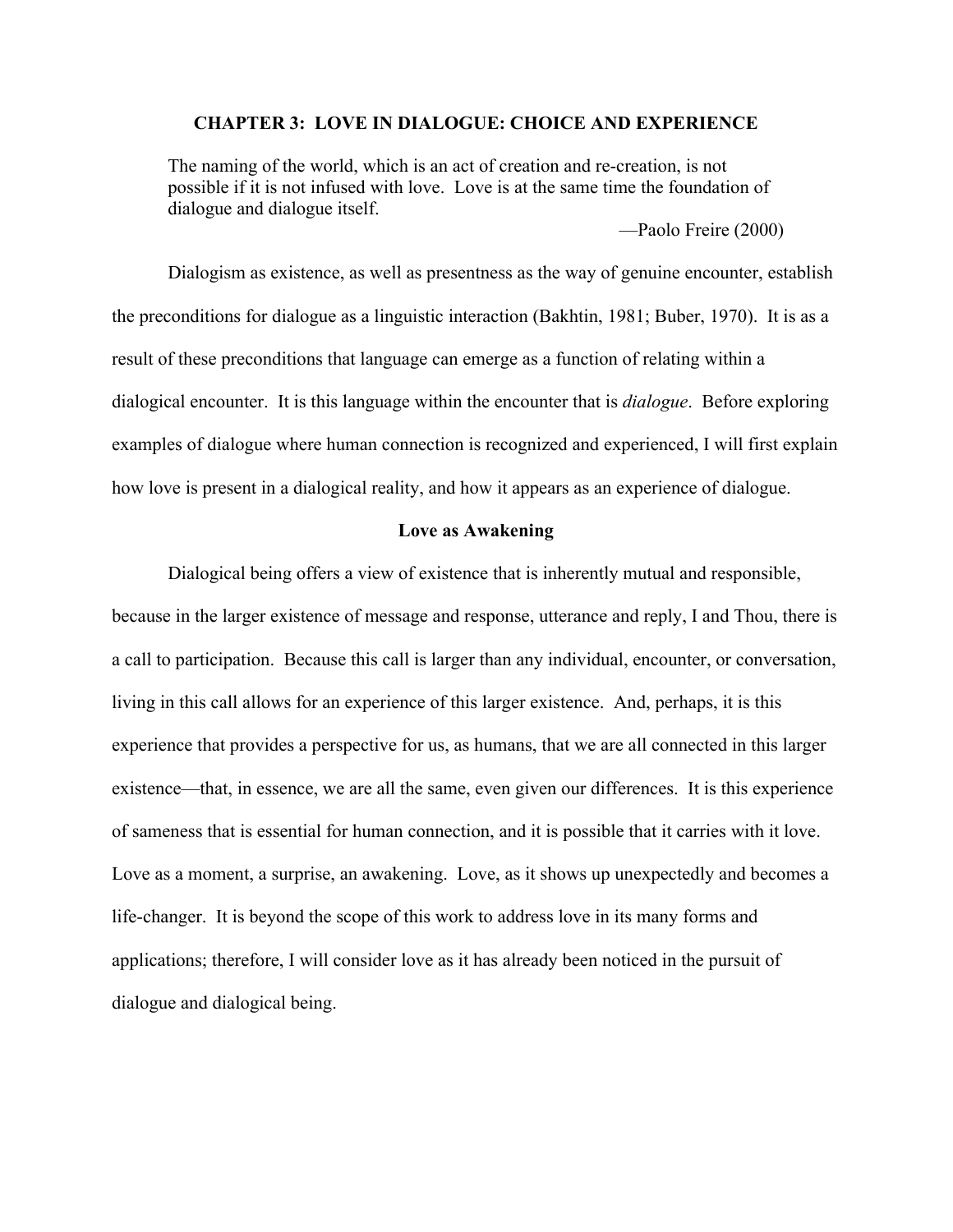### **Love with Dialogue**

Love, depicted as a component and experience of dialogue, is a way of seeing and being, a source of knowing, as well as a felt, emotional experience (Buber, 1970; Buechner, 1993; Card, 1991; Freire, 2000; Maturana, 1978; Reichle, 2007; Seikkula & Trimble, 2005; West, 2013). These expansive accounts of connection and engagement display love as a conscious decision and an accidental destination—love is at times the call to dialogue, but it is also the requirement of participating in dialogue, as well as the felt connection that can come as a result of dialogue. This makes for an interesting conception of love. How can love be described as a motive, an ongoing act, and a result? Well, perhaps love is the only thing that can encompass the beginning, the journey, and the end.

# **Love as Consensual Living**

Humberto Maturana (1978) says, "The only transcendence of our individual loneliness we can experience arises through the consensual reality that we create with others, that is, through love" (pp. 62-63). A biologist and systems theorist, Maturana came to love-as-consent as a result of his work. He confirmed systemic ideas of circularity and second order cybernetics and offered new considerations for the continued implications of a connected world.

Maturana's (1978) use of "consent" as central to love is striking. For although he denies the possibility of love existing where there is submission and domination, the word consent implies a *chosen* relinquishing (a process fundamentally different from submission and domination). Maturana and Verden-Zöller (2008) emphasize that this chosen relinquishing is only possible where mutual trust and acceptance exist. They say, "we think that the fundament of human living is love, and that cooperation in humans arises through the pleasure of doing things together in mutual trust, not through the manipulation of relations" (p. 51). They further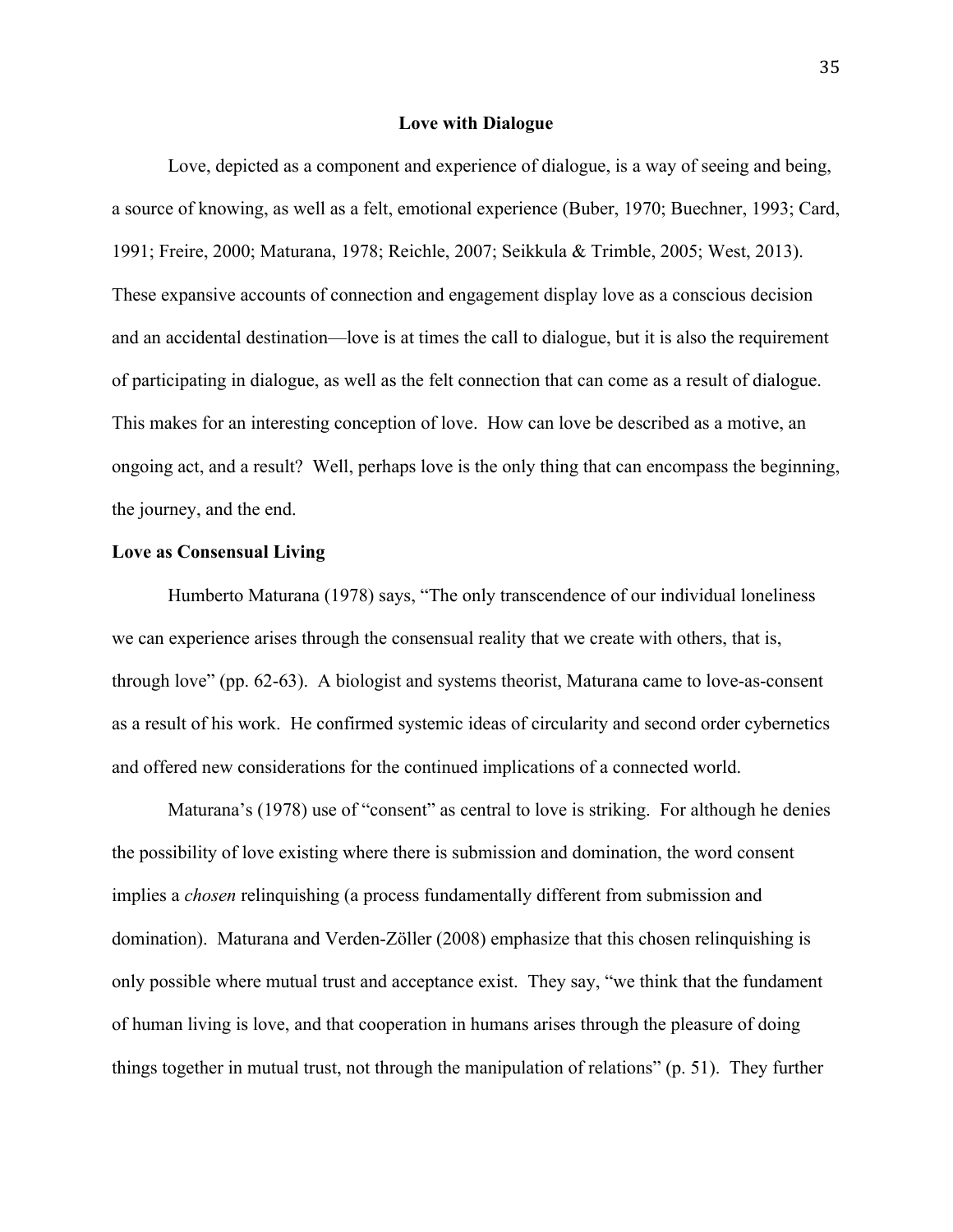claim that "it can be argued *biologically* [emphasis added] that we are the kind of beings that we are because love has been the emotion that has grounded the course of the evolutionary history that gave origin to us" (p. 51).

**Love as evolutionary.** The use of the word "emotion" to describe love implies that Maturana and Verden- Zöller (2008) are presenting love as a feeling, but, in actuality, they are describing love as a constant companion in human existence rather than a sentiment. In fact, they confirm love as the way, the means, and the result of relational trust established through consensual living:

Relations of love generate freedom and collaboration, even when due to their unidirectionality they are lonely. As a result, love generates the conditions for love through the well being that it generates. . . . Love is visionary, not blind, and through the vision that it entails it brings forth the relational space of love. (p. 40)

Maturana and Verden-Zöller (2008) establish that love, even in the context of consensual living, can be uni-directional, and that even when uni-directional, it is "visionary" (p. 40). In other words, love is relational faith, and this faith can be "carried" by one or by many. However it is "carried," it generates love as the context of consensual living—it generates love *between*  people. Consequently, it is possible that once love is "relational space," it is felt and experienced by those that did not initially "carry" it (p. 40). In this way, love becomes an experience of encounter (Buber, 1970).

*Love and language.* Presenting love as the main "emotioning" by which human beings developed ways of living together consensually, Maturana and Verden-Zöller (2008) situate love as not only a foundational emotion of human experience, but as a condition of living by which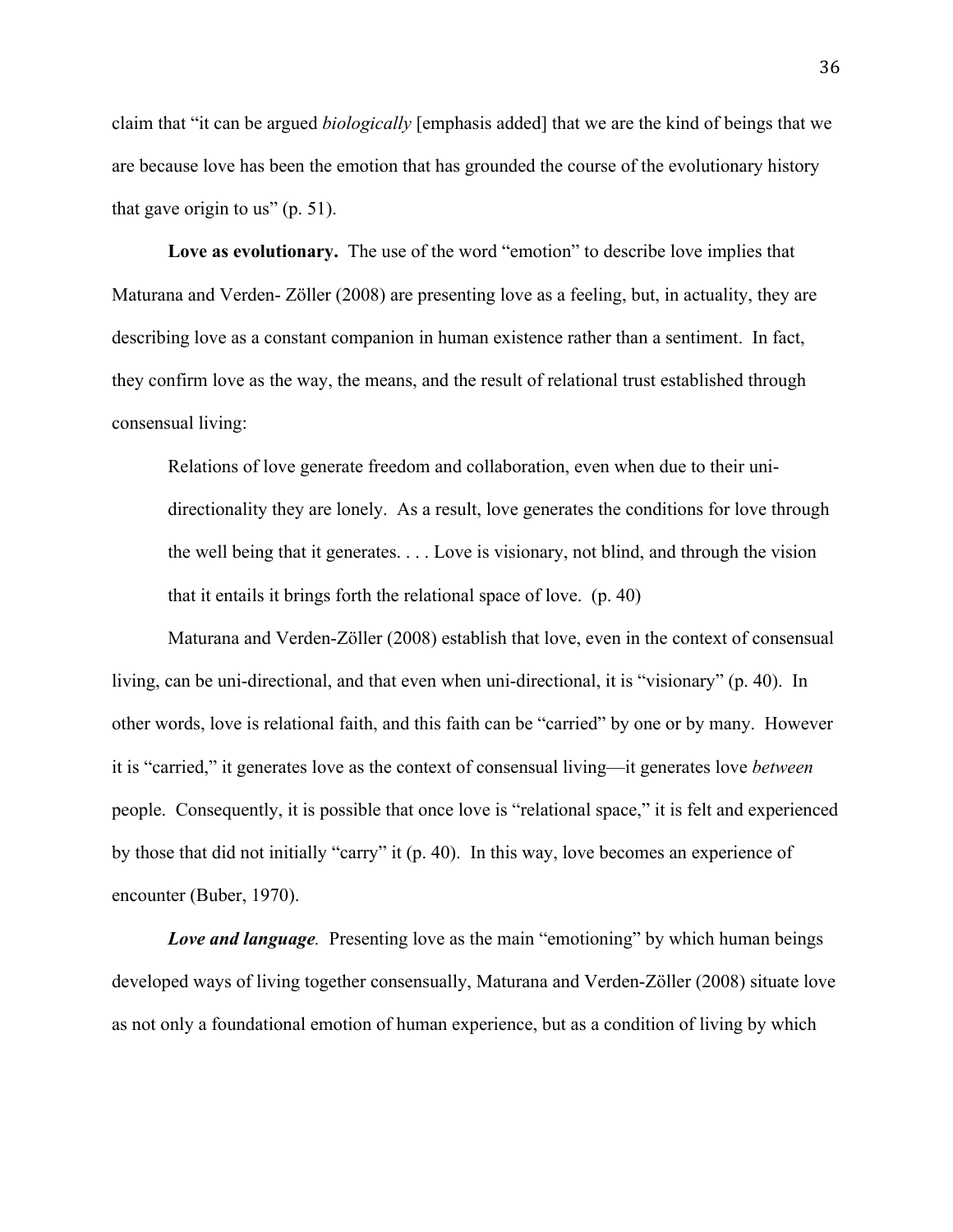humans evolved, developed, co-existed, and thrived (p. 62). Using language as an example of the development of human co-existence, they explain:

We think that [languaging] began among our ancestors as a simple result of their living together in small groups as gatherers who shared food in love in the intimacy of tenderness and sensuality. . . . Moreover, we maintain that living in languaging arose not because it was necessary, or in any way advantageous, but merely as a result of this living together. (p. 62)

Interestingly, Maturana and Verden-Zöller (2008) present language as a result of love. It seems that consensually living together, which according to Maturana and Verden-Zöller is itself love, gave rise to verbal expression. Therefore, consensual living has been and can be a primary condition for not only continued human survival, but also for creativity and for finding new ways of communicating through and because of love. In this way, love is the foundation for continued consensual living, but also the motivation for new and more expansive ways of relating. For Maturana and Verden-Zöller, love is a way of *being*.

### **Love as Wisdom**

Humberto Maturana's protégé, Francisco Varela (1989), a philosopher, biologist, and student of human consciousness, advises, "We have to distinguish between knowledge and wisdom. Science is a form of knowledge. Art is another form of knowledge, etc., etc. There is only one wisdom, on the other hand, which is based on love" (Reichle, 2007). Here, Varela is presenting love as the way to living wisely (Maturana & Varela, 1992).

In their 1992 collaboration, *The Tree of Knowledge: The Biological Roots of Human Understanding*, Maturana and Varela explain *how* love is wise living; they conclude: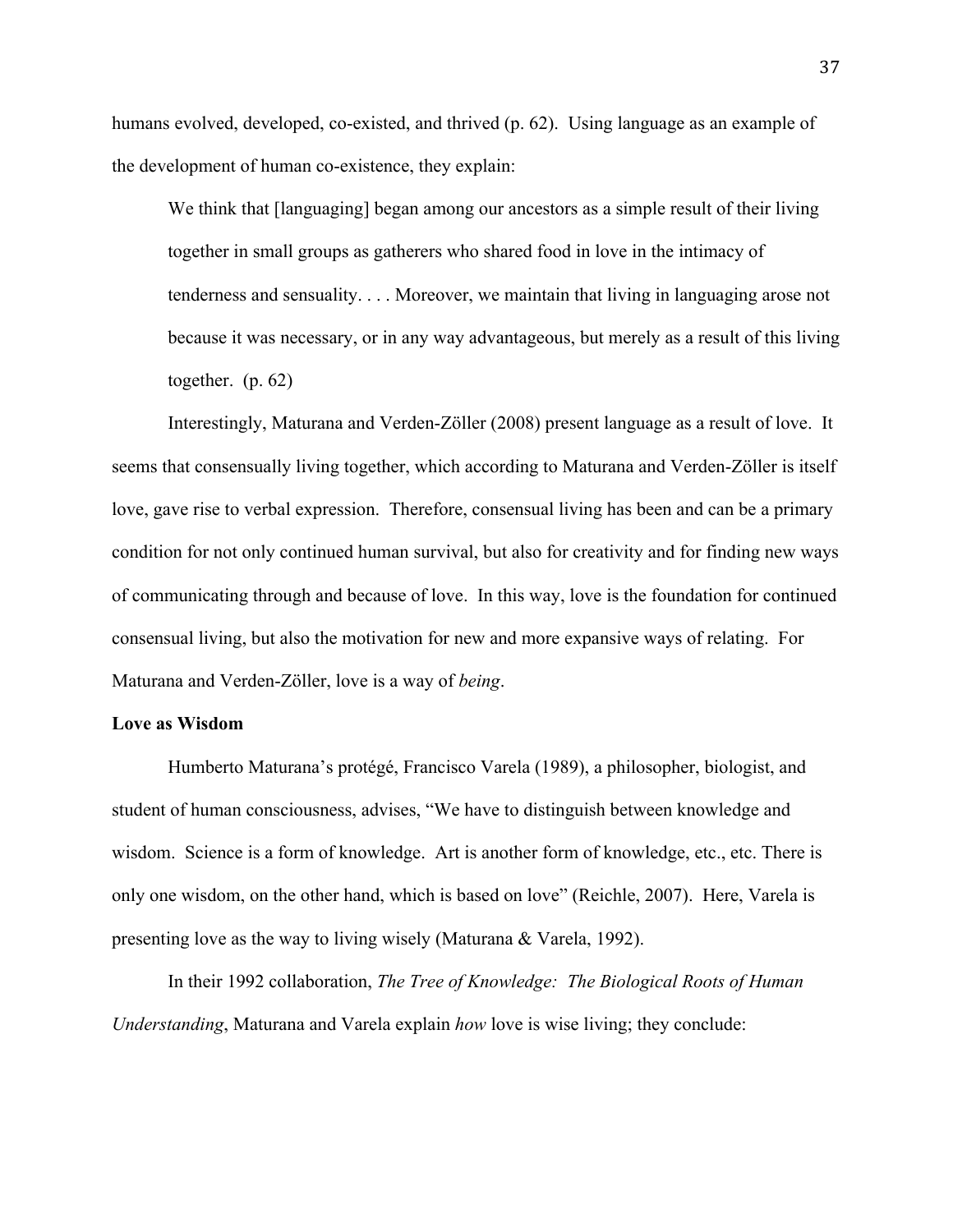Biology also shows us that we can expand our cognitive domain. This arises through a novel experience brought forth through reasoning, through the encounter with a stranger, or, more directly, through the expression of a biological interpersonal congruence that lets us *see* the other person and open up for him room for existence beside us. This act is called *love*, or, if we prefer a milder expression, the acceptance of the other person beside us in our daily living. This is the biological foundation of social phenomena: without love, without acceptance of others living beside us, there is no social process and, therefore, no humanness. (p. 246)

According to Maturana and Varela (1992), love-as-wisdom involves seeing ourselves as collaborative beings and as part of an ongoing collaborative process. And love-as-wisdom is found in a variety of ways, including individualistic and relational processes that are based on this seeing. For relational processes, they specify an "encounter" and "interpersonal congruence." Additionally, they propose that daily life can be infused with love, and that, in fact, without love, we as humans cannot co-exist. More specifically, Maturana and Varela (1992) determine that love is the *only* path to co-creation and co-existence. In this way, recognizing our interconnection and interdependence is wisdom that generates love. They explain:

We have delved into a social dynamics which points up a basic ontological feature of our human condition that is no longer a mere assumption, that is, *we have only the world that we bring forth with others, and only love helps us bring it forth*. (p. 248)

*Love as a way of being.* Explaining his views on mind, the self, and ethics, Francisco Varela contemplates living in love as *virtue,* as well as a call to action: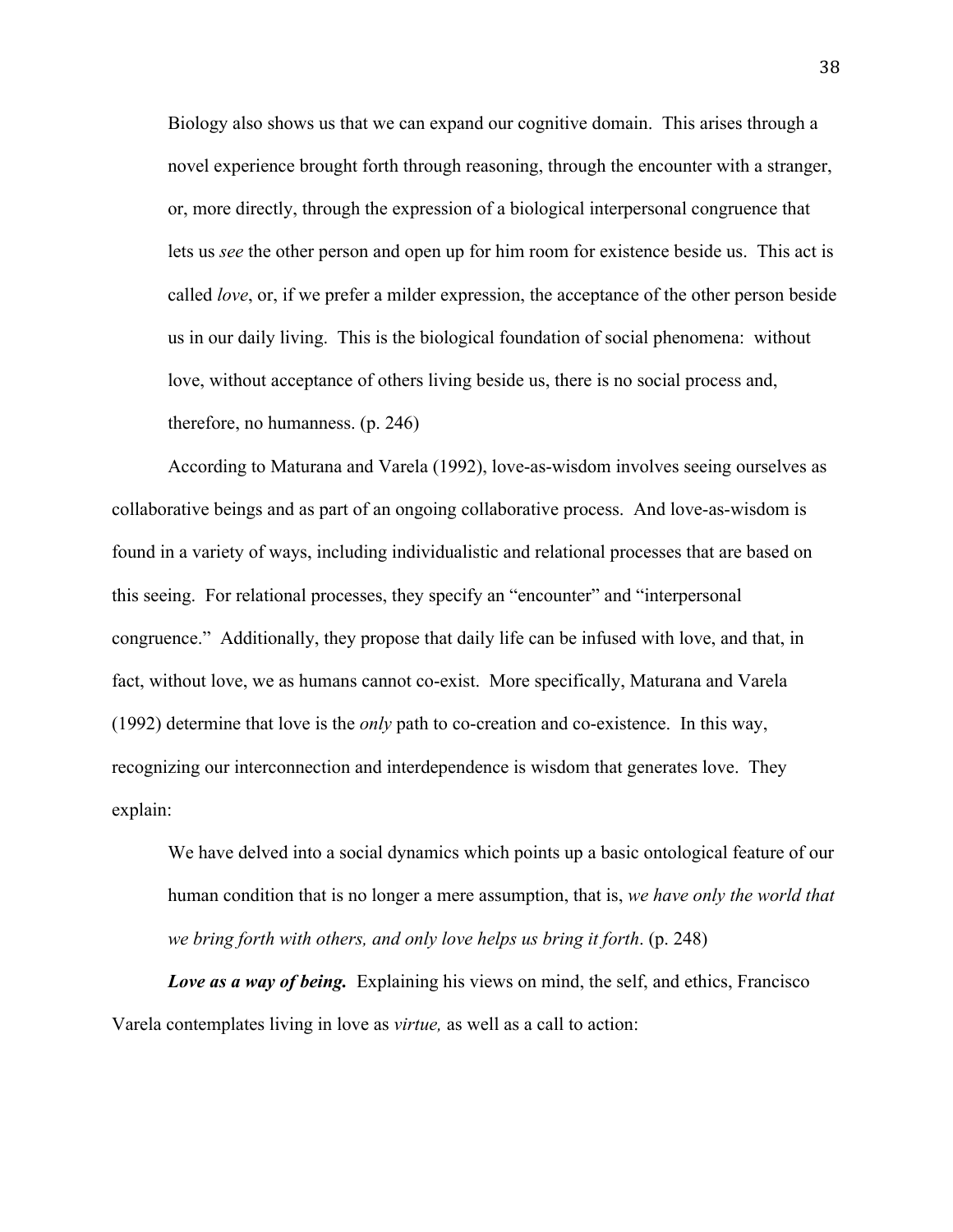The virtuous have managed to experience and thus to comprehend in a very profound sense, that we are all one, that humankind possesses a collective consciousness. . . . If the experience of self-lessness deepens . . . then this may, in itself, eventually become an expression of the highest ethics, a manifestation of spontaneous, loving care. . . . They do not radiate this love for others because they have been thinking, nor because they have decided on love, but because their whole being *is* love. The experience of an absolute reality *is* love. It is immersed in love. (Gumbrecht, Maturana, & Poerksen, 2006)

Varela (Gumbrecht et al., 2006) explains that humanity is a "collective consciousness" and that this is an *absolute reality* (p. 51). He shares that an experience of this reality is itself love; the experience of and encounter with shared humanity *is love*. It is only through this experience, according to Varela, that encounter with "collective consciousness" is possible, but once it happens, love can become a *way of being* (p. 51).

## **Love as Freedom**

Paolo Freire (2000), an educator, human rights activist, and dialogue follower, describes love as the foundation of dialogue and as dialogue "itself" (p. 89). With this description, Freire pinpoints the elusive, yet visceral experience of the dialogical encounter, because it positions love as both a requirement for and an experience of dialogue.

Discussing the relationship between oppressors and the oppressed, as well as the plight of oppression and the struggle for freedom, Freire (2000) presents love as an automatic experience of a move toward humanization. He explains:

Yet it is—paradoxical though it may seem—precisely in the response of the oppressed to the violence of their oppressors that a gesture of love may be found. Consciously or unconsciously, the act of rebellion by the oppressed (an act which is always, or nearly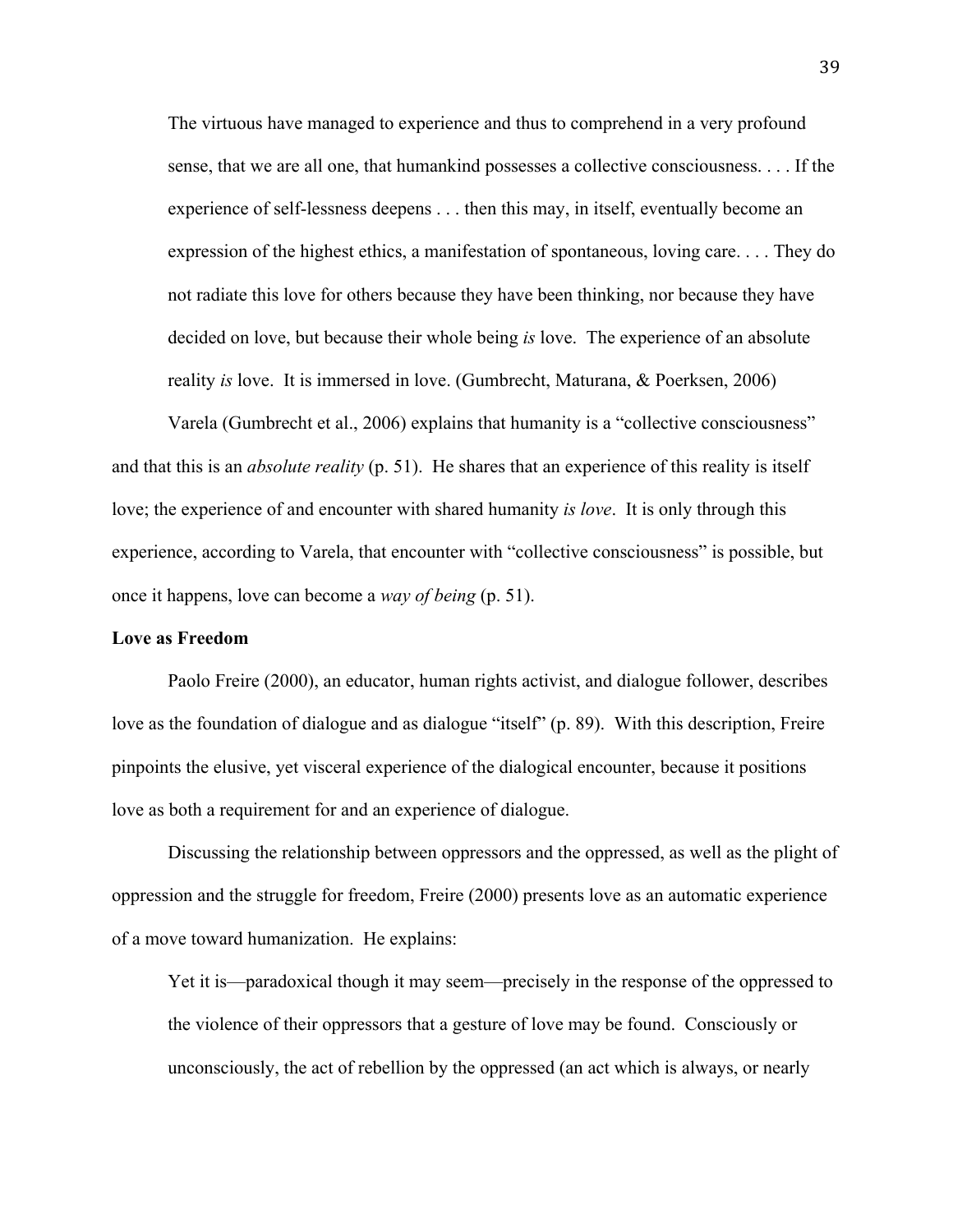always, as violent as the initial violence of the oppressors) can initiate love. Whereas the violence of the oppressors prevents the oppressed from being fully human, the response of the latter to this violence is grounded in the desire to pursue the right to be human. As the oppressors dehumanize others and violate their rights, they themselves also become dehumanized. As the oppressed, fighting to be human, take away the oppressors' power to dominate and suppress, they restore to the oppressors the humanity they had lost in the exercise of oppression. (p. 56)

Here, Freire (2000) equates a move toward humanity with love. What is most significant about his position is that he believes this is true even when the move toward humanization is violent and rebellious. Freire sees that *any* move toward claiming humanity is a gesture of love (love "carried" individually or collectively), and that this gesture can "initiate love" in the relational realm between people, as well as *for* others, regardless of the manner in which it is carried out (Maturana & Verden-Zöller, 2008).

Certainly, fighting for humanization in the same manner in which it was taken is not conducive for human connection, and options for "rebellion" that promote humanness exist; however, recognizing that *any* move toward humanization is an opening for love is significant for creating courage for action. Realistically, a move to claim one's humanity is always rebellious. For this reason, it's important to remember that perfect steps in relating do not exist, but, if steps are taken for the sake of humanity, one's or another's, Freire (2000) reminds us that they will land on fertile ground; they will begin a new, generative process.

### **Love as Faith**

Freire (2000) further explains, "Because love is an act of courage, not of fear, love is commitment to others. . . . And this commitment, because it is loving, is dialogical" (p. 89).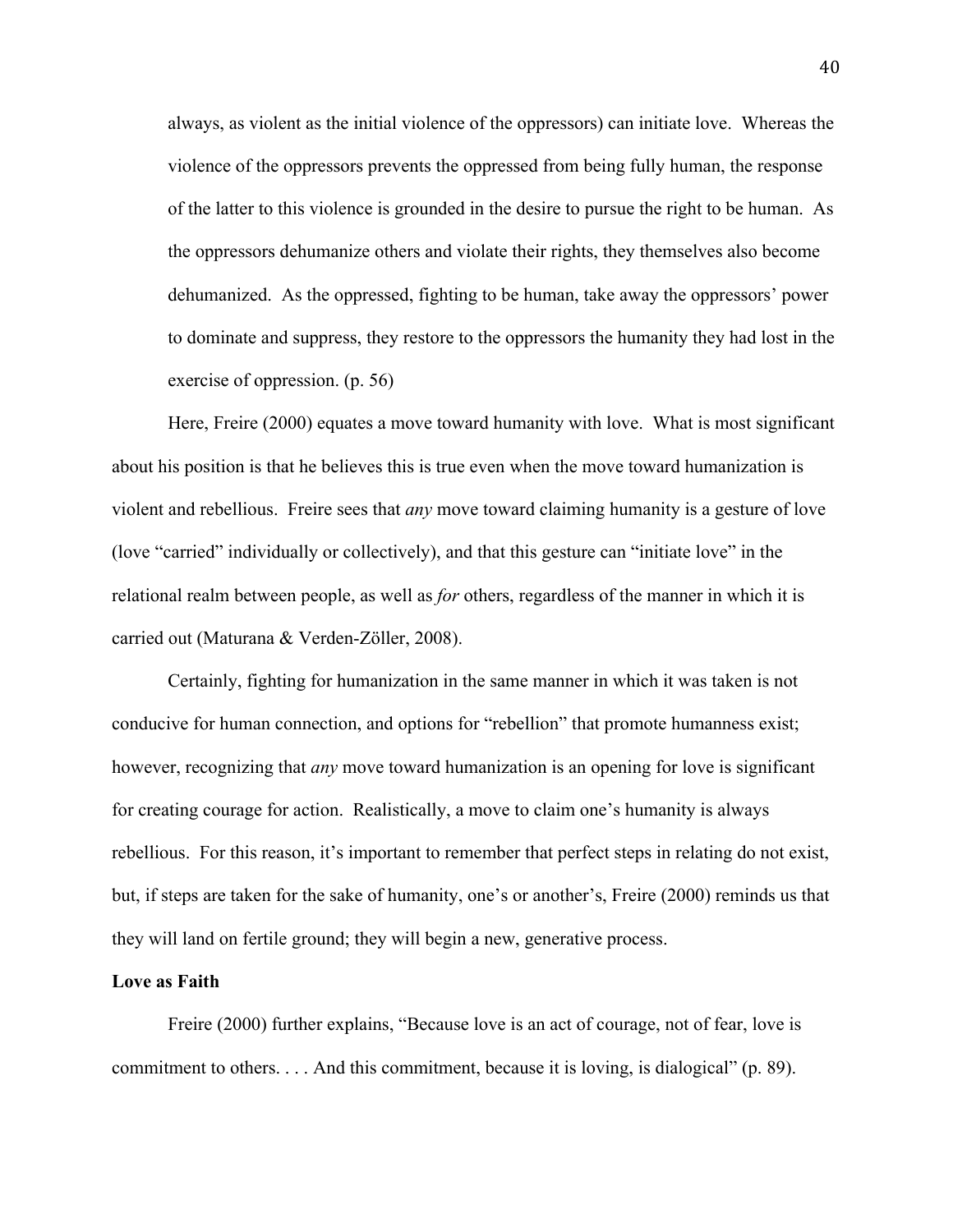Love and dialogue, for Freire, are joined; they are, it seems, one and the same. Love is dialogical, and dialogue is loving. Freire presents love as desiring of dialogue, as marked by dialogue. Consequently, love for others may be the strongest possible pull toward dialoguing with them, because love is inherently interested in process, struggle, collaboration, and continuation, if not resolution.

Freire (2000) also notes:

Dialogue further requires an intense faith in humankind, faith in their power to make and remake, to create and re-create, faith in their vocation to be more fully human (which is not the privilege of an elite, but the birthright of all). Faith in people is an *a priori*  requirement for dialogue; the "dialogical man" believes in others even before he meets them face to face. (pp. 91-92)

In summary, in order to "face" others, we must have faith, maybe not in them as people, but in them as human beings (p. 92). There is a faith that undergirds encounter that assures us that others are capable, that they are open, that they can be touched, reached, because *we* can we can be touched and reached. There is faith that even if we don't know how to touch and reach another, even if we try and don't succeed, that it is possible. This is faith in humanity.

### **Love as "Cosmic Force"**

Martin Buber (1970) distinguishes between feelings that are called love, and love as an experience of encounter. He explains:

Feelings one "has"; love occurs. Feelings dwell in man, but man dwells in his love. This is no metaphor but actuality: love does not cling to an I, as if the You were merely its "content" or object; it is between I and You. Whoever does not know this, know this with his *being* [emphasis added], does not know love, even if he should ascribe to it the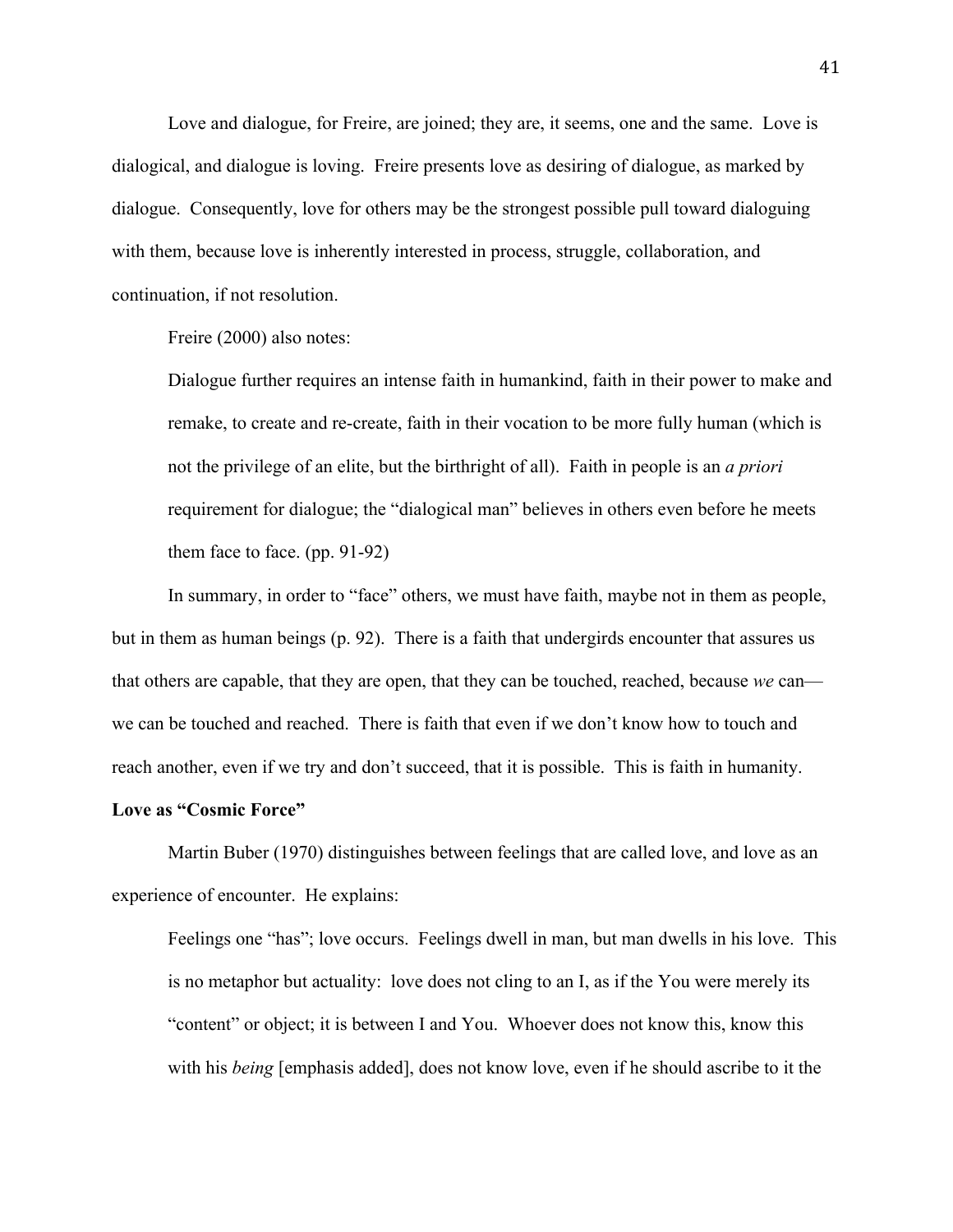feelings that he lives through, experiences, enjoys, and expresses. Love is a cosmic force. For those who stand in it and behold in it, men emerge from their entanglements in busy-ness . . . that is liberated, emerging into a unique confrontation. . . . Love is responsibility of an I for a You: in this consists what cannot consist in any feeling—the equality of all lovers, from the smallest to the greatest. (p. 67)

Buber (1970) describes love as an event—an experience, and within that event is a true encounter with another. It is an event that raises one's awareness to the relational realm that is beyond daily routine, that is often unnoticed and unacknowledged. It is a unique encounter, one with another, in human equality. For Buber (1970), love is between, not within. In this sense, love is specific to each encounter, to those "facing" each other. Yet, it is also, for Buber, the "cosmic force" which makes encounter possible (1970). Love demands "responsibility"; it is an act of ongoing consideration of another (Buber, 1970). Buber presents love as an enveloping, of one, of many, of actions, of beings. In love, we dialogue.

#### **Love in Dialogue**

As Buber (1970) reminds us, love may be present as a manifestation of encounter without the feelings of encounter being labeled as love. Therefore, within dialogue as encounter, there may be a variety of feelings, some of which may be labeled "love." The lack of "love" as an identified feeling does not mean that love has not been present or experienced, it merely means that the dialogue participant has not labeled the experience as "love" or experienced love as a feeling. Love as an encounter with wholeness and a recognition of shared humanity is love as curiosity, faith, freedom, and consent; it is a meeting with—a bumping into—a truth; it is beyond feelings (Buber, 1970, p. 67; Maturana & Varela, 1992). That is the love that is encountered through dialogue (Maturana & Varela, 1992; Maturana & Verden-Zöller, 2008). This love may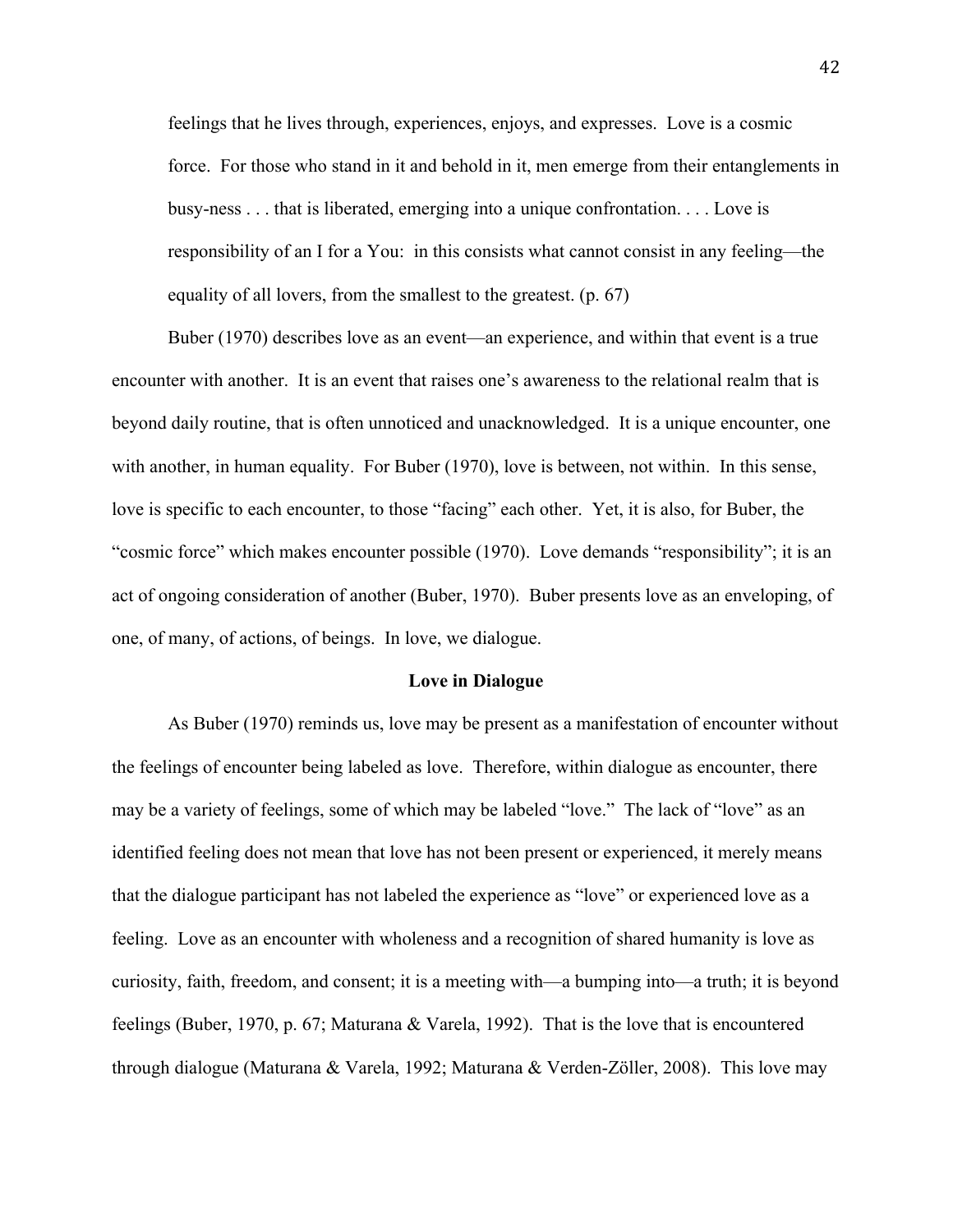be identified and expressed in a variety of ways and with a variety of words. It is my claim that if a dialogue participant can point to an encounter with wholeness, an experience of shared humanity, then that participant has experienced love. To this end, I will consider how dialogue can be an encounter with love—how it can lead to an experience of and with human coexistence, how it is a conversation honoring of a dialogical reality, and how it is an encounter with wholeness (Buber, 1970; Maturana & Varela, 1992).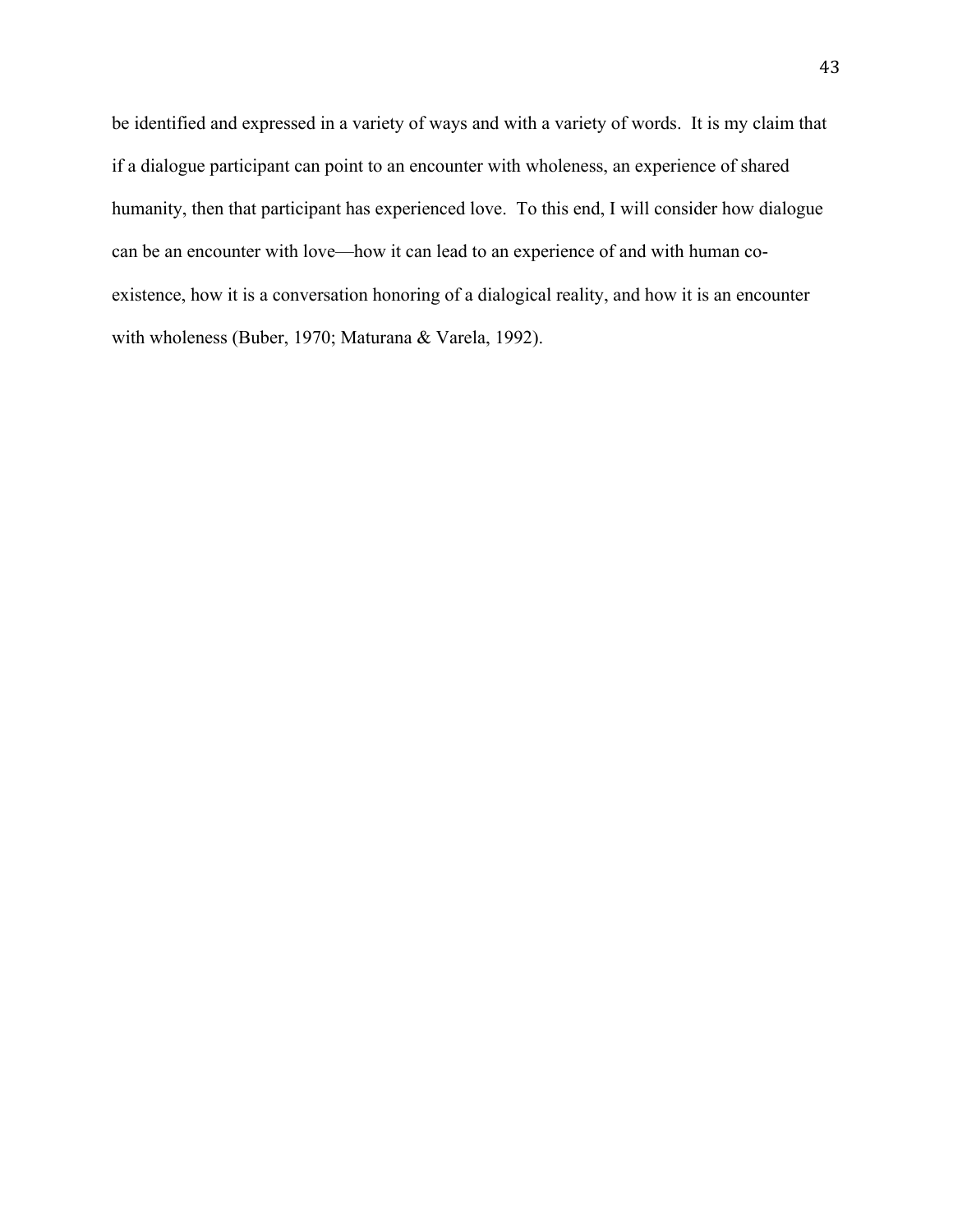# **CHAPTER 4: DIALOGICAL ENCOUNTER AS AN EXPERIENCE OF LOVE**

## **Dialogue as Conversation**

Many have come to dialogue as a result of life-long work and contemplation in a variety of fields, including physics, communication, philosophy, psychiatry, family therapy, business, cybernetics, and education (Agassi, 1999; Bohm, 2014; Boszormenyi-Nagy & Krasner, 1980; Bowen, 1985; Buber, 1970; Card, 1991; Covey, 2004; Ellinor & Gerard, 1998; Freire, 2000, 2007; Isaacs, 1999; Lipari, 2014; von Foerster, 1990, October; White, 2014). As a result, the study and practice of dialogue is multi-disciplinary (Arnett, 2012; Bohm, 2014). Yet, all agree dialogue is difficult to define due to its reliance on process and experience.

The term "dialogue" is often used to mean "conversation," but despite this generic use, for dialogue practitioners and scholars, it is clear that to be called a "dialogue," a conversation must have a special something (Ellinor & Gerard, 1998; Isaacs, 1999; Seikkula & Trimble, 2005). For many, that something is mystical and indefinable. For example, Isaacs (1999) describes dialogue as "a conversation with a center, not sides" (p. 19), and Ellinor and Gerard (1998) simply say that dialogue is "a different kind of listening and speaking" (p. xv). However, it is possible that the mystical experience that separates dialogue from a typical conversation is that it touches on the dialogical realm—it contains an experience of wholeness that includes an encounter with the existence that we, as human beings, share (Buber, 1970; (Maturana & Varela, 1992).

Given the assumption of a dialogical reality of existence, language, obviously, occurs within that reality. There is no formula for how a conversation becomes a dialogue; therefore, questions remain as to when and how a conversation becomes an experience of wholeness and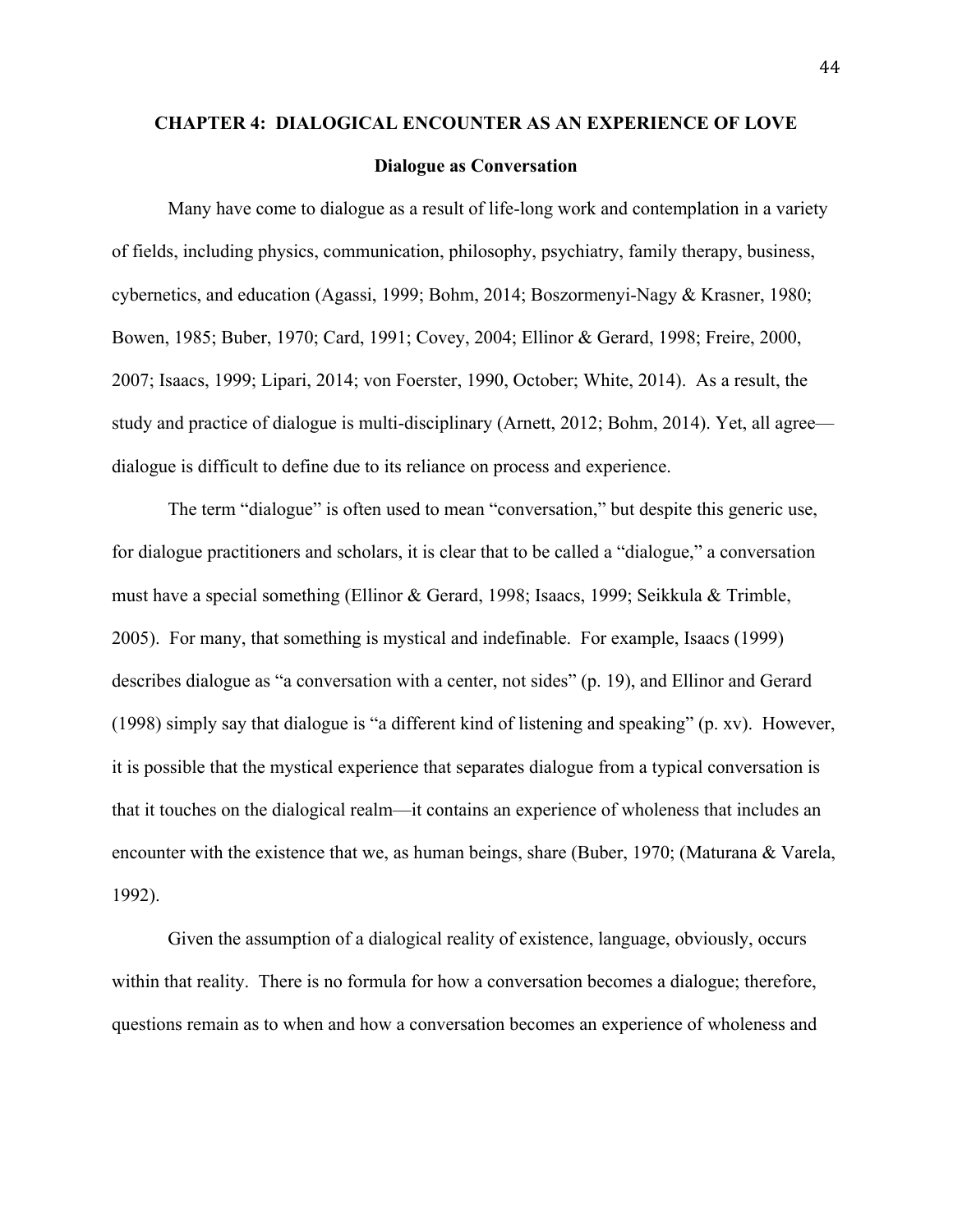shared humanity (i.e., love) (Bakhtin, 1981; Buber, 1970). Perhaps, some examples of dialogue can help shape a sense of what is required for a conversation to become an experience of love.

### **Loved Ones, Enemies, and Monsters: Dialogue as Risk, Engagement, and Surprise**

The only thing that fights dehumanization is increased humanization. —Lindy West (2013)

The following examples of dialogue are some I encountered as I was exploring dialogue as a path to love between people. They are stories that I found both poignant and relationally challenging. These examples present dialogue as a choice and a risk, yet ultimately worthwhile and mind-changing, because it is an experience with wholeness, human connection, and love.

## **The Story of Ender: Aliens as Enemies**

In his fictional work, *Ender's Game,* Orson Scott Card (1991) details the experience of the main character, Ender, as he embraces the task of defeating an alien enemy race. In the story, Ender struggles to understand his context and his identity. He is a child from a civilization that is at war with an alien civilization that once attacked Earth, and he is considered a military prodigy by his family, peers, and leaders. In time, Ender recognizes that this identity, and its inherent expectations, requires him to be at war with himself, his family, and his peers, due to the complexities it brings upon his relationships (Card).

As Ender begins to study the alien race, he encounters one member of this race through a virtual world. Through these encounters he practices how to defeat the alien, but the alien is also able to learn about Ender and reveal to Ender information about itself and its race. As Ender continues on his task to defeat the aliens, he begins to study the alien race through battle videos. He tries to learn about their weapons, strategies, make-up, values, along with other characteristics. Through this study, he gathers knowledge about the species in order to destroy it (Card, 1991).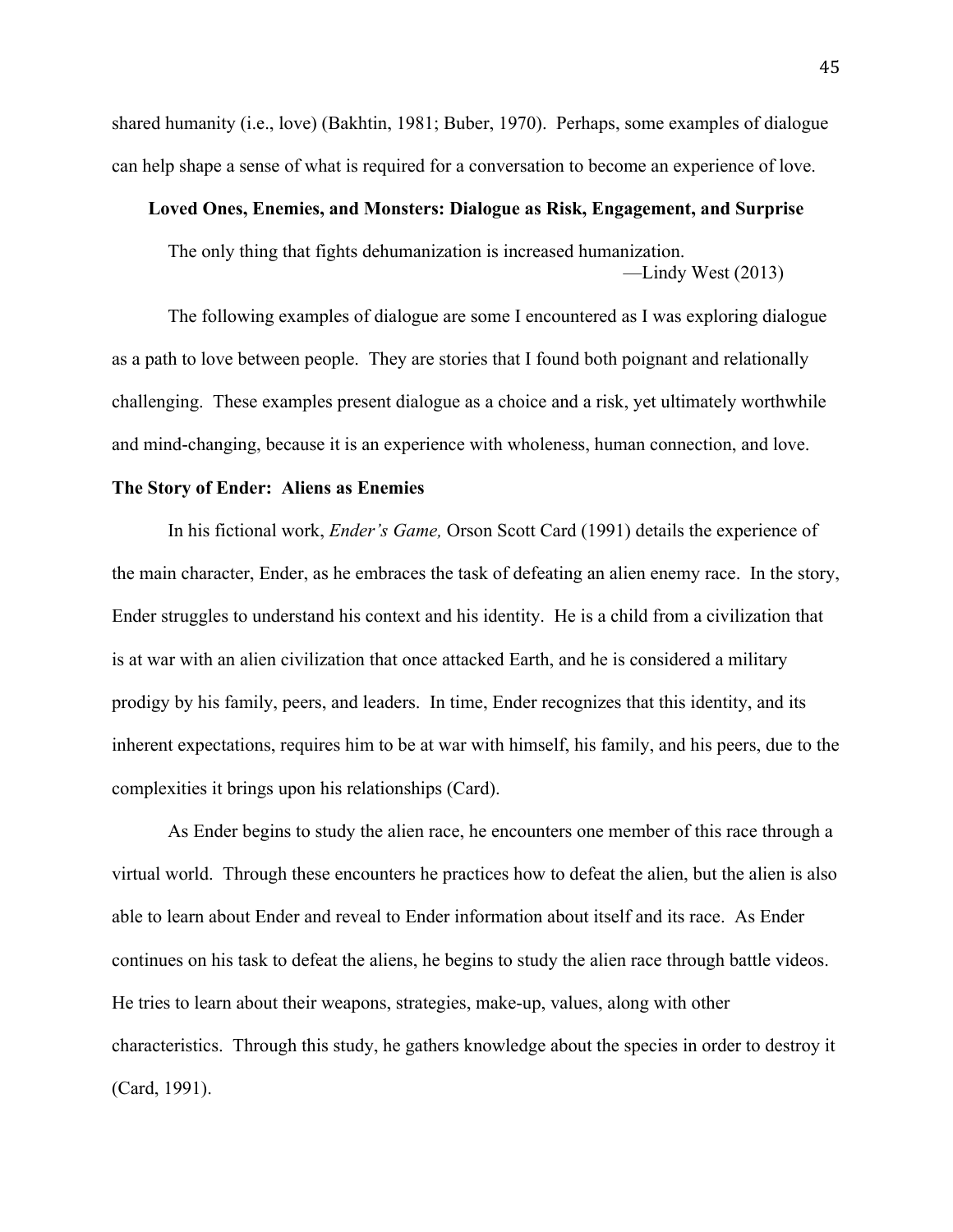Through most of Card's (1991) story, Ender's motive is understanding the enemy as part of military strategy, and this understanding allows him to succeed in his mission—he eventually, and unknowingly, commands the team that obliterates the aliens' planet. When Ender discovers his role in the destruction, he is profoundly affected, and he decides to relinquish his military role and go in search of the enemy race (Card).

In the end, Ender encounters the alien from the virtual world face-to-face, and the alien reveals that its species' attack on Earth was a terrible mistake. Yet Ender's species (human beings) had come to believe one central idea from the aliens' original attack: The aliens would attack again. This idea became the main organizing principle in their culture (Hardy  $\&$ Laszloffy, 1995), and the design of every system centered on being at war with and defeating the aliens. During his encounter with the alien, Ender learns that this idea is false. He regrets his contribution toward destroying the alien race and dedicates his future to reestablishing the alien species (Card, 1991).

Ender's ongoing dialogue with the alien is a complex dialogue. He begins the dialogue through a computer-simulated experience and has no knowledge that the enemy race has hacked the system and is, in actuality, interacting with him (Card, 1991). Also, Ender dialogues with himself as he studies the enemy race. Perhaps, he also enacts a dialogue with the aliens as he studies. Ender eventually meets the alien face-to-face, and learns about the alien, its species, and the terrible pain and regret it feels regarding the attack on Earth (Card, 1991).

The ongoing dialogue between Ender and the alien incorporates physical distance, onesided communication, imagination, learning, and a variety of emotions. It is not a structured, face-to-face dialogue, because Ender does not, for most of the story, encounter the alien. But, it is a multifaceted dialogue that leads to understanding between Ender and the alien. Ender,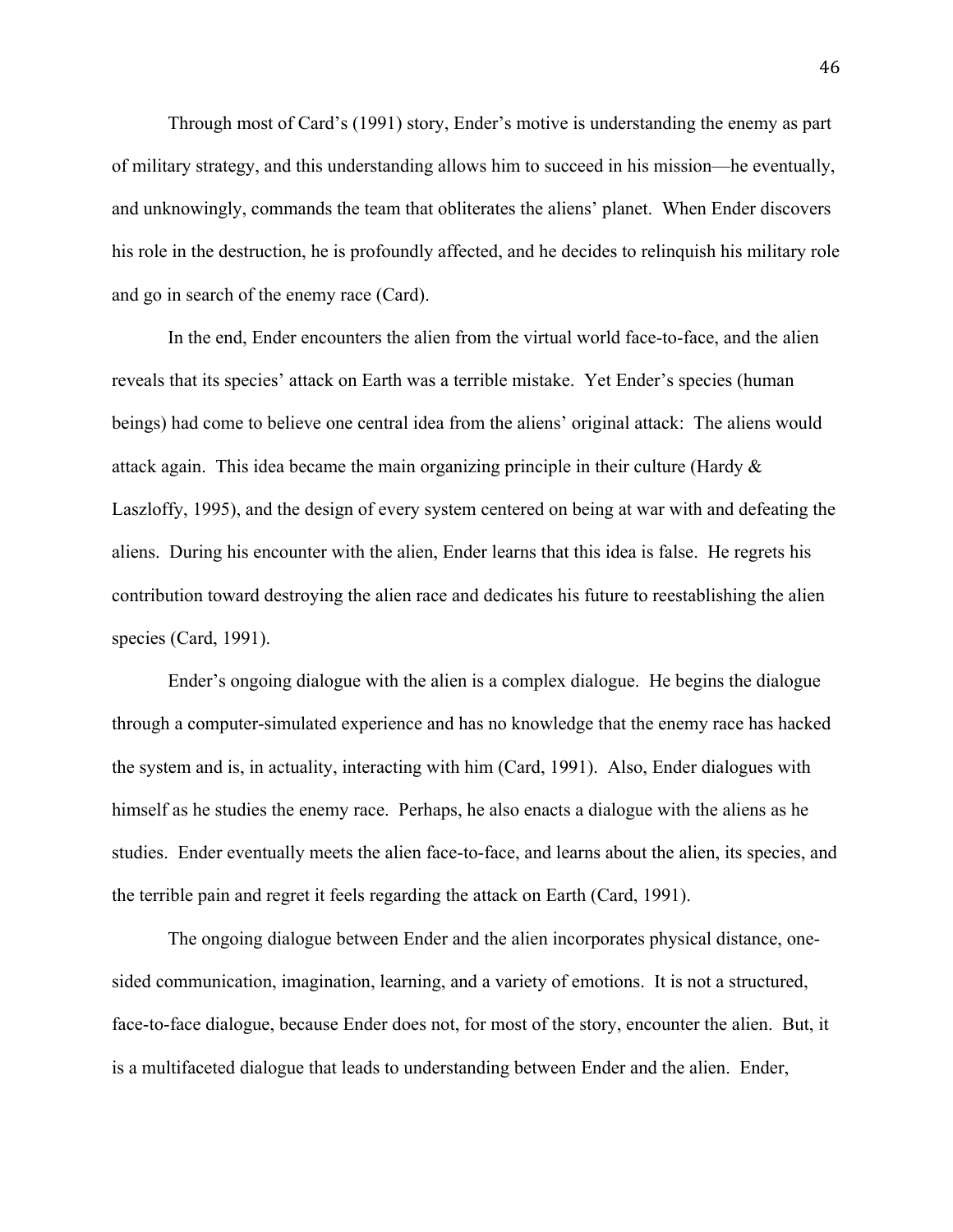through study and, eventually, conversational interaction, is able to learn about the enemy, and he concludes that this learning, or understanding, has led him to love the species (Card, 1991). Ender concludes that true understanding means loving others "the way they love themselves" (p. 168).

**Dialoguing with our enemies: Understanding as an individual path.** Because for much of the time that Ender is studying the aliens he does not have access to them, as is often the case during war, Ender's path to understanding is an individual path, marked by detailed attempts to understand the enemy. He struggles through the clues he can glean from old videos and stories from past commanders of Earth's army (Card, 1991). Through these clues and relentless study, he is able to "imagine" (Agassi, 1999; Buber, 1970, 1999) the aliens' world; he is able to "leap into" the aliens' context (Friedman, 2001). Eventually, Ender comes face-to-face with a member of the alien species.

*Challenges of dialogue.* Before choosing to encounter the alien, Ender considers the risk involved in meeting with the alien face-to-face. He entertains the possibility that the alien wants to get revenge, but then he also considers that it might want to give him a message. He decides to take the risk; and, as a result, he has an experience:

There flashed through his mind a dozen images of human beings being killed by buggers [aliens], but with the image came a grief so powerful he could not bear it, and he wept their tears for them. (Card, 2010)

This example of experiencing the enemy's pain also represents the possibility that through dialogue we may realize that our enemies are no enemies at all. To encounter our enemies means to risk that we may empathize, understand, or find commonality with them, and therefore leave dialogue with human connection, friendship, or, at the very least, without an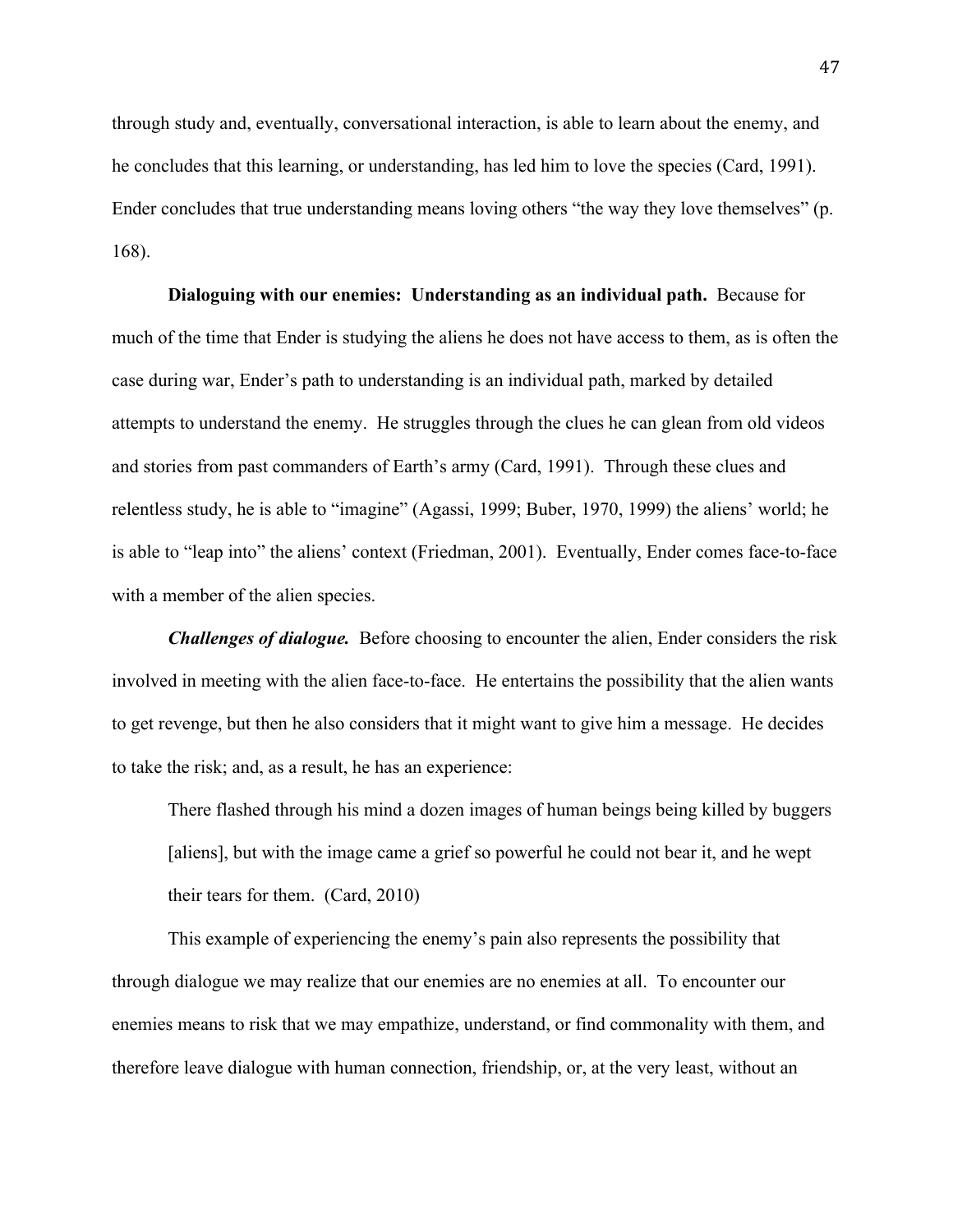enemy. Through dialogue we may have to relinquish long-standing beliefs and organizing principles and therefore face a loss of structure and identity. But in this, of course, lies the possibility of a new way of being.

*Results of dialogue.* Ender's interaction with the alien is unique—it is one-sided, but through this individual path to understanding, Ender develops love for his enemy. This love leads him to a face-to-face encounter and to the new goal of restitution. Because Ender feels misled into destroying the aliens, and because he has understood the alien species' experience, he works to re-establish its existence. This latter motive is fueled by love (Card, 1991). Ender says, "I am the only one they know, and so they can talk to me, and through me" (Card, 1991, p. 224). The alien responds, "We are like you. . . . We did not mean to murder, and when we understood, we never came again" (p. 223). Ender begins a new mission.

**Lessons.** Ender's story presents love as a result of understanding. Initially, this understanding, for Ender, is gained individually, through study, and not through conversation. Ender's individual path to understanding, however, is honoring of a dialogical reality, because he immersed himself in another's reality (Bakhtin, 1981; Buber, 1970; Friedman, 2001).

Ender's story offers us a way to love that is not a face-to-face encounter. In some ways, Ender's story validates our hesitation and our fears about facing our "enemies." It shows us that we can honor a dialogical call genuinely and whole-heartedly, without relational encounter.

On the other hand, it is the relational, dialogical encounter that gives Ender an *experience* of shared humanity. Before the encounter, Ender's love was rational; after the encounter, it was lived. And, it is this encounter, this lived experience of shared humanity, that gives Ender a new mission. It is after he meets with the alien that he begins a journey to re-establish its species.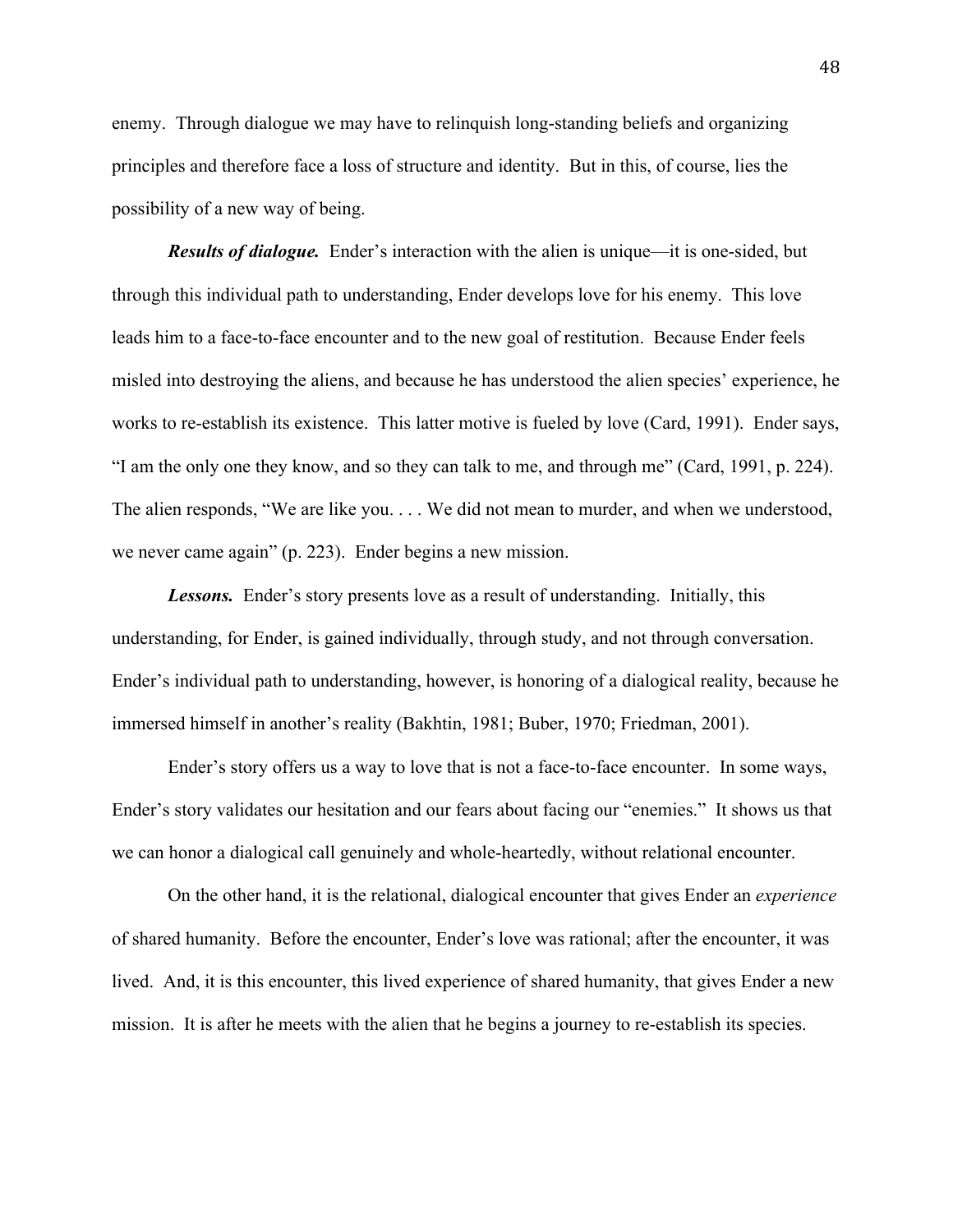Ender's story shows clearly that with a rational experience of love (e.g., gaining understanding), we can remain detached; we can choose our original mission in spite of love. For example, Ender himself says, "And then, in that very moment when I love them . . . I destroy them" (p. 168). For Ender, at times, the mission of destruction is greater than the experience of love gained through understanding. Ender's story is the perfect example of the danger of approaching encounter from one's ideologies—it allows us to remain distant and to avoid the surrender required in true encounter (Buber, 1970; Senge et al., 2004; Sidorkin, 1999); subsequently, there is no encounter. Conversely, a lived experience of love changes our mission. We cannot remain the same.

# **Changing Postures: An Intergenerational Dialogue**

Murray Bowen (1985) pioneered the field of family therapy with his view of the family as an emotional system. He believed that individuals could "differentiate a self" from their families of origin, and that this self was epitomized in the ability to maintain an "I position," or an individual chosen perspective, in the midst of the family of origin's verbal and nonverbal pressure to behave according to a designated role or identity with which the family was familiar (p. 495). Individuals struggling to differentiate a self, according to Bowen, are continually pulled toward reverting to the relational "posture" that was typical for them, but differentiation is achieved by not falling into this old, comfortable relational stance (p. 469).

Despite using the term often in his theoretical writings, Bowen (1985) did not explicitly define his view of a "self"; however, his theory proposes that a person's path toward individuality must be achieved within a relational context. Bowen referred to the process of individuation as a "differentiating from" one's family of origin (p. 494). He recognized that the process of defining and subsequently describing a "self" could not be achieved in isolation, but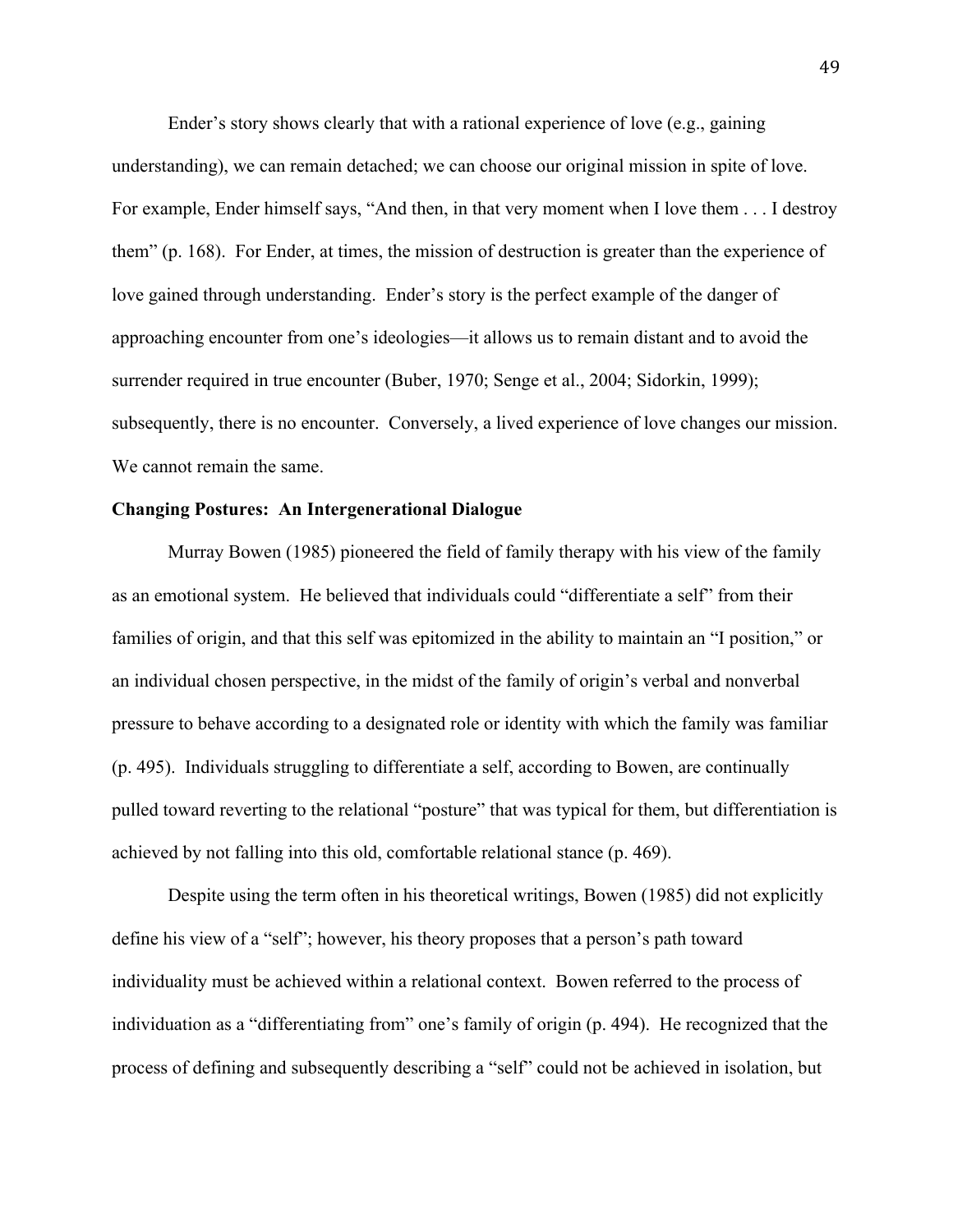must be tested in relationship with one's family members (Bowen). This is exactly what he set out to do in his family of origin.

Bowen (1985) explains the process by which he began developing new relationships with his family members, in particular his parents:

A person-to-person relationship is conceived as an ideal in which two people can communicate freely about the full range of personal issues between them. Most people cannot tolerate more than a few minutes on a personal level. When either party becomes anxious, he begins talking about a third person (triangles in another person), or the communication becomes impersonal and they talk about things. My immediate goal was to work toward a person-to-person relationship with each parent. . . . In such an effort, one encounters every rejection, alliance, and resistance that are present in emotional systems everywhere. In disciplining the self to do this, one develops versatility and emotional courage in all relationships, one learns more about people than in most endeavors, and the family profits too. (p. 499)

Bowen (1985) describes a personal relational style in which two people can "communicate freely about the full range of personal issues between them," and he mentions that initially, the move toward such a style can lead to anxiety, deflection (through triangulation), or what Buber (1970) calls I-it relating—the move from a posture of learning and sharing personal perspectives to one of superficiality. He also points to the benefits of this relational posture that extend beyond the dialogue, which include learning and courage. He describes this effort as one that both requires and develops discipline. He, based on his personal experience, implies that a person-to-person relational style can become a skill, and that therefore, individuals can choose a particular relational posture when verbally engaging with others.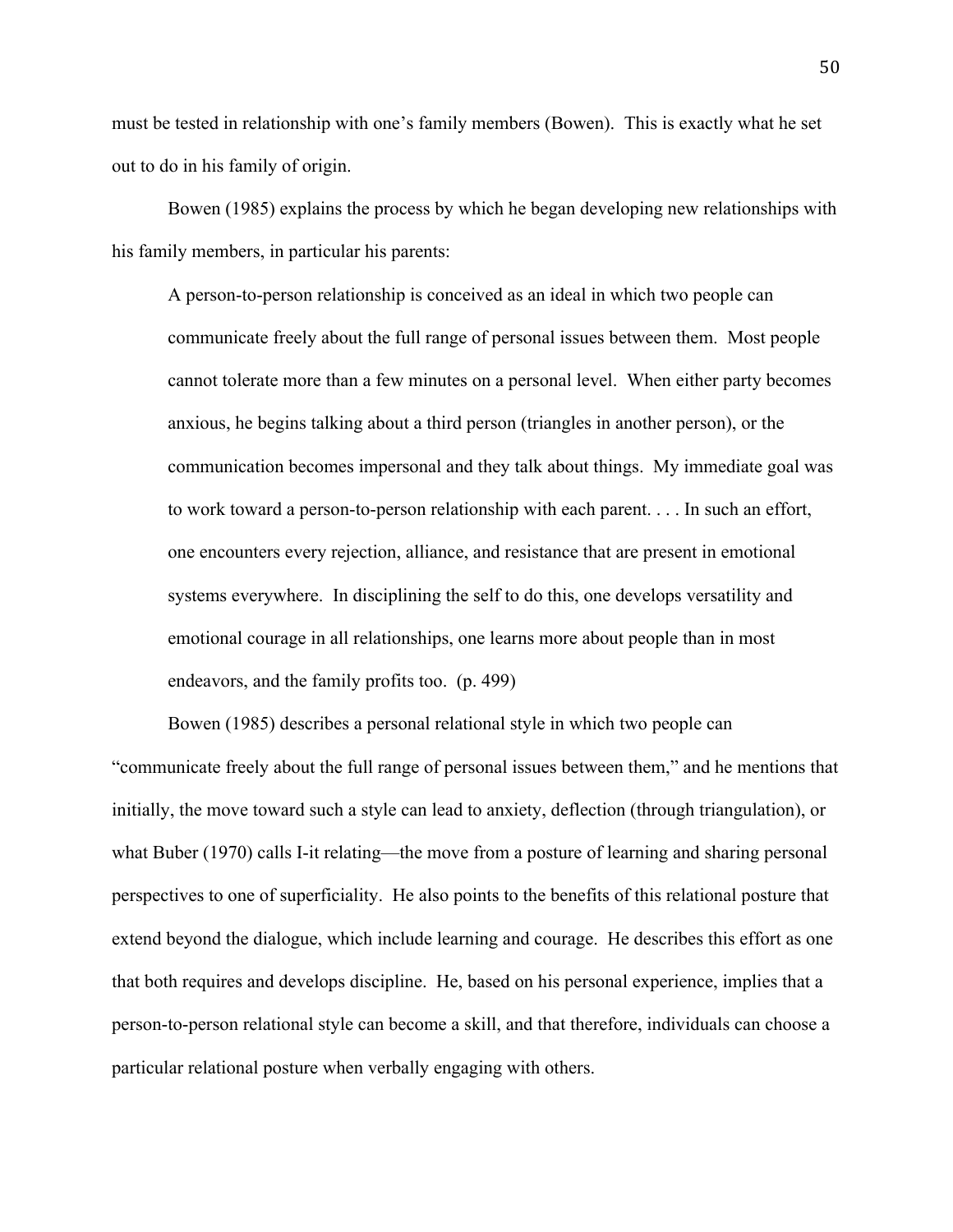Bowen (1985) details his efforts, from the most impersonal to the relational, toward engaging in "dialogue" with his parents (p. 501); they include writing letters, talking on the phone, engaging in conversation about shared interests, and spending time together. These efforts, according to him, did little to accomplish a person-to-person relational style. He describes the moments that made all the difference:

There were some special occasions when I made more progress on the person-to-person relationships than all other times together. Two of these occurred at times of sickness. The first occasion occurred when my father was in the hospital after a moderately severe heart attack. This occasion provided the opportunity to talk about his fears of death, his philosophy on life, and the life goals and aspirations he may not have expressed otherwise. Another occasion occurred when my mother had major elective surgery. There were days with her in the hospital and evenings with my father at home alone. It was there also that I discovered the value of past history as a subject for personal communication. Most people are eager to talk about their own early life experiences to those interested in listening. I was working on the multigenerational family history at that time and I was eager for all that could be remembered. (p. 501)

**Dialoguing with our parents.** What was counter-cultural at the time of Bowen's (1985) theory development is still challenging today—we must define ourselves not individually, by chosen labels, as if in a vacuum, but relationally, through interaction, recognizing our identity is tied to our connections. Dialogue offers a relational path to relating differently with our parents; and Bowen recognized that it was the face-to-face dialogue that helped him make gains toward changing his relational "posture" (p. 469).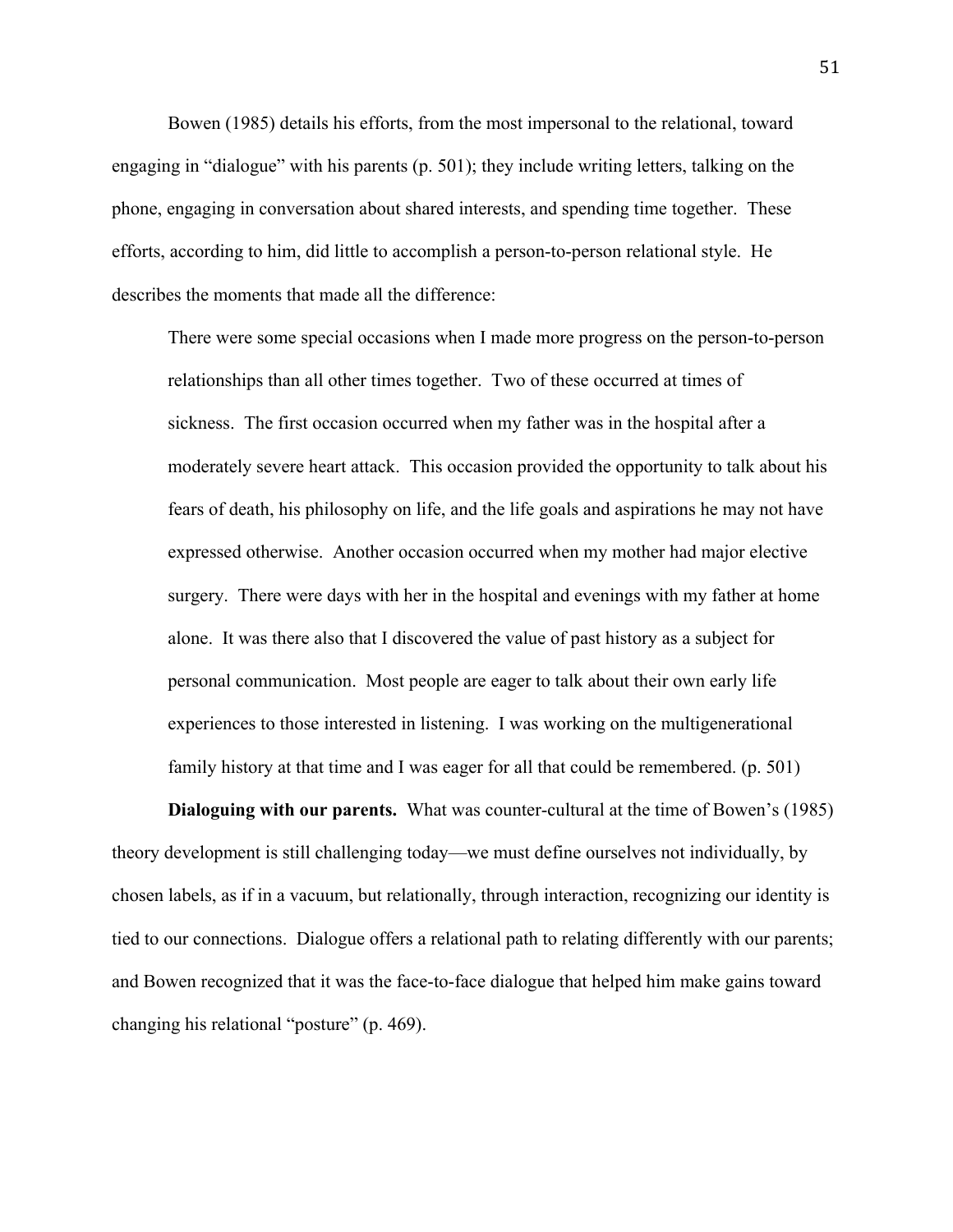What is unique about Bowen's work in his family of origin is that he ties developing a "person-to-person relationship" through dialogue to the differentiation of self (p. 499). In this way, he makes it clear that it is engagement through dialogue that can lead to relational flexibility in one's most significant relationships. This seems paradoxical, because we often believe and assume that distance, individual choice, and carefully crafted personal images offer us the ability to be who we want to be when relating with our loved ones. In actuality, it is not what we do by ourselves that defines us as human beings and changes our relationships, it is our actions *within* those relationships.

*Challenges of dialogue.* Bowen (1985) acknowledges his felt emotions while preparing for and engaging in dialogue with his parents. He mentions the experience of anxiety that can lead participants to move away from personal discussions. He emphasizes that maintaining the goal of discussing personal matters requires discipline; he admits that it is not an easy path, because it requires attention and dedication. Bowen normalizes the emotional "flight" response natural in engaging one's parents in dialogue, no matter the topic. But, he also presents the option of pushing through those emotions, in order to experience the dialogue as well as its benefits. He shows that attempts at developing a "person-to-person relationship" require persistence, and persistent actions toward changing a relational "posture" also demand patience (p. 499). His example is one that exemplifies the notion that changing a relational posture demands ongoing effort.

*Tips for dialogue.* Bowen's (1985) goal through dialogue was to establish a "person-toperson relationship" (as opposed to a parent-to-child relationship) with his parents (p. 501). He mentions that in this type of relationship, parties are able to discuss issues between them. In essence, Bowen is describing a dialogical relationship—one that is welcoming of dialogue at any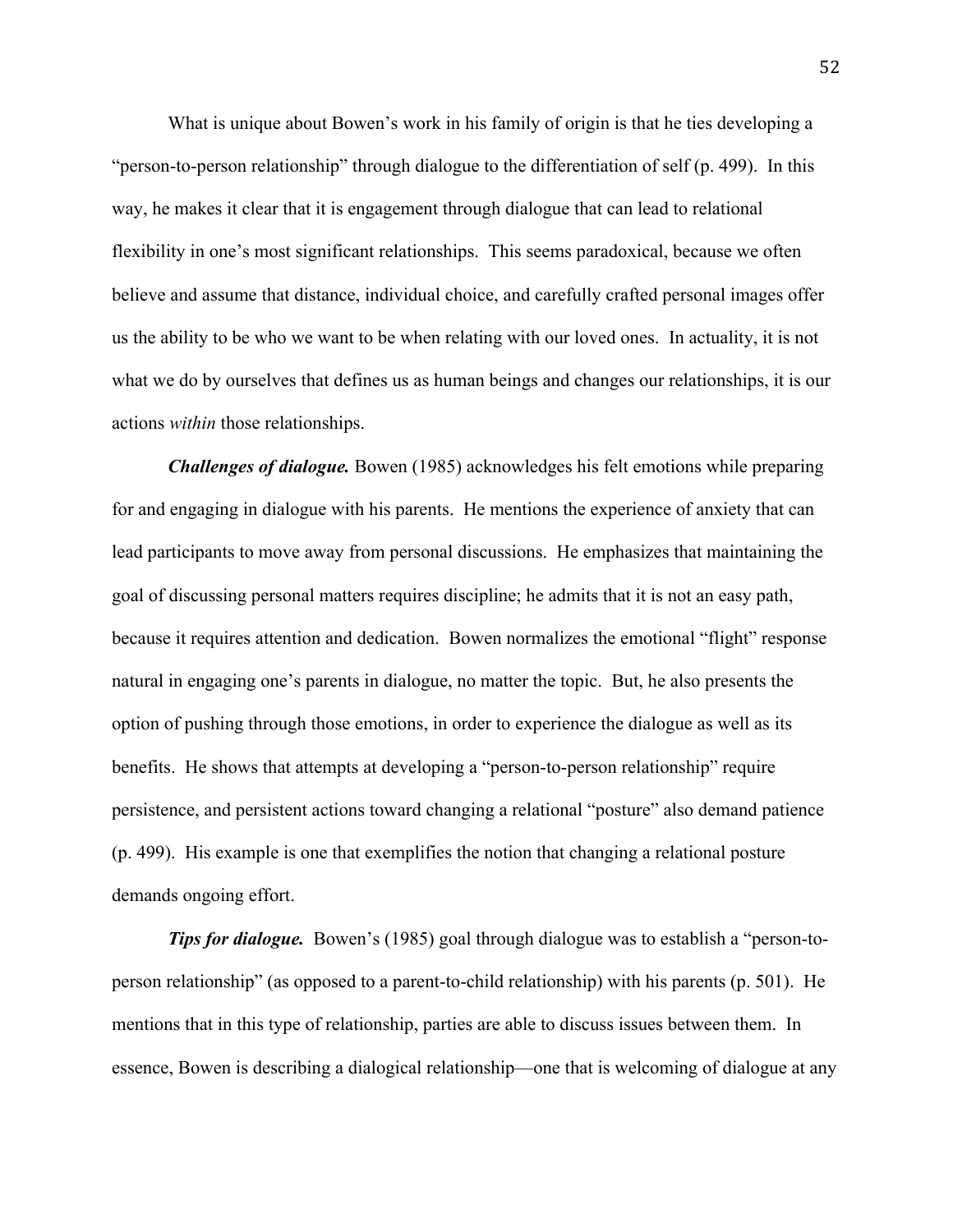time, and he proposes that establishing such a relationship is possible. He also explains that developing such a relationship with parents helps adults "grow up" in their parents' as well as their own eyes. It helps parents and adult children see each other as people rather than as "parent" and "child."

*Topics.* Bowen (1985) recognizes the value of another's life history as a topic for opening dialogue, and he notes the importance of learning about his parents for developing a person-to-person relationship. He mentions that his goals in dialogue were to listen and gather his parents' memories rather than to share his own stories. This doesn't mean that he was absent from the dialogue or its impact—not at all; in fact, through learning about his parents, Bowen learned about himself. This is an assumed reality of significant relationships—that our individual context, and our understanding of it, is influenced by, and is in some ways dependent upon, the context of our significant others. In this way, understanding others and understanding ourselves are concurrent processes.

*Results of dialogue.* Bowen (1985) concludes that persistence in engaging one's parents leads to "emotional courage" (p. 499), and he proposes that a "person-to-person" relational style in one's family of origin leads to the transfer of relational skills in all relationships (p. 499). He also mentions that these steps lead to learning about one's loved ones and that the benefits of this type of engagement extend beyond the individual to the entire family. In other words, he maintains that the skills required to dialogue with one's parents are skills that seep outward into one's other relationships; they are influential and replicable.

*Lessons.* Bowen (1985) offers a vision for adults wanting to change their relationships with their parents. He shows that relating differently, as equals, with one's parents is not only possible, but beneficial, for the individual and the family unit. Bowen (1985) offers the potential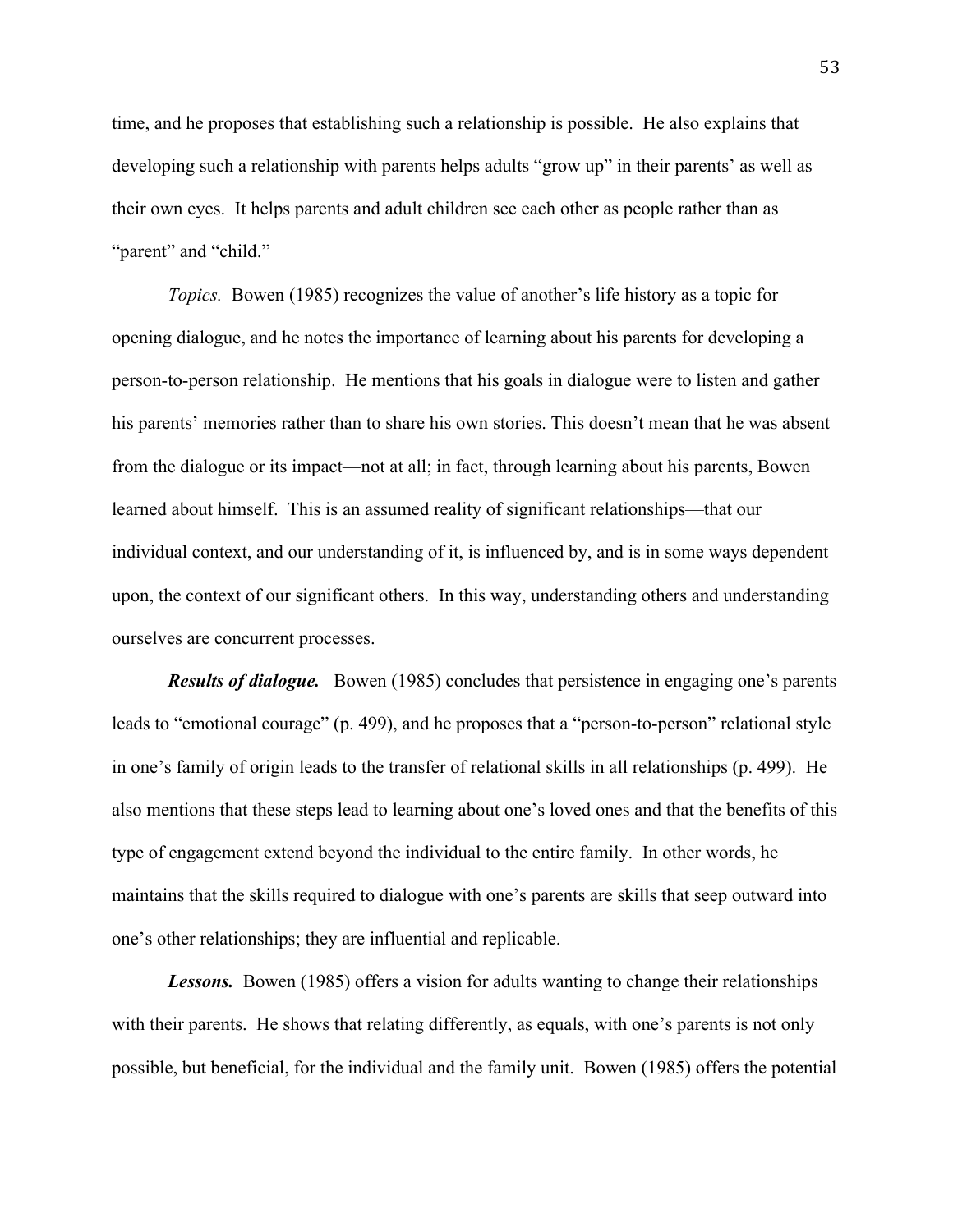dialoguer his own experience as an example for courage and options. He provides the path by which he decided that face-to-face dialogue was the best option for communicating personally with one's parents.

Additionally, Bowen explains that personal history and personal issues are often the best topics for dialogue; that is, sharing one's perspective and learning about others are of value when dialoguing with parents, because they help to change relational "posture" (p. 469). He normalizes the emotional experience, or "flight" response inherent in wanting to change one's relationship with one's parents through dialogue. Furthermore, Bowen recognizes that dialoguing with one's parents can change one's way of relating overall. With these details, Bowen not only shares his experience, but he offers intergenerational dialogue as worthwhile for a variety of reasons.

## **The Twitter Troll Comes Clean**

Lindy West, a writer and comedienne, was the victim of online bullying (Glass, 2015). She refers to her bully as her "troll." Although as a person with a significant online presence she had grown accustomed to cruel comments directed at her, she was still surprised by the lengths to which her troll went to attack her personally:

One midsummer afternoon in 2013, I got a message on Twitter from my dead dad. I don't remember what it said exactly. And I didn't keep a copy for my scrapbook. But it was mean. . . . The person who made the . . . [Twitter] account clearly put some time into it. They'd researched my father and my family. They'd found out his name, and then they figured out which Paul West he was among all the Paul Wests on the Internet. They knew that I have a brother and sister. And if they knew all that, they must have known how recently we'd lost my dad. (Glass, 2015)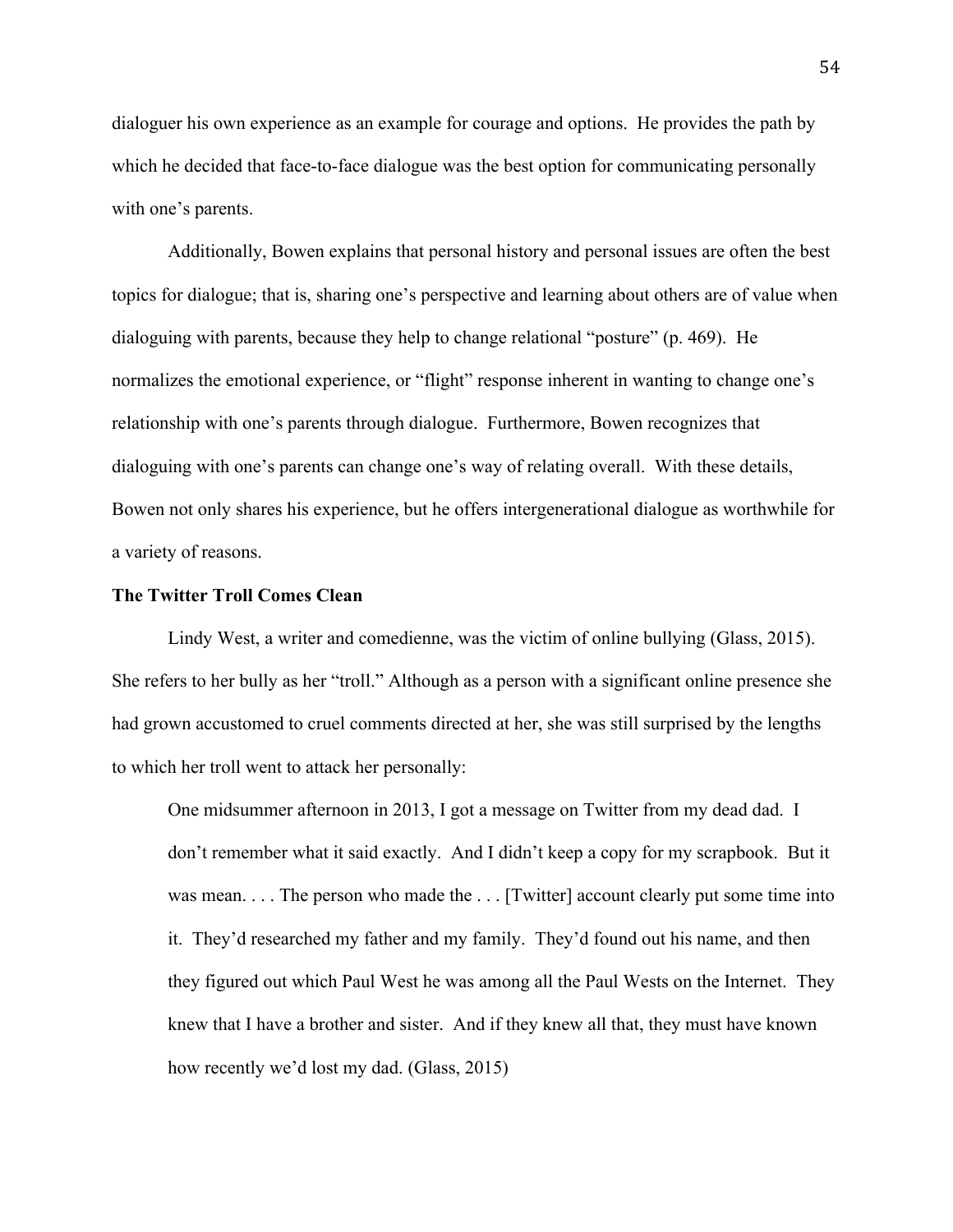Confused about whether to engage the troll directly, or to ignore his comments (which was her usual strategy), West chose to "feed the troll" (Glass, 2015). In an article published online, she vulnerably and honestly portrayed the story of the troll's actions as well as their emotional effect on her. After reading the article, the troll wrote to West:

Hey Lindy, I don't know why or even when I started trolling you. . . . I think my anger towards you stems from your happiness with your own being. It offended me because it served to highlight my unhappiness with my own self. I have emailed you through two other Gmail accounts just to send you idiotic insults. I apologize for that. I created the [e-mail] account and Twitter account. I have deleted both. I can't say sorry enough. It was the lowest thing I had ever done. When you included it in your latest *. . .* article, it finally hit me. There is a living, breathing human being who's reading this shit. I'm attacking someone who never harmed me in any way and for no reason whatsoever. I'm done being a troll. Again, I apologize. I made a donation in memory to your dad. I wish you the best.

Dumbfounded, West responds to ensure the veracity of the e-mail, and the troll once again apologizes and includes his real name (Glass, 2015). Eighteen months later, West is still thinking about the "troll" every day and considering, "If I could get through to one troll, the meanest one I ever had, couldn't I feasibly get through to any of them, all of them? Was he special? Or did I do something right? I wonder how he would tell me to respond to the people trolling me today" (Glass, 2015). These lingering questions compel her to talk with the troll. West describes her motivation at one point in the conversation:

We talked for over two hours, and I spent a lot of time trying to get him to walk me through his transgressions in detail—the actual physical and mental steps and how he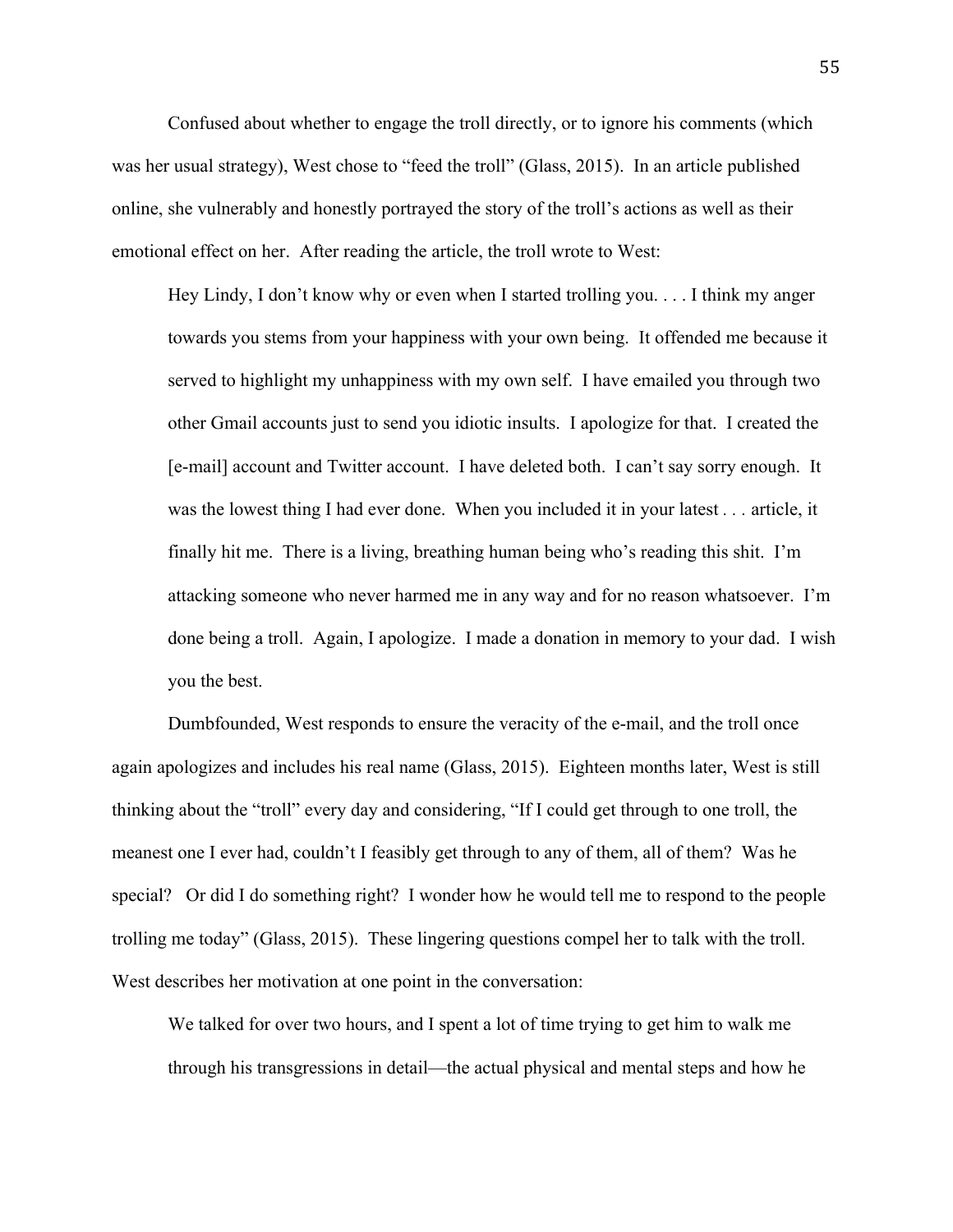justified it all to himself. I felt like if I could just get the specifics, gather them up and hold them in my hands, then maybe I could start to understand all of the people who are still trolling me.

**Dialoguing with our trolls.** In West's story, there are two dialogues—there is the dialogue she begins when she chooses to write about the troll who hijacked her father's identity, and then there is the phone conversation she initiates with him. It is natural to see the phone conversation as the main dialogue between West and her troll. But, this would cut short a powerful interaction worthy of observation—that of West's open and vulnerable admission in her writing, and the troll's response.

*Challenges of dialogue.* West (2013) describes the conflict she felt while deciding whether to engage the troll by acknowledging his existence and his actions in her writing, and she explains that she ultimately decided to write about her experience, because

the expectation is that when you tell a woman to shut up, she should shut up. I reject that. I talk back because it's fun, sometimes, to rip an abusive dummy to shreds with my friends. I talk back because *my* mental health is my priority—not some troll's personal satisfaction. I talk back because it emboldens other women to talk back online and in real life. (West, 2013, para. 14)

West's (2013) reasons for "talking back" are many, from the vengeful to the altruistic; several are fueled by her personal values, and it is clear that her personal values also empower her work as a writer.

 It is this decision to "talk back" that begins the initial dialogue between West (2013) and her troll. And, West chooses to begin the dialogue by writing "sadly, candidly, angrily about how much it hurt, how much that troll had succeeded" (Glass, 2015). In fact, it is West's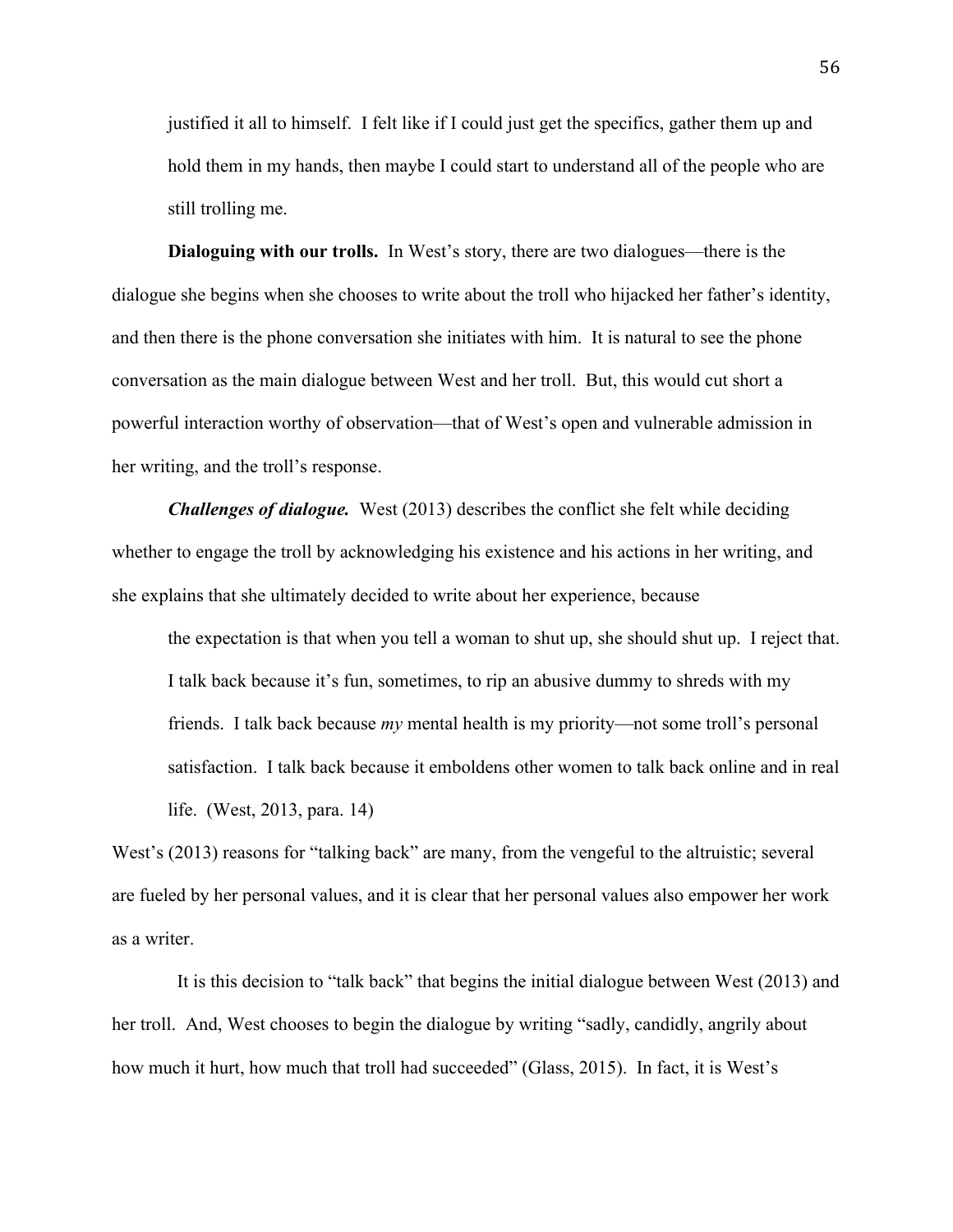decision to write about her experience that represents the "hard part" of the dialogue; it contains the risk and the struggle found in making the decision to "face" our trolls. During this time, she must have felt the fear and uncertainty involved in revealing her truth. The phone conversation, as a subsequent invitation to her troll, seems a much easier engagement, even though the medium by which it occurred was more relational. This is because the purpose of the talk was for West to learn rather than for her to reveal personal pain. Perhaps it was West's vulnerability that helped her troll recognize the impact of his actions and reach out to her with remorse.

*Experience of dialogue.* West (2013) is surprised at her troll's apology, and he seems to awaken to the reality of his impact on her life after reading her article. His response is to stop his trolling and to communicate with West as a real person. Her response to his apology is confusion. She, at first, does not believe his e-mail to be authentic. Once she realizes it is, she becomes curious about the troll's change, and she feels grateful for his repentance.

*Understanding and emotions*. West (2013) describes her goal for the phone conversation as wanting to understand online bullies and seeing her former troll as a representative of the group who could help her understand their motives. It seems that due to the former troll's initial response, West felt comfortable engaging him more personally, in order to learn from him.

At the beginning of their phone conversation, both West and her former troll admit being nervous. West begins the talk as an interview—she wants to learn about him. But there is a point in the conversation when she begins asking him about how he made the decision to involve her family in his trolling, and at this point, the conversation becomes emotional for West. She begins to sob softly while speaking, and she describes her emotional pain. Both West and her former troll are open with one another about their emotional reactions to each other during the trolling days; they share their personal experiences and decisions within the context of their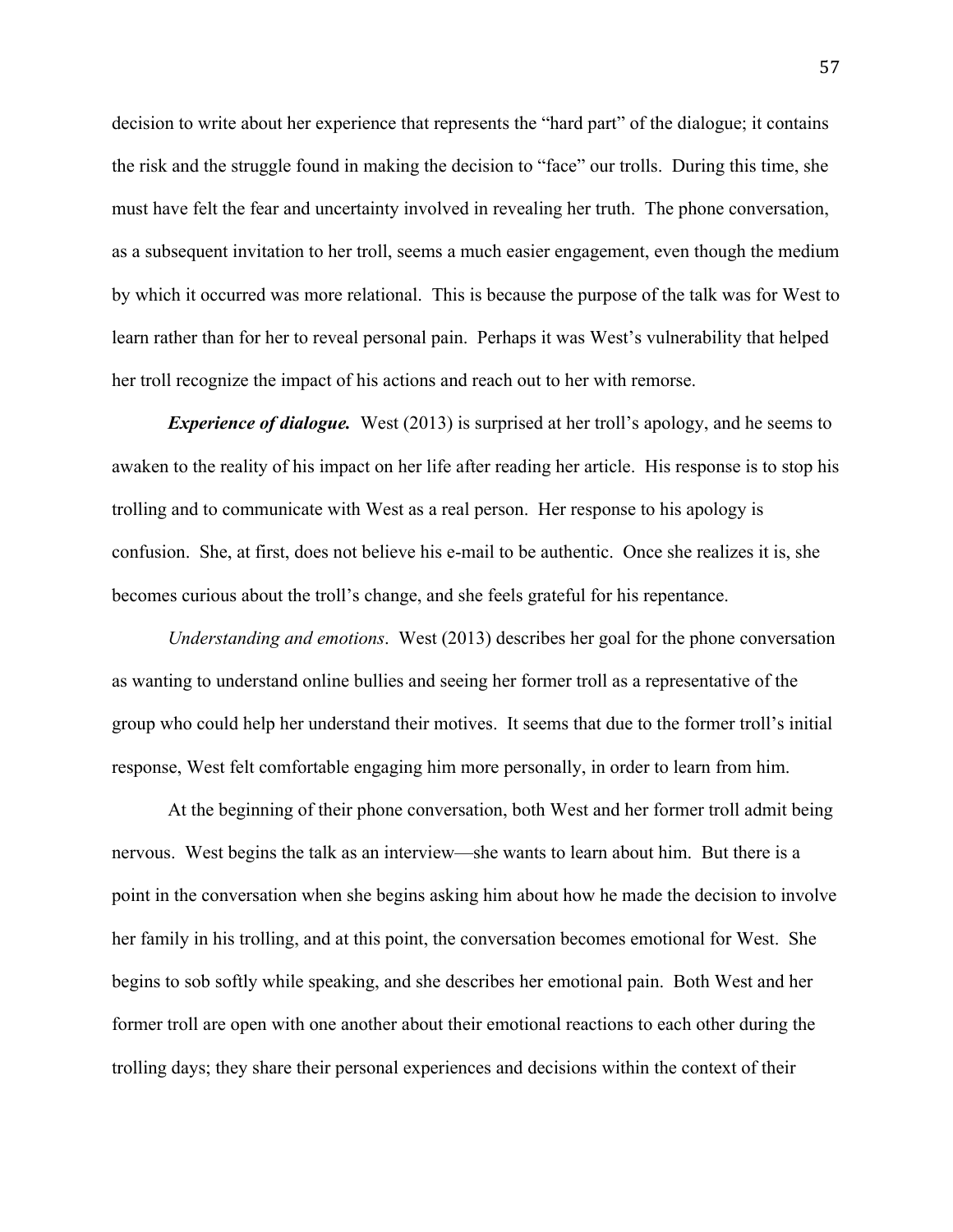online relationship. West admits that she has never heard of an instance of an online bully apologizing to his target, and she thanks her former troll for his apology (Glass, 2015).

*Results of dialogue.* West (2013) says it best:

It felt really easy, comfortable even, to talk to my troll. I liked him, and I didn't know what to do with that. It's frightening to discover that he's so normal. He has female coworkers who enjoy his company. He has a real, live girlfriend who loves him. . . . If what he said is true, that he just needed to find some meaning in his life, then what a heartbreaking diagnosis for all of the people who are still at it. I can't give purpose and fulfillment to millions of anonymous strangers, but I can remember not to lose sight of their humanity the way that they lost sight of mine. Humans can be reached. I have proof. Empathy, boldness, kindness, those are things I learned from my dad, though he never knew how much I'd need them. Or maybe he did. (Glass, 2015)

It seems, from her concluding remarks, that West accomplished her goal—to gain some sense of why online bullies do what they do. It is also clear that she gained much more than that—she was reminded of the humanity of everyone, no matter what they do or are doing, and she gained a sense of hope that people can change.

**Lessons.** As Freire (2000) explains, a move to claim one's humanity can "initiate love"; and, as a result, through this move, we also humanize those that have dehumanized us (p. 56). West's (2013) story of dialogue shows that when we find the courage to engage with our trolls, when we choose to take the risk—to leap, participate, and see what happens—that which we feared tends to disappear. We usually have no regrets.

There is no shame in fearing the risk involved in dialogue and choosing to not engage in in a dialogical encounter. This choice is often based on our belief that we are not dialogical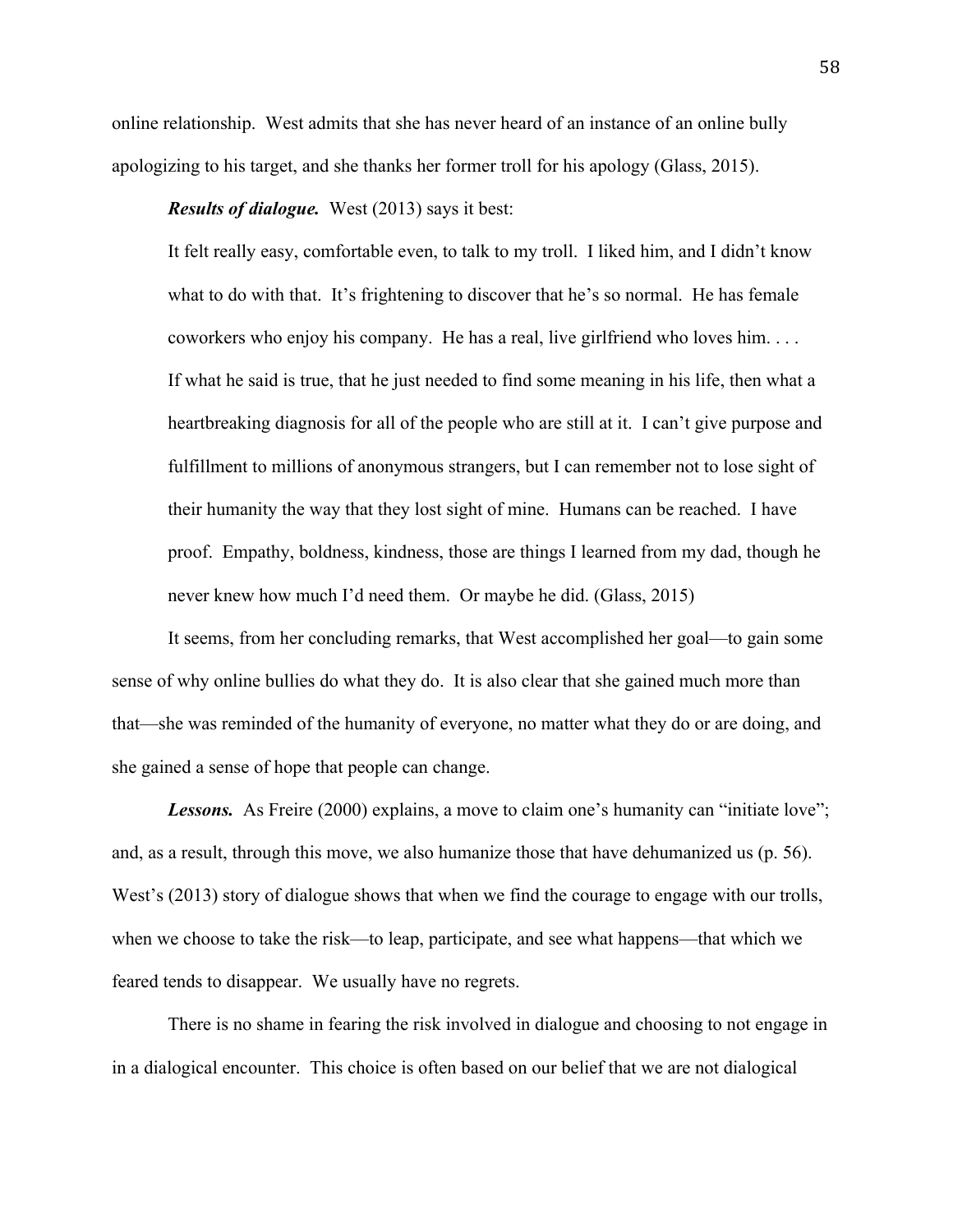beings and that we can "carry on" in our own strength. We can isolate, use willpower, find purpose, and overcome on our own. On the other hand, if we can trust, however briefly, that in actuality we were born to interact, to question, to struggle, to engage, no matter how difficult, then we can see a glimpse of what might happen if we faced our parents, our monsters, our enemies—if not for them, then for us.

## **From Murder to Meeting: The Bogeyman is Human**

This time last year I was plotting to kill a man. This time last year I had a gun, and a silencer, and a plan. I had staked out the man's tract home in the Denver suburbs. I had followed him to and from his job in a high tech office park. I was confident I would get away with murder because there was nothing in recent history to connect me to him. Homicide investigators look for motive and mine was buried 25 years in the past. The man I was going to kill was the one who raped me in 1978 when I was 7 years old. (Glass, 2011)

So begins David Holthouse's (2004) account of his plan to murder his rapist and the unexpected events that led him to surrender his rage. He had spent a great deal of time arranging and imagining the details of the murder and his escape (Glass, 2011), but, before he was able to take out revenge on his rapist, his parents found and read his diary from 1981, where he wrote the details of the rape. Taken off-guard by their discovery and subsequent questions, Holthouse admits the truth, and his parents reveal the event to the rapist's parents. Consequently, Holthouse gives up his plan to kill the man that raped him. He explains:

If you have a secret you want to keep, never write it down. I know that now, but I didn't when I was 10. . . . There between accounts of my grandfather dying and a game winning double I hit in little league is an account of my being raped three years before. I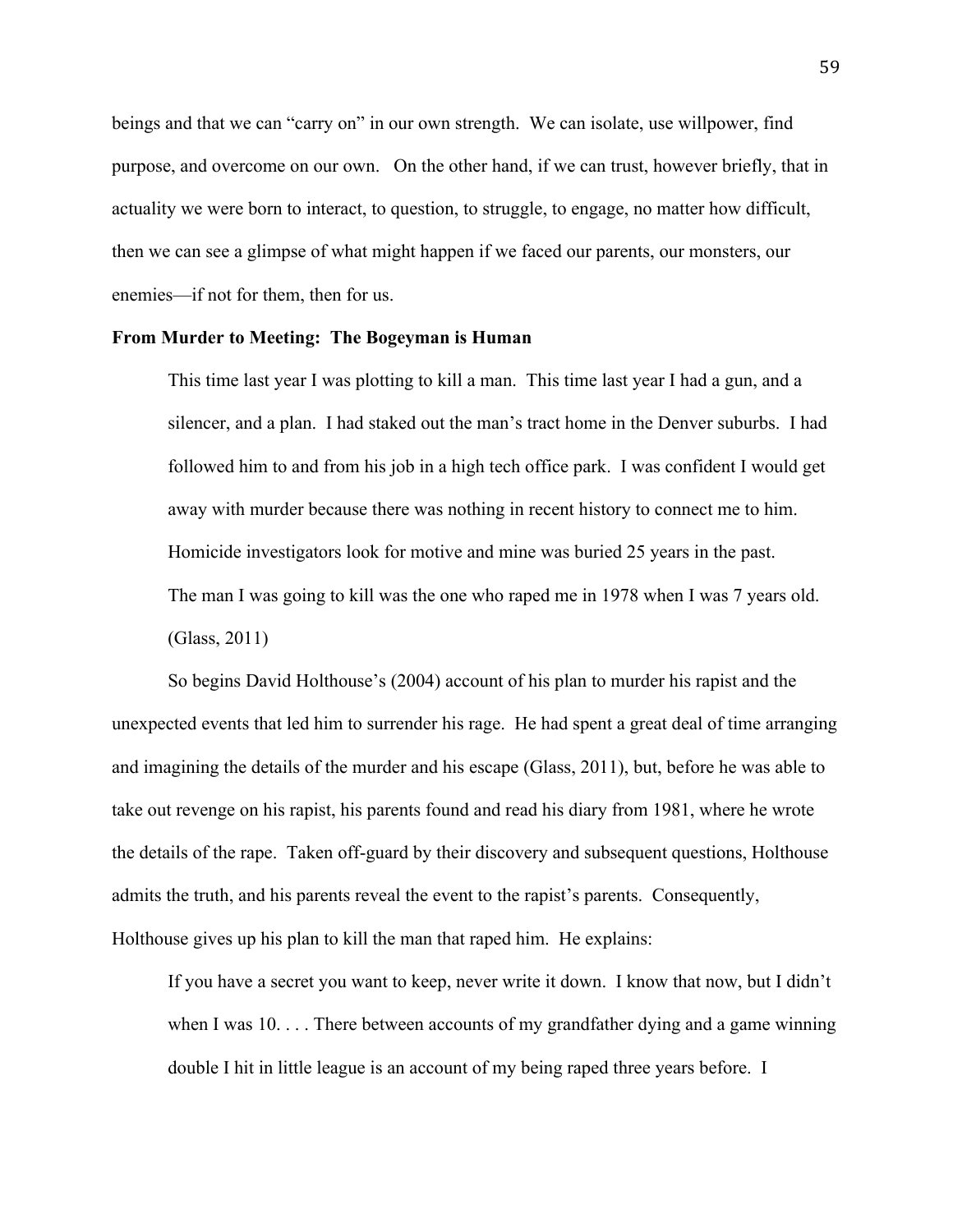concluded the entry by wondering what I would do if I ever met the man who had raped me on the street once I myself was a grown man. Will I smile and shake his hand and pretend nothing happened? I wrote. Or will I punch him in the face? . . . But now, because of my parents, I called off my plan. The truth was now out. (Glass, 2011)

Until the point when his secret was revealed, Holthouse (2004) describes being determined to inflict pain on his rapist and believing that the best way for the man to suffer was for Holthouse to kill him, violently. Holthouse was a man on a mission, seemingly without another choice. He also explains that through the revelation of his secret, he lost his mission and was left bound to a different choice: Because of his love for his parents and his sense of their suffering, as well as his now known connection to the rapist and its potential for unwanted consequences, he could no longer kill the man (Holthouse, 2004). Once Holthouse let go of his plan to commit murder, he considered what other options were available to him for dealing with his past, and he decided on a radically different course:

By then, I'd begun writing about how I was sexually assaulted as a child, all the while knowing that I would never get to the bottom of it and really understand what had happened if I did not at least try to confront the bogeyman. I was a lot more comfortable with the concept of shooting him in the head than I was with talking to him on the phone, let alone in person. (Glass, 2011)

Holthouse (2004) decides to write a letter to his rapist. He invites the man to meet in person, or to call him, as an alternative. Within 24 hours of receiving the letter, the man calls Holthouse; they speak on the phone, and they set up an in-person meeting. A lot is surprising, Holthouse explains, about the "bogeyman:"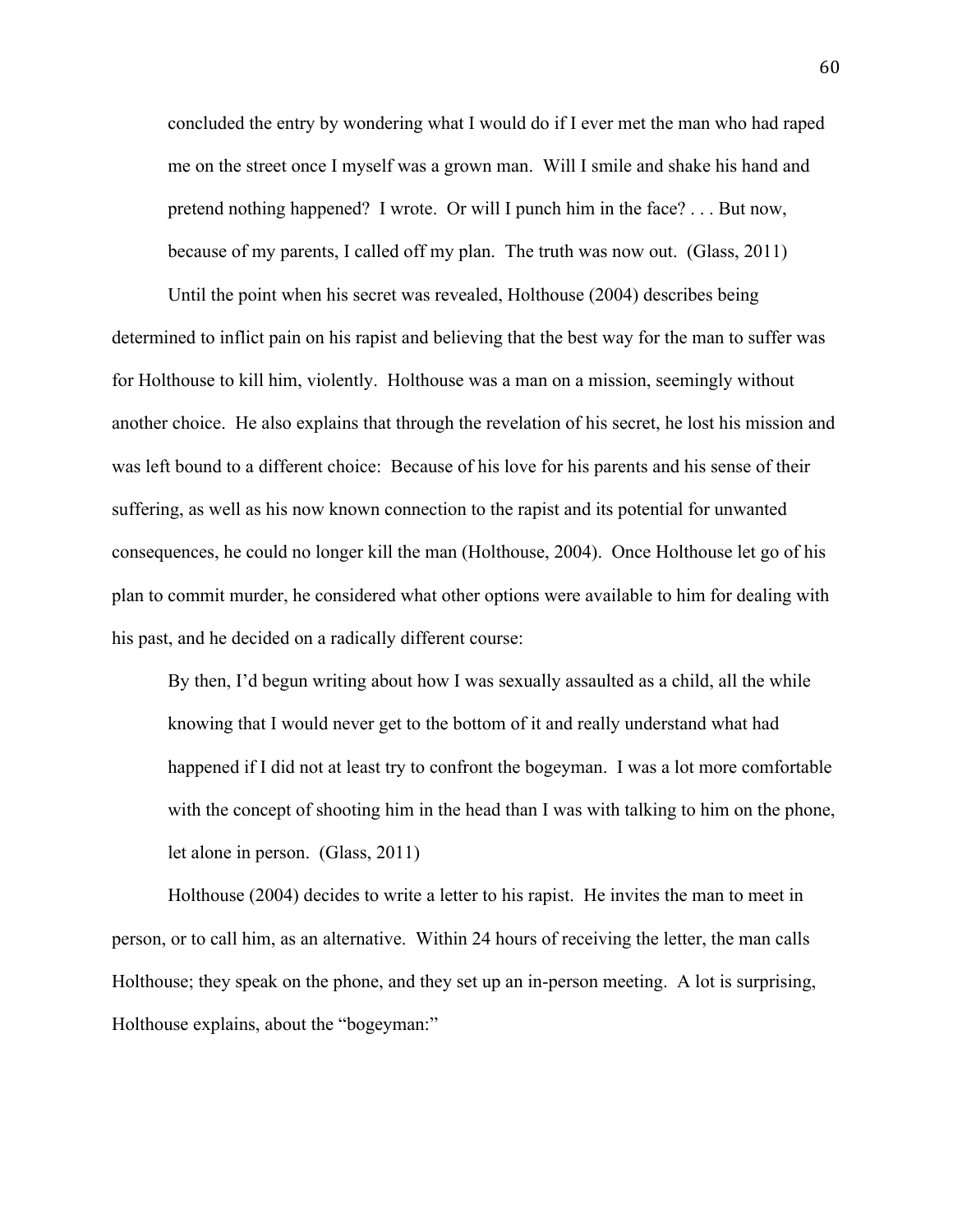There's a scene in *The Good, the Bad, and the Ugly* where the gunfighter played by Eli Wallach righteously blows away a guy and then drops this pearl of murderous wisdom. "If you going to shoot, shoot. Don't talk. Because if you let them talk, you may not shoot." And sure enough, as soon as I exchanged a few sentences with him, I didn't want to shoot him at all. Because I saw him as a frightened, damaged man. He wasn't the bogeyman any more, he was real. He begged my forgiveness. He swore I was the only one. All the experts say he was almost certainly lying. But then, all the experts say it was extremely unusual for him to admit his crime to me, let alone his wife and parents. (Glass, 2011)

**Dialoguing with our monsters.** Holthouse's (2004) dialogue with the man that raped him is a shocking example of dialogue. Even at face value, it is unexpected, courageous, incomprehensible, and confusing. Why would Holthouse choose to meet his rapist after wanting to kill him? This seems like a huge leap. But, this is also what is so interesting and powerful about human beings—they can surprise you. They can choose dialogue over murder, even when it's the more difficult path.

*Understanding as motive.* Perhaps Holthouse (2004) came to the decision of meeting his rapist because he didn't know what else to do after losing his detailed plan for murder. Holthouse does not say that it was out of desperation or confusion that he chose to meet his rapist. He does say that he was motivated by the desire to understand. Maybe he was also motivated by a sense of integrity—if he did not confront the "bogeyman," he could not finish his story, and as a writer, that might have been an unacceptable conclusion. Holthouse admits that being able to answer the question "Why?" was his main motive for dialogue (Glass, 2011).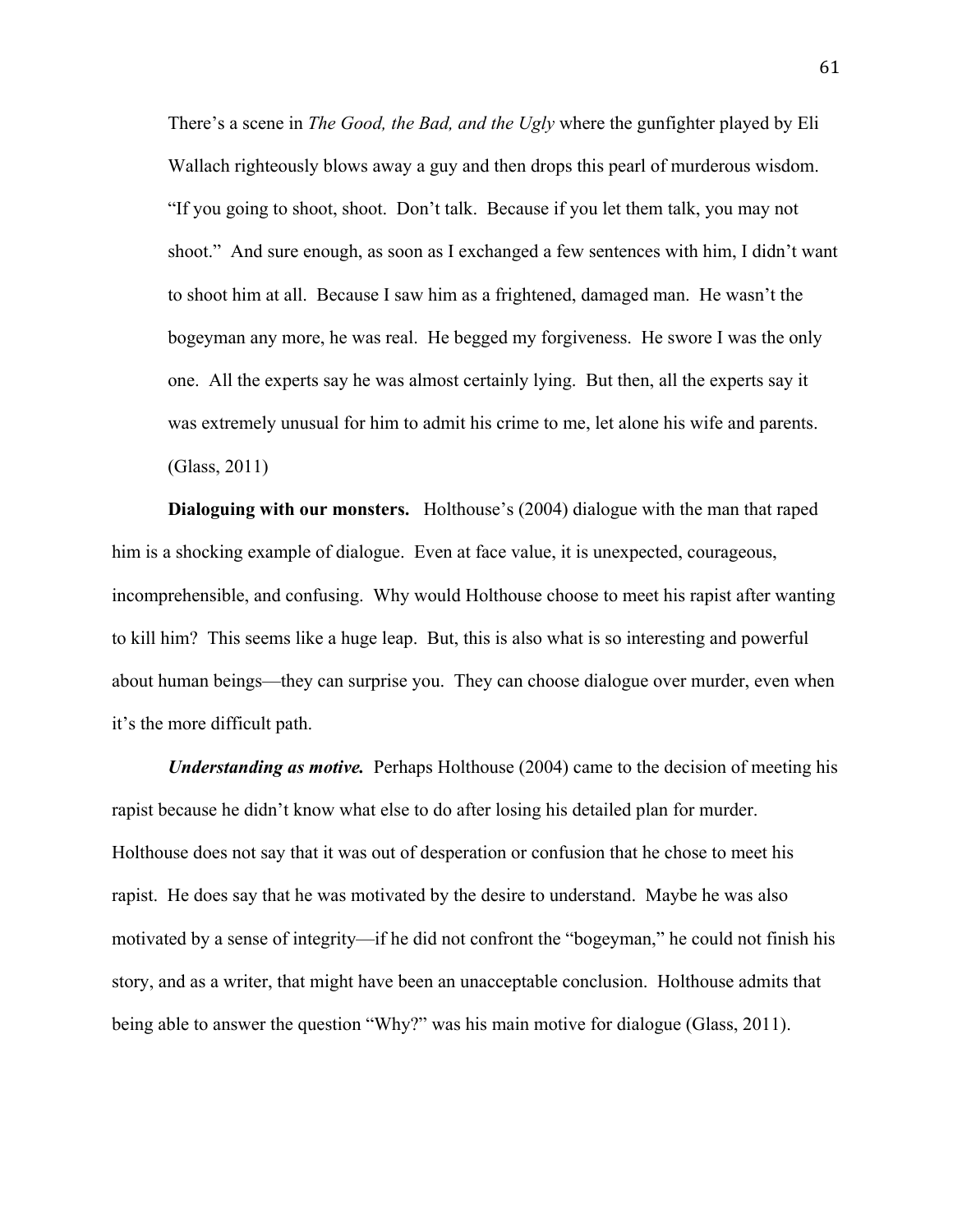*Challenges of dialogue.* Holthouse (2004) reports that it was easier to consider murdering his rapist than it was to consider talking with him. It's possible that this is a natural human response—to run away, or choose an easier path—when faced with the option of confronting the "monster." He also mentions being nervous and shaking before beginning the conversation with the man who raped him. He says, "We were afraid of one another" (Glass, 2011). The dialogue was marked by moments of vulnerability; the rapist admitted regretting his actions and being afraid that he had ruined Holthouse's life. Holthouse admitted being terrified of becoming a father for the possibility that he wouldn't be able to protect his child from people like his rapist.

*Results of dialogue.* Holthouse (2004) doesn't detail the range of feeling he experienced during the dialogue or toward his rapist, but he makes this point very clear: As a result of the dialogue, he realized that the rapist was only human (Glass, 2011). Holthouse's experience also stands as an example that through dialogue, there can be a recognition of another person's uniqueness. As Holthouse himself explains, the typical story of perpetrators of child sexual assault is one of repeated incidents and secrecy. It would have been easy for Holthouse to go on assuming that this was his rapist's reality. Certainly, however, this assumption about his rapist would have come with ties to his own life. If the assumption was accepted by Holthouse, then he would continue to be a character in the story starring the "bogeyman." Through dialogue, Holthouse comes to see that the man who raped him is an individual, with a specific story, and not a statistic.

*Lessons.* Holthouse (2004) offers the potential dialoguer a path to freedom—freedom from assumptions and beliefs that bind. He shows dialogue as an option for survivor and perpetrator, for potential murderer and potential victim. Holthouse details the presence of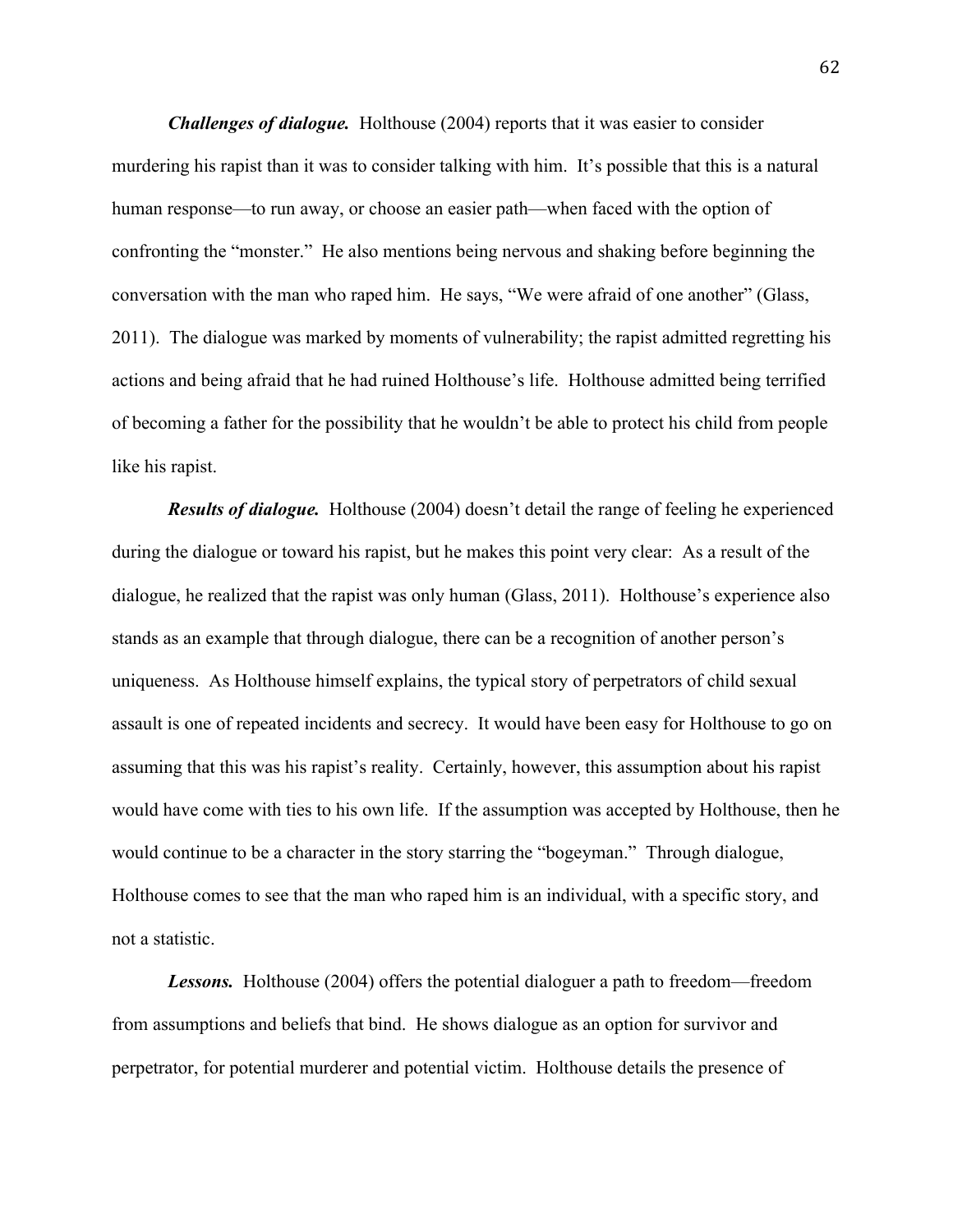vulnerability and understanding, not in perfect form, but as messy and defined by the individuals in the dialogue, and he shows how these relate to seeing humanity in the "bogeyman."

Holthouse (2004) offers a story of bravery. He shows the human struggle of love and hate—hate for his rapist, love for his parents—and how the struggle merges and diverges and influences our actions. He invited his rapist to meet, and his rapist responded—he met Holthouse, and he dialogued with him. In many ways, the rapist offers potential dialoguers hope, because most are not waiting to meet with their rapist (although, of course, this exact example exists); most are considering dialogue with their mother, their sister, their boss, their friend. And, if a rapist is willing to meet and admit and apologize, then why not a mother, a sister, a boss, a friend? This story helps us see people outside of what they once did—outside of their mistakes.

### **The Open Dialogue Therapeutic Approach: Love as Embodiment**

Seikkula and Trimble (2005) present "dialogue as an embodiment of love" (p. 461), as they explain their network therapy approach to working with psychotic patients. Network therapy incorporates the significant members of a patient's extended social networks, including doctors, teachers, mentors, among others, in an effort to actively engage members of the patient's support system through the process of therapy and thereby increase chances for recovery (Speck, 1973).

The developers of the Open Dialogue approach incorporate the foundational assumptions of network therapy with Bakhtin's (1981) concepts of utterance and reply in order to design a reflective facilitation process with patients and members of their significant social network. Practitioners offer a therapy style that is honoring and inviting of all network members and that is encouraging of ambiguity, moment-to-moment presence, and the slow pace required for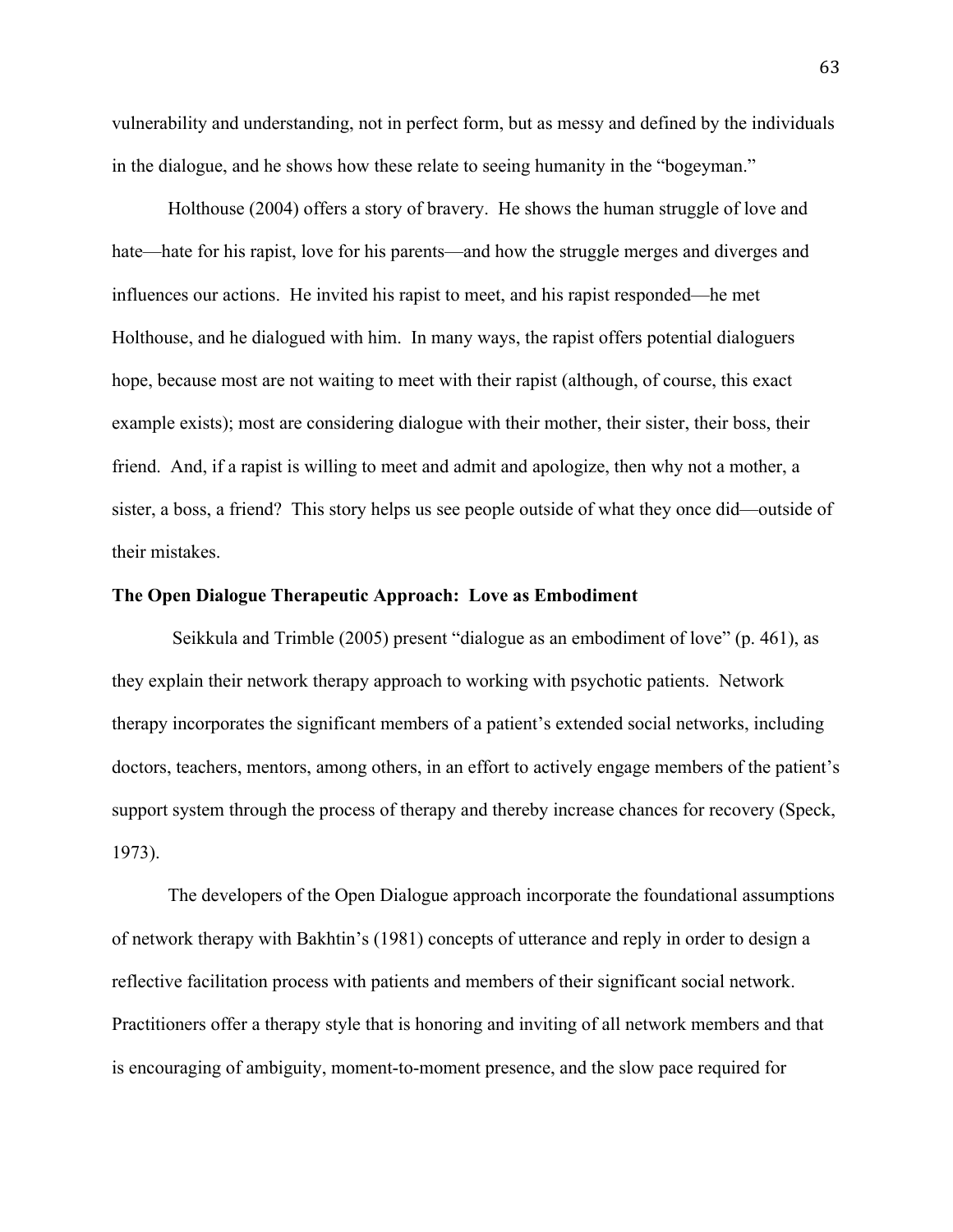hearing and reflecting on the meaning generated and the emotional experience unique to members in each network meeting (Seikkula & Trimble, 2005).

**History of the approach.** The Open Dialogue approach began in Finland, at Keropudas Hospital (a state funded facility), with inpatient psychiatric patients, as a response to the limitations found within incorporating the established family therapy treatment approach during the early 1980s (Milan Systemic) in a public hospital setting (Seikkula & Olson, 2003). Initially, the treatment team began holding treatment meetings in addition to therapy sessions. As the team became more and more influenced by the emerging social constructionist ideas in family therapy, as well as dialogical and dialectical philosophies, these "open meetings" became "the main therapeutic forum itself" (Seikkula & Olson, 2003, p. 406). While hospital patients may participate in a variety of services, including psychotherapies and rehabilitation services, Seikkula and Trimble (2005) maintain, "The core of the treatment process is the ongoing conversation in treatment meetings among members of the team and network" (p. 462).

**The process of intervention.** Open Dialogue intervention begins after a family member or consulting professional contact the hospital on behalf of a potential patient. A crisis team from Keropudas Hospital organizes both a treatment team and an initial open meeting with potential patients and the members of their networks, preferably at their homes, within 24 hours of initial contact. The meeting is an open forum allowing for the verbal expression of all members; participants are seated in a circle. It is in this meeting that members decide whether or not a patient will be hospitalized; however, oftentimes, the initial meeting is a sufficient intervention. For example, Seikkula and Olson (2003) describe an initial meeting with a man with a history of psychosis, in the midst of a psychotic break. During the initial open meeting, his symptoms decreased, and eventually disappeared, as his speech coherence increased. Seven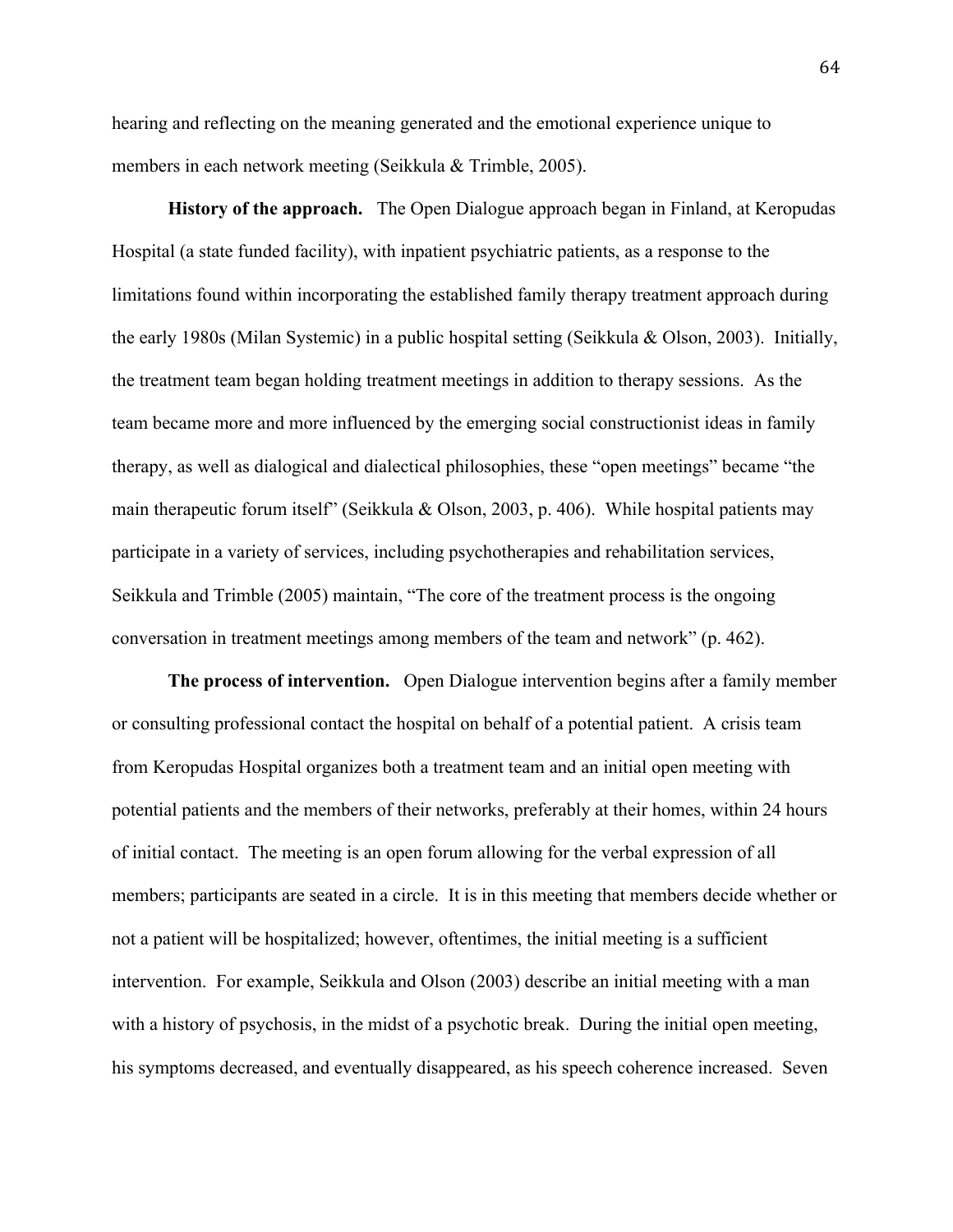years after this meeting, he had not re-experienced any psychotic symptoms (Seikkula & Olson). If a potential patient is hospitalized, open meetings are scheduled regularly throughout the patient's hospital stay.

**Open Dialogue and healing.** One of the assumptions of the Open Dialogue approach is that psychosis is a result of "internal" conflict that cannot be, or has not yet been, voiced (Seikkula & Olson, 2003; Seikkula & Trimble, 2005). During open meetings, a team member invites dialogue with a question about what should be discussed. Subsequent questions are chosen based on answers to previous questions. The dialogue is intentionally slow, in order to build trust and safety. As the dialogue develops and the story of what has happened, or current concerns, are voiced by members of the network, patients are also able to give voice to their experience. They recognize their experience in the words of others, and can articulate what has not yet been expressed. Through expression, symptoms dissipate (Seikkula & Olson, 2003; Seikkula & Trimble, 2005).

**Therapists' participation in Open Dialogue meetings.** Open Dialogue practitioners honor dialogical engagement through every interaction with the network; they a) discuss their work in the network only within the network meeting, b) ensure that every utterance from network members receives a response, c) reflect on what they are hearing during each meeting, and c) facilitate staying in uncertainty in order to allow network members to find their relational resources as well as options for next steps that may not have yet been considered (Seikkula & Trimble, 2005).

*Therapist's dialogical participation.* Therapists and treatment team members protect the integrity of the network and the therapeutic forum. They hold to the dialogical stance that "no conversations or treatment about the case are conducted outside the presence of the network"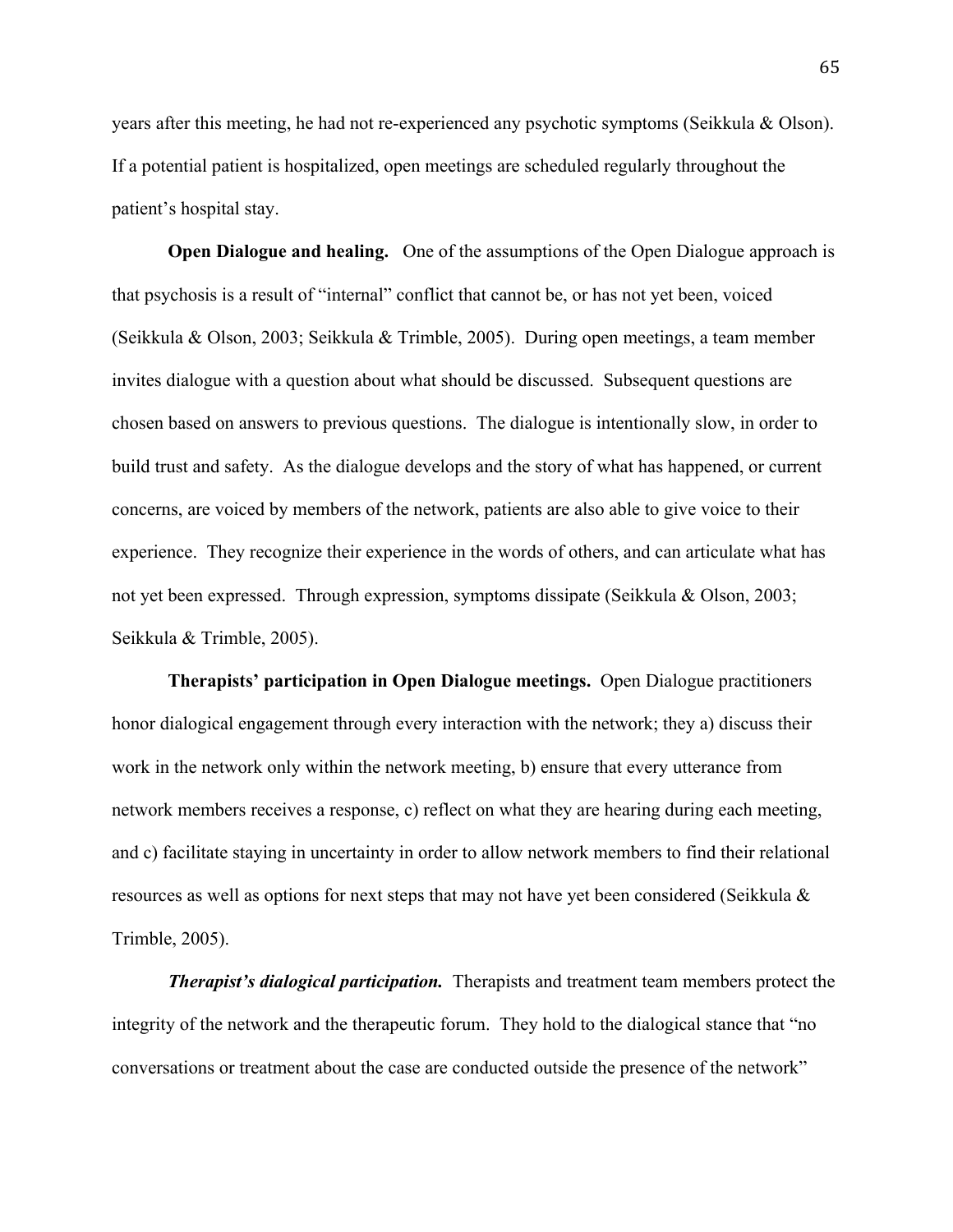(Seikkula & Trimble, 2005, p. 461). This is a radical stance that keeps therapists accountable to their words and actions outside the therapeutic meeting.

Therapists respond "authentically and transparently" to network members, voicing their own experiences and responses during meetings. Therapists are active contributors to meaning and emotions created and experienced in the meeting (Seikkula & Trimble, 2005). Influenced by Andersen's reflecting team (Seikkula & Olson, 2003), team members reflect what they hear to network members, and they also talk to one another in the presence of the network (Seikkula & Trimble, 2005). The treatment team believes that reflection opens up possibilities for patients to voice their unvoiced, embodied experiences (Seikkula & Olson, 2003).

*Therapists' presence.* Seikkula and Trimble (2005) explain presence as of paramount importance for the treatment team:

As team members solicit the voices of all the participants in the meeting, they are constantly focused on what is taking place in the moment. Without attunement to the immediacy of the moment, the dialogical process can be inhibited. More important than any methodological rule is to be present in the moment, adapting their actions to what is taking place at every turn in the dialogue. (pp. 466-467)

Presence allows for the development of dialogue as a moment-to-moment interaction that incorporates all members and all voices within the meeting. Open Dialogue practitioners understand that all utterances must receive a reply, including unintelligible utterances flowing from psychosis (Bakhtin, 1981; Seikkula & Olson, 2003; Seikkula & Trimble, 2005), because it is the acknowledgement of response that makes change possible.

*Avoiding conclusions as benefiting clients.* Team members avoid conclusions in order to foster clients' ability to make use of "their own natural psychological resources" (Seikkula &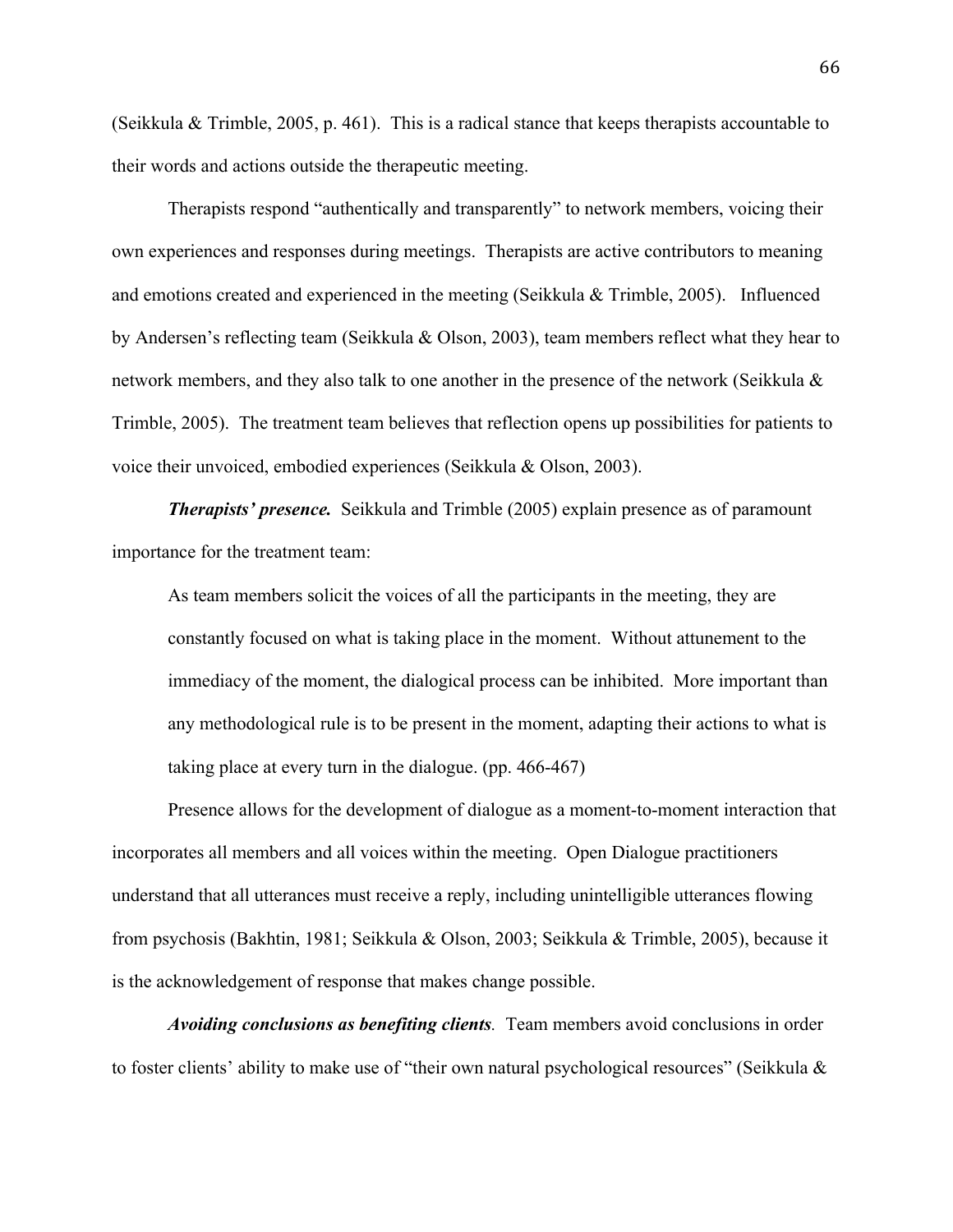Trimble, 2005, p. 466). Team members do not plan for meetings or create treatment plans, because ambiguity and tolerance for uncertainty are believed to aid clients in accessing their own abilities to create new meanings and possibilities (Seikkula & Olson, 2003). Similarly, Open Dialogue practitioners help network members avoid decision-making in order to further dialogue and nurture all ideas for relevant action (Seikkula & Trimble, 2005).

**Sustaining painful experience.** Rather than seeking to shift particular aspects of clients' voiced participation toward solutions or positive reframes, team members hold and expand client's opportunities for expressing distressing emotions, which allows "network members [to] learn that they can rely on the professionals to help them remain engaged in conversations about difficult and distressing matters that had not been successfully contained in conversation before" (p. 468). Practitioners, within the context of the network meeting, show members that it is possible to discuss painful experiences; in turn, members are able to take this knowledge and experience into their lives.

*Living through emotional experience as essential.* Seikkula and Trimble (2005) conclude that living through emotional experience is essential to healing in their approach. In fact, they say, "It has been our experience that the heavier the experiences and emotions lived through together in the meeting, the more favorable the outcomes seem to be" (Seikkula  $\&$ Trimble, p. 468). It's noteworthy that in this approach, the treatment team is included in the "living through," as they engage and voice their experiences in the meeting. Open Dialogue practitioners recognize that emotions accompany unvoiced experience, and that through dialogue, as views and voices emerge, so does emotion. Experiencing emotions together creates an environment of connection that allows for relational shifts for patients as well as members of the network (Seikkula & Trimble).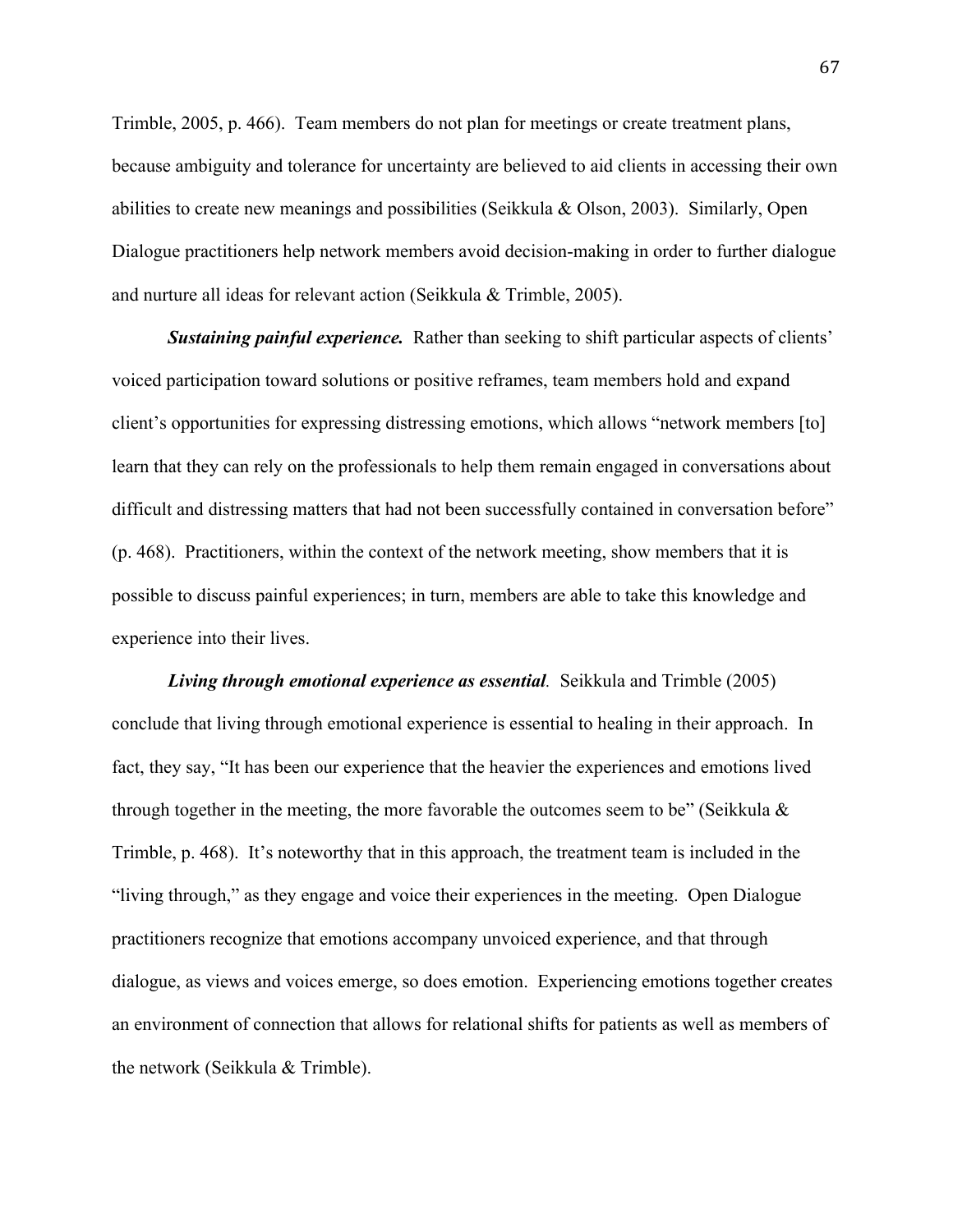**Love in Open Dialogue***.* Through their work, Seikkula and Trimble (2005) noticed healing in their clients, as it presented itself as patients' improved symptoms, increased ability to voice their experiences, and restoring of injured family ties (Seikkula & Olson, 2003; Seikkula & Trimble, 2005), and they searched for theoretical ideas and aspects of their work that could explain what they witnessed. They concluded that the trauma that often leads clients to seek assistance is carried in the body, and that clients often do not have words for these experiences. Through dialogue, and the "enduring" of often difficult emotions, clients are able to find words for their bodily feelings (p. 468).

Seikkula and Trimble (2005) describe dialogue as a recursive process, in which emotions are felt and shared and relational solidarity is experienced; this is often despite relational isolation between parties before the open dialogue meeting (p. 468). Solidarity and emotions work together to further each other, leading to relational and emotional "attunement" (p. 473). The authors emphasize that this recursive process, as part of their dialogue approach, is permeated with the recognition and prioritization of basic human values, as opposed to solutions or goals. The prioritization of human values creates a new, dialogical experience within the meeting for network members.

Describing their observations during dialogical network meetings, as well as how relational healing becomes an experience of the meeting, the authors explain that through the sharing of emotional experience as well as the development of trust and community among members,

participants' language and bodily gestures would begin to express strong emotions that, in the everyday language used in meetings, could best be described as an experience of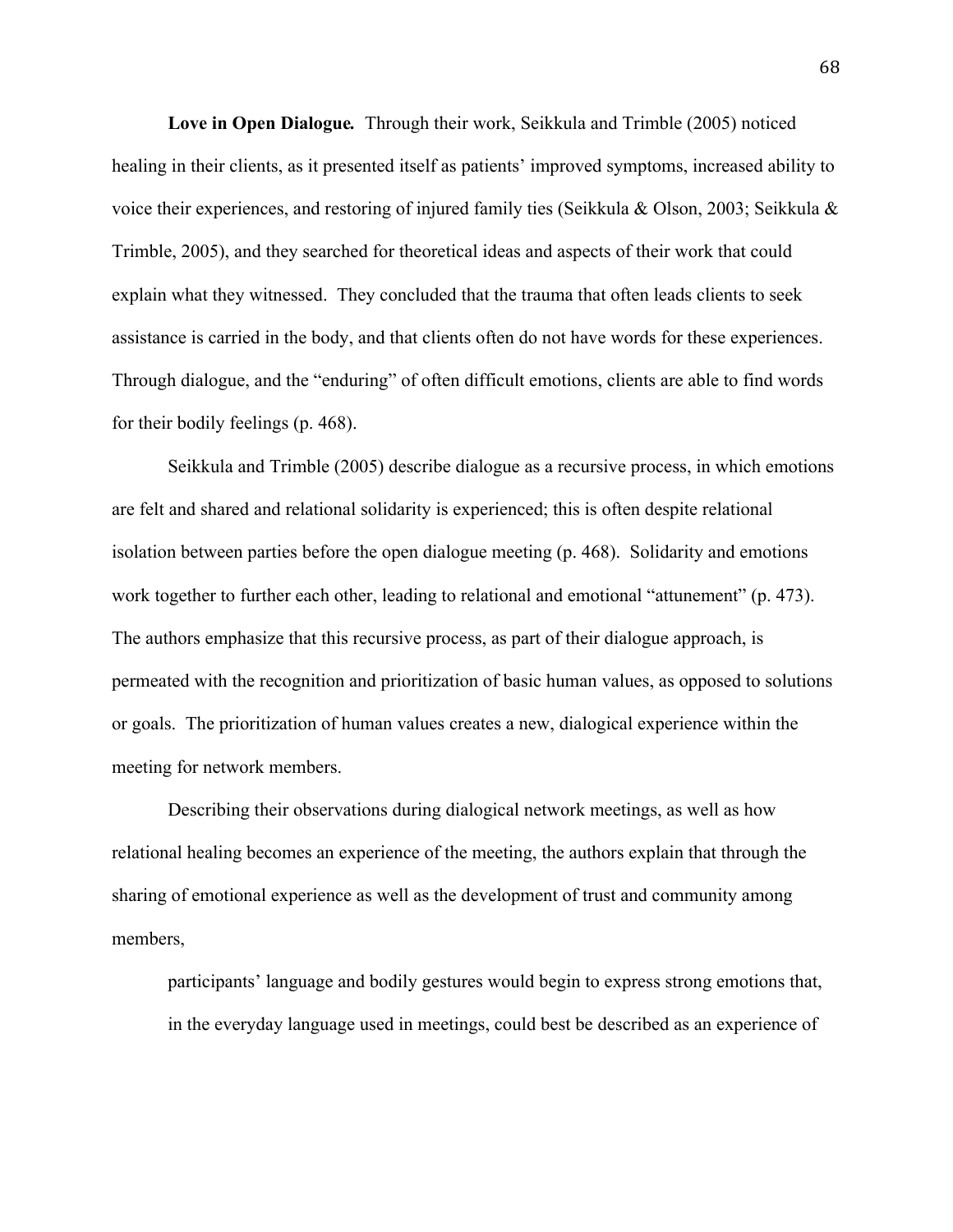love. . . . Once the feelings became widely shared throughout the meeting, the experience of relational healing became palpable. (Seikkula & Trimble, 2005, p. 469)

Seikkula and Trimble (2005) tie the experience of love to relational healing. In this way they show dialogue as a way to relational re-connection, regardless of what has caused the disconnection. In their case, it is severe mental illness. Through dialogue, network members experience the reality that relational connection is possible in even the most dire of circumstances, wrought with fear and confusion. Further describing their experience of love, Seikkula and Trimble say:

The feelings of love that emerge in us during a network meeting are neither romantic nor erotic. They are our own embodied responses to participation in a shared world of meaning cocreated with people who trust each other and ourselves to be transparent, comprehensive beings with each other. (p. 473)

**Dialogue in the Open Dialogue approach.** Seikkula and Trimble (2005) present a dialogical process, based on Bakhtin's (1981) polyphony, as a necessary container for the holding of emotions found in human relating, and they further emphasize that emotional experience and holding are necessary components of healing. They also present dialogical engagement as a way to acknowledging utterances, and this acknowledgement as essential in allowing for the development of new relational realities.

*Lessons.* Seikkula and Trimble (2005) offer a guide for how dialogue and love intertwine. They view the individual emotional experience that is brought to and experienced within the network meeting as vital for the development of trust and community among members. They further warn against interpretation, rationalization, or decision-making for their ability to stifle relational engagement. They prioritize the acknowledgment of every utterance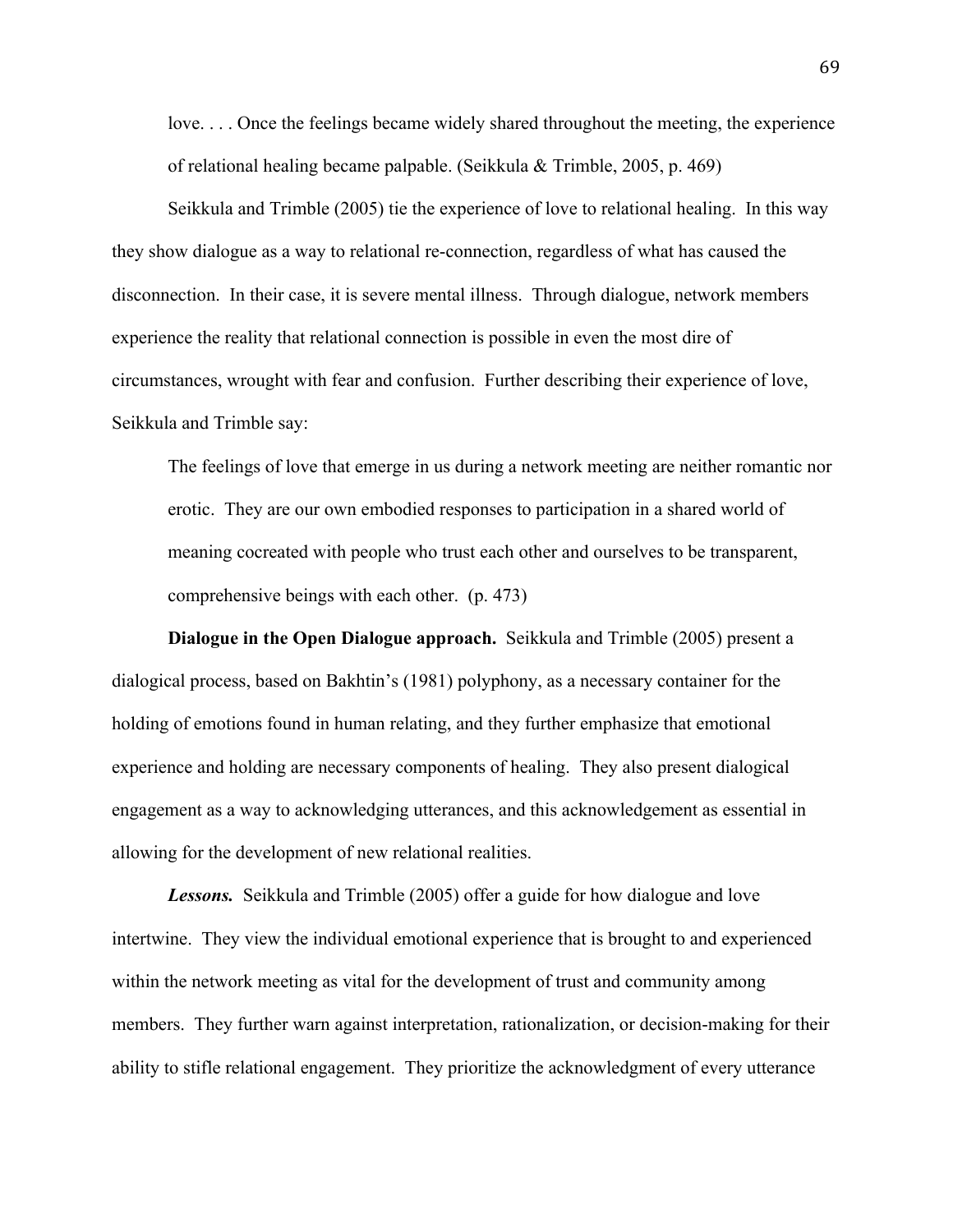within the meeting for the establishment of trust, invitation, and further participation of each member. And, they believe that being present in the moment is the path by which these steps are possible, so that dialogical engagement can manifest as relational healing, solidarity, and love (p. 466).

## **Dialogue as Experience**

These examples help illuminate dialogue as a genuine encounter. They encompass fictional, dramatic, and real dialogues, and their commonalities, across their differences, speak to the possibility of dialogue creating an experience with wholeness that is recognized and collaborative. Dialogue, as seen in these stories, is a powerful path for letting go of assumptions, humanizing the dehumanized, fostering understanding, as well as leading to a sense of human connection, ranging from the recognition of likeness (in our humanity, we are the same), to love. These accounts of dialogue convey the idea that dialoguing with others moves us to a new place. What this place is, how we recognize it, and how we live within it varies, of course, but it is fresh and freeing.

It is also clear from these examples that there are certain qualities to dialogue that prime the conversation to be an experience of wholeness. But these qualities are not qualities of dialogical awareness or knowledge—they are qualities of response. Mainly, in these examples, we see the recognition of the risk involved in dialogue through the experiencing of emotions such as fear, doubt, confusion, and anxiety, and the ability to "endure" these emotions in order to initiate and maintain dialogue through curiosity, faith, presence, and vulnerability (Seikkula  $\&$ Trimble, 2005; Senge et al., 2004). These stories show that dialogue is a process that engages the entire being, and it calls for the emotional experience and personal thoughts existing within the encounter not only to be recognized, but also to be in service to the sustaining of dialogue. In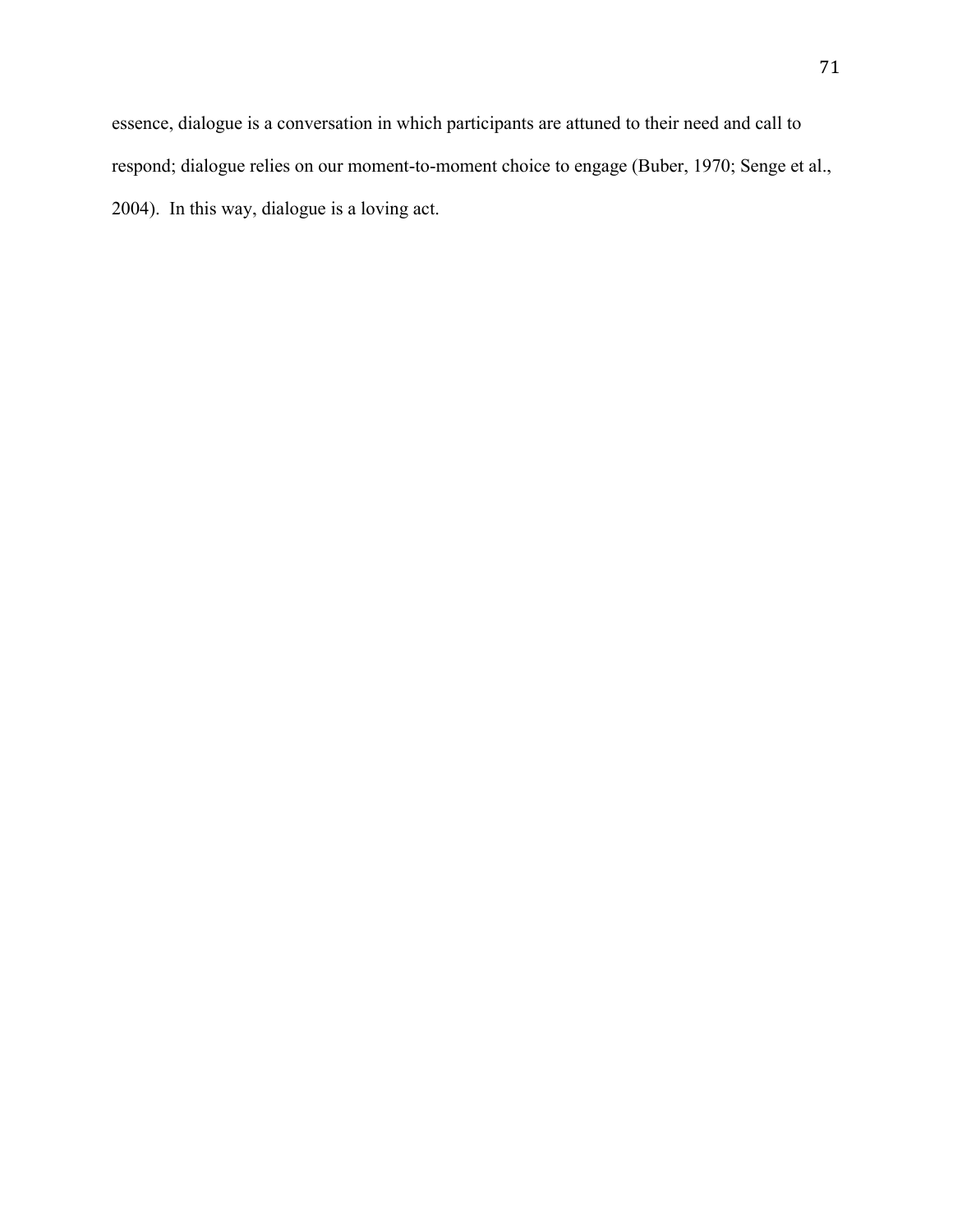#### **CHAPTER 5: DIALOGUE AS LOVE IN ACTION**

Before continuing to explore the application of dialogue as love, as well as its limitations, I will sort through some concepts that are relevant to dialogue as a genuine encounter. These definitions will help to further clarify the realm of reality in which dialogue as a conversation occurs, as well as several nuances relevant to how dialogue as a conversation unfolds.

# **The Dialogical Encounter as Transcendent of Epistemology**

Bakhtin (1981) and Buber (1970) wrote during the modern age. Modernists proposed views of self as internal, including the mind as the center of decision-making, personal agency as the foundation of choice and ability, and the psyche as the source of memory and thought (Gergen, 2009; Wiley, 2012). With the move from the modern era to the postmodern era, assumptions about self, agency, knowing, and language shifted from ones of self-possession and determinism, to ones of co-creation and meaning-making (Anderson, 2012; Gergen, 2009; Wiley, 2012). Exploring Bakhtin (1981) and Buber (1970) in the light of postmodernism reveals that their ideas never truly fit into modernism, due to their relational focus. Their philosophies are beyond modernism, relevant to postmodernism, and contribute to views transcending the modern-postmodern divide (Cissna & Anderson, 1998; Hyde, 2004; Sidorkin, 1999; Wiley, 2012). Consequently, the philosophical shift to postmodernism, with its new views on the nature of individualism, language, and society, minimally impacted dialogism as a philosophy or its application.

While it is important to consider whether or not a dialogue is an interaction between two separately contained psyches, a linguistic interaction that creates narratives of the past and present, or something in between, the impact of these positions to the experience of dialogue is somewhat irrelevant (Bohm, 2014; Giarmo, 1997; Hanley, 2003). This is because Buber (1970)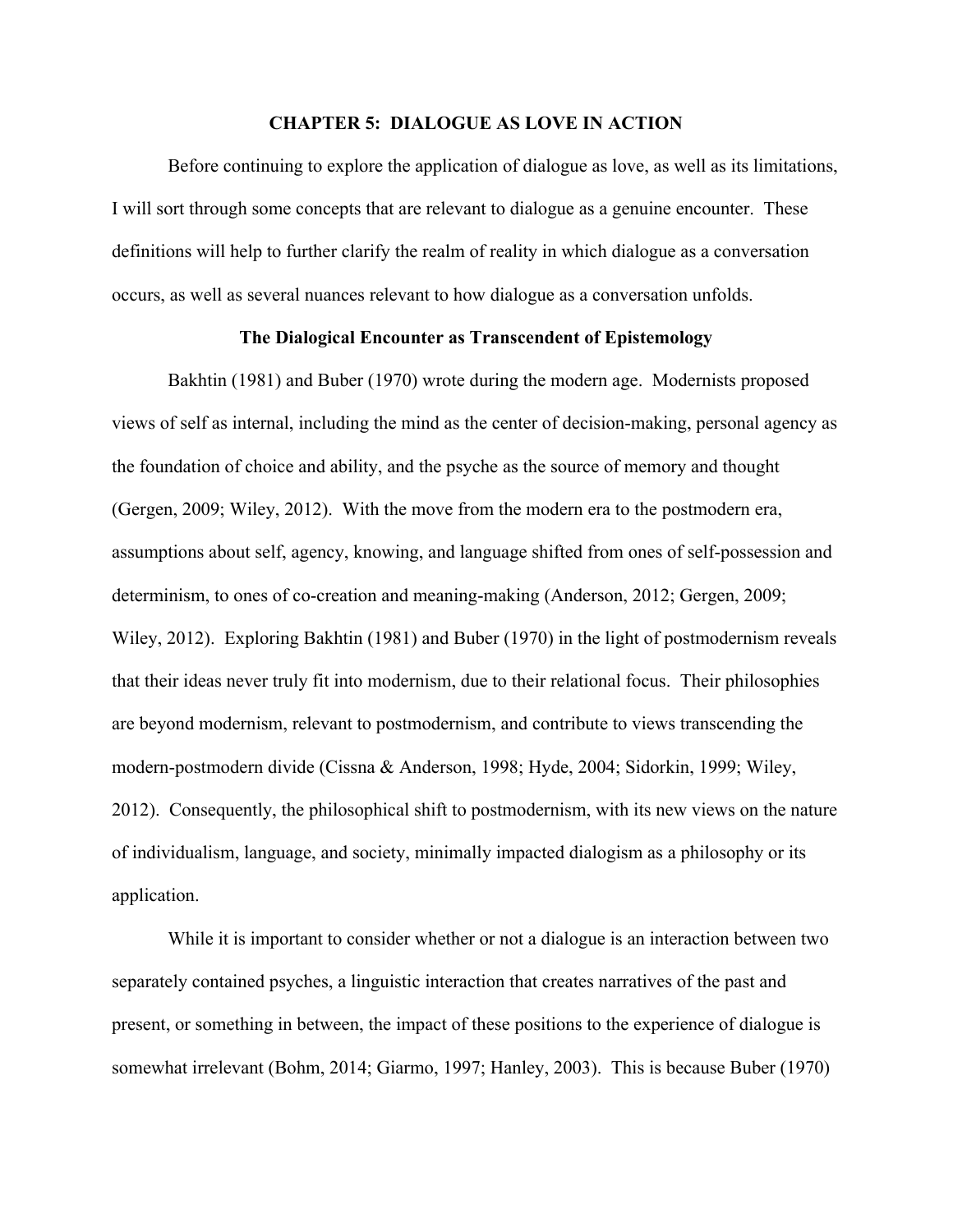and Bakhtin (1981) maintained that all of these concepts are situated within the dialogical realm, and are therefore defined by "meeting" (Gordon, 2004). Language and the self, as well as epistemologies, emerge from and are created by the dialogical, relational encounter (Bakhtin; Buber). Dialogue, therefore, is the way of self-creation and re-creation, and it is the path by which realities and worldviews are made (Hyde, 2004; Sidorkin, 1999). To Bakhtin (1981) and Buber (1970), dialogue is primary; it is a relation, a meeting. This meeting defines self, defines the encounter, and defines the relationship in the present and in the future.

In the following section, I explain some ideas relevant to dialogue as a genuine encounter. My goal is to clarify dialogue as a concept, an act, and a way of being, in order to present it as a path to relational openness that can impact persons and relationships in all spheres, through the experience of relational encounter; that is, through love.

### **The Dialogical Self**

The self, or individual existence, as a physical phenomenon, is an observable reality, given the biology and boundaries of the human body; however, for Bakhtin (1981) and Buber (1970), the self-as-identity can only come into full being within relationship, and more specifically, only through meeting—that is, the genuine encounter (Buber, 1970).

**Silent dialogue***.*In order to understand the self from within dialogism, it is necessary to consider the relational nature of thinking, as well as the role of silent dialogue (also known as inner dialogue) on the definition of self (Gergen, 2009; Lipari, 2014). Within and without the genuine encounter, individual thought and deliberation is a somewhat constant process. Through this silent dialogue, we as individuals contemplate what others have said or are saying, our own views, what is "on our mind:" We question and struggle and, perhaps, decide. This is an important process to consider as it relates to the self, as well as to the dialogical encounter.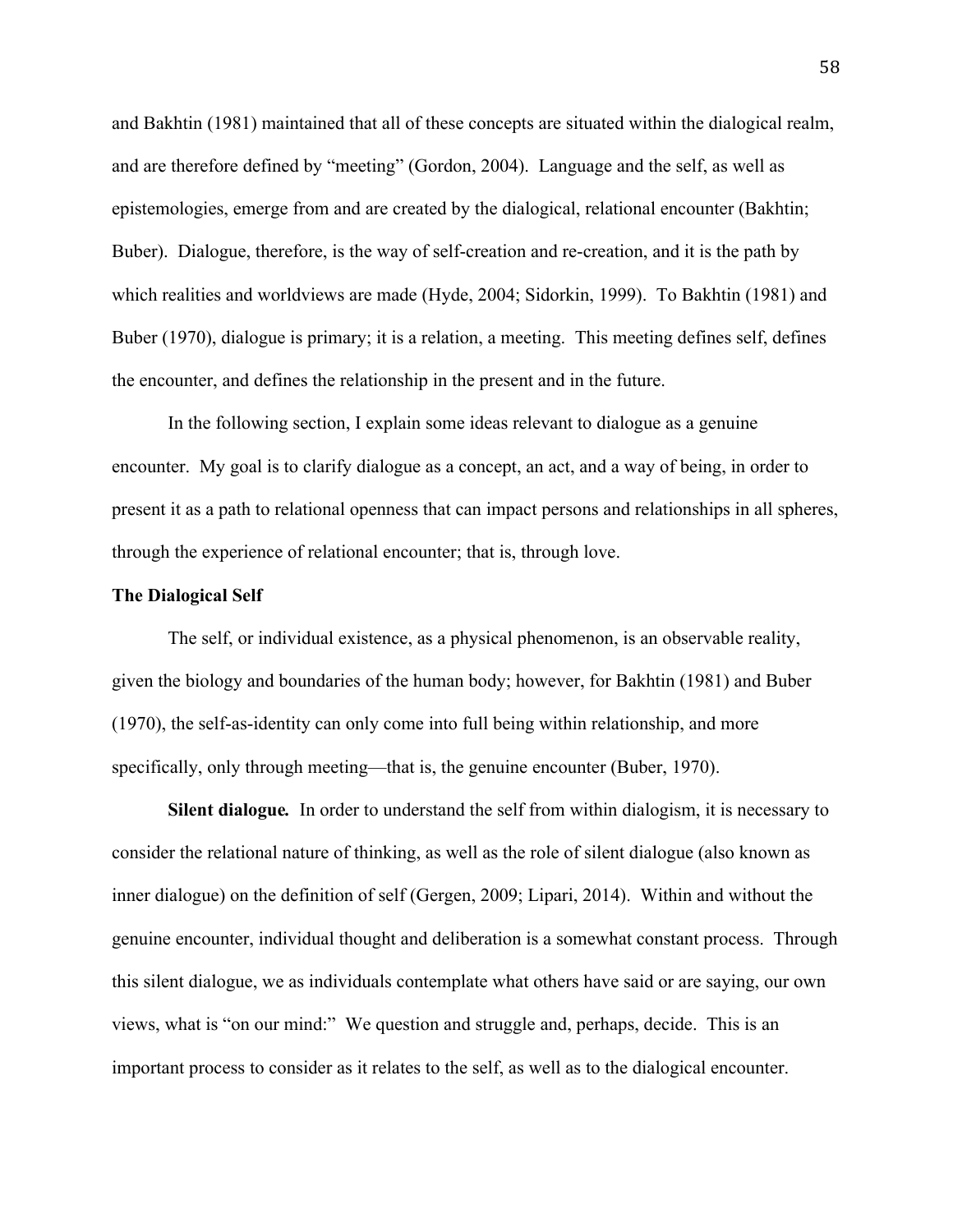To this end, I present a view of silent dialogue as a fundamental response to relationship processes and the result of a dialogical existence (Bakhtin, 1981; Gergen, 2009; Sidorkin, 1999). This does not mean, however, that silent dialogue is considered a dialogical relation; it is not. Silent dialogue is a process of a dialogical existence, and participation within it, but it is not dialogical meeting or genuine encounter, because it is not occurring between people (Bakhtin, 1981; Buber, 1970, 1999). In a dialogical encounter, silent dialogue occurs for participants as a process of meeting in conversation. It is not a threat to dialogue or separate from dialogue. Silent dialogue is part of the participants' engagement in dialogue, and its inclusion in dialogue (through the verbal expression of personal experience) can serve to enhance the dialogic process.

Gergen (2009) presents a theory of the self grounded in collaborative action. He maintains that the self is a function of relationship, and that self identification, or what are commonly described as internal processes, such as thinking, remembering, feeling, and so on, are not only responses to others' actions, but ways of explaining part of a relational, shared process of being. He concludes: "Mental discourse is action within relationships" (p. 72). From this perspective, silent dialogue is a social process, without the listener (Gergen, 2009).

Summarizing Bakhtin's (1981) notion of polyphony as well as Buber's view of a genuine encounter (1970), Sidorkin (1999) presents the self as an unfinished, ever-unfolding position. The dialogical self, however, is not flighty or confused; rather, it is a multi-voiced, complex event where multiplicity of ideas and influences abide, without a move toward creating hierarchy between voices. Detailing the self as whole, Sidorkin writes:

Wholeness does not amount to choosing one part of the self as one's "true" voice, at the expense of shutting off other voices. To the contrary, the wholeness of the self means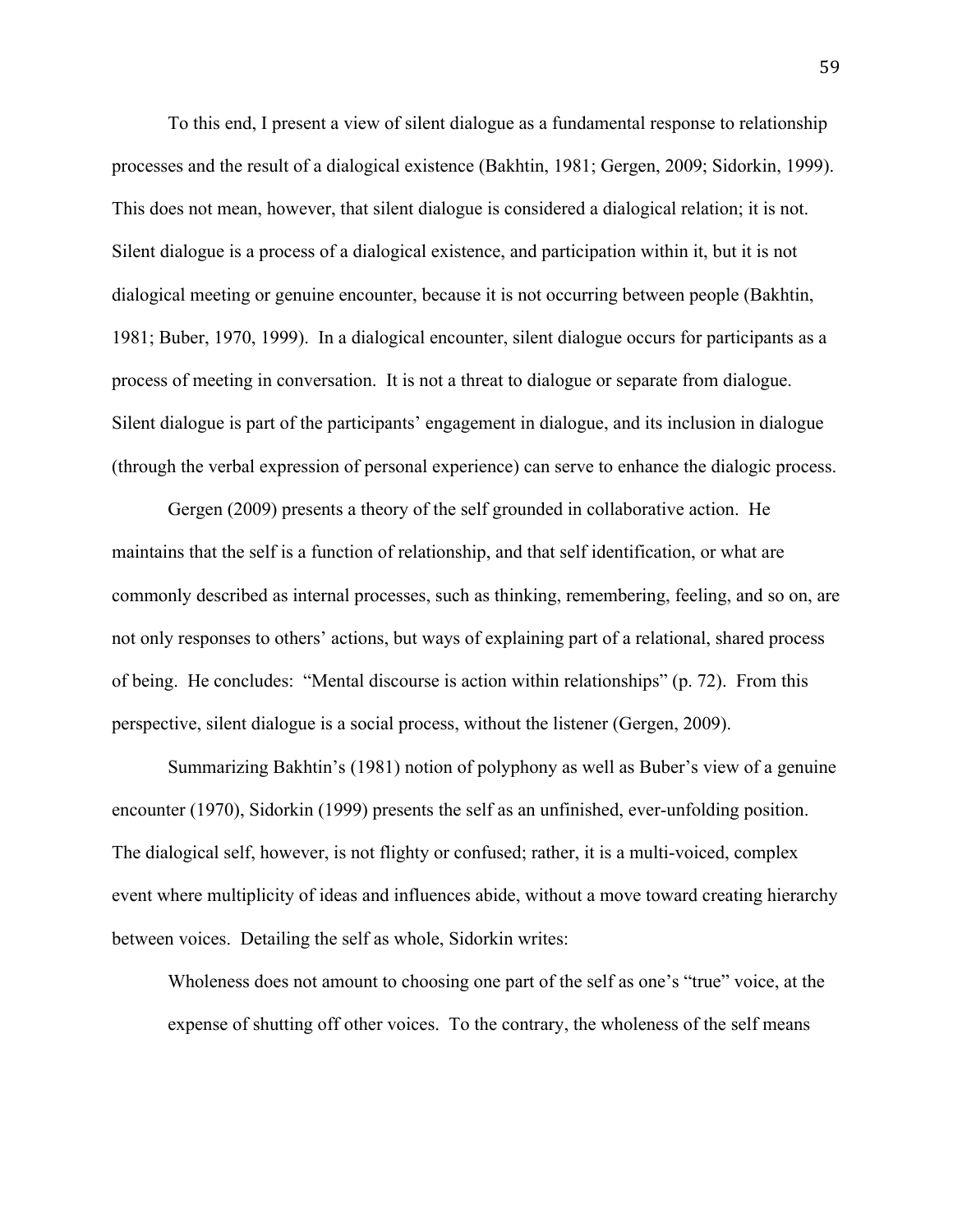keeping alive all the internal polyphony one can produce, even if some voices are less than acceptable. (p. 57)

Taylor (1992) proposes that an individual's identity is formed in "continuing conversation" with significant others, because it is they who offer us language for defining the self (as cited in Sidorkin, 1999). These continuing conversations often begin as face-to-face dialogues, but then become an ongoing voice in the individual life. Applying the concept of polyphony to the options offered to us by our significant others, Sidorkin (1999) recognizes that

the voice of a significant other, once internalized, is capable of intelligent reasoning and of passionate persuasion. . . . An internal voice is not reducible to an ideology, since it is imbedded in the life context of the individual who gave it birth. An internal voice remains complex. (p. 48)

Despite Sidorkin's (1999) use of the word "internal" to describe a relational phenomenon, his position on the dialogues found in our relational histories and their impact on continued self-unfolding is profound. Gergen (2009) refers to this impact as one of "confluence" rather than "influence" (p. 58). This distinction moves the impact of significant others' voices from a cause-and-effect, linear conceptualization, to one of complexity and collaboration (p. 58). While we do not carry around these voices as possessions, our multi-voiced existence is always available to us. These voices can house our critics, our loved ones, and our many varied ideas and positions, as well as the comments of current conversation partners. Silent dialogue, then, is a response to the current situation and the voices of past, meaningful dialogues, as they present themselves to us in the dialogical encounter.

**Meeting (a face-to-face encounter).** At the heart of a dialogical encounter is difference. The dialogical meeting is a relation, and in this relation, difference is paramount (Bakhtin, 1981;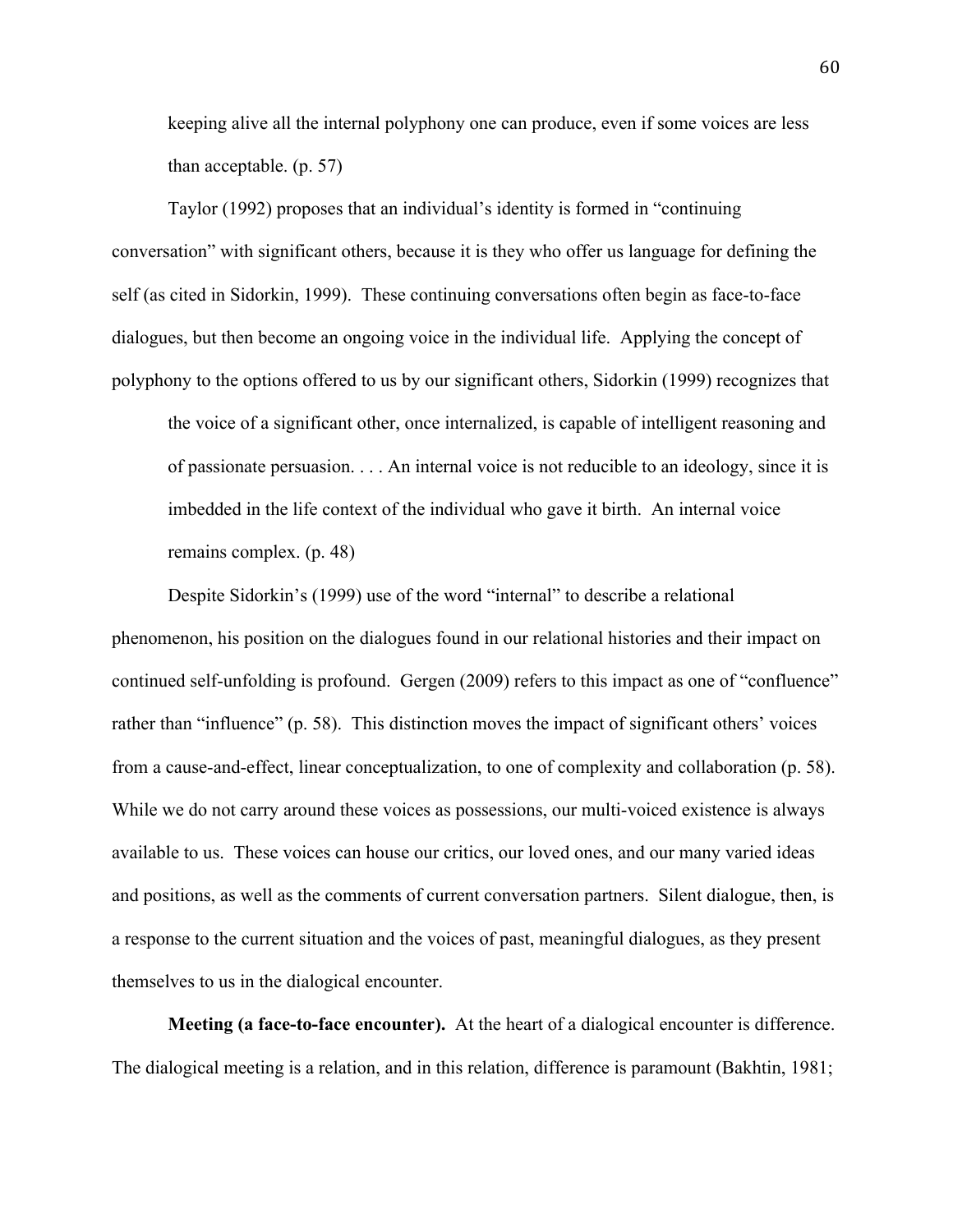Buber, 1970; Sidorkin, 1999). Buber (1999) explains, "Genuine conversation, and therefore every actual fulfillment of relation between men, means acceptance of otherness" (p. 13). The dialogical encounter is a meeting with difference—the difference inherent in human existence where this difference is not the focus, but the participants are the focus, despite their differences. Sidorkin explains, "Dialogue does not reduce plurality of human worlds and yet it connects . . . this plurality" (p. 18).

In dialogue, participants are of utmost importance to one another, not their chosen topics or shared views, not their location and time, not the reason for their meeting, but only what each of these offers their relation; they signify their participation and engagement in the dialogical meeting (Sidorkin, 1999). Topics and actions, as presented and represented by the participant, are a means to understanding and connection, but not "meeting" itself (Sidorkin, 1999). Cissna and Anderson (1998) beautifully explain this aspect of dialogue:

The basic character of such a dialogic moment, therefore, is the experience of inventive surprise shared by the dialogic partners as each "turns toward" the other and both mutually perceive the impact of each other's turning. It is a brief interlude of focused awareness and acceptance of otherness and difference that somehow simultaneously transcends the perception of difference itself.

Paradoxically, while difference is the fundamental condition of dialogue, if it is honored, it is no longer perceived (Cissna & Anderson, 1998). What Cissna and Anderson (1998) are claiming is not that difference is no longer relevant to the two persons participating in dialogue, because to dialogue means to encounter difference (Bakhtin, 1981; Buber, 1970; Sidorkin, 1999). They are claiming that the *experience* of "turning toward" one another in a dialogical encounter takes precedence over distinctions and creates a connection *based on shared humanity*, and that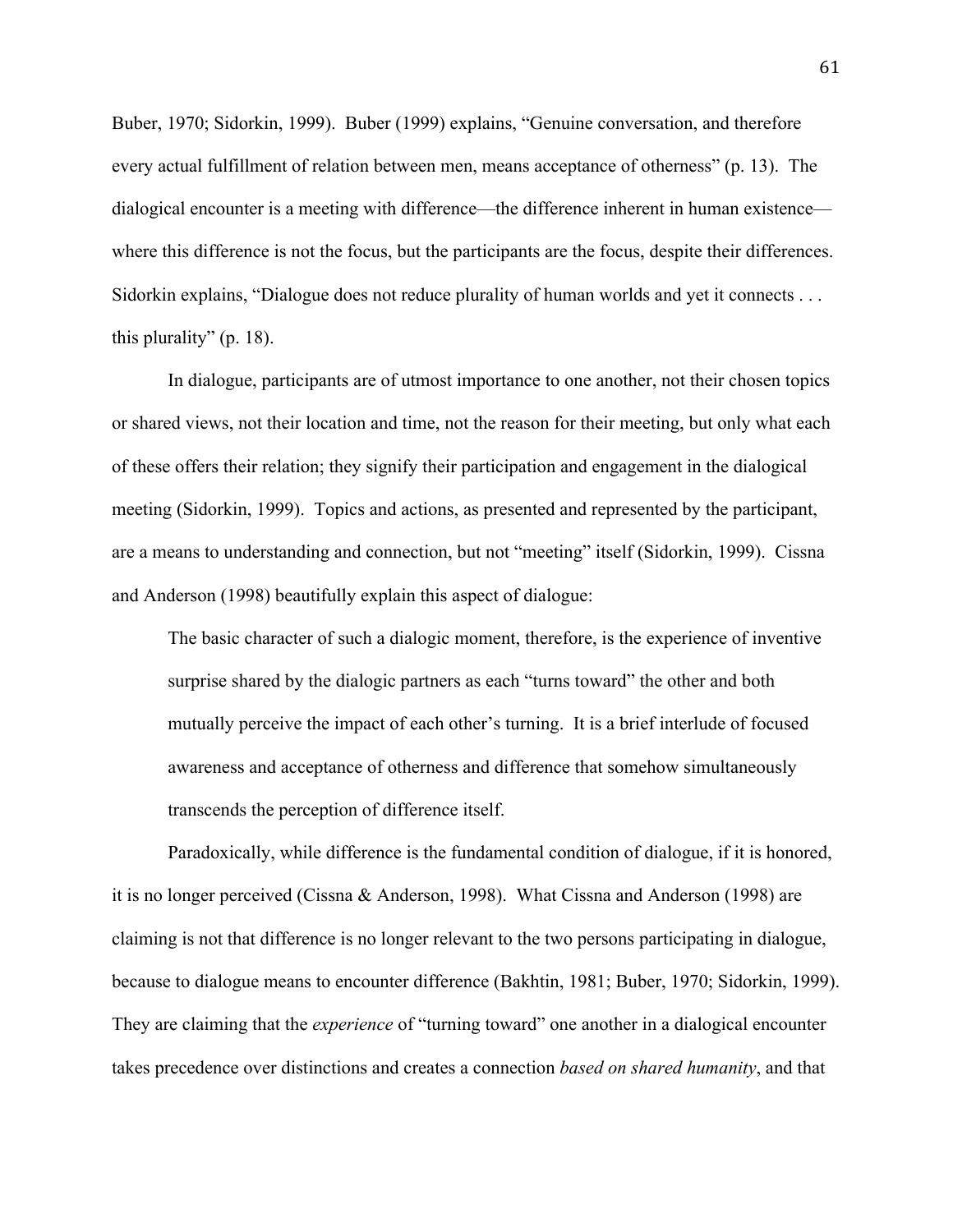this is possible *because of* difference. It is this experience of shared humanity, no matter how brief, that allows for the honoring of difference *through* connection—through love.

*Equality.* Buber (1970) and Bakhtin (1981) explain the dialogical realm as beyond social life. It is not to say that a dialogical encounter, or human existence, is not in "confluence" with social life, but it surpasses social norms, expectations, and roles (Gergen, 2009; Gordon, 2004; Sidorkin, 1999). The dialogical relation is a relation of equality. It is not an advocating of social equality; rather, it is an encounter that is only possible by meeting as human beings. Social roles can be acknowledged and relevant, but genuine meeting cannot occur during a conversation in which social identities are defining the meeting (Buber, 1970). In this way, the dialogical relation transcends social definitions of self (Bakhtin; Buber).

*Presence.* Meeting genuinely within difference is a counter-cultural concept. Honoring difference, without prioritizing self-interest (being understood, solving, making meaning of difference within a particular ideology, etc.) can be challenging. Oftentimes, frameworks and ideologies interfere with genuine meeting, because we have difficulty seeing our "self" as existing beyond such affiliations; and, as a result, worldviews dictate and limit human connection (Bohm, 2014; Senge et al., 2004). Buber (1970) defines meeting genuinely in his description of dialogue *as* presence. He says:

The basic word I-You can be spoken only with one's whole being. The concentration and fusion into a whole being can never be accomplished by me, can never be accomplished without me. I require a You to become; becoming I, I say You. All actual life is encounter. The relation to the You is unmediated. Nothing conceptual intervenes between I and You, no prior knowledge and no imagination; and memory itself is changed as it plunges from particularity into wholeness. . . . Only where all means have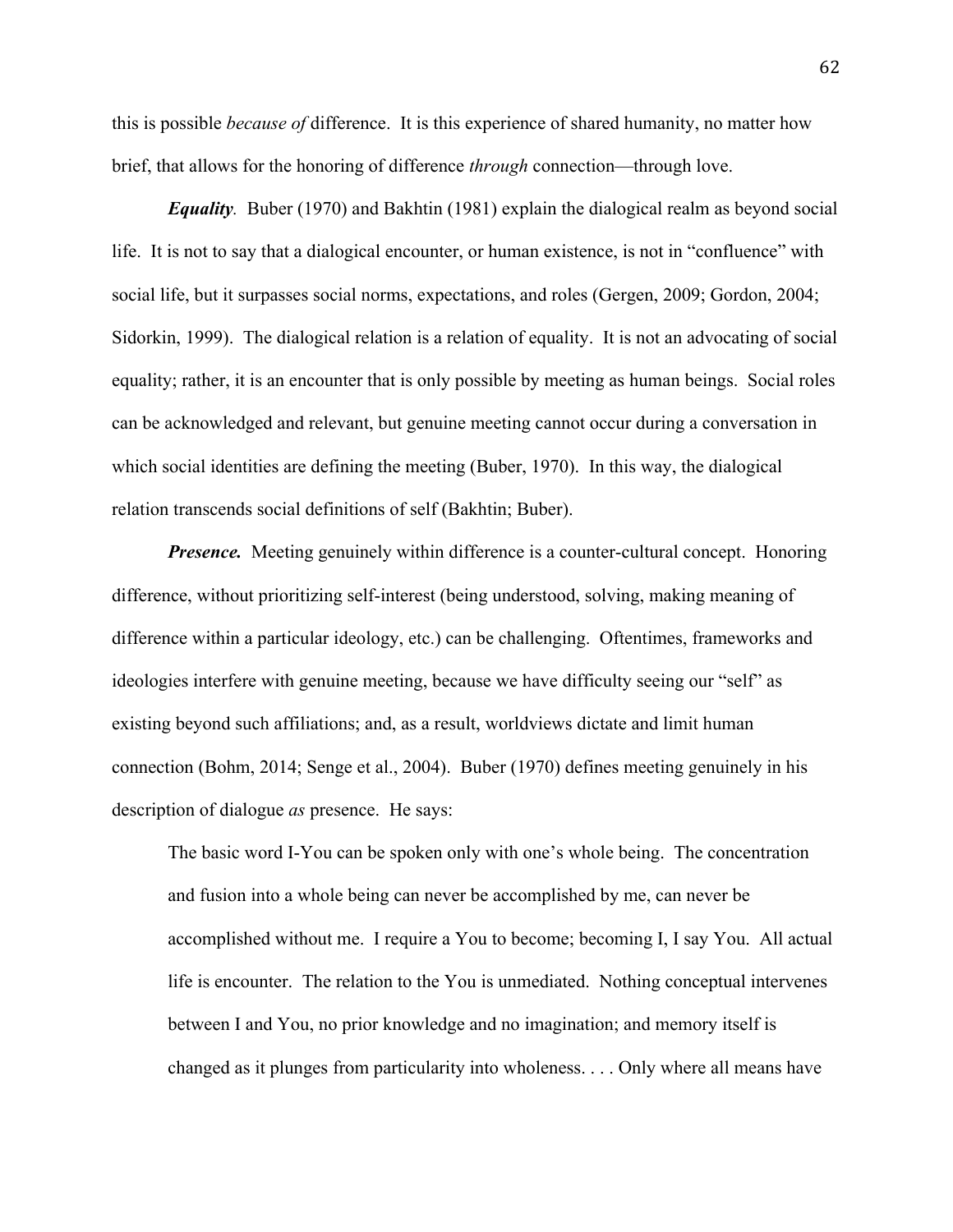disintegrated encounters occur . . . but the actual and fulfilled present—exists only insofar as presentness, encounter, and relation exist. Only as the You becomes present does presence come into being. (pp. 62-63)

Buber (1970) is clear: The genuine meeting, the I-Thou relation, is direct and any "means" are secondary to the relation (p. 62). Means, such as language and meaning-making, can exist within the relation, so long as the relation remains direct and primary (Buber; Sidorkin, 1999). This direct relation, even among means, can be maintained through presence (Buber; Sidorkin, 1999). For Buber, presence is a recognition and acknowledgment that *being* transcends self-definition, because through meeting one is made and remade (p. 62).

*Awareness as presence.* Presence requires choice and action (Bohm, 2014; Hanley, 2003). It is impossible to be present, to participate fully in an encounter, without recognizing distraction, interpretation, challenges, and so on, that emerge in the "between-ness" or that are noted and deliberated in silent dialogue (Buber, 1970, p. 62). Therefore, a way to presence that is inclusive of these aspects of meeting is needed.

David Bohm offers the option of "hanging our assumptions in front of us" (as cited in Senge et al., 2004), in order to remain relationally active. Summarizing Bohm's ideas, Rickles (2013) explains that such "hanging" "leads to an open-mindedness of alternatives; to the possibility that one's own views are false: everything's negotiable, nothing's sacred" (Bohm, 2014, p. xiv). It's not so much that presence requires the belief in "true" and "false," but that it requires participation in difference—and through this participation, varied views are seen as a condition of humanity, as a necessary reality of having different contexts—and in this way, *everything* is sacred. Through "hanging," dialogue participants can honor difference as a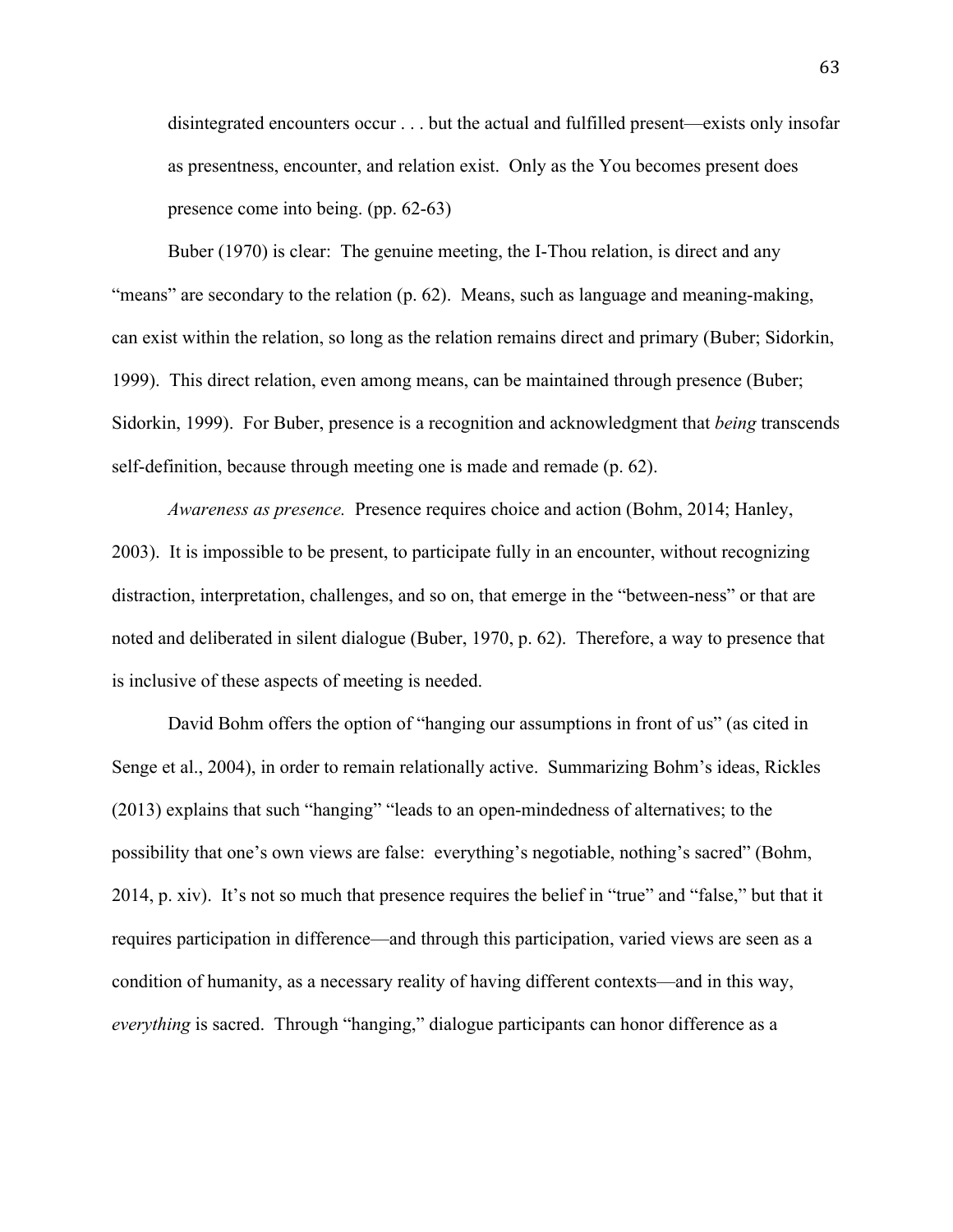condition of being human, which allows them to place their assumptions in context, welcome new ideas, be influenced, and perhaps, have an experience of shared humanity.

Senge et al. (2004) offer "suspension" as a process of presence (p. 29). Suspension is a way of "seeing our seeing" (p. 29). Furthermore,

in practice, suspension requires patience and a willingness not to impose preestablished frameworks or mental models on what we are seeing. If we can simply observe without forming conclusions as to what our observations mean and allow ourselves to sit with all the seemingly unrelated bits and pieces of information we see, fresh ways to understand a situation can eventually emerge. (p. 31)

Sidorkin's (1999) explanation of polyphony is relevant to presence (Bakhtin, 1980). In addition to observing what we see without forming conclusions, it's imperative that we hear and acknowledge our silent dialogue, embodied responses, and emotional experience (Seikkula & Trimble, 2005). This acknowledgment allows for curiosity and for holding and sharing one's views tentatively (Bohm, 2014; Buber, 1999; Senge et al., 2004). Without suspension encompassing this active process, there is no presence, because our assumptions and other personal identifications will lead our participation (Bohm, 2014; Senge et al., 2004). In essence, presence is the recognition of complexity, including one's own, in the restraint and consideration of options for action.

Proposing a view of presence established in co-being and collaborative action, Gergen (2009) presents the concept of "relational flow" (2009, p. 46). He explains, "In the process of relational flow, we generate durable meaning together in our local conditions, but in doing so we continuously innovate in ways that are sensitive to the multiplicity of relationships in which we are engaged" (p. 46). Therefore, having a sensibility for the dialogical meeting is acknowledging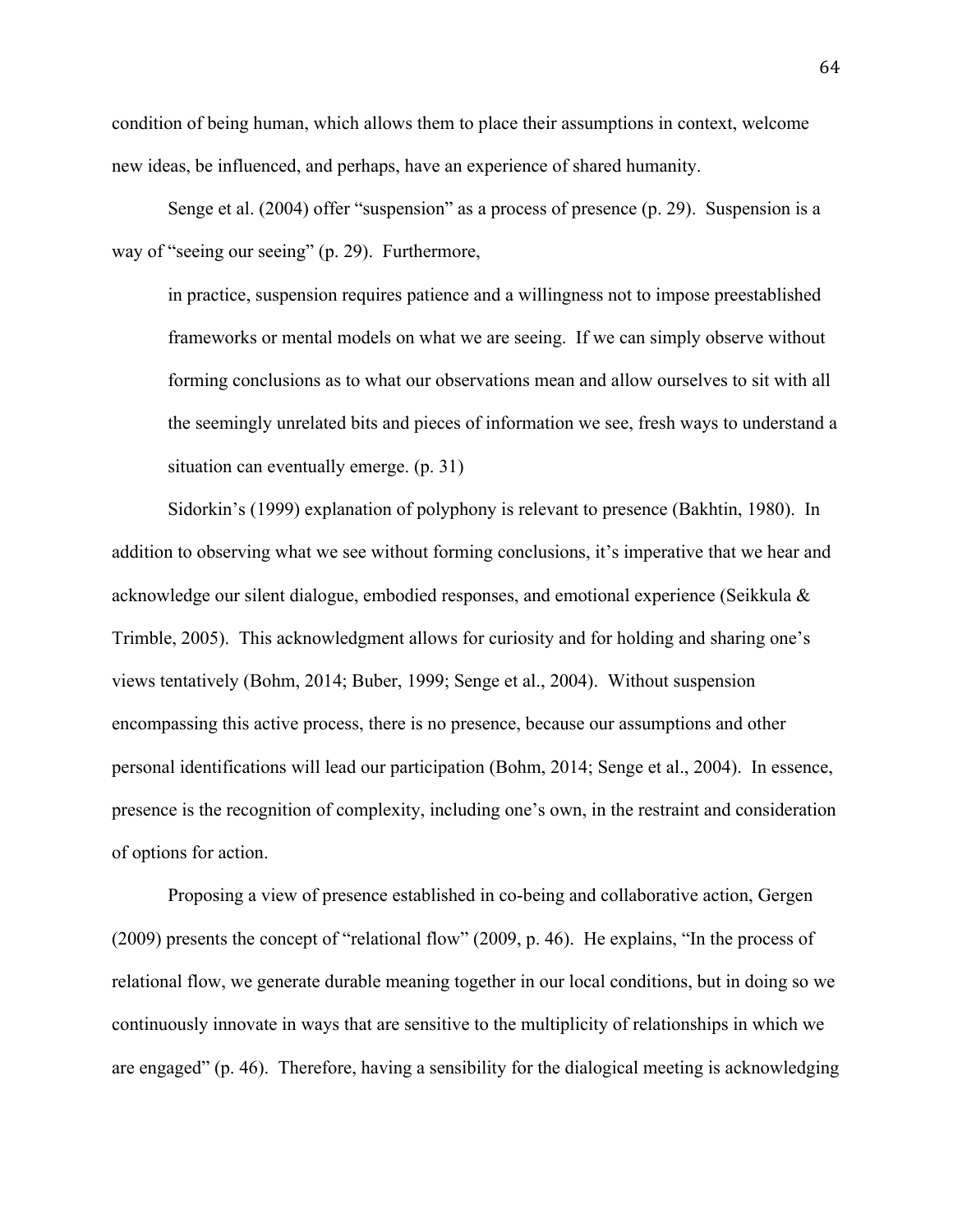the contradictory positions and opinions in our silent dialogue as well as in our face-to-face encounter; it is also honoring enduring voices that we bring to the immediate encounter as well as maintaining sensitivity to our and others' varied relationships. To this end, Gergen concludes, "We stand each moment at a precious juncture, gathering our pasts, thrusting them forward, and in the conjunction creating the future" (p. 48).

## **A Path to Verbal Engagement**

In addition to considering *ways of being* relevant to dialogue as a genuine encounter, options for verbal engagement that are encompassing of these ways are necessary for cultivating dialogue as a conversation and as an experience of wholeness (Bakhtin, 1981; Buber, 1970). In addition, emotional phenomena that are present during dialogue must have a genuine outlet for expression that is considerate of encounter (Seikkula & Trimble, 2005). Curiosity, vulnerability, and faith are options for this type of engagement, as well as decisions that can deepen the dialogical encounter, promote the sharing of emotional experience, and initiate connection and love between people (Freire, 1997; Holthouse, 2004; West, 2013).

**Meeting and emotion.** The opportunity to choose options for engagement from within emotional experience is not always discernable, and it certainly can get clouded, especially when feelings are powerful within dialogue. In these difficult moments of strong emotion, it is easy to allow emotional experience to lead engagement rather than allowing emotions to serve as information, and surrendering, instead, to a larger purpose (Freire, 1997; Sidorkin, 1999). In the case of the dialogical encounter, this larger purpose is meeting (Bakhtin, 1981; Buber, 1970; Seikkula & Trimble, 2005). To be able to experience challenging emotions, yet choose genuine meeting, is the greatest possible gift to dialogue and its participants (Buber, 1970; Krasner & Joyce, 1995). It is also a gift to the one making the choice—it offers learning, confidence, and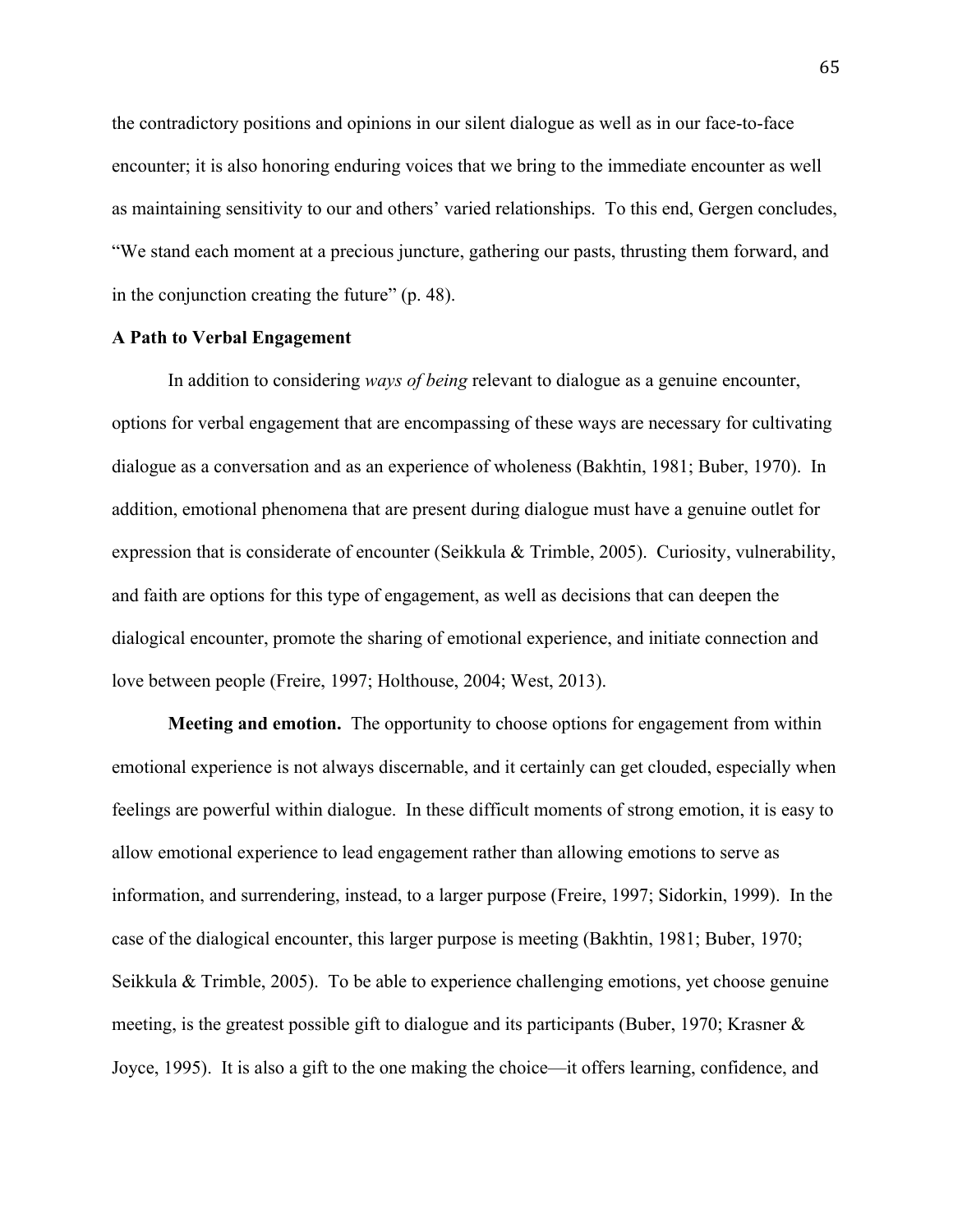serenity; these are found in the knowledge that a new thing was accomplished, and it therefore can be accomplished again. In other words, it creates hope.

**Curiosity.** A posture of dialogue as well as a method of observation, interaction, and verbal engagement, curiosity leads the way to dialogue as a genuine encounter when it is employed from within presence, polyphony, and suspension (Bohm, 2014; Buber, 1970; Senge et al., 2004). According to Freire (1997), curiosity is a recognition that *being* is an ongoing, inconclusive enterprise; it is a "permanent search" for meaning, for consciousness (p. 93). He adds: "Consciousness about the world . . . is not limited to a rationalistic experience. This consciousness is a totality—reason, feelings, emotions, desires" (p. 94). Freire maintains that the consciousness that curiosity encompasses is that of the whole being, and that although curiosity is a method for interaction, it is also much more:

There is a fundamental element in *interaction*, which takes on greater complexity in *relationship*. I am referring to curiosity, some sort of openness to comprehending what is in the challenged being's sensibility. It is this human disposition to be surprised before people, what they do, say, seem like, before facts and phenomena, before beauty and ugliness, this unrefrainable need to understand in order to explain, to seek the reason for being of facts. It is this desire, always alive, of feeling, living, realizing. (p. 94)

Freire (1997) explains curiosity as a human condition—a search for meaning, an understanding of one's constant becoming. Furthermore, Freire (1998) outlines several curiosities relevant to *becoming* and to dialogue as a genuine encounter; they include unguarded curiosity, aesthetic curiosity, ingenious curiosity, and epistemological curiosity.Unguarded curiosity is found in everyday living; it leads to noticing and considering events or moments (Freire, 1997, p. 95). Aesthetic curiosity is drawn toward beauty and awe; it is a curiosity of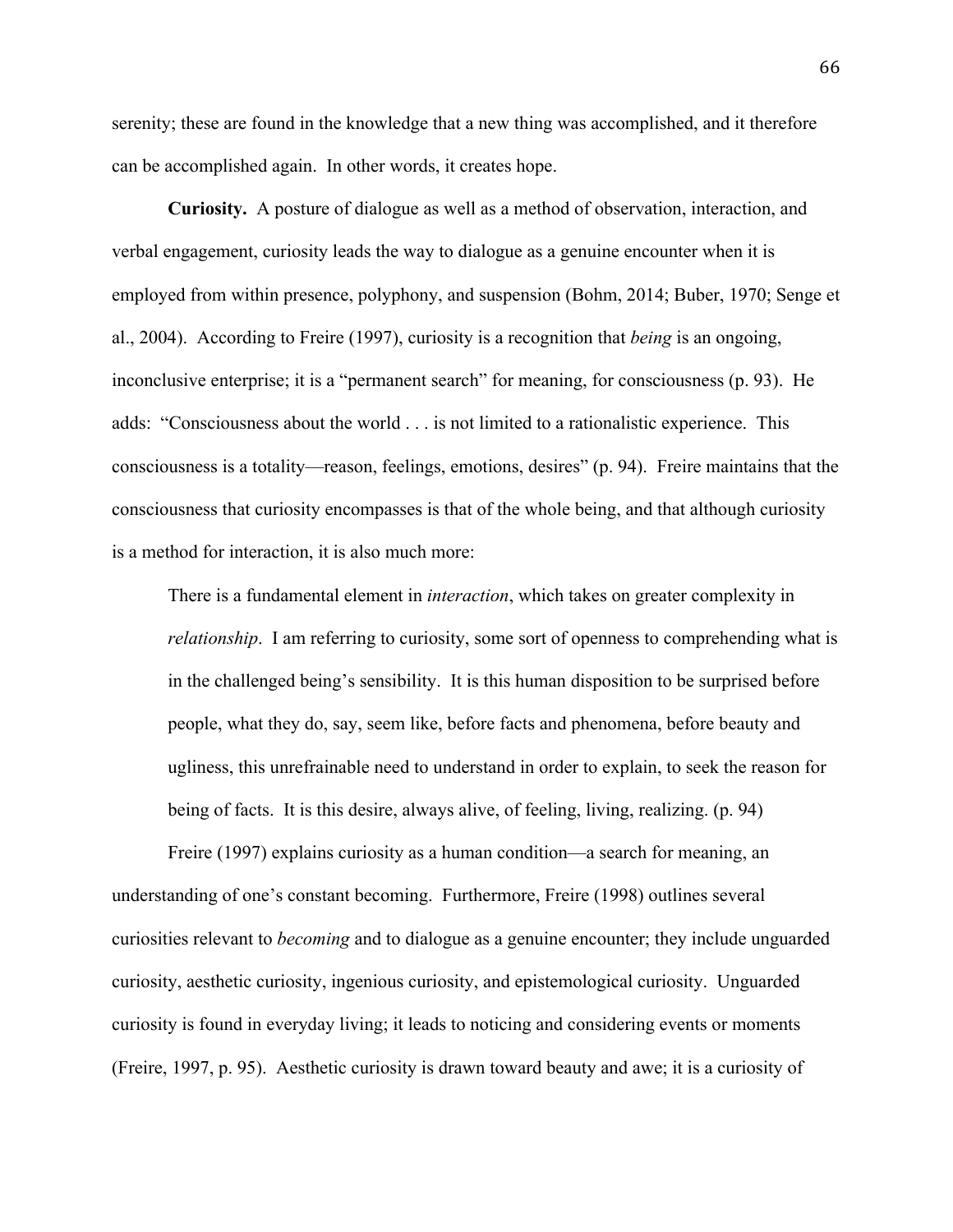wonder (p. 95). Ingenious curiosity leads to knowledge based on personal experience; it leads to "common sense knowing" (Freire, 1998, p. 36). Epistemological curiosity is found within a "reflective-critical" stance (Freire, 1997, p. 96, 1998); the epistemologically curious observe in order to understand.

Rather than existing in isolation, each curiosity overlaps and can build on the other. Freire (1998) emphasizes this point by presenting epistemological curiosity as a process unfolding from unguarded, aesthetic, and ingenious curiosities. He notes that all curiosities can become self-critical and therefore become epistemological (p. 37).

*Curiosity in dialogue.* Curiosity is perfectly suited for dialogue, because both curiosity and dialogue are ways of being with another and in the world (Bakhtin, 1981; Buber, 1970). However, in order to understand curiosity's importance and relevance to the dialogical encounter, some sense of how it overlaps, as well as how this process promotes or detracts from engagement is needed.

*Curiosities in continuity.* Epistemological curiosity—the ability to reflect on what is happening, or on an object, and observe it critically, can lead to disruption of the dialogical encounter if it is employed as a stance in dialogue rather than a temporary need. In dialogue, the interaction, the dialogue participants, one's emotional reactions, language, and so on, can all be the subject of epistemological curiosity. But, if epistemological curiosity becomes the way by which participants engage in dialogue, then engagement ceases to be dialogical, because the dialogical encounter has become objectified, and is therefore no longer a moment of meeting (Buber, 1970; Freire, 1997, 1998). Dialogue has become an object to be understood rather than an encounter to be experienced.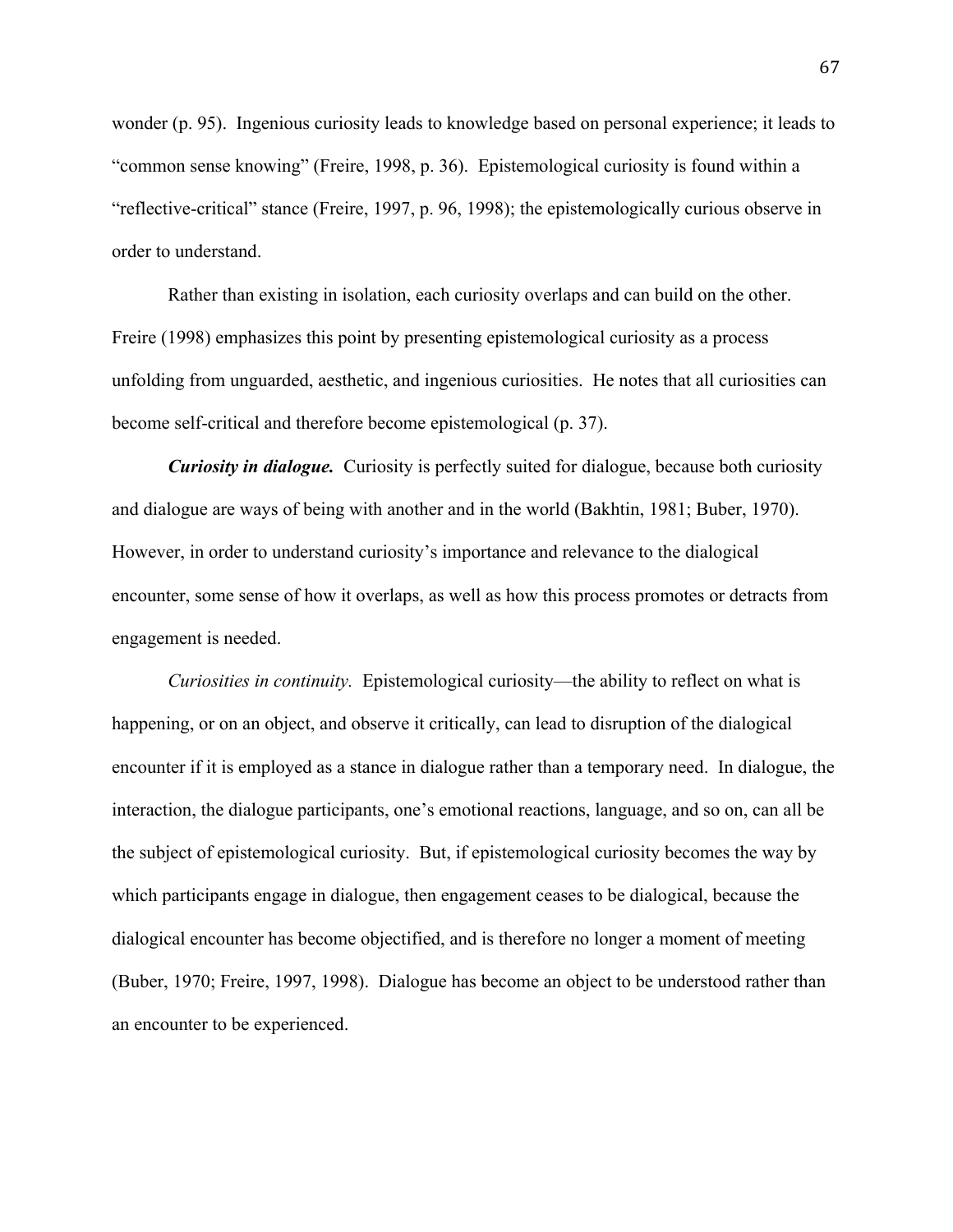Epistemological curiosity certainly has its place in the understanding of one's participation, as well as fueling understanding of dialogue participants and their experiences within the dialogue. But, it is a part of a *continuity* of curiosities that co-participate in the process of the dialogical encounter (Freire, 1998). Unguarded and aesthetic curiosity, spontaneity and surprise, reflection, and observation must all be allowed to have a voice within encounter, and in this way, encounter remains primary, because curiosity is flowing from the experience of dialogue (Buber, 1970).

*Curiosity as flow.* The dialogical encounter is a flow between unguarded, aesthetic, ingenious, and epistemological curiosity. It is a spontaneous movement of questioning, wondering, considering, offering, reflecting, restraining, holding, allowing, and other processes of verbal engagement that encompass awareness and participation (Ellinor & Gerard, 1998; Gergen, 2009; Holquist, 2002; Senge et al., 2004). It is also a flow between guarded and unguarded curiosity, as well as uninhibited surprise and caution. The complexity of dialogue as encounter and curiosity within it makes for a lovely example of relational flow (Gergen, 2009) there is no map to follow for finding our way in dialogue, but our finding, our exploring, is our map.

*Curiosity as invitation.* Freire (1998) says, "the condition of becoming is the condition of being" (p. 39). Consequently, just as curiosity is a way of being in the world, it is also a way of becoming, and it honors dialogue participants' being and ways of becoming. Curiosity in interaction says, "you are a part of my becoming; who you are and what you have to offer helps me become." Because curiosity is naturally affirming of relationship and interaction, it is invitation.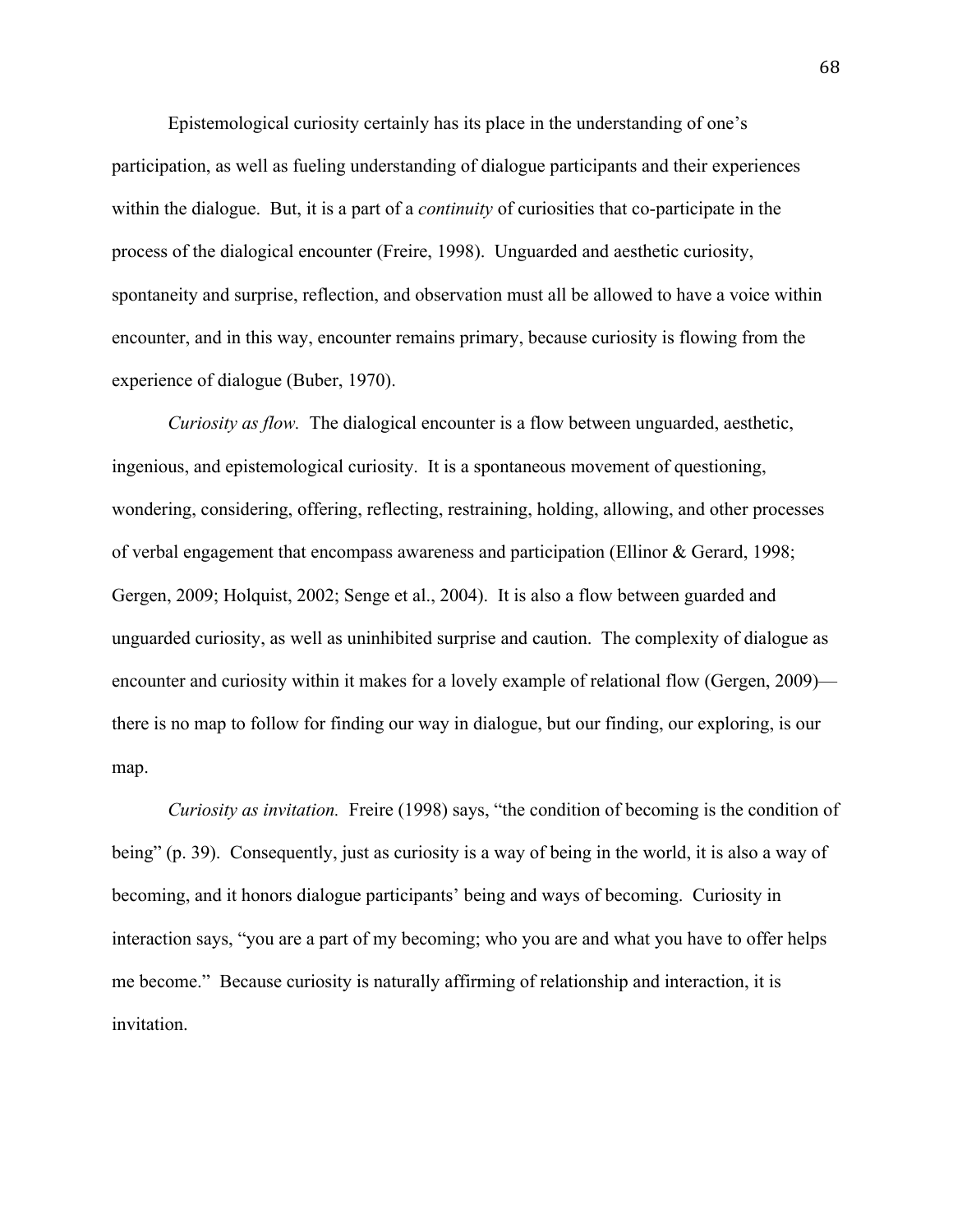While explaining his dialogical process for developing a person-to-person relationship with his father, Bowen (1985) presents a time of dialogue during which his father was ill. He says, "This occasion provided the opportunity to talk about his fears of death, his philosophy on life, and the life goals and aspirations he may not have expressed otherwise" (pp. 501-502). It is the recognition of "may not have expressed otherwise" that presents the weight and responsibility of curiosity in interaction (pp. 501-502). Through curiosity, we invite our dialogue partners into dialogue. We also convey our interest in their life, their story, their perspective. Curiosity allows our dialogue partners to say, to consider, to find the things that they may never have said, and to communicate them to us, because we asked. Curiosity requires that we live relationally, pondering, "Who am I?" "Who is he?" "If I don't ask, who will?"

**Vulnerability.** Choosing dialogue as a path to encounter and discovery requires risk and vulnerability. Risk, because we don't know how our dialogue partners will respond to our invitation and engagement. If we ask, if we reveal, we may get shot down, belittled, or ignored. This is the risk inherent in sharing our truth—in choosing relationship over isolation. Brown (2012) says, "Experiencing vulnerability isn't a choice—the only choice we have is how we're going to respond when we are confronted with uncertainty, risk, and emotional exposure" (p. 45). We can respond by coping individually and trying to "get through it," or we can respond relationally, by engaging, dialoguing, asking for help, rallying support. How we respond makes all the difference.

*Dialogue as response and vulnerability as process.* Dialogue can be a response to an experience of vulnerability—we dialogue with the offender, a friend, a loved one, in order to understand, recover, and heal (Brown, 2012; Holthouse, 2004; West, 2013). And vulnerability is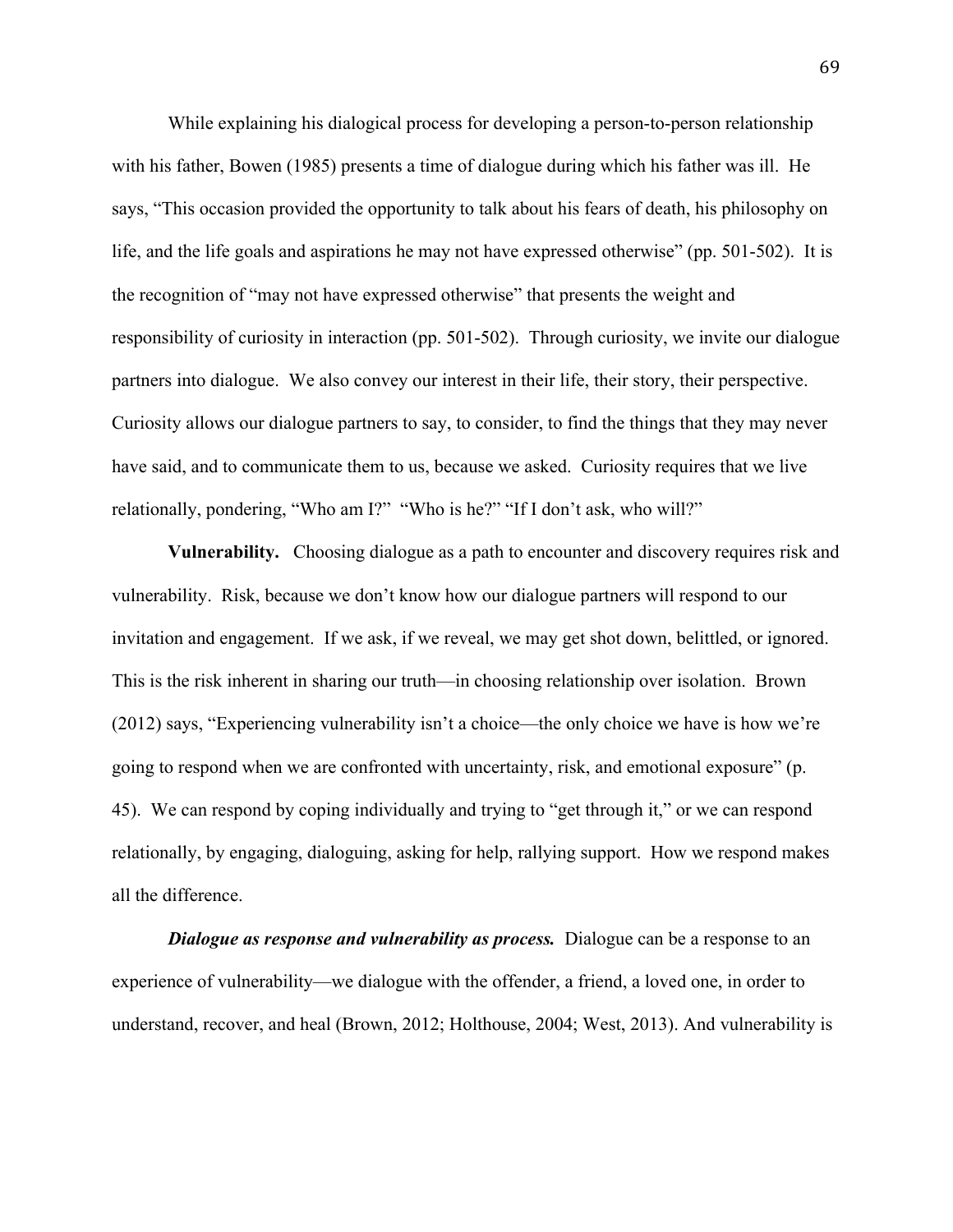a process of dialogue, because in order to tell our story, in order to explain our experiences, we must risk self-exposure (Brown, 2012).

Vulnerability involves and implies many emotions, including embarrassment, shame, guilt, fear, incompetence, doubt, courage, pride, desire, faith, and so forth. Inherent in vulnerability is the living through of emotional experience—the "enduring" of our discomfort, in order to engage (Seikkula & Trimble, 2005). This engagement is an honoring of our truth. Being vulnerable is a worthy relational process, but it often begins with our deciding that we must speak up. It begins with an individual decision, and this decision leaves us open to injury. In fact, being open to injury is the very essence—the definition—of vulnerability (Brown, 2012).

*Vulnerability as humanization.* Lindy West's (Glass, 2015; West, 2013) story is an example of how choosing to engage vulnerably in dialogue is both a claim of one's humanity and an invitation to another's. Once West (2013) chose to write about her experience as a troll victim, the troll reached out to her as a *human being*. West's (2013) interaction with her troll offers several insights into the effects of vulnerable engagement. These insights include how our choice to dialogue or not is often led by our emotional discomfort with facing another, as well as how our facing invites response (Buber, 1970; Freire, 2000; West, 2013).

*Discomfort and invitation*. Oftentimes, our main obstacle to vulnerable engagement is its discomfort. We know that it's going to feel "bad." We know that it will leave us open to verbal attack or criticism. What we don't typically realize is that our vulnerability increases the likelihood that we will be approached in kind (Brown, 2012; Isaacs, 1999; West, 2013). As Brown (2012) explains, "Vulnerability begets vulnerability; courage is contagious" (p. 54). It is precisely our vulnerability that primes our interaction, so that we receive responses that affirm us in some way, which is our deepest desire (Krasner & Joyce, 1995). We are typically not in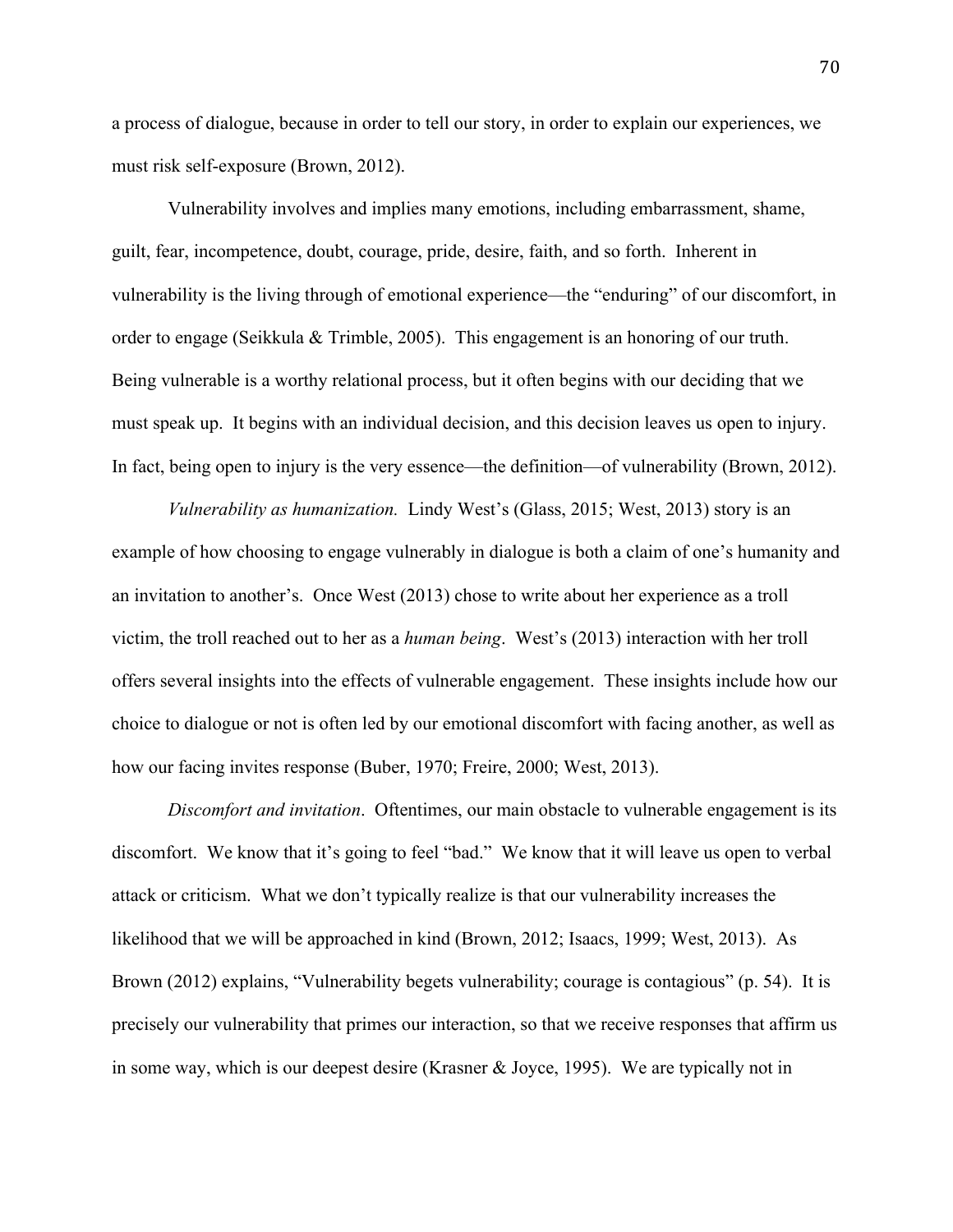search of a storybook response, or a perfect moment; we only want to know that we've been heard and considered, that is, *affirmed* (Buber, 1970).

*Vulnerability as a way of being.* Dialogue as encounter offers us the opportunity to relate in new ways through trying "on new ways of being" (Brown, 2012, p. 53). These new ways of being include curiosity, love, and presence, as well as vulnerability (Brown, 2012). In dialogue, vulnerability appears as a sharing of our momentary thoughts and feelings, a willingness to respond to questioning, an admission, a request, an explanation, and so forth. Almost anything done in dialogue is vulnerable, because dialogue is itself an uncertain endeavor guided by participants willing to be mutually vulnerable and uncertain in the process of mutual discovery (D. Flemons, personal communication, March 8, 2016; Ellinor & Gerard, 1998; Senge et al., 2004).

*Vulnerability as acceptance*. Vulnerability is a way to dialogical engagement that honors our many voices; because of this, it is a move of and path to acceptance (Bakhtin, 1981; Sidorkin, 1999). In a vulnerable interaction, in addition to my words, I communicate my willingness to admit my current state (thoughts, feelings, etc.), whatever it is, as well as aspects of my life story, past and present. This willingness represents my acceptance of my state and my story, in this temporary moment and in the dialogical process.

Conversely, if I question myself with the voice of the critic, and I evaluate my current state based on "shoulds"—what I should be doing, saying, thinking—then it's likely that I will avoid vulnerability, because I believe that my momentary state is somehow "wrong." This belief may keep me from choosing dialogue, and it may limit my interaction within dialogue. The possibility exists, however, that if I haven't found acceptance before dialogue, the dialogical process will invite my vulnerability and therefore begin a process of acceptance. If we can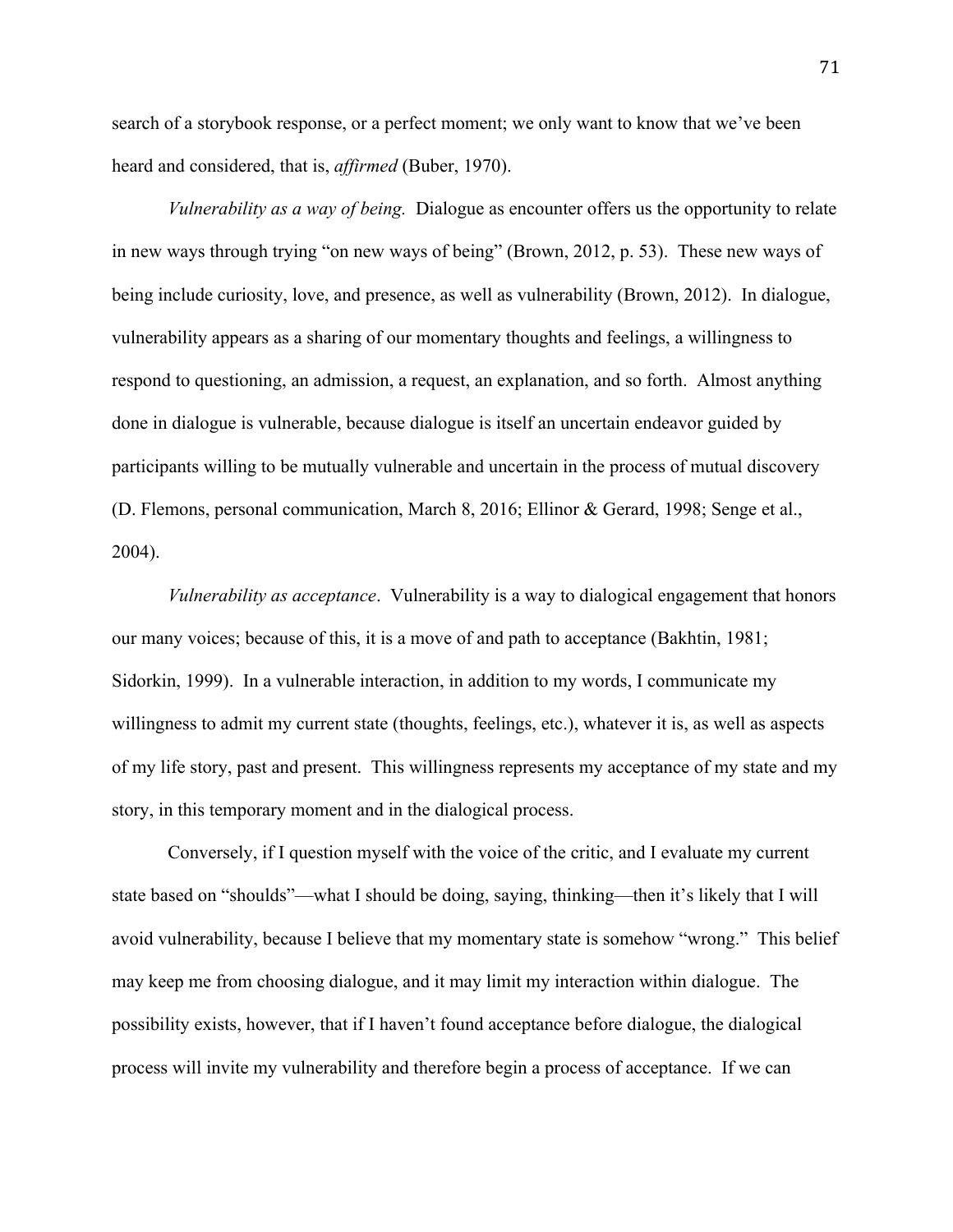accept ourselves and our experiences enough to express them, we can rest in their reality. We can *be*. Vulnerability is freedom.

*Vulnerability as healing.* Hiding our thoughts and feelings, or keeping our story hidden, is akin to keeping our most impactful, most significant life moments stuffed and locked in a secret box. They are safe, but in captivity they are kept from flourishing, and they may take on shame-making, judgment-ridden qualities. Offering an alternative, Brown (2012) explains, "If we can share our story with someone who responds with empathy and understanding, shame can't survive" (p. 75). Vulnerability is risky, but it is the only path out of shame and judgment; choosing vulnerability is also choosing to let our story out of the box and welcome acceptance, healing, and connection.

Vulnerability is dialogical because in it, I am claiming my humanity and yours, as I face you. I am open to injury and criticism, as well as empathy and consideration, just as you are, as we, together, find, discover, and see ourselves in one another. And, maybe, if we're blessed, we walk away from dialogue with a thought such as one offered by Brown, (2012, p. 56): "It never dawned on me that adults could love each other like that, that I could be loved *for* [emphasis added] my vulnerabilities, not despite them."

**Faith.** Faith is required for dialogue, because in order to choose dialogue, I must have faith in the one I will be facing, faith in myself, faith in the process. I must trust that no matter what happens, it will be okay—I will be okay. Faith is an intuitive process (Brown, 2012). It is a listening to the voices that push us toward or away from something, that tell us to stop, or to push through. These voices are otherwise known as intuition (Brown, 2012). Intuition is unique to the matter at hand and the circumstance, and it requires that we pay attention. It is this faith that leads us to and moves us within dialogue.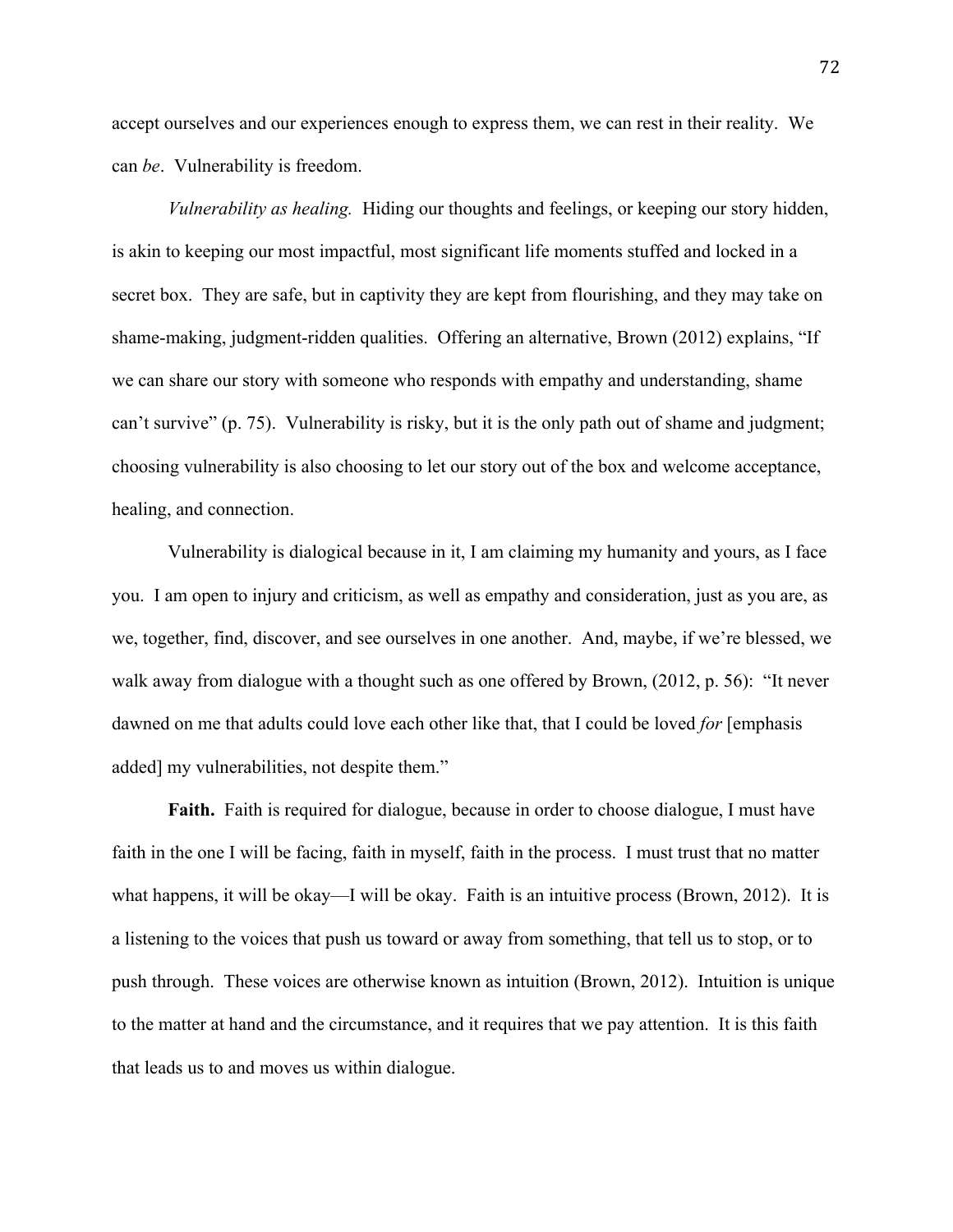*Faith as uncertainty and risk.* Brown (2010) explains that "what silences our intuitive voice is our need for certainty" (p. 88). Certainty is the antithesis of relational faith and hope. The need for certainty is often rooted in anxiety and struggle (Brown, 2012; Senge et al., 2004); for this reason, certainty is also the enemy of relational vitality. Sheahan (as cited in Brown, 2012) reminds us: "Fear leads to risk aversion. Risk aversion kills innovation" (p. 66). Applying this conclusion to the dialogical encounter and to relational engagement leads to the realization that avoiding risk in relating—relating to our many voices as well as relating to others—leads to relational stagnation. Relational stagnation is a sad effect of keeping our voices locked away and letting the voice of the critic, or the voice of fear, keep us from imagining what is possible in the dialogical encounter and in our daily living.

*Faith as possibility and hope.* Freire (1997) claims that as human beings, "our historical inclination is not fate, but rather possibility" (p. 100). It is this inclination that is faith, and it pulls us to learn, find, and claim; it is fueled by hope and belief in you, in me, in something new. Faith does not let us settle for the story that fate has determined or the one that shame and judgment have threatened. No. Faith leads us to action, to dialogue, so that *we* can write the chapters of our story (Brown, 2012). Freire (1997) says, "I am in my faith, but because it does not immobilize me, being in faith means moving, engaging" (p. 104). For Freire, faith is the opposite of relational stagnation; it is an active, curious process that holds within it the ambiguity found in possibility.

*Faith in dialogue.* Faith both leads to and fuels the dialogical encounter. It makes possible the enduring of difficult moments within dialogue through trust that they are temporary, trust in the humanity of the one(s) we face, trust that we can respond and we will be responded to, and trust that this process—the dialogical process—is worthwhile, even when we don't know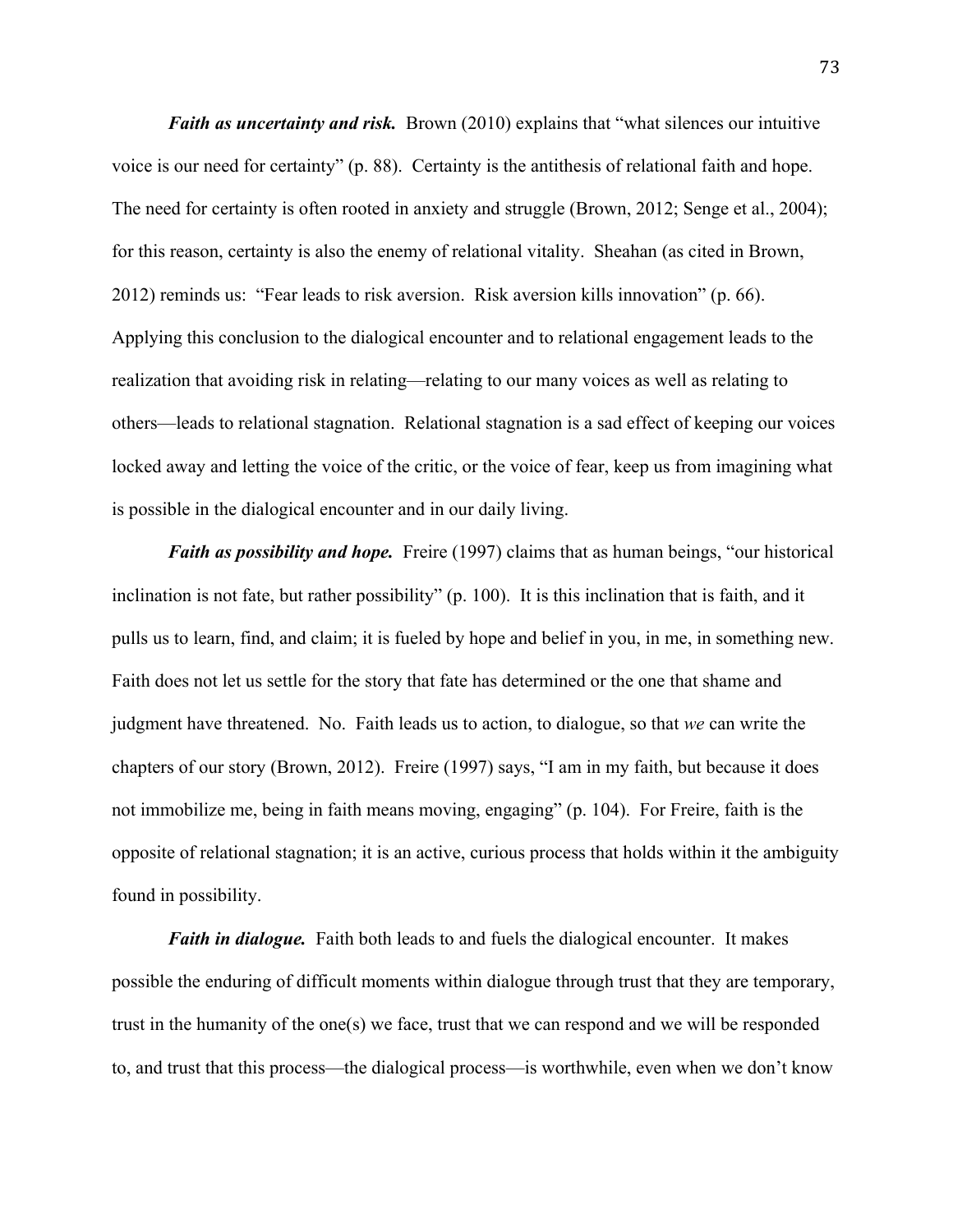why or how. Detailing the ways in which faith, struggle, curiosity, and possibility collide in relationship, Freire (1997) offers a story:

A friend asked me, as if he already knew the answer, how far my optimism would go. . . . I realized that, in my hope, he was seeking support for his. What he may not have known is that I needed him as much as he needed me. The struggle for hope is permanent, and it becomes intensified when one realizes it is not a solitary struggle. (pp. 105-106)

Freire (1997), like Bowen (1985), likens the dialogical encounter to finding something that was hidden, unknown, or silent. Sure, facing another is uncomfortable and scary, but we must remember that we may not find our worst expectations; we may find the equivalent of relational immeasurable treasure.

#### **Love, the Envelopment of Dialogue**

The qualities of dialogue as a genuine encounter and as a conversation lead me to the conclusion that not only is love an experience of human connection found in dialogue, but it is also what brings us into contemplation of dialogue, choosing dialogue, voicing our stories in dialogue, and inviting another's participation in dialogue. Love envelops all aspects of dialogue.

Here, I am referring to love as a choice and as a process of being human that leads to action. The love that leads to and infuses dialogue can be a love of self—of wanting to find answers, feel relief, offer forgiveness, and seek connection. It can also be the love of another, the one with whom we choose to dialogue. It can be a selfless love, one that finds itself immersed in another's experience—the love of connection found in the commonality of the human condition. It can also be a combination of the two, and many varieties in between.

Perhaps love shows itself in a relationship as discomfort, humor, or caution. Like intuition, love is many messages, different messages, based on our unique circumstance and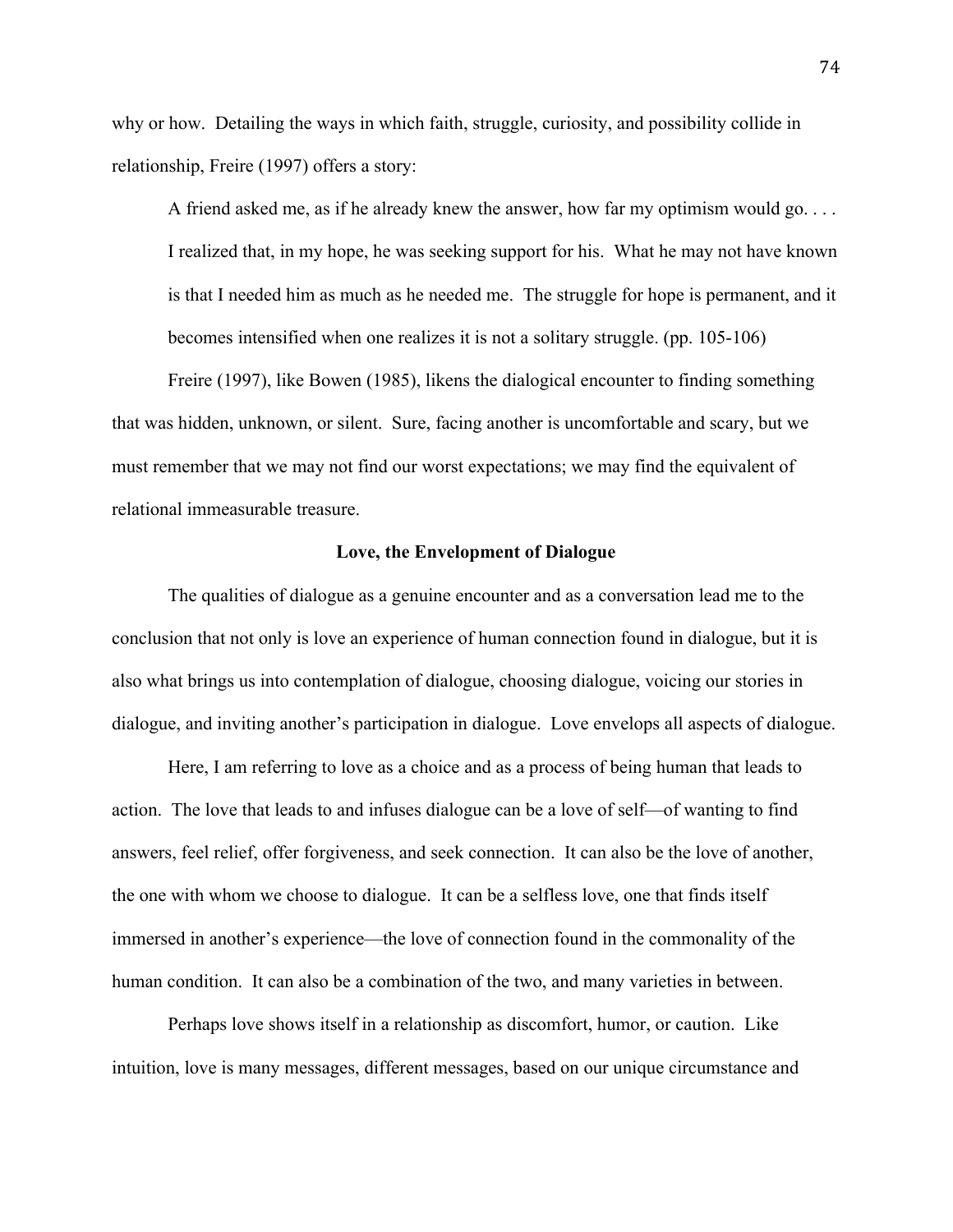relationship. Dialogue calls us to follow this love to engagement and conversation. Dialogue invites us to "try on new ways of being" with one another (Brown, 2012, p. 53).

## **Why Dialogue is Always Worthwhile**

A useful question about answering dialogue's invitation is "Why dialogue?" If it is difficult, uncomfortable, and requires risk and uncertainty, what's the appeal? These are important questions that are worth considering. After all, if dialogical living is relevant and possible for everyone, then we must at least explore *why* in more concrete terms.

## **Stories of Dialogue**

One of my favorite stories of trying on new ways of being is Brené Brown's (2010, 2012) story of thoughtful, courageous, and relentless pursuit of change. Brown is a licensed clinical social worker and professor, whose trust in her research led her to begin analyzing her way of being in light of what she was learning from her research participants (2010). She found that her modus operandi was drastically different from, and fell short of, what she was learning about vulnerability and risk, and their life-affirming effects. As a result, she went to see a therapist. Brown (2010) details the excruciating and rewarding experience of changing her ways in a TEDx talk and in her book, *The Gifts of Imperfection: Let Go of Who You Think You're Supposed to Be and Embrace Who You Are* (Brown, 2010a, 2010b).

What I love about Brown's (2010) story is that she had faith in her research and in her research participants. She saw a different way of living and loving in her research data, and she pursued it, until she could live it. Her path was one of knowledge that pursues experience. She made a choice to change; she did not yet know, as a personal experience, that this way of life was possible. She knew it because she believed others' stories.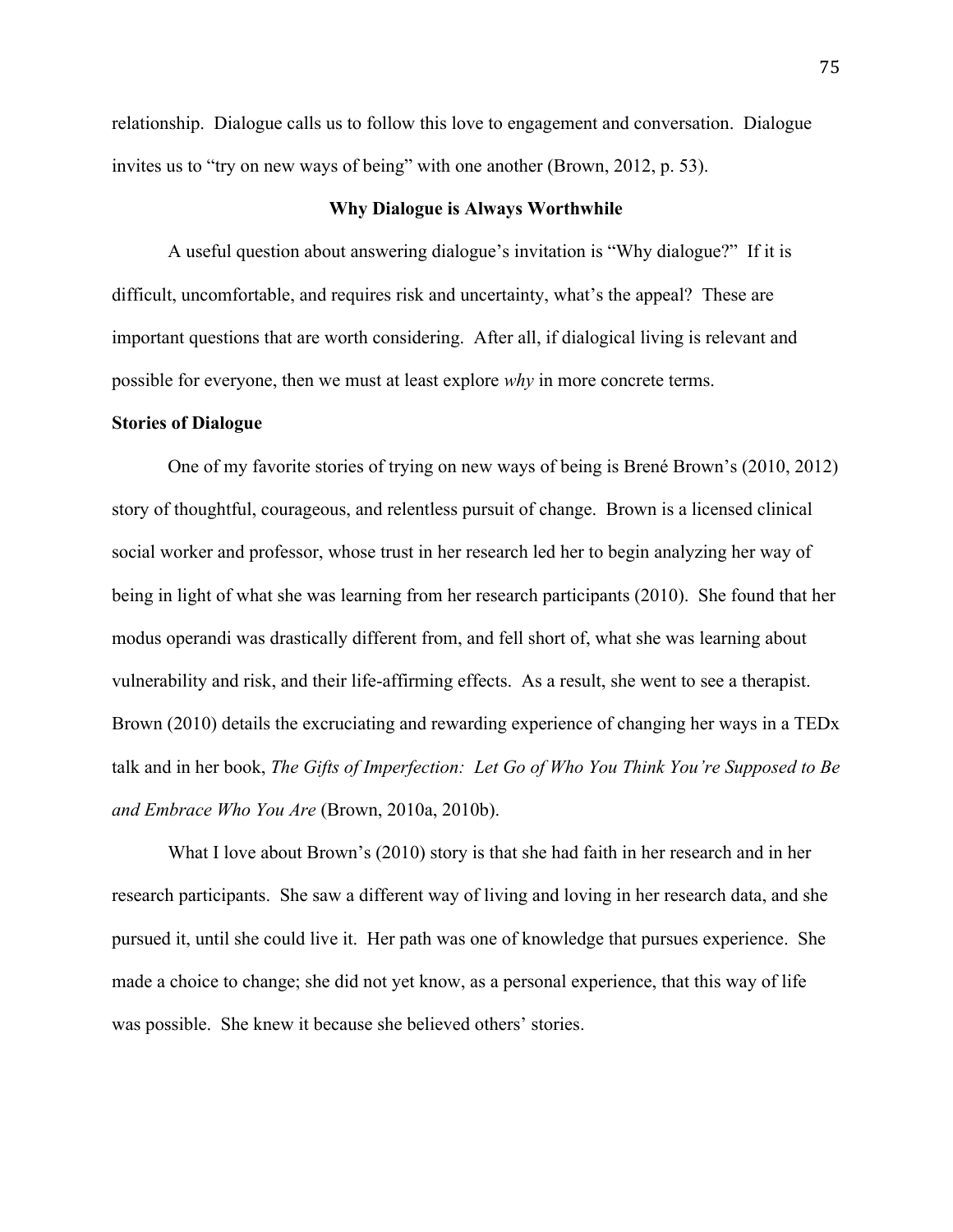Brown (2010) was in dialogue with her research participants; she was in a relationship with them, which means she and they were in confluence (i.e., able to influence one another) (Gergen, 2009). This is the same dynamic that happens in our most significant relationships. Relationships, it turns out, are one of the most common and fastest influencers of change, because within a relationship, the testimony of a loved one (or a trusted one) is valued by virtue of the connection between the listener and the speaker. It is not only the testimony itself that changes individuals over time, it is the weight of the testimony because of its messenger. Brown's (2010) story is one that has offered hope and inspiration to millions. But in order to honestly and completely answer the question, "Why dialogue?" we must also explore a story of pain, confusion, and betrayal.

I have a friend (I'll call her Ana) who suffered emotional and physical abuse as a child. Ana's father disciplined her and her two siblings harshly. According to her, her father ruled the home, and his ways of disciplining and ruling could not be, and were not, questioned by his wife or his children. There came a point in Ana's life when she decided to talk to her dad about her childhood. She was married and had children, and she had established a very different family culture from that of her family of origin. Perhaps this was a motivator for reaching out to her father.

Ana went to her parents' home, and she began talking to her father about their past. Curiously, when confronted, her father denied the significant moments she relayed. Not only did he deny ever laying a hand on any of his children, he was seemingly insulted by the accusation. Ana left his home confused and guilt-ridden—how could she have accused her dad of something that never happened? In fact, she contacted her two siblings shortly thereafter and implored them to stop falsely accusing their father. Both of her siblings told her that she was not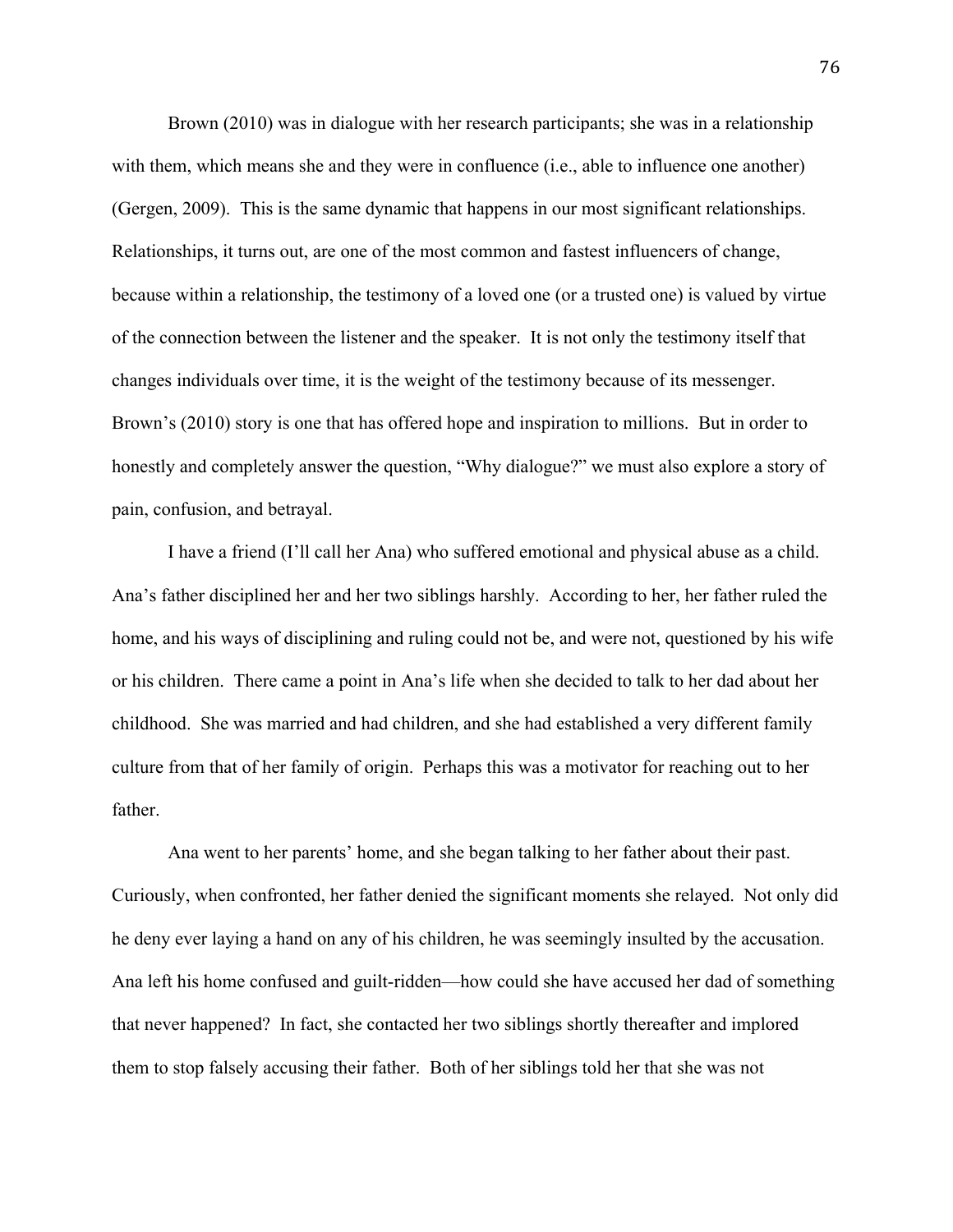imagining her childhood abuse; it happened, and her memories were consistent with their memories.

In addition to this interaction with her father, Ana described to me ways in which her father, over the years, had invented realities. He decided, when Ana was 17, that his birthday was two days earlier than his actual birth date, and he was hurt and incensed when his family did not wish him a happy birthday on the new, chosen date that year. Her mother's response to this antic was to let him believe what he wanted, and this is what she communicated to her children; this response to his view of reality continues in the family.

Ana's story is one of risking dialogical engagement and invitation and receiving a disaffirming, anti-dialogical response (Bakhtin, 1981; Buber, 1970). Her experience shows how this type of response from our significant others can rock our sense of reality and therefore, our sense of self. Because of her father's denial of her reality, my friend lives un-confirmed and unacknowledged by him (Buber, 1970). This is something that she has accepted over time, and it is no longer a source of pain; however, because of her father's inability to engage, affirm, and offer options for connection, my friend and her family members have chosen not to challenge his views—those that are related to their childhoods and those that are not. This is her father's lived consequence—the fact that his wife and his children pretend in his presence and in their relationship with him.

## **Possibility Over Fear**

Many of us imagine this type of experience when we consider dialoguing with our loved ones, our enemies, or our monsters. We imagine that our parents will engage with us from their roles and not as human beings, and not only that, but they will also rebuke us for attempting to engage with *them* as adults and not as children. We imagine that our offenders and our enemies

77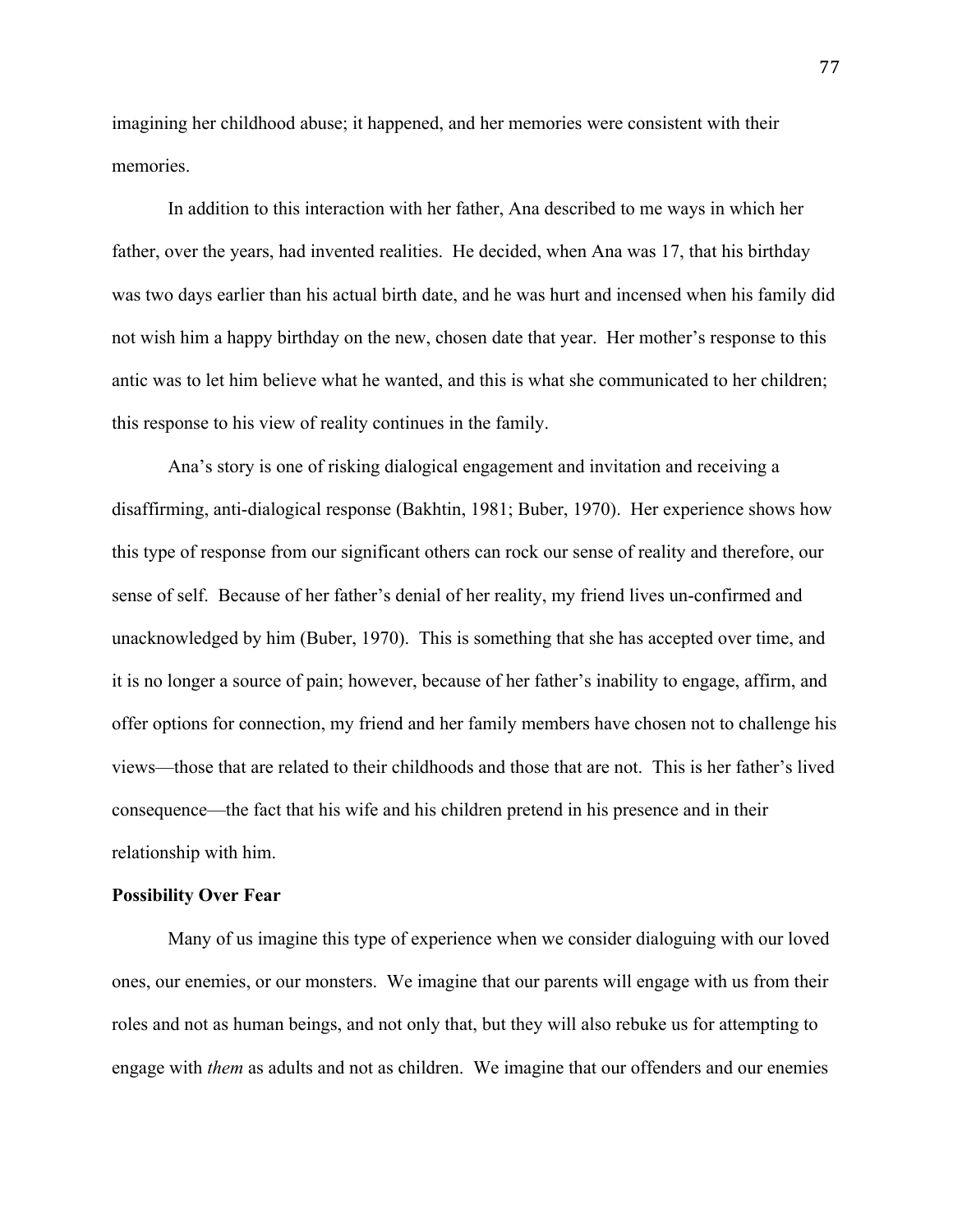will reject our attempt and continue their bullying. This is our worst-case scenario, and sadly, it often keeps us from imagining and attempting new ways of being in these relationships (Brown, 2012).

Unfortunately, not attempting and not engaging also keeps us stuck, in many ways, in how we relate not only to our hoped-for dialogue partners, but to everyone in our lives, because dialogue is transformational; the dialogical experience carries to all relational realms (Brown, 2010; Buber, 1970; Krasner & Joyce, 1995). And this lack of experience, this lack of trusting possibility, also assumes that the purpose of dialogue is the response (Ellinor & Gerard, 1998; Freire, 2007) when, in fact, the purpose of dialogue is engagement (Buber, 1970; Friedman, 2002). Our engagement—our choice to engage and how we choose to interact—is enough.

**Disengagement as betrayal.** Brown (2012) details "the betrayal of disengagement" (p. 51), and this concept is essential to understanding what happens to us and in our relationships when we are met with a disaffirming response. This response is relational betrayal, and as is natural with betrayal, it colors all future interactions and becomes the lens through which we see the person and the relationship. Perhaps this colored vision is temporary, perhaps not. In Ana's case, her continued choice to not dispute her father's views is a response to betrayal. It is a wise response that takes into consideration the dynamic of message, response, invitation, betrayal. After answering dialogue's call, after inviting, after receiving disengagement as a response, it is only natural that we would not want to re-experience betrayal—it is only natural that we would not invite dialogue again.

The ongoing choice to not invite dialogue after dialogical betrayal is a self-affirming response, as long as it is a dynamic process of honoring the many ongoing voices disappointment, sadness, surprise, among others—that exist within the experience of considering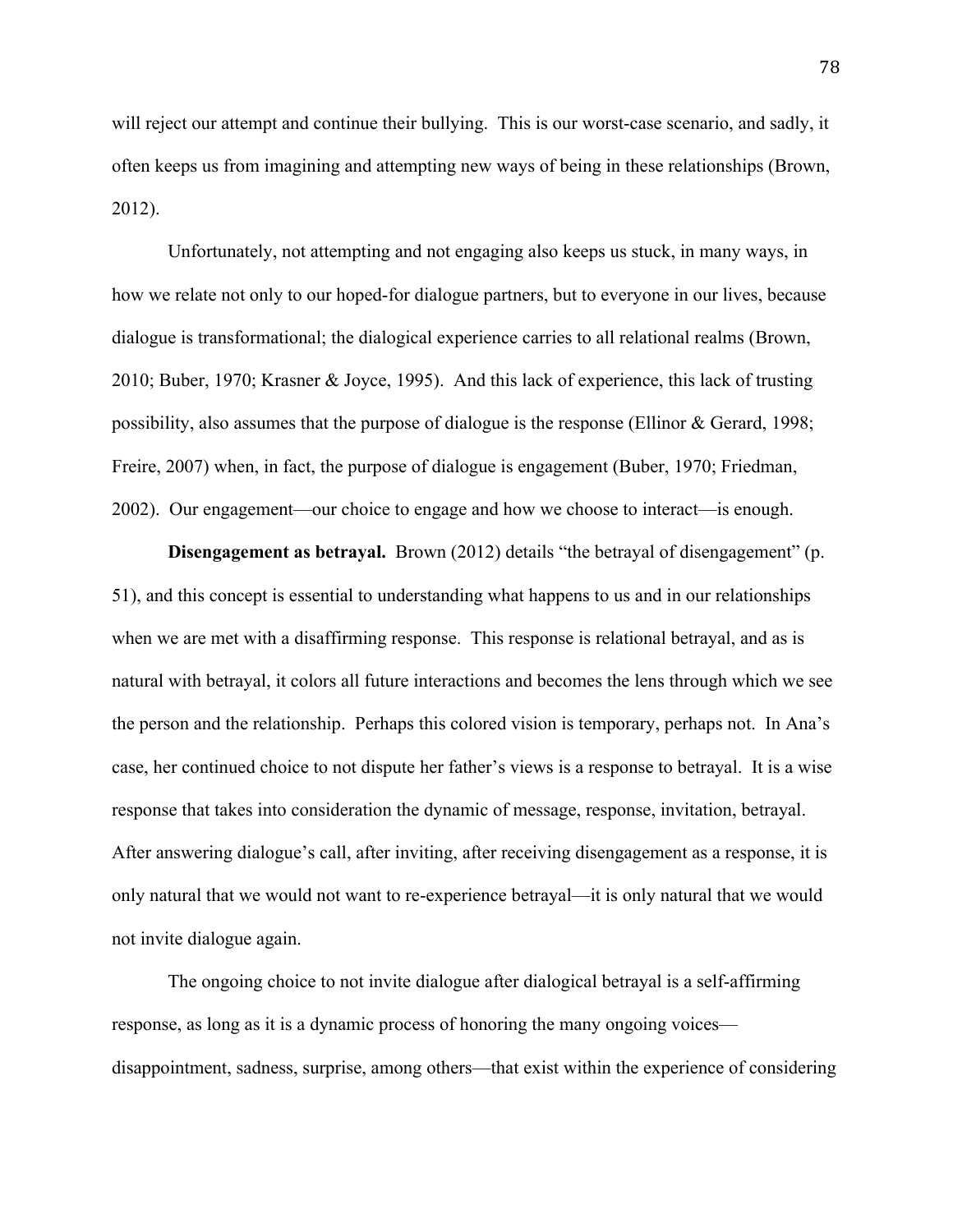both the dialogical event and the remaining relationship. To engage with ourselves in our inner, silent dialogue and contend with our choice to engage, the relational rejection we received, as well as how we choose to integrate this information daily within the particular relationship, is a dialogical process.

On the other hand, if we have not yet relationally addressed our concern—if we have not offered an invitation to dialogue, Brown's (2012) "betrayal of disengagement" leaves us to contend with the fact that we are also guilty of betrayal, due to our silence (p. 51). Just as disengagement as a response is betrayal, disengagement as lack of invitation is also betrayal. If we have a need, or a relational wound, and it is not communicated relationally, then we are choosing to betray the relationship with our disengagement—with our choice to choose isolation over possibility.

Maybe, then, the most important lesson of dialogue is that it offers us a way to honor our many voices and our significant relationships by not remaining silent. Of course, if we have initiated dialogue and received betrayal as a response, continued risk may not be wise, as in Ana's case. However, Brown (2012) reminds us that disengagement is not altruistic or safe; it holds as much potential for relational injury and betrayal as engagement, and perhaps more. The betrayal found in our loved one's response is visible and experienced; it leaves us with concrete ideas for how to go on. Conversely, the betrayal existing in the relational realm as a result of our disengagement is unseen. It can lead us to believe that "all is well." It can numb us to relational potential.

Dialogue invites us to recognize that we do not have to choose disengagement as the way to avoid self or relational injury; we can see our disengagement *as* injury. Dialogue then becomes a way to engagement and relational vitality, and a way to honor our commitment and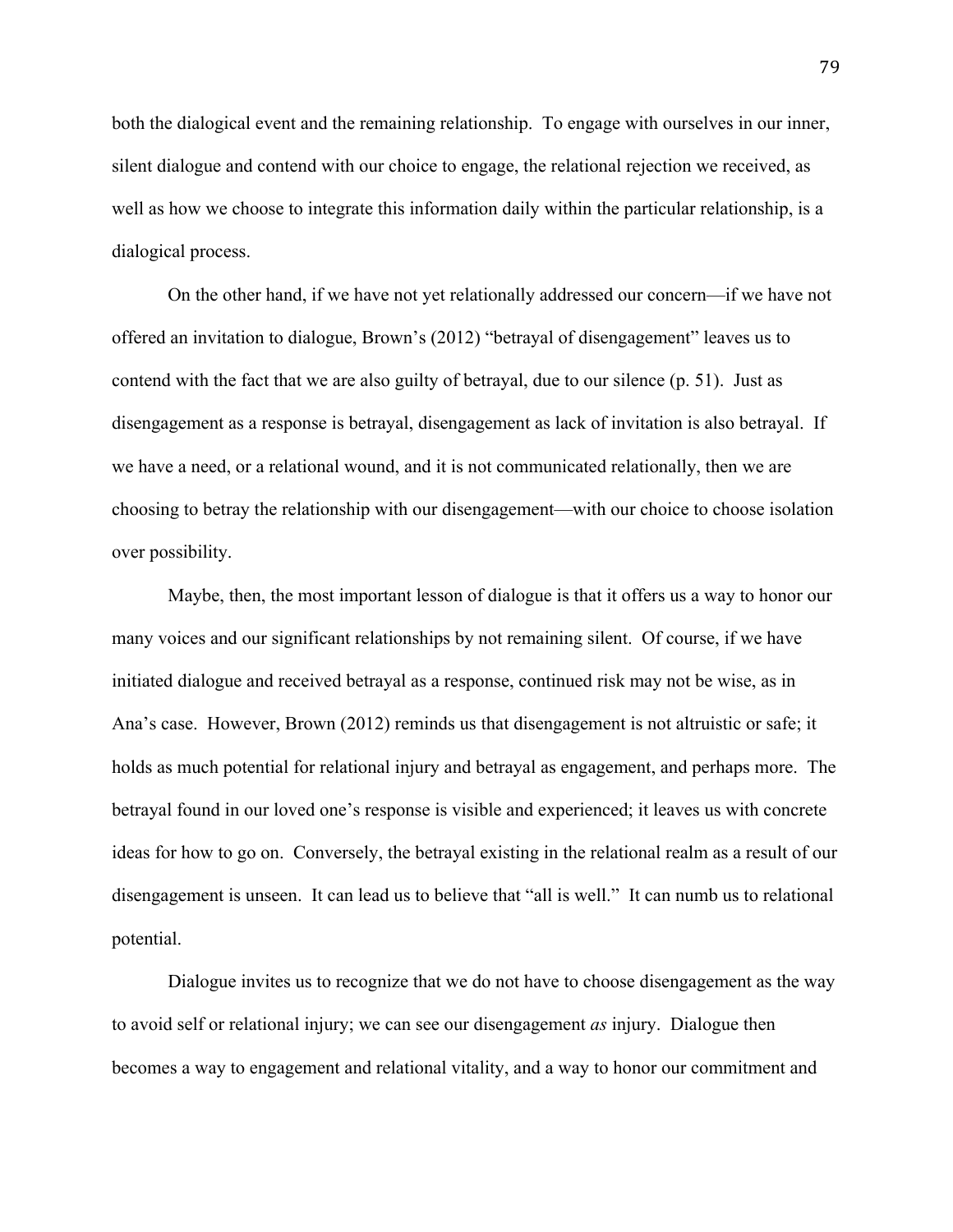love for one another. The choice to dialogue, no matter the response we receive, is a choice to honor a relational call toward someone, but it is first an honoring of our voice. This is why no matter the result, dialogue is worthwhile—it means that we have listened and acted. We can rest in knowing that with and in dialogue, we are not creating wounds, we are soothing our wounds with balm (Brown, 2012).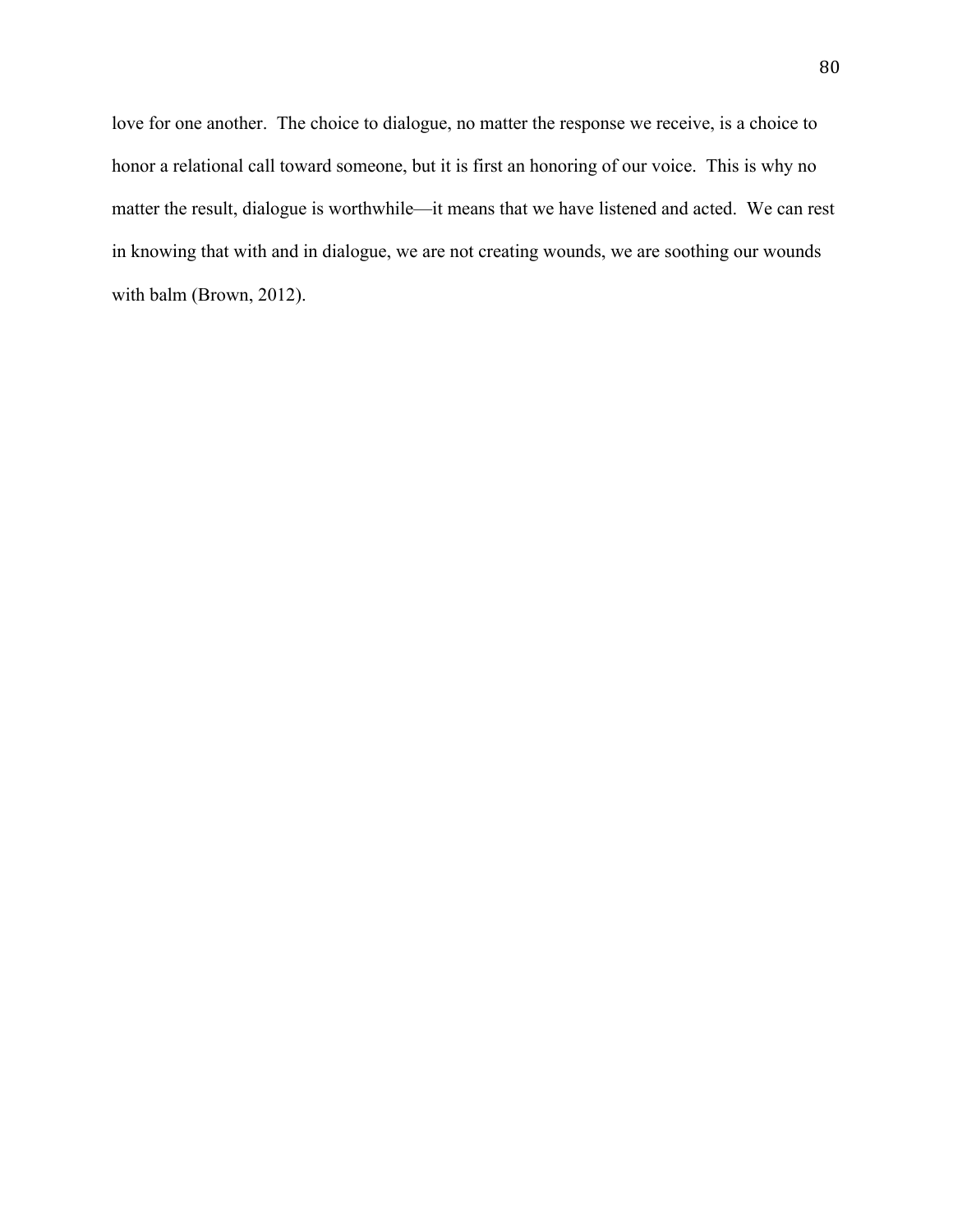## **An Offering: Dialogue as Love in Action**

Now that I have considered dialogue's foundation, love as a human process, and dialogue as encounter and conversation, I will review how dialogue and love interact and how love becomes an experience of dialogue. I also offer a way of seeing and living that accepts dialogical engagement as flowing from a dialogical existence.

## **Love as an Experience of Dialogue**

**The context of dialogue as a conversation.** The foundation of dialogue, as an encounter and a conversation, is a specific view of human nature—that human beings are relational, dialogical beings, existing within a larger dialogical context (Bakhtin, 1981; Buber, 1970). In this context, we are complex beings considering, interpreting, and responding to ongoing messages inherent in our dialogical existence (Sidorkin, 1999; White, 2014). The process of message and response is the relational process of existing and living. Dialogical existence is also founded on love as a process of human interaction, survival, evolution, and mutual consideration (Buber, 1970; Gumbrecht et al., 2006; Maturana & Verden-Zöller, 2008). Love is, in essence, what keeps our relational natures and the process of message and response active. Therefore, the context of dialogue is a dialogical existence permeated by love as a condition of human interaction.

**Encounter within conversation.** Dialogue is an encounter of persons, facing one another, seeing each other fully, not as objects, but as beings (Buber, 1970). In this encounter, we are whole, and we do not exist for or because of another. We are not a role; we are full and complete (Buber, 1970). This encounter can precipitate conversation, and it can be experienced within conversation; in either instance, the conversation becomes dialogue by virtue of the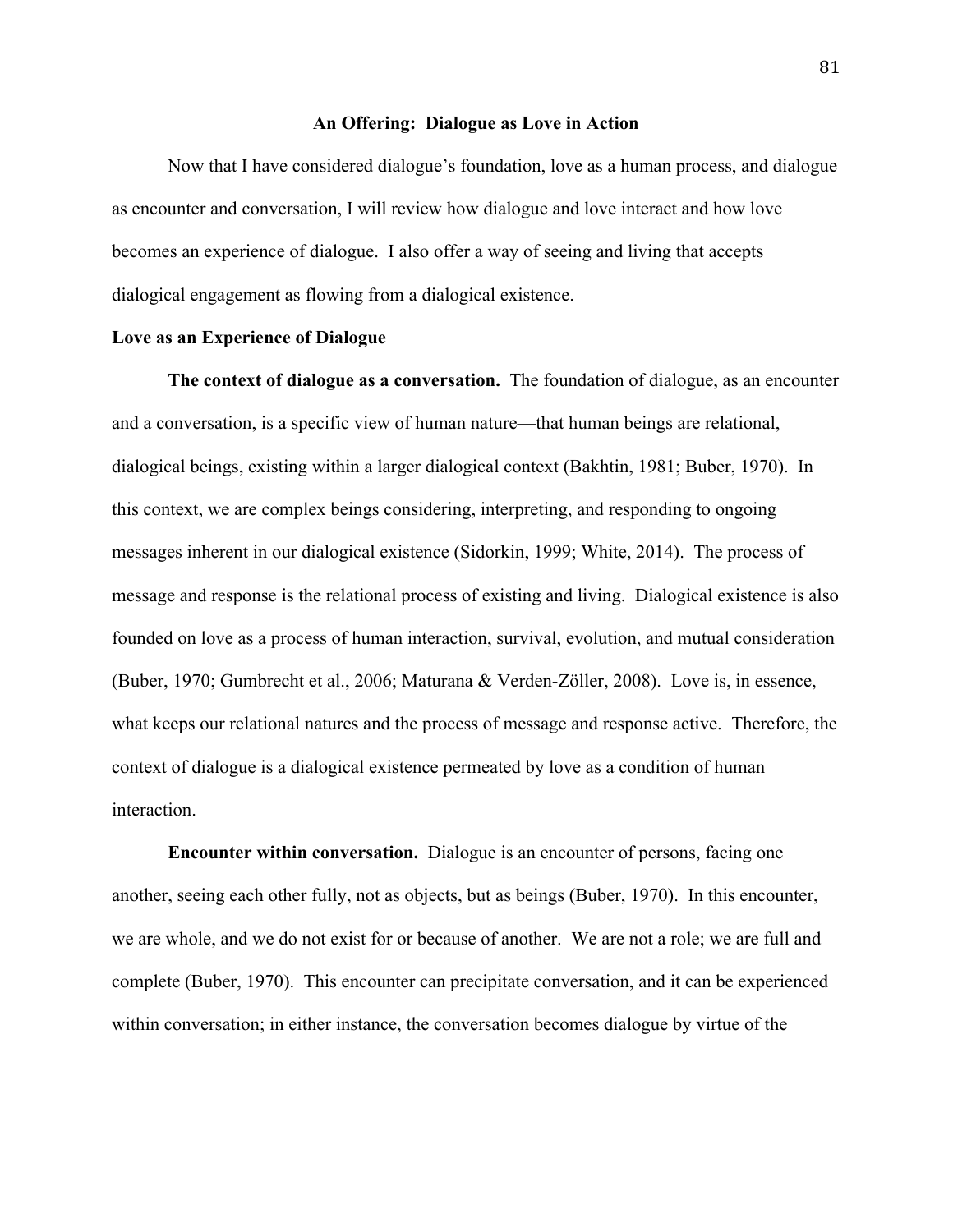encounter. Language is not necessary for encounter, because it is in facing and meeting, in being present with another, that we offer ourselves and confirm another (Buber, 1970).

*Love as dialogue.* When conversation meets encounter, dialogue has begun. Dialogue prioritizes engagement and relationship over what is said, and in this way, conversation flows from encounter (Buber, 1970, 1999). It is this prioritizing of persons that makes way for human connection and allows dialogue participants to experience love within the conversation (Seikkula & Trimble, 2005). Love becomes a felt experience of interacting with another in dialogue, because dialogue allows for and invites participants to be part of a process, a togetherness, that brings to the center of the meeting the reality that as human beings, we are the same. It is this sameness that transcends all differences; it is this sameness that is love (Buber, 1970; Gumbrecht et al., 2006; Maturana & Varela, 1992; Maturana & Verden-Zöller, 2008).

# **Dialogical Living**

Now that I have considered important conditions for dialogue as encounter, ways to conversation that are honoring of that encounter, as well as dialogue's implications for relational engagement, I present the possibility of *dialogical living*. Dialogical living is living with the recognition and consideration of the dialogical structure of fundamental existence, its relational imperative, as well as honoring dialogue through relational living and engagement. I set dialogical living apart from language and interpretation, because I do not believe that being, or living, is solely rooted in linguistics, meaning-making, and social discourse (Buber, 1970; Bakhtin, 1980; Gergen, 2009). I pull from Joyce and Taylor (1990) when they remind us that it is through the constraint of relationship and movement within it that we are defined and alive. I align with Sidorkin (1999) in viewing existence as multi-voiced. I am mostly influenced by Bakhtin (1981) and Buber (1970) in their view of true being, and genuine living, as meeting.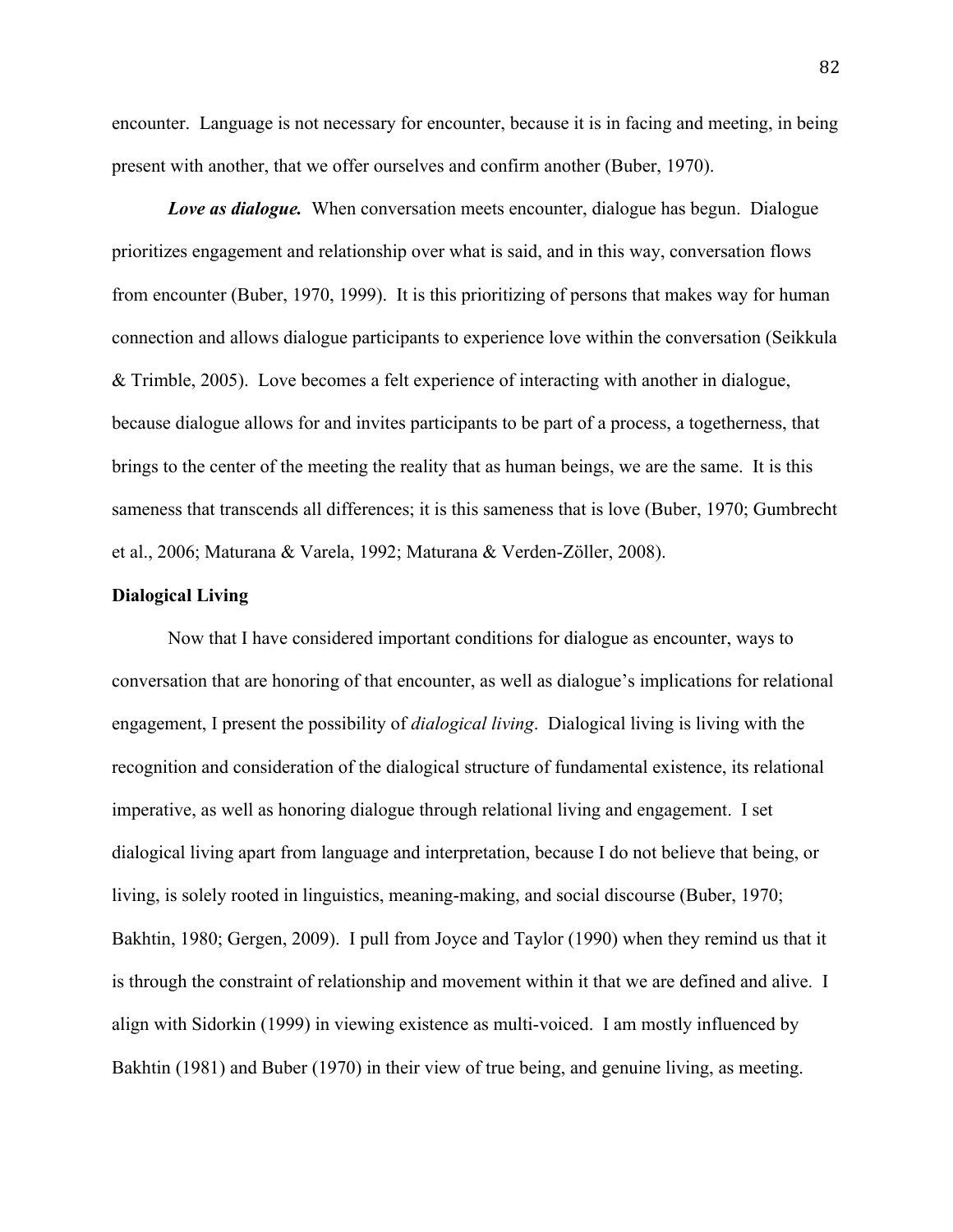Dialogical living is therefore the constraint and movement of relational participation, taking into consideration the struggle of silent dialogue, as well as the courage of meeting in dialogue-asconversation.

Dialogical living is a choice found in our options for response and is therefore a recognition of the dialogical fact of human existence and participation in it. Certainly, as human beings, there are limitations to our awareness. For this reason, dialogical living need not be constant attention to our impact on everyone and everything around us. It merely requires our attention to the fact that we are participating in a relational existence, and that within it, there are options for engagement.

Dialogical living is by nature an ethical existence, because it means an interdependent existence, and to co-live, co-act, co-explore is to flow within relational movement *and*  limitations (Buber, 1970; Gergen, 2009; Levinas, 1991; Sidorkin, 1999). Like a dance, the dialogical life is an event that requires sensitivity to the here and now, to each movement, posture, and frame, and to the larger whole of the performance. In a dialogical existence, we coexist; we are all both utterance and reply (Bakhtin, 1981; Gergen, 2009; Sidorkin, 1999). Through dialogical living, we affirm this existence through action.

This way of living is difficult to comprehend and enact, because we are entrenched in a view of the self as individual and autonomous (Gergen, 2009; Taylor, 2012), which keeps us isolated. We experience the dichotomy of valuing our individual rights and desires (our freedom) while craving connection. We have no framework for an individuality that incorporates relational imperatives, let alone for relational being. Dialogical living shows us that true freedom has an ethical dimension; it has the structure of accountability (Friedman, 1976; Krasner & Joyce, 1995; Sidorkin, 1999). This accountability is not to a moral code. It is the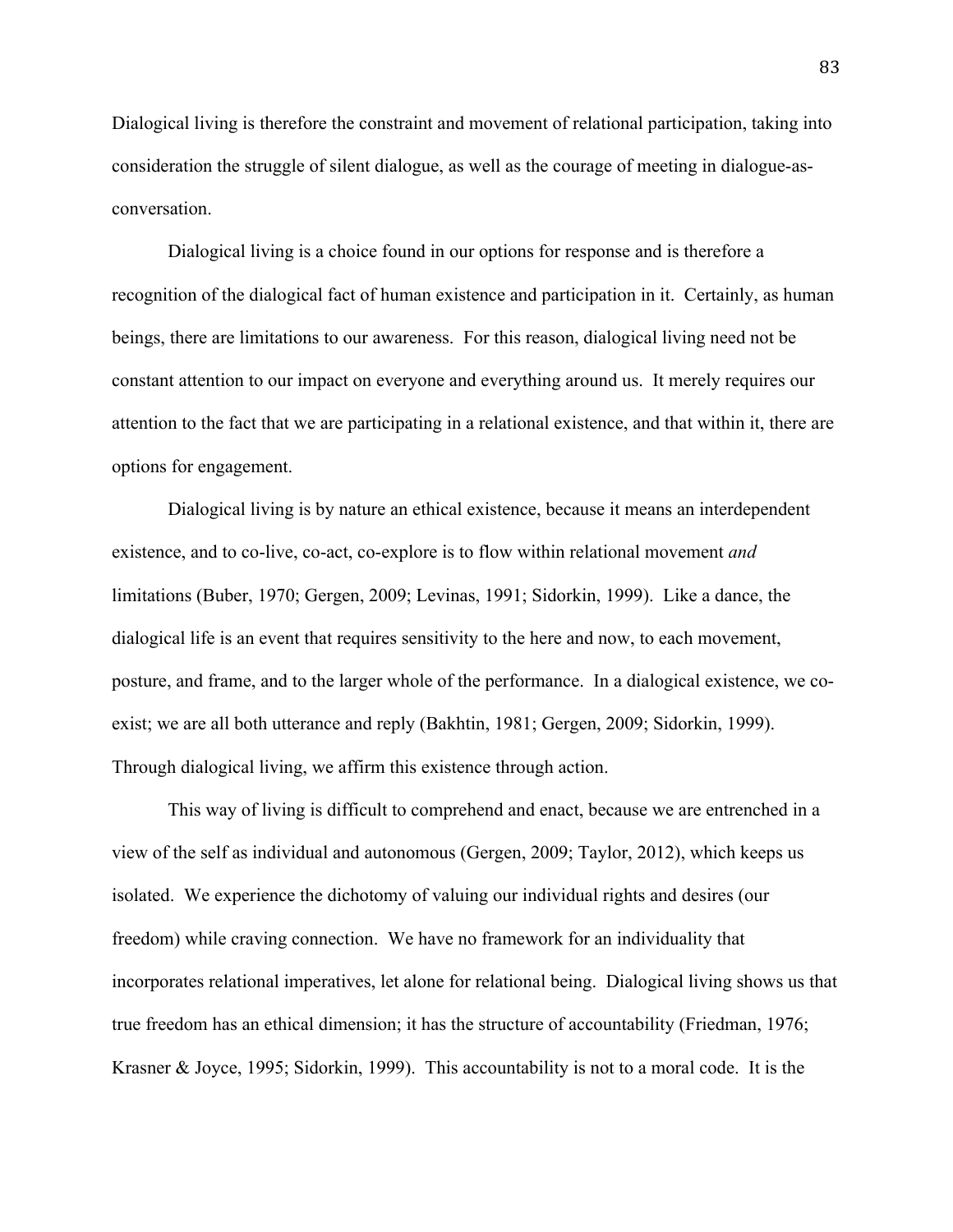accountability inherent in a dialogical, relational existence, wherein one is compelled to respond, and that response is one's dialogical action and affirmation (Gergen, 2009; Sidorkin, 1999).

## **Living Dialogue**

"We have to be concerned, to be troubled, not about the other side but about our own side, not about grace but about will."

—Martin Buber (1970)

The dialogical view of existence presents a dilemma—it reveals to us the challenge of choice. Will we live relationally, or will we live individualistically? If our human nature is grounded in relational realities, and we accept this view, then the individualistic choice, when taken, leaves us with a known conflict. Nevertheless, the choice is ours, because facing others and facing our own truths takes time and courage; it requires vulnerability and risk. For this reason, individuality is sometimes easier than connection. Rather than being a once-and-done decision, however, this dilemma presents itself to us in moments—it is in our spouse's glance, our child's silence, our own longing. If we choose dialogue, to live relationally, then we have chosen generosity and availability; it is in living this choice that we find the dialogical way.

# **The Dialogical Relation**

The dialogical relation, or the I-Thou relation, is an encounter, but it cannot be descriptive of an ongoing relationship, because the dialogical *relation* occurs in specific encounters within a relationship. Because relationships are comprised of ongoing interactions, only the interactions hold the potential for dialogue, and not all interactions can be dialogical. (Buber, 1970; Friedman, 1976, 1988, 2002). Using the concept of Buber's (1970) confirmation—the turning of one toward another—Friedman (1988) explains this aspect of relation: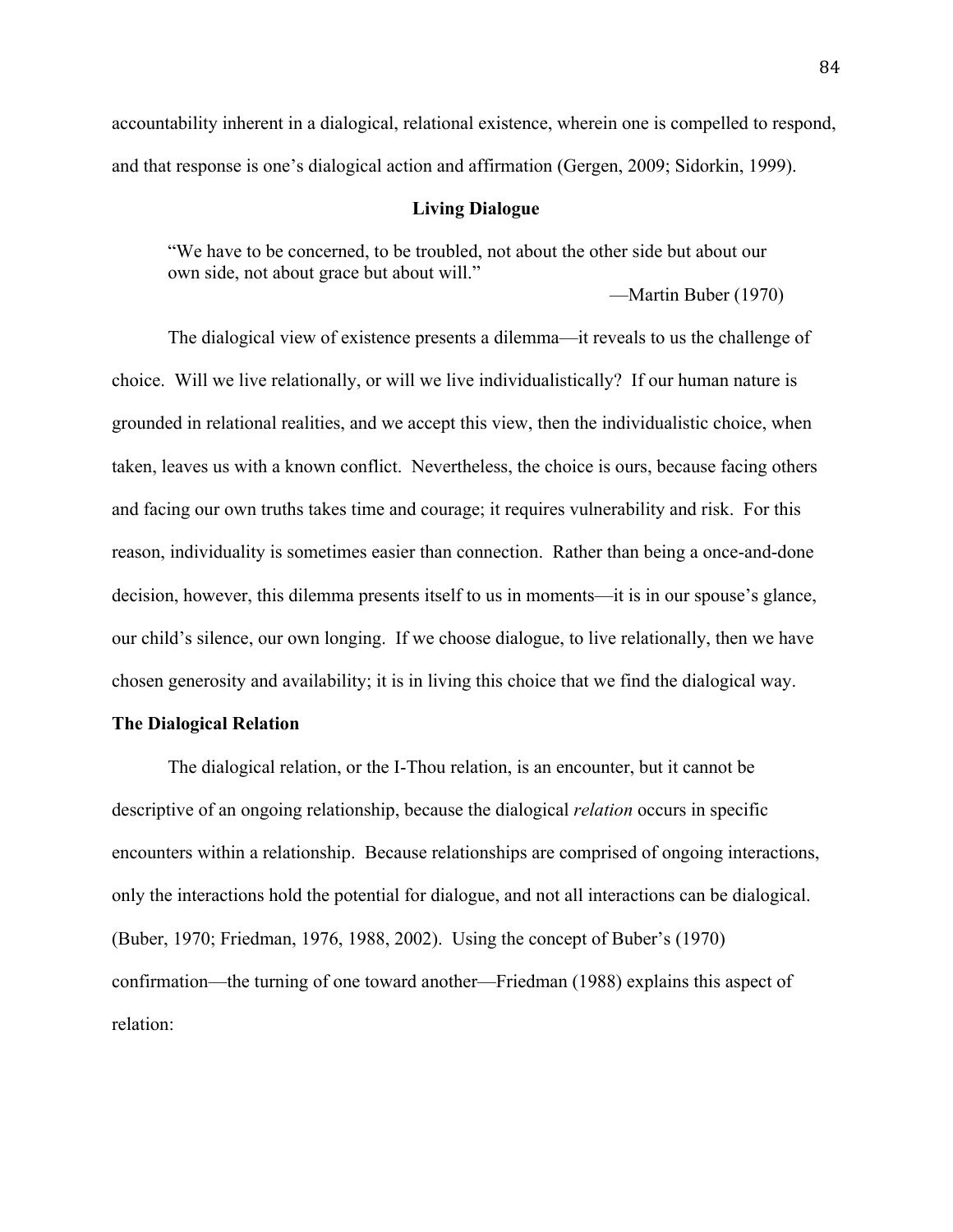Because confirmation is a reality of the between, no one can offer another a blanket of unconditional confirmation, regardless of what the other says, does, or is. Such a blanket confirmation would be valueless, for we need to be confirmed in our uniqueness as what we are, what we *can* become, and what we are called to become, and this can only be known in the give and take of living dialogue. (p. 128)

Our confirmation is offered in being present to moments; it is responsiveness. It is not only a response but *our* response that makes dialogue. It is a response found in our unique being, possible only as we bring ourselves into dialogue (Buber, 1970; Friedman, 1988).

The dialogical way guides us in how to be receptive to moments, and as we become more receptive, our receptivity and availability to dialogical moments becomes more sensitive; however, not every moment is dialogical, and not every moment with another leads to I-Thou relating (Buber, 1970). In this way, dialogue is a way of being, but it is not a way of life. The main ways of life are those of day-to-day functioning that require that we exist in our social roles and see others in their roles (i.e., I-it relating) (Buber, 1970). This is necessary so that we are productive and maintain social life. But, dialogical moments "break through" everyday life to give us encounter and allow us to have an experience of suspension—we suspend I-it relating, time and roles, productivity and purpose—and experience *being* with another (Buber, 1970; Glatzer, 1975; Senge et al., 2004). These experiences continue to cultivate our dialogical living, because we've chosen dialogue, not for another or for a relationship, but rather, for the sake of honoring connection, for the sake of being dialogical in the world.

#### **Awakening**

Once we choose the dialogical way, we enter into a sort of awakening (Buber, 1970); it is as if this living has been with us all along, but without our noticing. This type of awakening is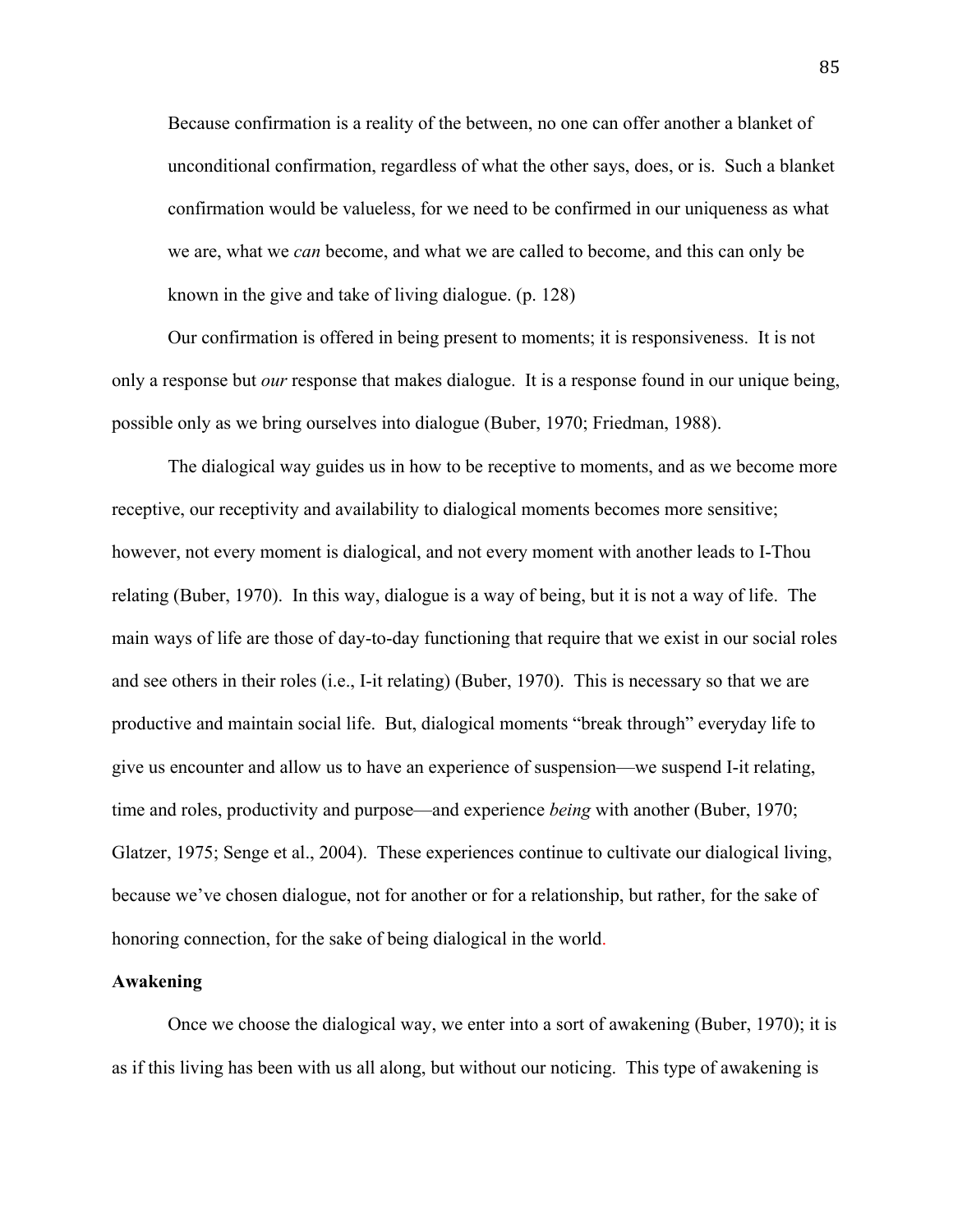mentioned by Buber in his experience with dialogue, as well as others on their dialogical journeys (Buber, 1970; Friedman, 2002; Sidorkin, 1999). Buber (2002b) described this awakening as a "pointing": "I am no philosopher, prophet, or theologian," he concluded, "but a man who has seen something and who goes to a window and points to what he has seen" (p. 9).

The process of dialogical living is an ever-deepening desire to be with Thou, to relate fully and completely whenever possible (Scott, 1983). It is not, however, a search for Thou, or a search for dialogical moments; on the contrary, it is a restful existence that notices what is unfolding and being revealed around it because of an encounter already experienced—because the possibility to encounter "the mystery of another being in the mystery of one's own" is always present (Friedman, 1988, p. 128). Buber (1970) asserts that as we live dialogically, we also become more fully ourselves—we rest in our uniqueness. This combination of "becoming we and becoming me" is in confluence and continues to intertwine throughout our lives—as we live dialogically, we live *through* our being, and as a result, we live out our uniqueness (Friedman, 1988; Gergen, 2009).

Our uniqueness is essential to dialogical encounter and dialogical living. It is our uniqueness—our human existence as well as our human experience—that allows for the dialogical relation. As we engage from our uniqueness, we contribute to encounter, because we are now genuinely present and active in the relation; engaging in any other way prohibits genuine encounter (Buber, 1970; Senge et al., 2004). Friedman (1988) explains the importance of uniqueness for dialogue:

We can only confirm the other when we bring *ourselves* into the dialogue, even if that means opposing the other person. Our seeming compliance with the other's demands is really a deception that injures the relationship as much as anything the other may do. To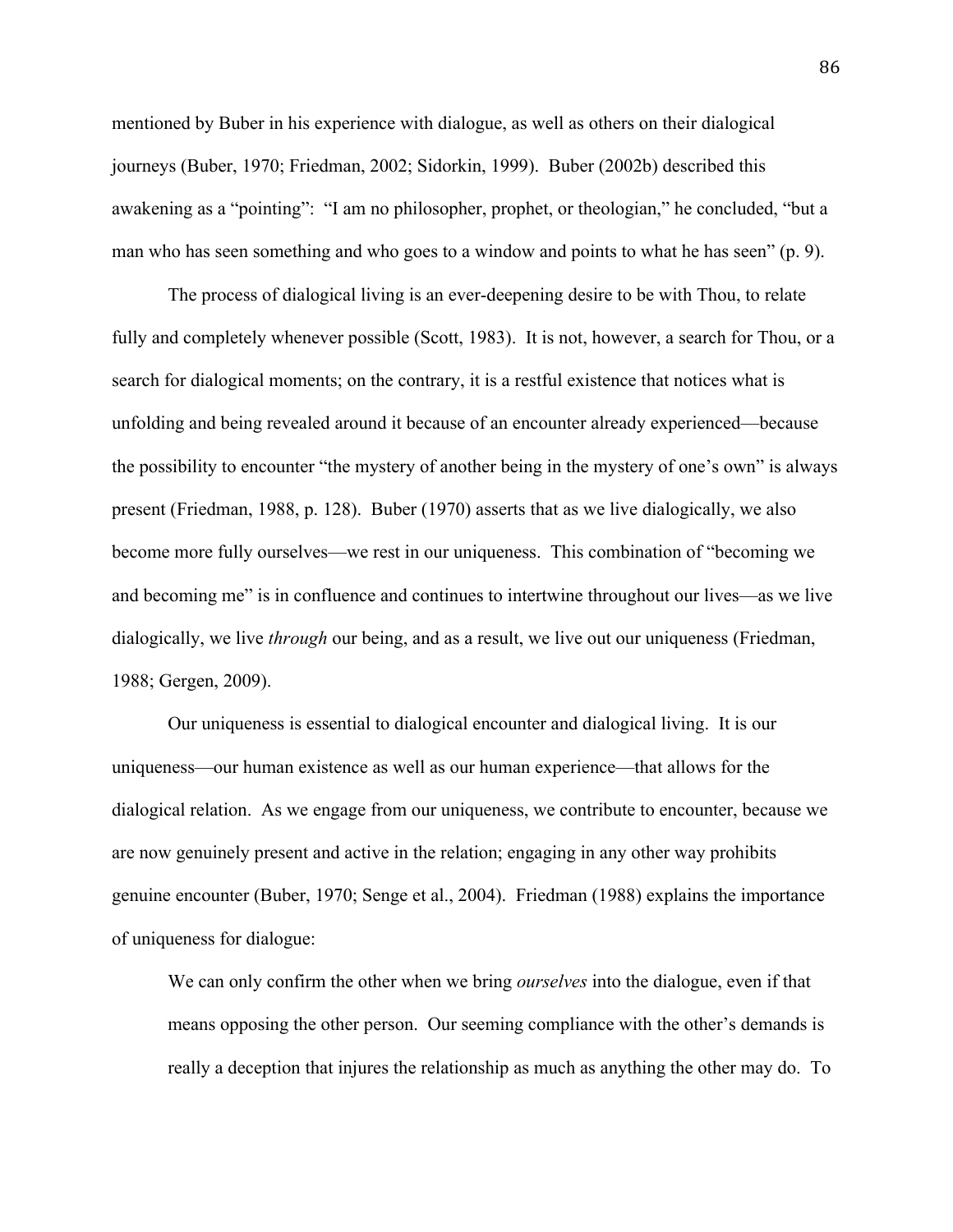meet others and to hold our ground when we meet them is one of the most difficult tasks in the world. We tend, as a result, to alternate between taking on other people's thoughts and feelings while losing our own ground or "protecting" our ground through closing ourselves off and holding others at arm's length. We cannot know the other's side of our mutual relationship without standing our ground because we can only know the other *as a person* in a relationship in which his or her uniqueness becomes manifest in coming up against our uniqueness. (p. 128).

Once dialogue has occurred, once our uniquenesses have encountered one another, then our relationship is forever changed. Buber (1970) believed that once a genuine encounter, an I-Thou relation, is experienced within a relationship, then it is always possible in that relationship. The relationship is now marked by dialogue, and its relational nature is full of dialogical possibility. Dialogue could happen again, at any moment.

Clearly, dialogical living is not a formula or a template, but it is a way of discovery and a way of being that lives within its ambiguity as well as in specific, unique moments. That is what is most exciting about living dialogue; it is full of surprises and potential.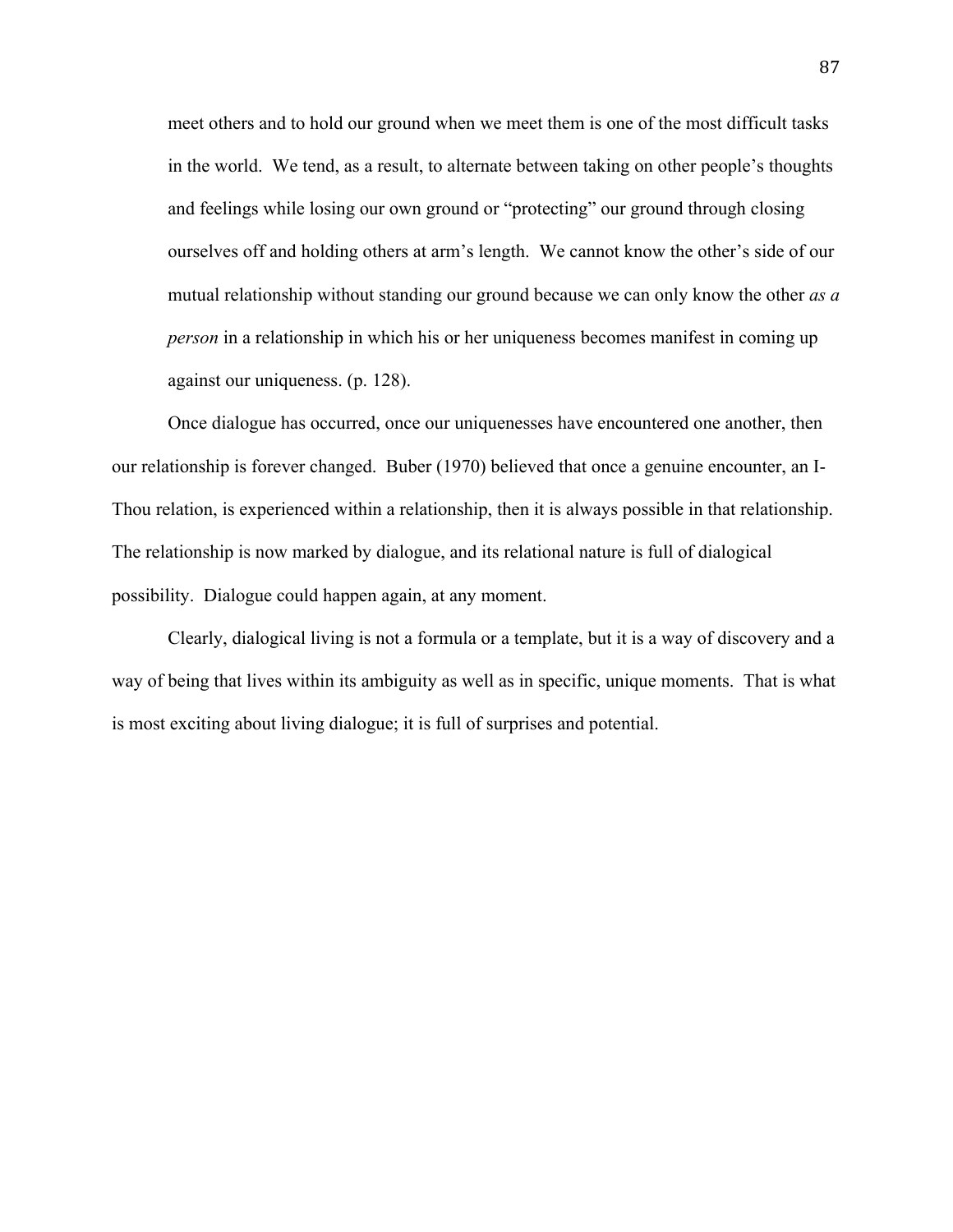# **CHAPTER 6: LOVE-AS-DIALOGUE IN FAMILY THERAPY**

As I've worked to develop a theory that explains how love and dialogue are connected, I've been inspired by multi-disciplinary ideas and stories of dialogue, as well as family therapy influences. In this chapter, I look to my training and identity as a family therapist. Because I believe that as therapists we cannot separate who we are from what we do, I recognize that my training has allowed me to see and value the connections between love and dialogue. Naturally, this has led to questions about how these ideas relate to how I practice therapy. Also, beyond my own practice, I continue to consider what love-as-dialogue reveals about the common thinking about therapy that we as family therapists espouse, and whether there is room in the field for love-as-dialogue to make a difference.

## **Dialogical Practice**

In the absence of our stories, we are free.

—Byron Katie (2016)

I'd always assumed that *in love* was some perfect storm of feelings that some couples were just lucky enough to have. But now I wonder, is love not a feeling but a place between two present people? A sacred place created when two people decide it's safe enough to let their real selves surface and touch each other? Is that why it's called *in love*? Because you have to visit there? —Glennon Doyle Melton (2016)

#### **Therapy as Encounter**

Based on love-as-dialogue, therapy becomes a place for meeting and responding (Bakhtin, 1981), as well as for encountering (Buber, 1970). These are foundational for dialogical practice—a practice of therapy that welcomes uncertainty and ambiguity, while honoring our human desire for connection. Several family therapists (Olson, Laitila, Rober, & Seikkula, 2012; Rober, 2005; Seikkula, 2002; Seikkula & Trimble, 2005) have written about ways in which message and response, based on Bakhtin's (1981) philosophy, can orient therapeutic practice;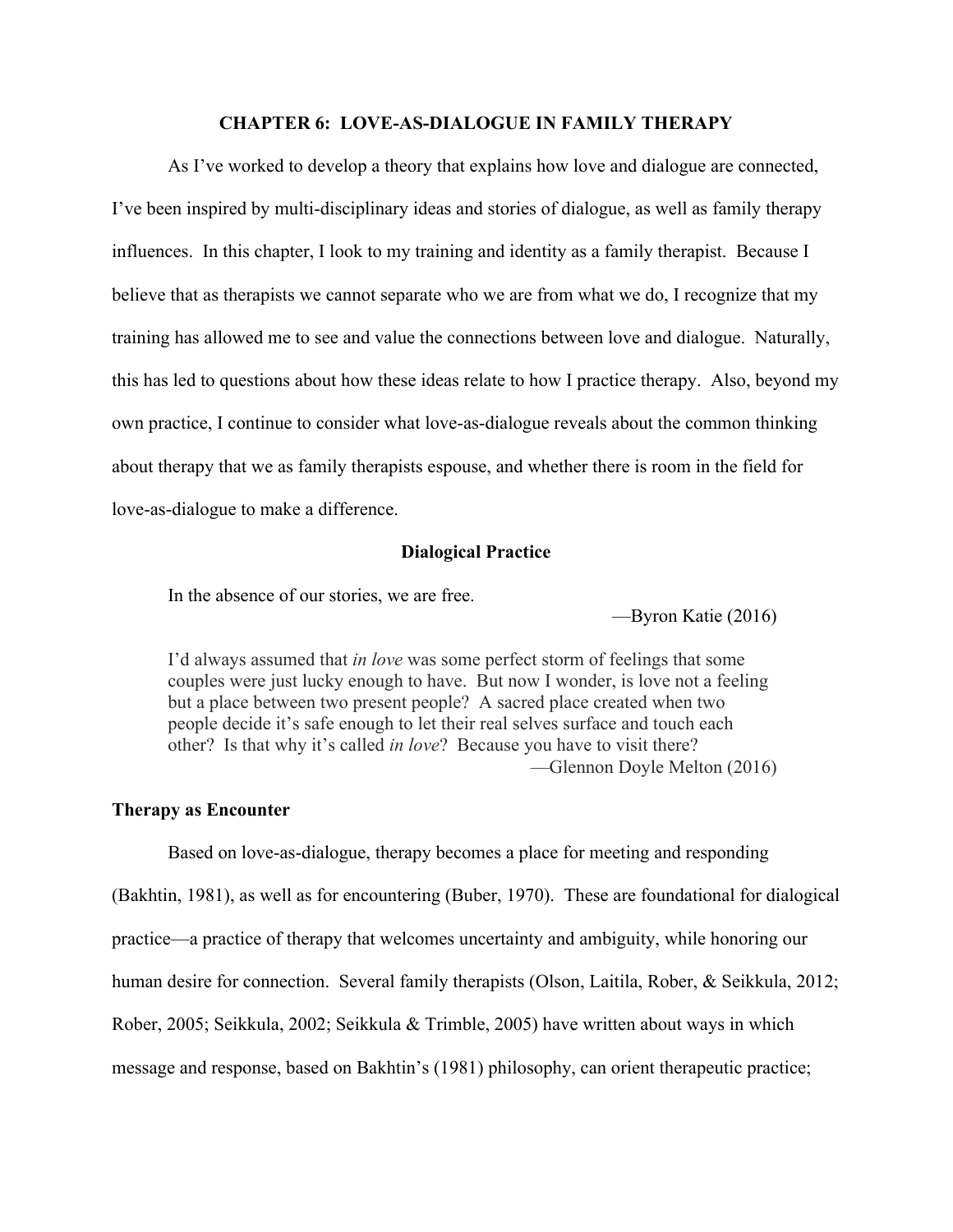however, current dialogical approaches in the family therapy field have not been influenced by Buber's I-Thou encounter (Anderson, 2012; J. Brown, 2015; Rober, 2005; Seikkula & Trimble, 2005).

Because I've come to see therapy, whether with couples, families, or individuals, to be based in *encounter*—in a process of confirmation and "making present," as defined by Buber (1970), I present in this chapter some ideas related to how approaching therapy as a place for message, response, and encounter can make a difference for therapists, clients, and the therapeutic process, as well as for the field of family therapy.

**The boundaries of encounter.** Before describing the dialogical therapeutic process, it is important to establish the relational boundaries of encounter relevant to therapy-as-encounter. Buber (1970) defined the I-Thou encounter as founded on "mutuality." Mutuality is a condition of encounter (and dialogue) that refers to the fact that all participants in an encounter are equally able to be influenced and *known*. According to Buber, mutuality is not possible between therapist and client, due to the nature of therapy, as well as the therapist's role (Cissna  $\&$ Anderson, 1998). For example, clients reveal personal information to therapists; however, clients also choose what, when, and how they reveal information. Clients are, therefore, not *responsive in mutuality* with therapists as they would be with loved ones. In addition, therapists do not engage with clients as persons, in order to be known, due to the ethical requirements of the profession. As a consequence of these limitations on the process of engagement in therapy, mutuality is not a reality of the therapist-client relationship. Nevertheless, because family therapists often meet with dyads, families, and groups, they have the opportunity to *facilitate* encounter within client relationships where mutuality exists.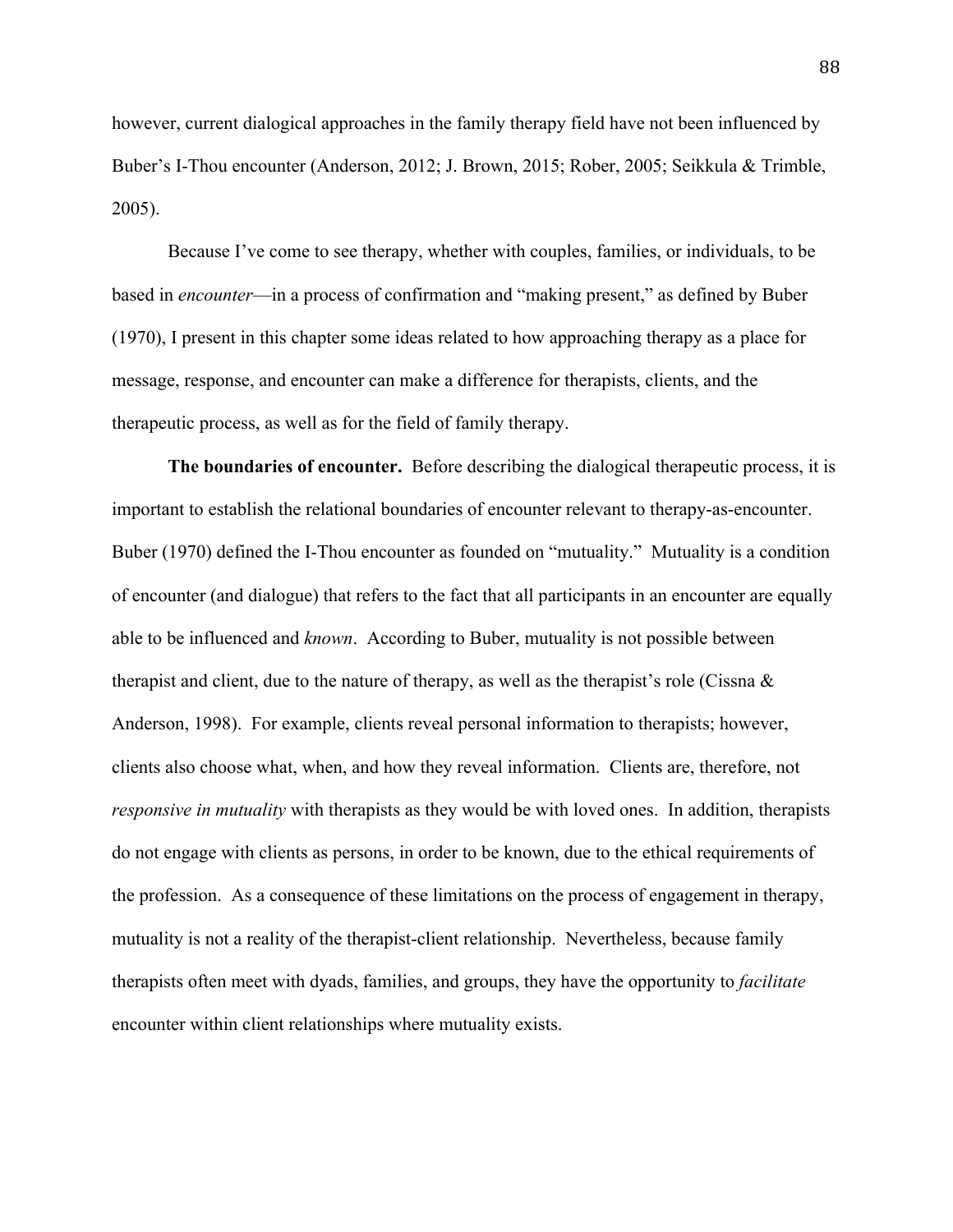*Self and role in mutuality*. While identifying mutuality is not a clear-cut process, there are guidelines for recognizing when mutuality exists. If clients can participate in therapy with significant others as human beings as well as within particular roles, then mutuality is possible. For example, if a father is in therapy with his teenage son, both the father and son are capable of knowing each other as human beings. This does not mean that the father must cease to be in a position of authority over his son. The father can encounter his son as a person—be known as well as know his son differently through the process of therapy—and this may or may not influence how he chooses to parent; he can remain in his role of parent as he defines it. The same is true for the son; he can know his father as a person, learn his perspectives and more of his story, while remaining in the position of son in the relationship.

In this same scenario, if the son is five years old rather than a teenager, the possibility of mutuality no longer exists. The father can see the son as a human being—perhaps he learns how his son is integrating a traumatic experience, or he is able to connect his son's emotions to his behavior in a new way—but, the son, at his age, is not capable of seeing his father as a human being; he is only able to relate to him as a father.

*When self and role co-exist.* The example of a father and teenage son is an example of when self and role co-exist. Outside of the therapeutic context, self and role co-existing is the main relational reality of dialogical encounter. A boss and subordinate can experience a dialogical encounter and continue in their roles; a perpetrator and victim can experience a dialogical encounter and never speak again, and perhaps, let go of their roles; a father-in-law and daughter-in-law can experience a dialogical encounter, and it may or may not happen again. In these scenarios, the encounter is an experience of common humanity. The experience may influence how persons carry out their roles after the encounter, but it may not.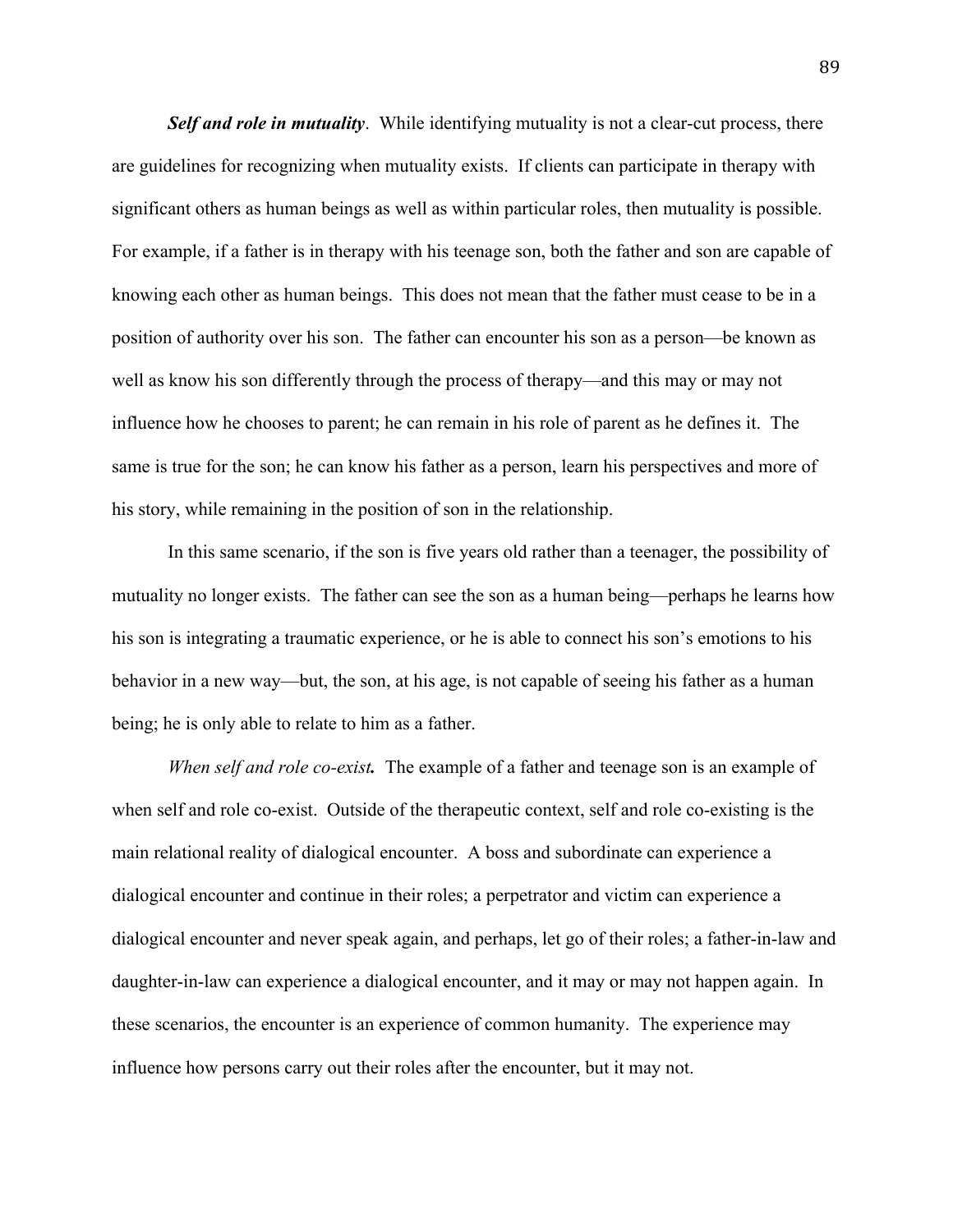**Therapy as a place for mutual invitation.** Within the boundary of mutuality, and based in message, response, and encounter, therapy becomes a place for the struggle of dialogue (Ellinor & Gerard, 1998) rather than the search for solutions. This shift invites clients to honor their current relational realities together, in dialogue, while using their relational resources to find next steps (Krasner & Joyce, 1995; Seikkula & Trimble, 2005).

In the book *Love Warrior,* Glennon Doyle Melton (2016) tells the story of her marriage. She describes a therapeutic moment in which her husband, Craig, confesses a secret. She asks him why he chose *now* to tell her the truth. He says (to the therapist),

I've been watching Glennon. She writes and talks about her problems. She tells the truth about who she is. She says truth telling is how she got healthy. She leaves in all the bad stuff, and people still love her. I just want to know if maybe I can have that, too. I just need to know if she can really know me and still love me. (pp. 128-129)

Craig wanted to know if he was lovable, despite his mistakes. He had finally come to the moment when he no longer wanted to appear lovable, based on his ideas of what that meant. He stopped hiding. Like Craig, it's possible that clients carry the question, "Am I lovable?" with them into therapy. They experience the quandary that they cannot feel loved if they are not known—love must be based in knowledge (Buber, 1970; Melton, 2016), and knowledge is a result of encounter.

Craig's confession to Glennon was an invitation for her to dialogue with him. He asks her a question that requires vulnerability and invites intimacy. She does not accept his invitation (Melton, 2016). Such is the delicate nature of dialogue and relationships. Invitation to encounter may not be reciprocated. Nevertheless, since Craig was now facing his own truth and responding to his many messages (Bakhtin, 1981; Sidorkin, 1999), he had initiated dialogical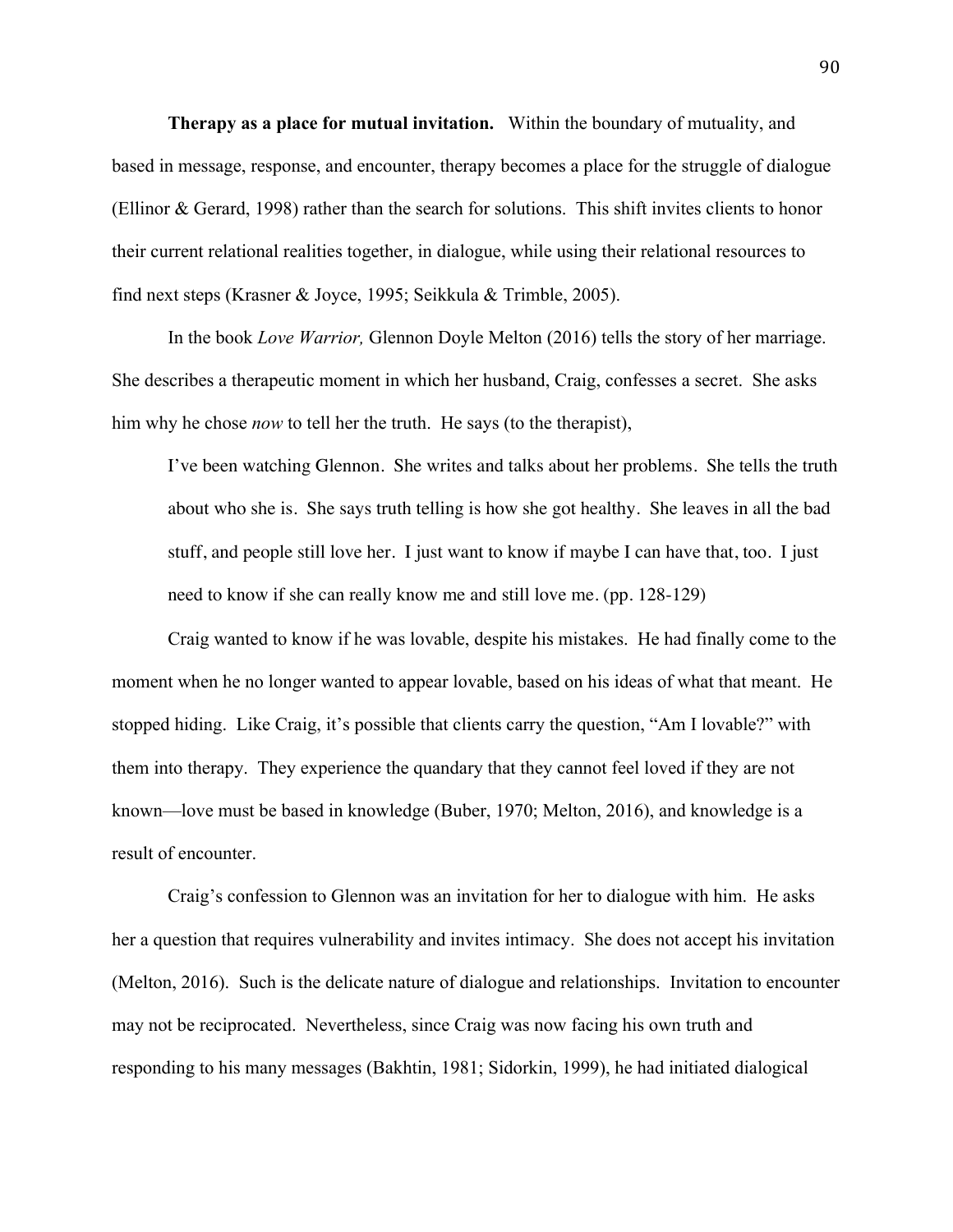living whether or not Glennon accepted his invitation. If invitation is accepted, and a process of mutual invitation continues, then clients are in a dialogical encounter.

Therapy as a place for mutual invitation allows clients to say the difficult thing while facing their most significant relational partners. And, consequently, it welcomes a new way of describing therapy; it makes room for relational metaphors that define family therapy as a "reaching out" for one another—that centralize our need for connection, as we "live through" together, and search for and find one another (J. Brown, 2015; Friedman, 2005; Gordon, 2004; Rober, 2005)

**Therapy as a place for questioning***.*Therapy-as-encounter invites a process of discovery and questioning, not for the purpose of finding answers, but for the purpose of cultivating an environment in which the loudest *and* the quietest questions are voiced (Sidorkin, 1999). It is a way to exploring the many possibilities, the many questions, the many sides, so that clients leave therapy with intimate knowledge of their many wonderings and can consider each before finding the answer—an answer. Perhaps clients don't find an answer, and they learn to live in the questions, for a time. Perhaps, too, family therapists begin to talk about answers tentatively, in new ways, so that answers are the "answer for now," or "today's solution," and in this way, they embed the process of questioning and multiple voices in therapy and in clients' expectations for therapy and their living.

According to Buber (2002a), living is constant uncertainty, and he affirms that human beings struggle to remain in the inherent uncertainty of relationship. This explanation of what it means to be human has much to offer family therapy process. In allowing family therapy to become an environment that honors uncertainty, not as temporary, but as part of living, loving, and relating, therapists stand for a way of life—they stand for the dialogical. Standing for the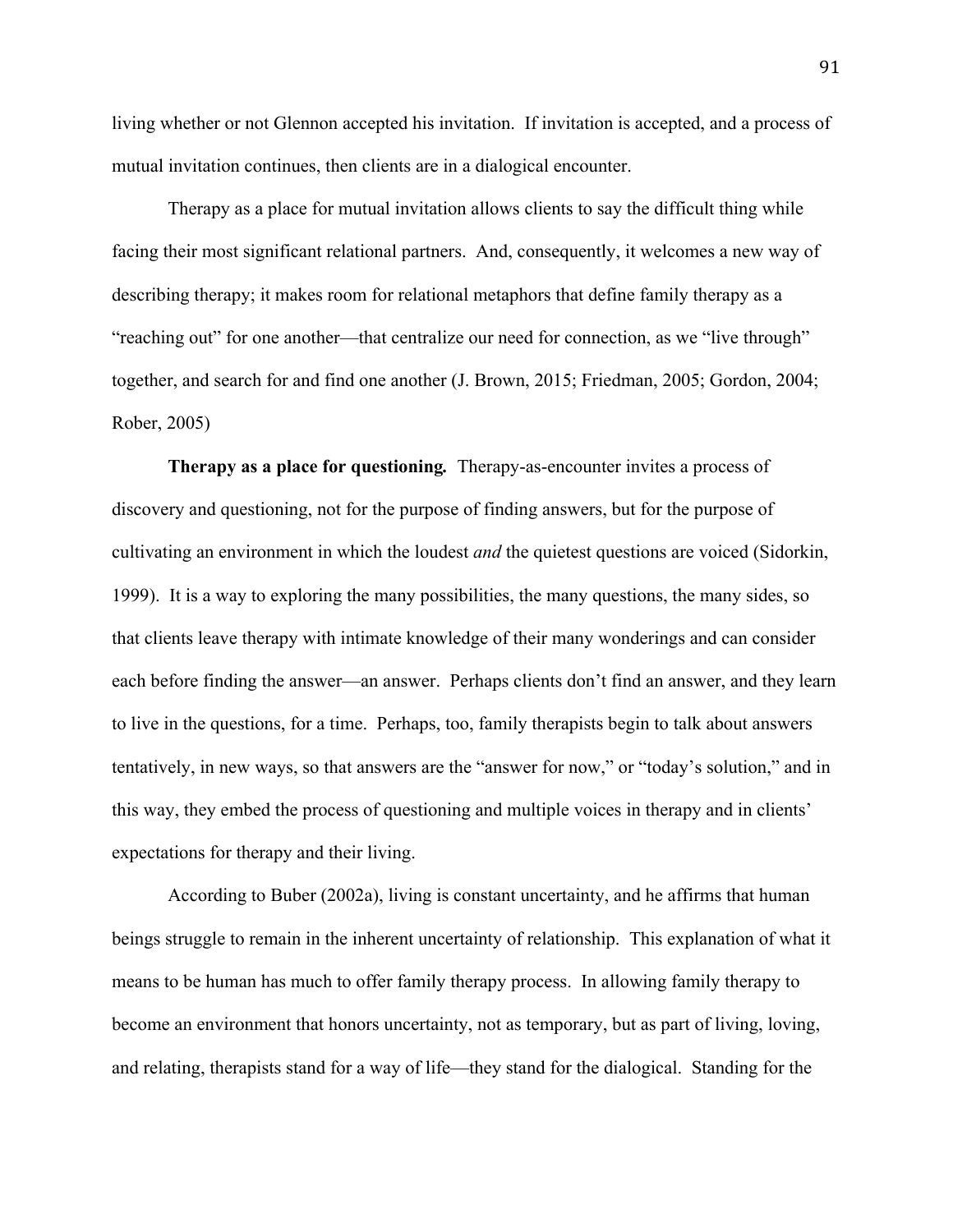dialogical means knowing—*knowing* as the intersection of mind *and* experience—that healing is found not in agreement, certainty, or answers, but rather in being able to know one another within disagreement, uncertainty, and confusion (Brown, 2015; Rober, 2005; Seikkula & Trimble, 2005).

To demonstrate the role of uncertainty and disagreement, I offer a case example. I once worked with a mother and adult daughter who came to therapy due to ongoing conflict in their relationship. The mother (Jill) requested therapy because her 21-year-old daughter (Susan) had begun dating. Susan had spent the night at her boyfriend's home, without telling her parents she would be out all night (she lived with her parents). This caused a loud fight between Jill and Susan, and the next day, Jill called to schedule a therapy session.

Throughout therapy, it was clear that Jill struggled with accepting her daughter's life choices. Since adolescence, Susan had developed a pattern of shutting down around her parents. Confronting her and asking her questions led nowhere, which only furthered Jill's frustration.

Therapy centered on helping Susan voice opinions and decisions, as well as helping Jill hear and process her daughter's individuality. In addition, I invited Jill to express her values and why they mattered deeply to her so that she could feel heard and considered by Susan. After several months, Susan was able to say in therapy that she had different values from her mother. Jill was very disturbed by this assertion and referred to it as a breaking of her trust. Susan struggled a great deal with Jill's conclusion; she wanted to understand why, for her mother, it was an issue of *trust*.

Jill defined trustworthiness as the adoption of her values, and Susan was in the process of discovering new and different values. While both mother and daughter were clear on what was happening between them towards the end of therapy, there was no resolution to this issue of trust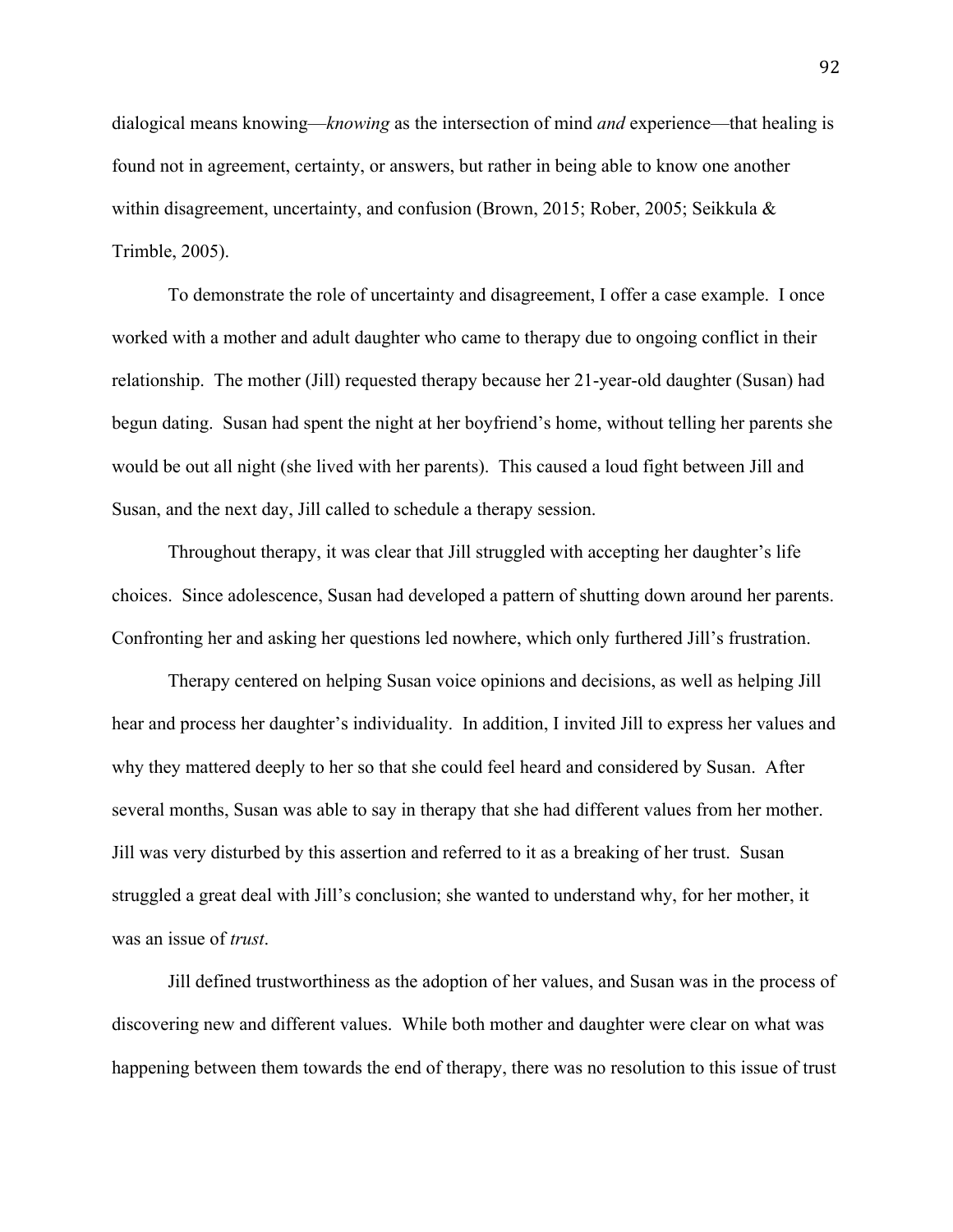and values. Jill could not offer acceptance to Susan, while disagreeing with her chosen path. In this case, the mother had expected (most likely for her daughter's entire life) that her daughter would adopt her values and live similarly, and she had not considered what might happen if her daughter's choices conflicted with her views.

Resolution is not a goal of dialogical practice; however, understanding and trusting our significant others can occur without agreement, and encounter is the basis of this possibility. In therapy-as-encounter, clients experience their differences as they lead to knowledge of one another. The outcome of this knowledge—how they choose to carry this knowledge into their relationship—cannot be known beforehand.

**Therapy as a place for facing difference.** This clinical example is one of many where I learned how difficult it can be for family members to accept each other's differences. They get stuck; they do not know how to honor difference and complexity. For Jill and Susan, knowing the differences did not create a relational shift while Jill and Susan were in therapy; Jill was not able to truly encounter her daughter by way of understanding and accepting her choices. Regardless of the result, the process of dialogical practice becomes an experience of a new way of being for clients—an experience of facing and naming differences *together*.

When therapy offers a new way of being to clients, it also opens up paths to healing via confidence and courage. Healing becomes the result of engaging in challenging—perhaps even traumatic—ways (Holthouse, 2004; Krasner & Joyce, 1995; Rober, 2005; Seikkula & Trimble, 2005), and knowing one survived, as well as finding the resources necessary to have relationally crucial, difficult conversations. These therapeutic experiences orient individuals toward one another, their loved ones, and the world in a way that is now touched by dialogue. This new orientation is a type of healing that manifests itself outside the therapy room through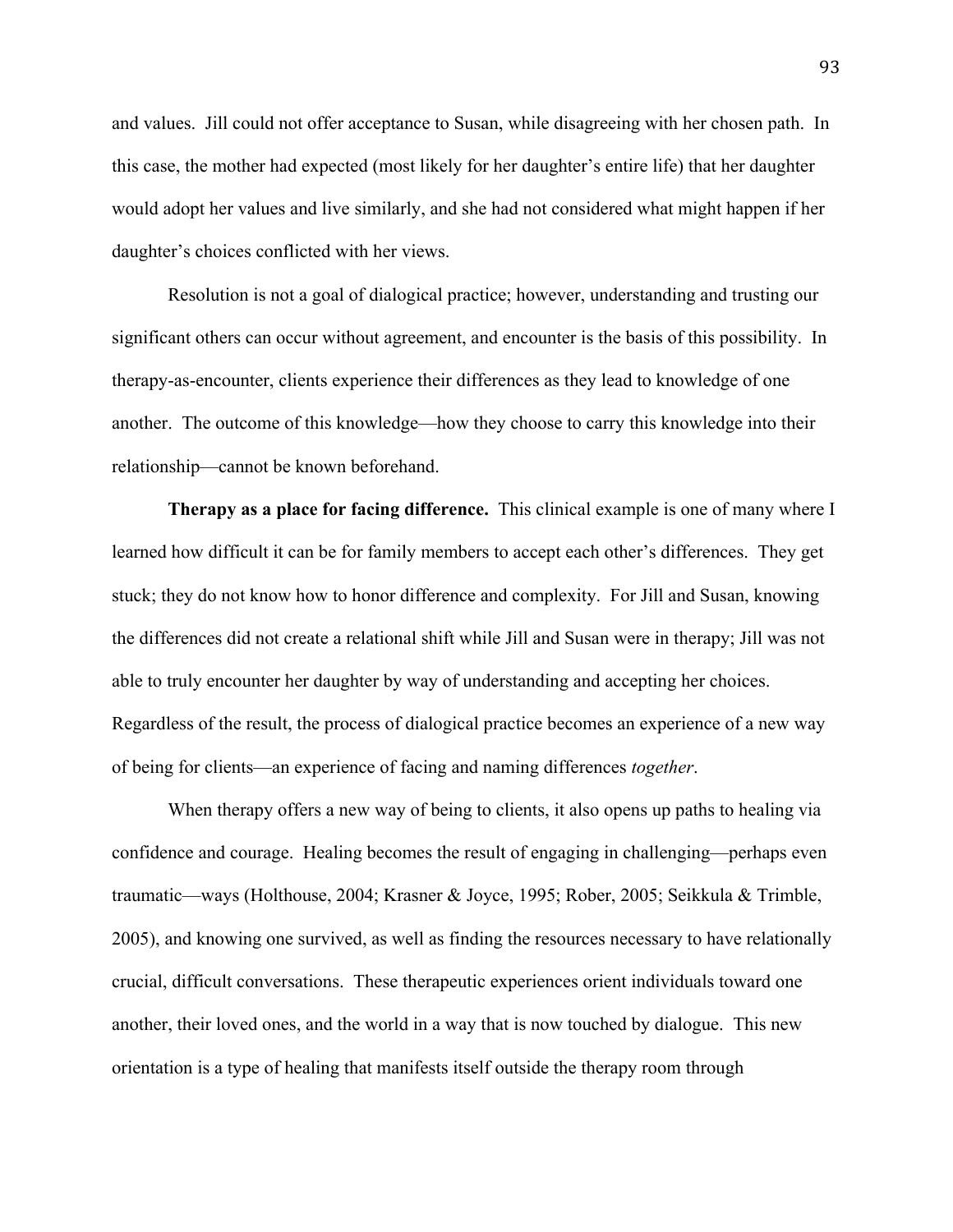responsiveness and perhaps the noticing of dialogical opportunities. It is this type of relational healing that also affirms family therapy's roots: the belief and conviction that problems and change arise from relational processes and not from within individuals.

*Facilitating difference.* In dialogical practice, family therapists facilitate difference. Family therapists, in fact, are uniquely trained to facilitate difference due to their systemic orientation. Flaska (2002) explains that empathy is the method of the individual therapist, but curiosity is the method of the family therapist. And curiosity is only possible within difference (as cited in Rober, 2005):

In trying to think about another's experience and reflect it back in words, the creative imagining of empathy uses an identification with the client—"putting yourself in the other's shoes." On the other hand, when one is listening from a position of curiosity, the creative imagining of curiosity is from a point of difference—even foreignness—that is held alongside an unswerving focus on trying to understand the other's experience. (p. 258)

Flaska (2002) is describing family therapists' curiosity—their guiding way in therapy and how it is based in foreignness and defines their interaction with clients. This curiosity is also a skill that therapists can use to facilitate dialogue between clients. From the position of foreignness, family therapists know that it is possible to exist "outside" another's experience, yet at the same time, be committed to the process of understanding. This knowledge is a dialogical knowledge that allows for them to work within dialogical practice.

In therapy, foreigners (i.e., clients) encounter one another. But, because individuals, that is, *selves*, are always evolving, and relationships are comprised of evolving selves in coevolution, the process of understanding from a place of foreignness is never finished within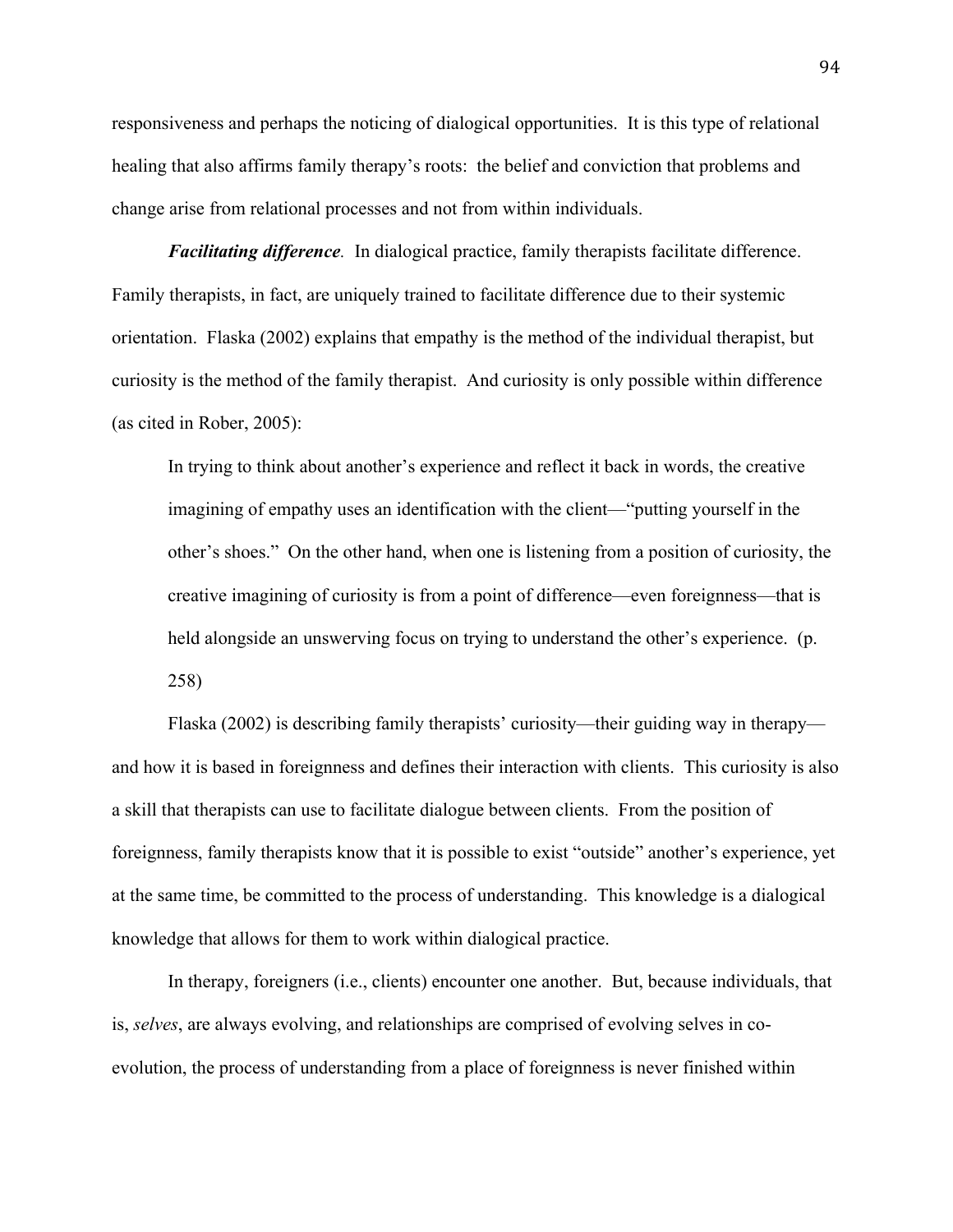relationships. Therapy-as-encounter allows persons and relationships to evolve together, within dialogical engagement, by accepting foreignness and letting it lead curiosity.

**Therapy as a context for creating relational meaning.** The stories we tell ourselves about who we are and who our loved ones are keep us alienated from both (Lively, 2016). They prevent encounter, because with them, we form conclusions based on our own interpretations (Bohm, 2014). Encounter in therapy, and encounter as a relational culture, requires that individual and automatic interpretations about others be tested verbally within the relationship. In this way, the relationship is prioritized over each individual's story. Encounter allows us to hold meaning tentatively in order to be in a continual process of becoming, with ourselves and within our relationships; this requires constant letting-go and redefining as the way of relational being (Gergen, 2009). A therapy that welcomes and facilitates a continual relational process of becoming is a therapy of love—love fostered through the facilitation of encounter and love activated through action in dialogue.

#### **Love in Dialogical Practice**

Therapy-as-encounter honors invitation, questioning, and difference as processes central to relational engagement, and as a result, it is marked by choices found in love—love as responsive action. How love-as-dialogue can inform family therapy practice is still, for me, unfolding; I continue to be curious about how love—held by therapists, present between clients, and as a way of seeing and being, in general—influences relational interactions inside the therapy room as well as how it relates to therapists' theoretical orientations, therapists' belief in clients, and family therapy training.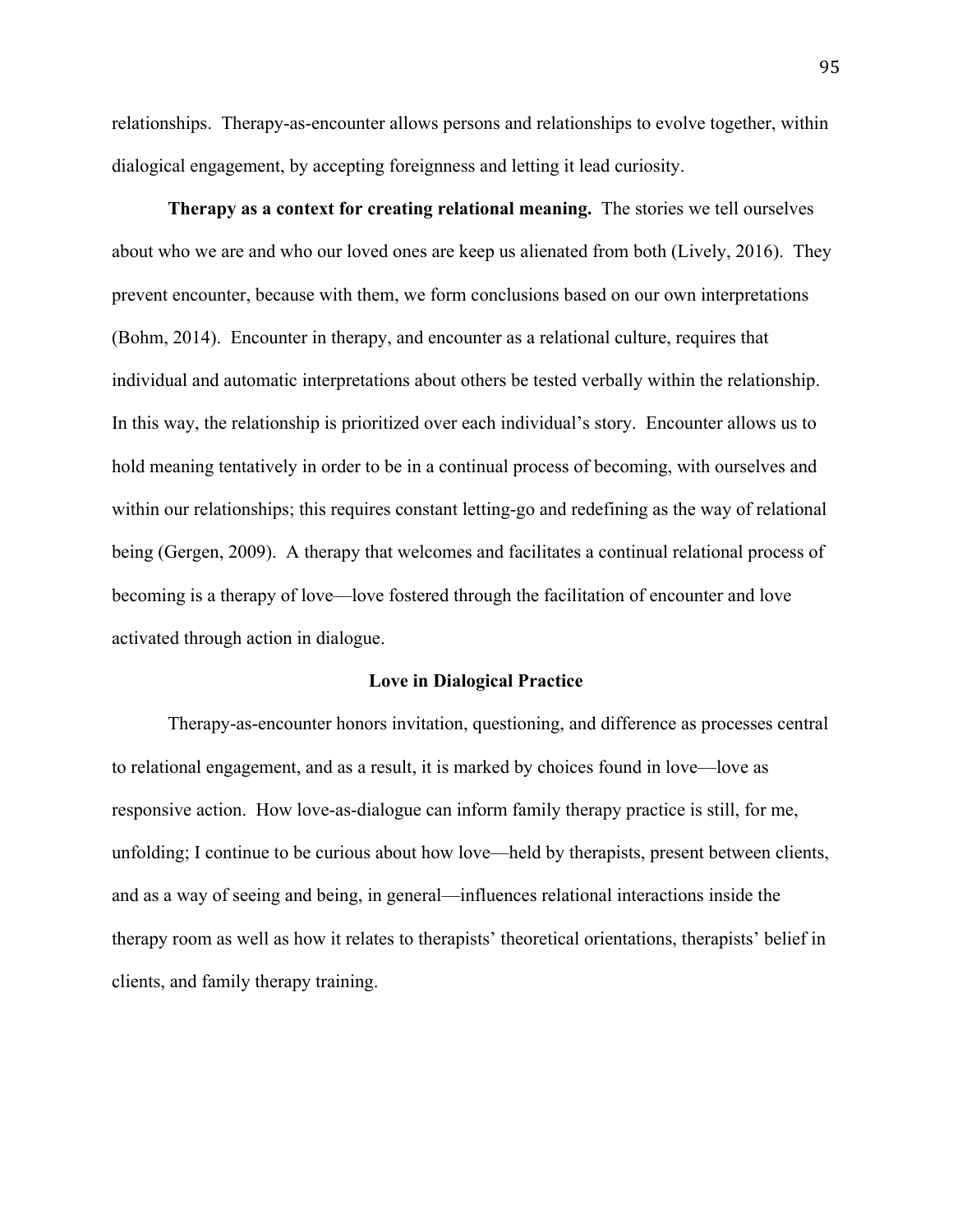# **Theoretical Orientation**

Dialogical practice centers on dialogical engagement as the necessary response to problems; dialogue is an intervention in itself (Seikkula, 2002). This requires a shift in thinking for therapists, if they view therapy as a place for solutions rather than engagement, but it also offers an opportunity: Because dialogue is an orientation rather than a set of techniques, therapists can practice dialogically within any theoretical model (Seikkula, 2002; Seikkula & Trimble, 2005).

For instance, Solution Focused Brief Therapy (SFBT) expert Elliott Connie recognizes love as a necessary component of therapist engagement and language use, as well as client change (E. Connie, personal communication, March 9, 2017). Regarding his role as a therapist, he says,

If I love someone, I am incapable of viewing them as a problem. . . . [If I'm working with a husband and a wife, and] if she calls him a jerk, and I love him, I'm not going to accept that label of jerk. I'm going to have to find a way to re-label him, while accepting that you're [the wife] experiencing him as a jerk. And, that's tough. That's really, really, tough. But, we have to be able to do that, because frankly, our clients deserve it. (personal communication, March 9, 2017)

Connie acknowledges the realities of love found in his role and his work while employing the techniques of SFBT (personal communication, March 9, 2017). While Connie isn't detailing an I-Thou encounter between therapist and client (Buber, 1970), he is explaining how his love for clients is brought into the therapeutic meeting and how it influences his thoughts and interactions with clients. In essence, Connie is creating a "relational space of love," as described by Maturana and Verden-Zöller (2008, p. 40). By loving his clients, Connie "carries"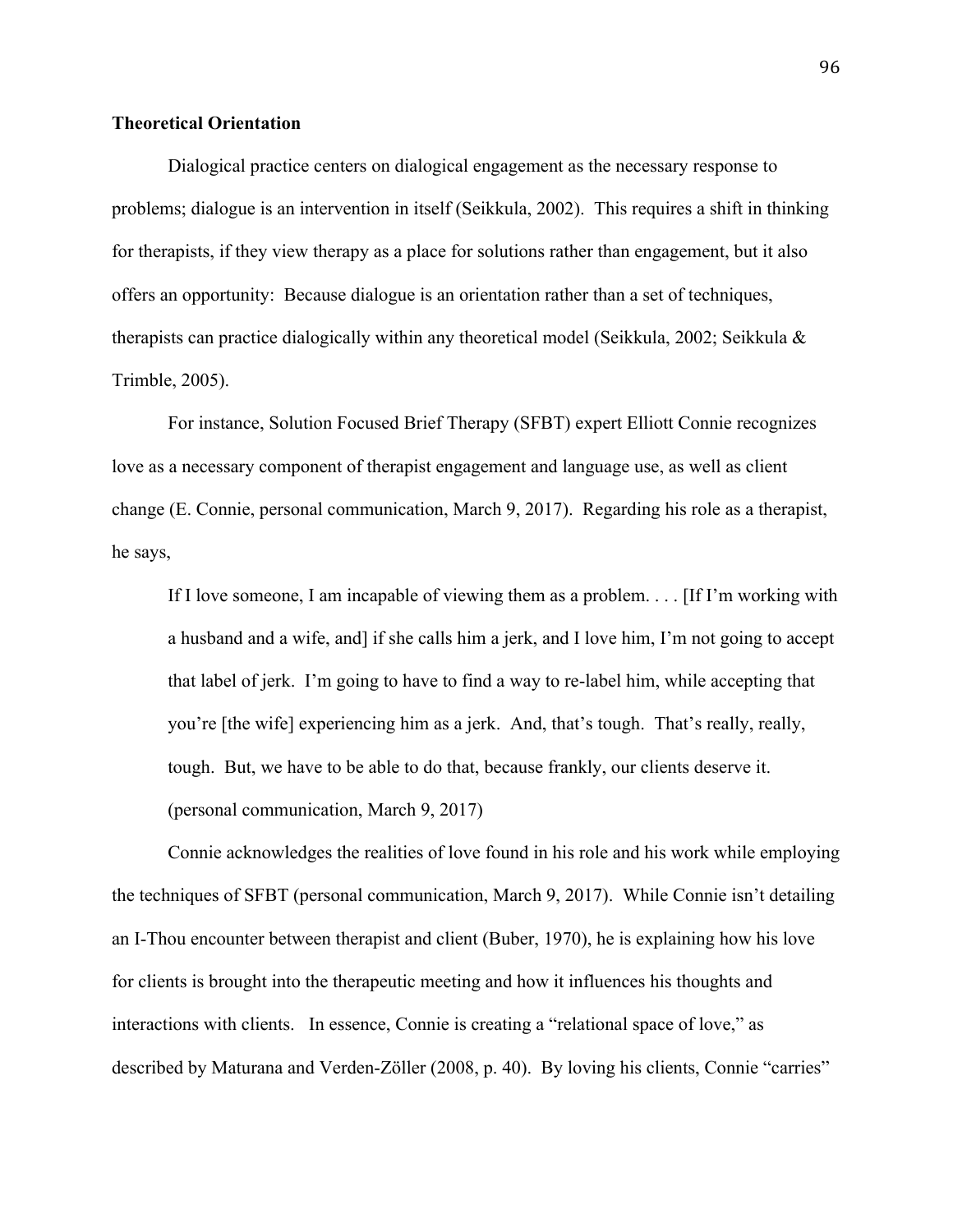love into the therapeutic context and allows for therapy to take place within a space of love. This honoring of love as the constant companion of human beings (Maturana & Verden-Zöller, 2008) is one way that therapists can foster dialogical practice as well as dialogical encounter.

My preferred theoretical orientations are intergenerational, although my practice is largely based on dialogue. As a therapist, I facilitate dialogue within relationships in the therapy room, as well as invite clients to dialogue with significant others not participating in therapy, when relevant and welcomed by clients. For me, dialogue is not an imposition on clients, but a way in which I view wellness and healing; it orients my practice toward the wholeness found in the relational experience of dialogue as I work within a particular theoretical orientation as well as within clients' stated goals.

For the therapist informed by love-as-dialogue, facilitating invitation is the purpose of therapy. The therapist believes that encounter—because it is facing, knowing, and collaborating with our loved ones—is loving, is love, and, as a result, is healing (Seikkula & Trimble, 2005).

This invitation looks different with different clients, depending on their presenting problems. For example, with individual clients, perhaps therapists invite them to bring themselves forth in new ways into their relationships, through vulnerability or curiosity; maybe clients ask loved ones to join them in therapy or they hold a family-of-origin meeting (Framo, 1992). For couples, the therapist may facilitate mutual invitation by establishing therapy as a safe place for encounter, or helping partners improve their ability to be present through slowing down communication. For families, therapists can consider all voices to be of equal value in the therapy room, facilitate everyone's views as truth, and help family members contend with their differences as well as their family bonds. The techniques or approaches used in therapy do not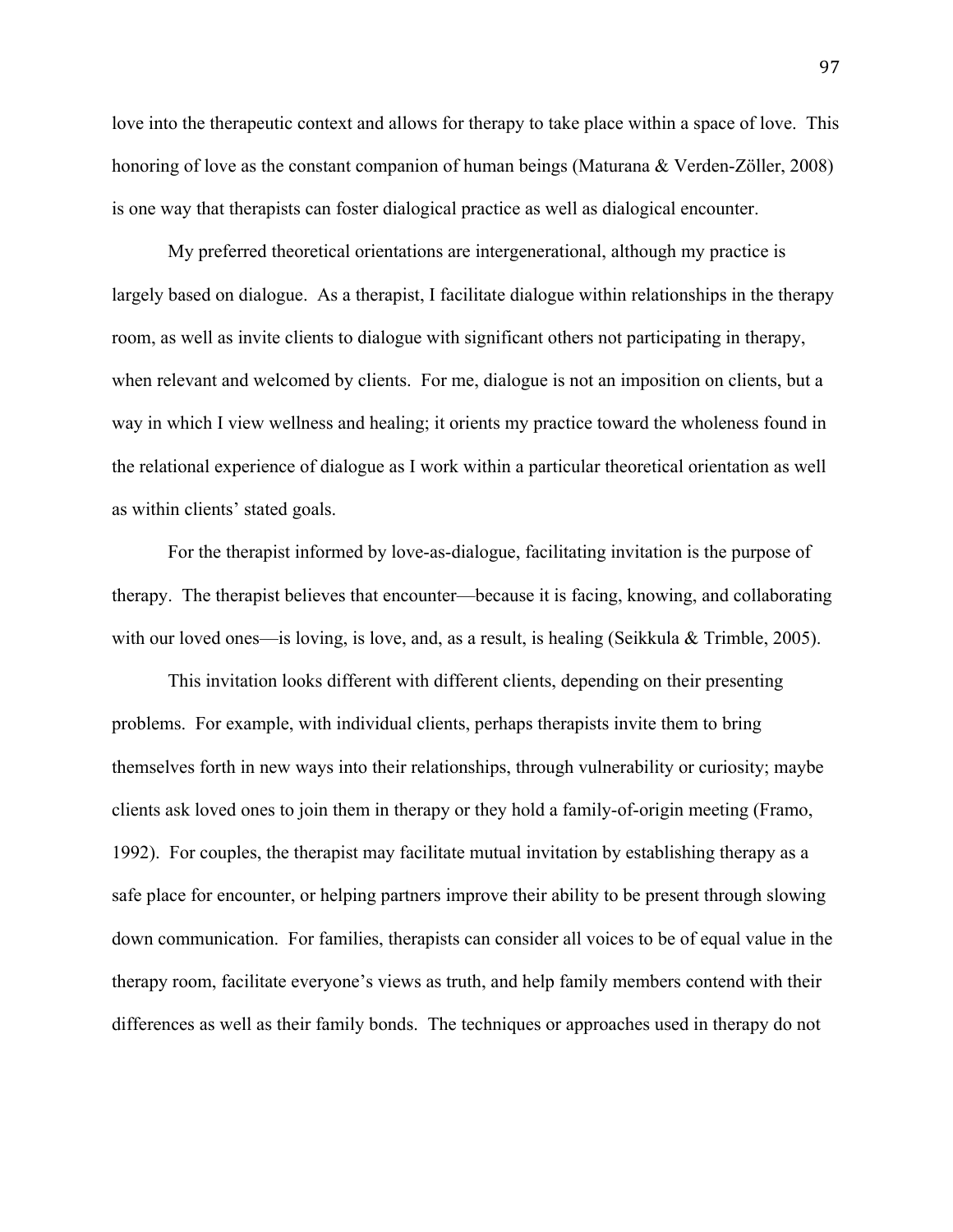matter as much as the therapist's belief in love as a relational resource and a foundation for engagement.

# **Love And Language**

In addition to describing why love for clients is necessary on the part of therapists, Connie presents love as a catalyst for language. He references Janet Bavelas, a linguist and past researcher at the Mental Research Institute (MRI): "She would say that some people have an ear for language and some do not. . . . And I don't know that even she knows how to teach the people who don't have it how to develop it" (personal communication, March 9, 2017). Furthermore, he details how this conclusion relates to therapists' education and training:

The *only* way I know how to teach it [i.e., language], is to convince you that love is more important than your technique. Love turns your senses on. So I don't think people have an inability to pick up language, I just think they don't love the person they're talking to enough to turn their senses all on. So my job, my mission in life, is to convince therapists, you have to turn your love on, so that you can turn all of your other senses on. (personal communication, March 9, 2017)

If I could, I would rephrase Connie's statement to "... they are not loving the person" from "they don't love the person." This is a subtle change, not at all meant to diminish the significance of Connie's statement, but rather to emphasize that love is always present and accessible to therapists and trainees. Furthermore, "loving," in the present tense, speaks to the fact that both in therapy and in life, love can be chosen at any moment, and maybe we are allowing distractions, including techniques, to take our "presentness" away from clients (Buber, 1970).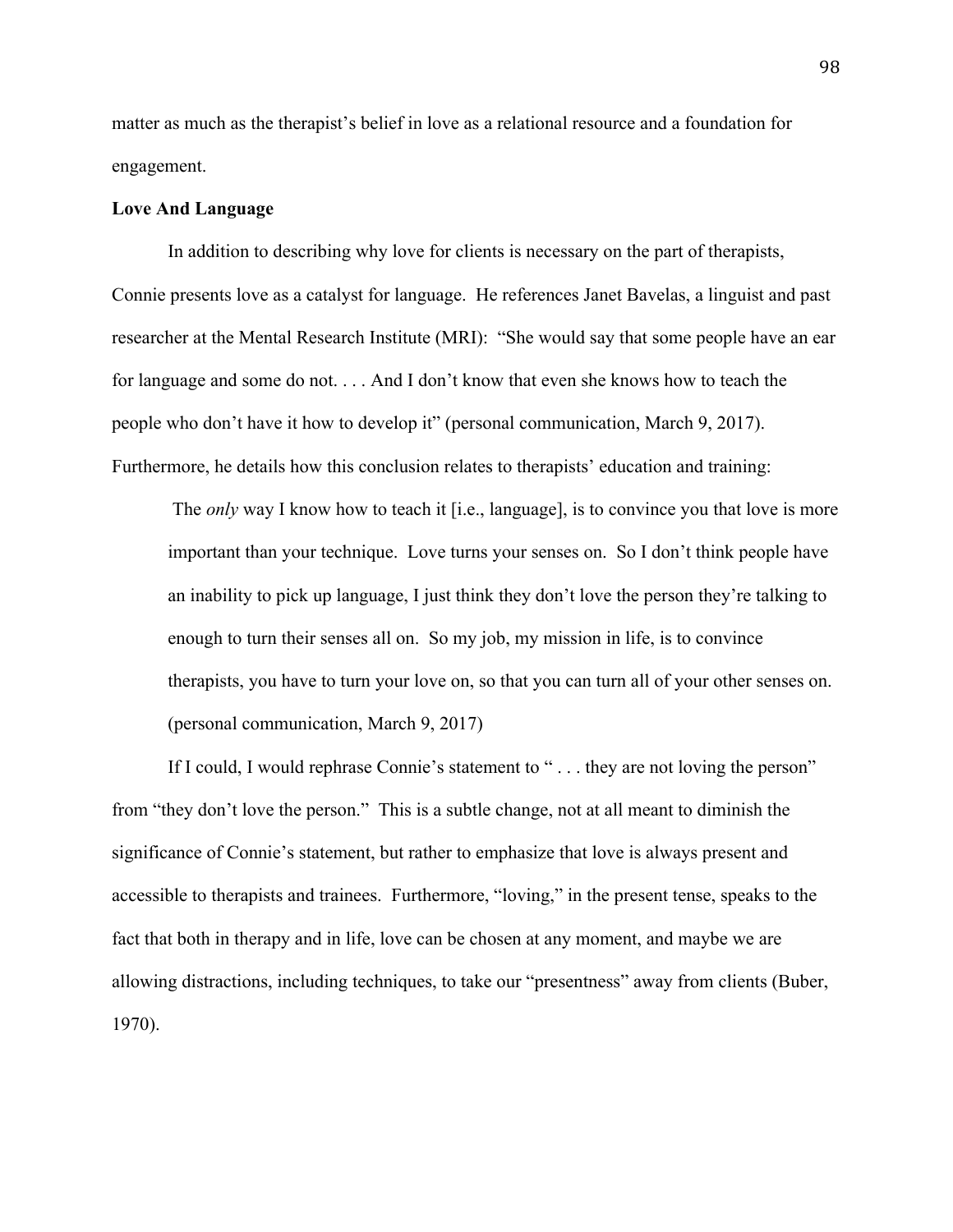Love as a skill. If love is necessary for language, then love is a skill. Therapists and family therapy students can learn love as a skill through the principles of dialogue (i.e., curiosity, vulnerability, presence, suspension, etc.) that "turn their love on" (E. Connie, personal communication, March 9, 2017). In turn, they can help clients arouse love in their most significant relationships as well as operate in love as a way of engagement through these same active and practical ways of communicating within dialogue.

## **Love and Change**

Bohm says, "Love will go away if we can't communicate and share meaning" (p. 54). Within therapy-as-encounter, family therapists help facilitate a process of communication and thereby the creation of shared meaning; as a result, they stir up love. This stirring up of love may be the groundwork of change, but Connie warns therapists: "If you don't have hope, love, and care emanating in your words and very being, your client will not get better" (personal communication, March 9, 2017). If not accompanied by a therapist's love for clients and all that it brings, love stirred between clients may not lead to change.

As family therapists, we know the influence of relational resources, of love, on the outcome of therapy. We understand that love is an essential component of our work, as well as necessary for change. Within our practice, we see love—how it moves us, how it fosters change, and how it is felt in the moment. We carry love-knowledge, whether or not we recognize it. For these reasons, we are well prepared to view family therapy practice in the light of love and to allow for our love to be turned on (E. Connie, personal communication, March 9, 2017).

**A systemic view of love***.*Maturana and Verden-Zöller (2008) remind us that love is biological, evolutionary, and therefore a relational reality of human existence. Our work as family therapists is grounded in the relational, and perhaps this is why we see and experience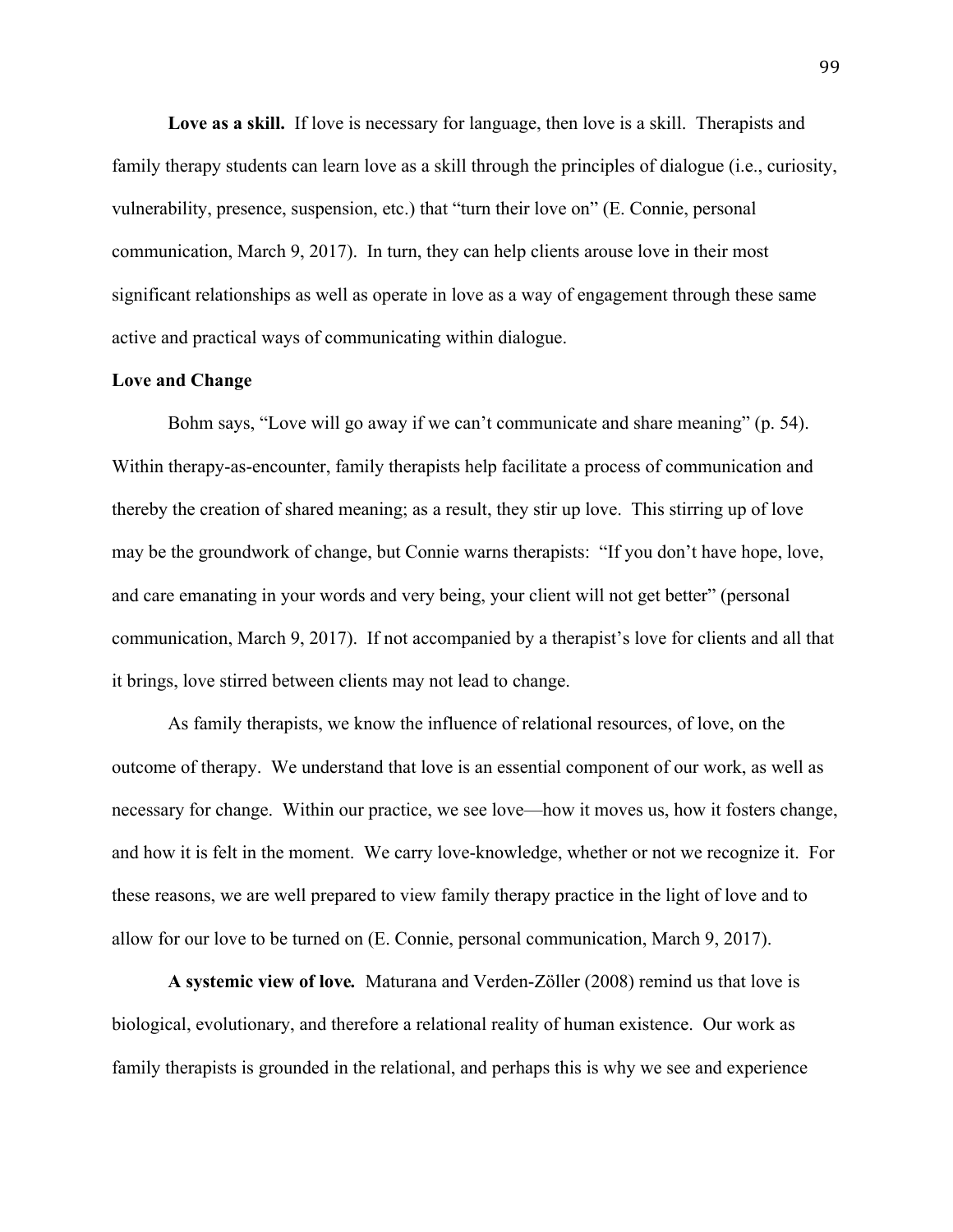love within our practice. Additionally, we are uniquely suited, as systemic practitioners, to consider how love is inherent in human connection and relational interaction; our knowledge and experience of love can lead us to articulate a systemic view of love. Roffman (2014) notes:

One consequence of a systemic view of love is that it extends the boundaries of self to include the other (and others). Without this quality it is hard to imagine such a thing as a therapeutic relationship. And it is simply irreducible to technique; it must be truly felt. This kind of love fosters a sense of presence and represents the ground that good therapy both rests on and arises from. (p. 11)

If "good therapy both rests and arises" from a systemic view of love, then this points to the fact that therapy, before it is anything else, is a meeting of human beings, and as a result is taking place within love (Maturana & Verden-Zöller, 2008; Seikkula & Trimble, 2005). This is foundational to dialogical practice. A systemic view of love calls family therapists to welcome the topic of love into conversations about theory, practice, and training, and to acknowledge love as a reality of therapy practice.

*Integrating love.* If love is the larger system, the way of and for human existence and potential, the way of and for good therapy, then family therapy as a field is situated in love (Maturana & Verden-Zöller, 2008; Roffman, 2014). Not only family therapy, but all work. This explains why dialogue has been "stumbled upon" by professionals from many disciplines. And, this calls us as family therapists to allow ourselves to talk about love as a consistent phenomenon of our work; further, it calls us to stand for integration—the integration of the human experience and its commonality, and how therapy is an enactment of this experience—of love. Integration means starting with the human aspects of therapy in training and practice, rather than theoretical models. It means discussing love, connection, distraction, and presence as foundational not only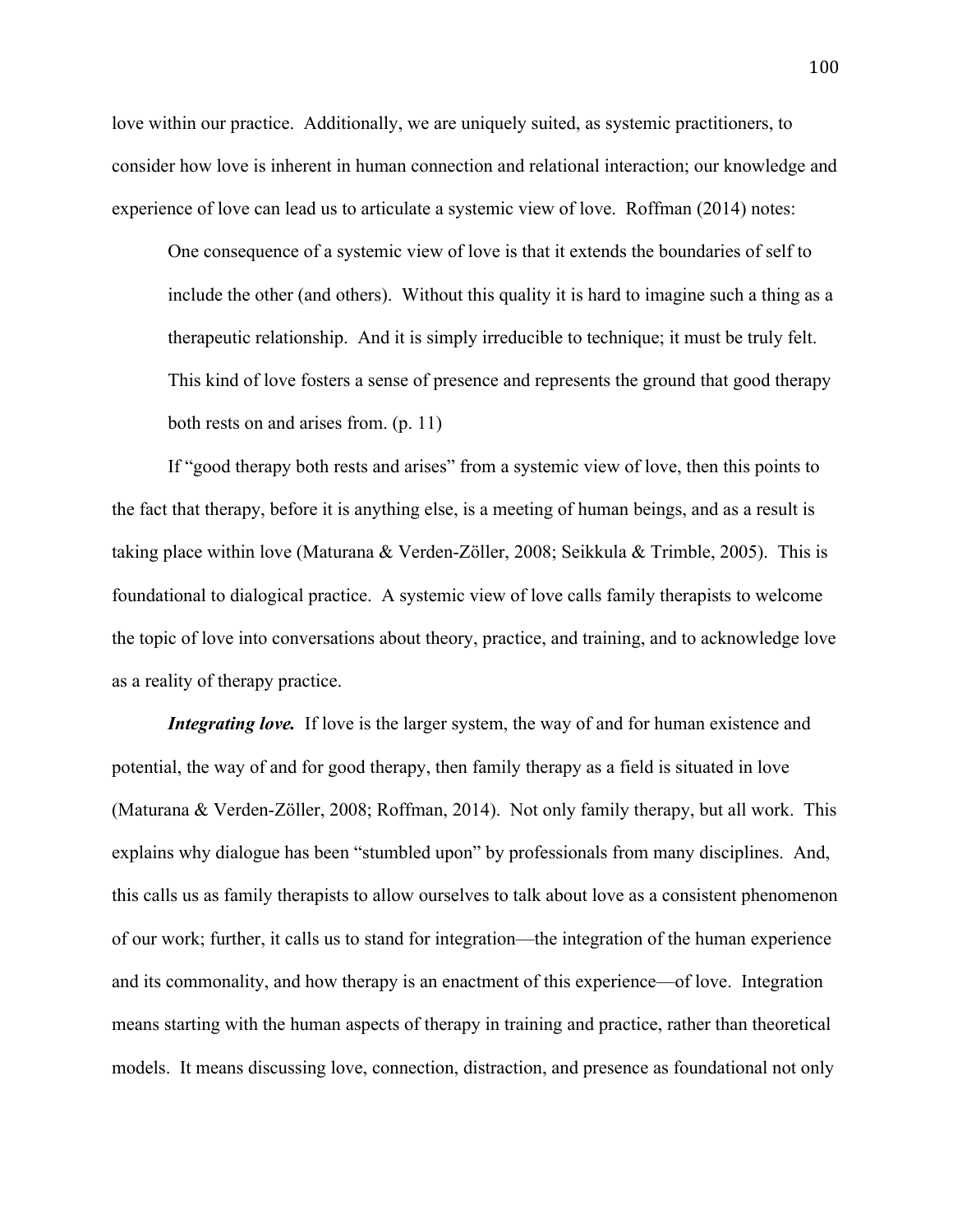to therapeutic skill, but to healing and change. It means researching how love "shows up" in therapists' behavior, and how it influences language. But first, it means entering a dialogue of and about love.

## **Final Thoughts on Love-As-Dialogue in Family Therapy**

Love-as-dialogue in family therapy holds that relationships are central to our personal and collective wellbeing, and that valuing relationships means participating in them through difficulty and pain. Love-as-dialogue is a way of viewing ourselves and our lives as a process of engagement; it leads us to consider that our conclusions are limited and they require perspective from others, so that we are living in tested truth. Therapy, when influenced by love-as-dialogue, becomes a context where clients can experience the realities of their situations, as well as question, invite, and wait, and in this way honor their relationships as primary to their sense of self and wellbeing.

# **Conclusion: The Calling of Love as Dialogue**

In this dissertation, I explained the foundations of dialogue as a philosophy and articulated how dialogue and love are partners in the human experience. I detailed the requirements for dialogue, as well as love as an experience of human connection, and through this, I offered a dialogical way of seeing and living that I call love-as-dialogue. I applied loveas-dialogue to relational interactions, both inside and outside the therapy room, and I provided ideas for how love and dialogue can invite new conversations in the field of family therapy.

Through the process of evaluating dialogue and love, I have come to understand that my experience with my father-in-law and with my loved ones is available to everyone. That love is "touchable" through conversation that moves us from our inner, silent dialogue to engagement, no matter how messy. I see love as radically relational, as something that can be generated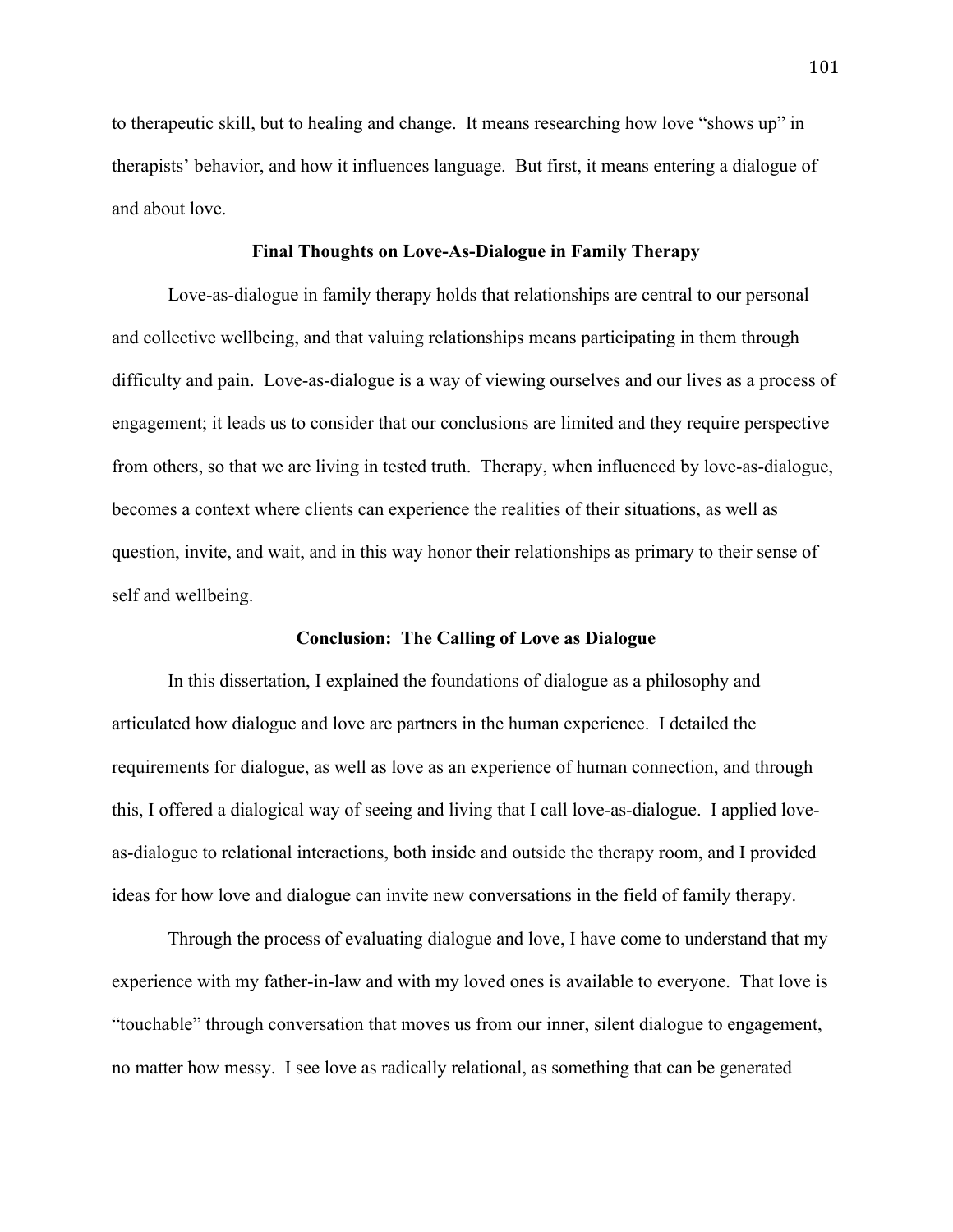through connection, no matter how bleak the situation may seem. This, to me, provides hope that we as human beings can learn what love is and isn't—that we can find our way to living in love.

Dialogue as a conversation is one way to encounter the "collective consciousness" that is the experience of shared humanity (Gumbrecht et al., 2006, p. 51). Through dialogue, we are able to put ourselves in perspective and prioritize our relational existence, and that prioritization is never regrettable.

Additionally, dialogue is a call—an ethical stance. Once love-as-dialogue is encountered, it becomes a way of being. It is an "awakening" that confronts me, and all of us, with the untruths of how relationships and love are characterized in our society, as well as the truth of what is required for love. David Bohm (2014) summarizes a similar experience in his book, *On Dialogue.* Discussing dialogue, he says:

The question is really: do you see the necessity of this process? That's the key question. If you see that it is absolutely necessary, then you have to do something. And perhaps in dialogue, when we have this very high energy of coherence, it might bring us beyond just being a group that could solve social problems. Possibly it could make a new change in the individual and a change in the relation to the cosmic. Such an energy has been called "communion." It is a kind of participation . . . — the idea of partaking of the whole and taking part in it. (p. 54)

Kneeling at the altar next to my father-in-law, taking communion, I never imagined that our dialogical encounter would come full circle to communion as a metaphor for our dialogue. It makes sense. After all, communion in the Christian tradition is a commemoration of radical, irreconcilable difference—the difference between God and His children. Communion shows us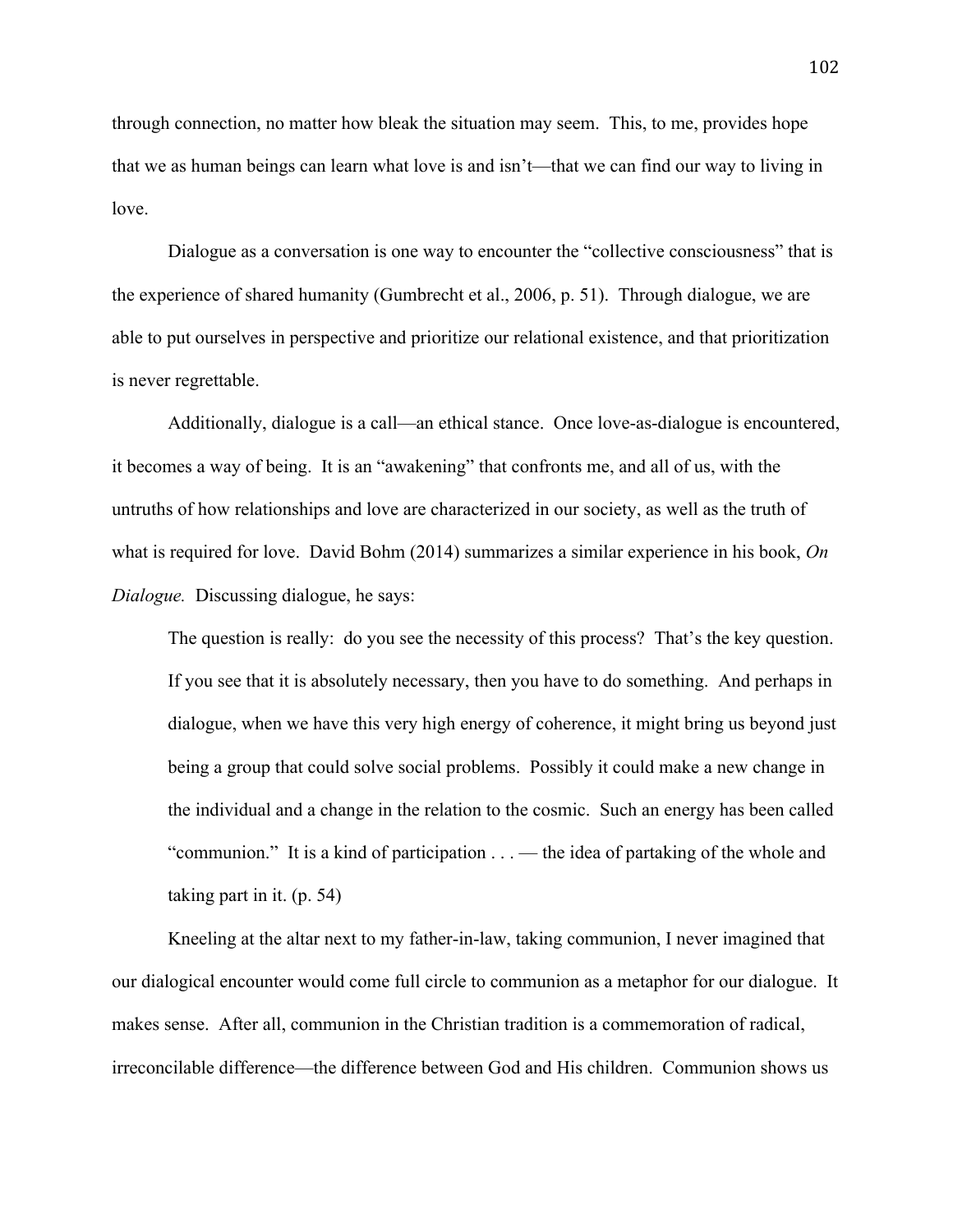that when difference—foreignness, even—between God and man, therapist and client, father-inlaw and daughter-in-law—is not only acknowledged, but made central to the relationship, we discover the essence of relationship. Love reveals itself as both the way and result of communion.

My dialogue with my father-in-law reveals to me, at this place of new understanding, that there is a process of creation in dialogical encounter. Every decision made in service to the dialogue—every pause, question, verbal insertion of silent dialogue, and so on—brings to the encounter a previously unknown dimension for participants. This unknown dimension is one in which we can know our differences, but move within them in such a way that our co-movement, our togetherness, defines the process and the experience. As a result, our collective purpose of pursuing a topic or idea—our dialogue—places our differences within the context of our collaboration. This brings us to a recognition that we, together, are responsible for this moment of co-existence, and we alone understand it and each other from *inside* the dialogue. We struggle through it, together, and it reveals the fact that just as we share in this dialogical struggle, we are partners in the human struggle.

As in communion, when we gather with our loved ones around the table, our differences are not the obstacles, they are *the reason* for the gathering. They are what fosters love between us. Our gathering together is a commemoration of our differences, our sacrifices for one another, as well as a celebration of our relational offerings, both past and present. Dialogue, too, is a sacrifice, an offering—to ourselves and to others. That's why it is love.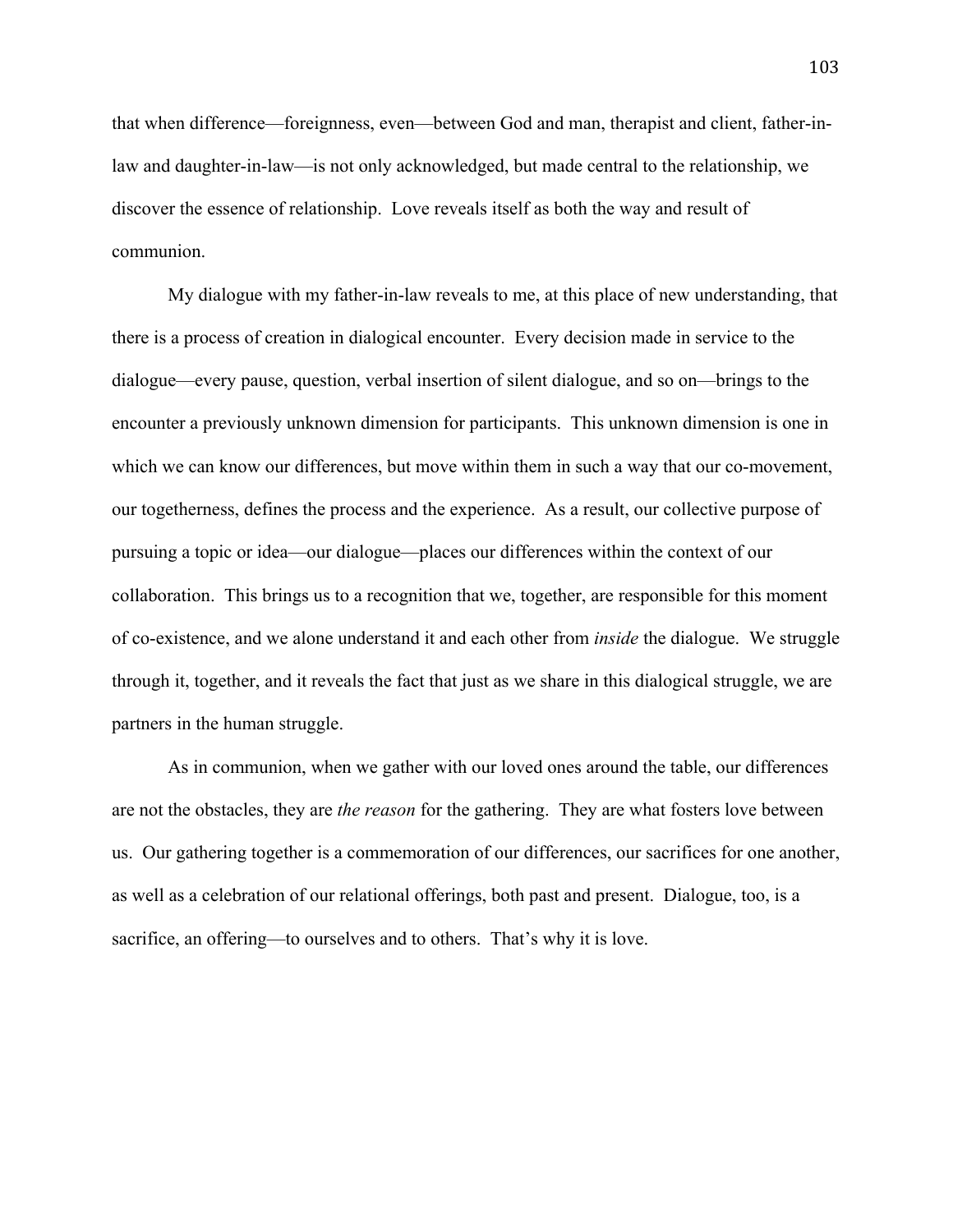#### References

- Agassi, J. B. (Ed.) (1999). *Martin Buber on psychology and psychotherapy: Essays, letters, and dialogue*. Syracuse, NY: Syracuse University Press.
- Anderson, H. (2012). Collaborative relationships and dialogic conversations: Ideas for relationally responsive practice. *Family Process, 51*(1), 8-24.
- Anderson, H., & Goolishian, H. (1988). Human systems as linguistic systems: Preliminary and evolving ideas about the implications for clinical theory. *Family Process, 27*, 371-393.
- Arnett, R. C. (2012). Beyond dialogue: Levinas and otherwise than the I-Thou. *Language and Dialogue, 2*(1), 140-155. doi:140–155. doi 10.1075/ld.2.1.08arn
- Atterton, P., Calarco, M., & Friedman, M. (Eds.). (2004). *Levinas and Buber: Dialogue and difference*. Pittsburgh, PA: Duquesne University Press.
- Bakhtin, M. M. (1981). *The dialogic imagination*. Austin, TX: The University of Texas Press.
- Bakhtin, M. M. (1986). *Speech genres and other late essays* (V. W. McGee, Trans. M. Holquist & C. Emerson Eds.). Austin, TX: University of Texas Press.
- Bateson, G. (1972). *Steps to an ecology of mind: Collected essays in anthropology, psychiatry, evolution, and epistemology.* . Chicago, IL: University of Chicago Press.
- Bohm, D. (2014). *On dialogue*. New York, NY: Routledge.
- Boszormenyi-Nagy, I., & Krasner, B. R. (1980). Trust-based therapy: A Contextual approach. *The American Journal of Psychiatry, 137*(7), 767-775.
- Bowen, M. (1985). *Family therapy in clinical practice*. Lanham, MD: Rowman & Littlefield Publishers, Inc.
- Brown, B. (2010). *The gifts of imperfection*. Center City, MN: Hazelden.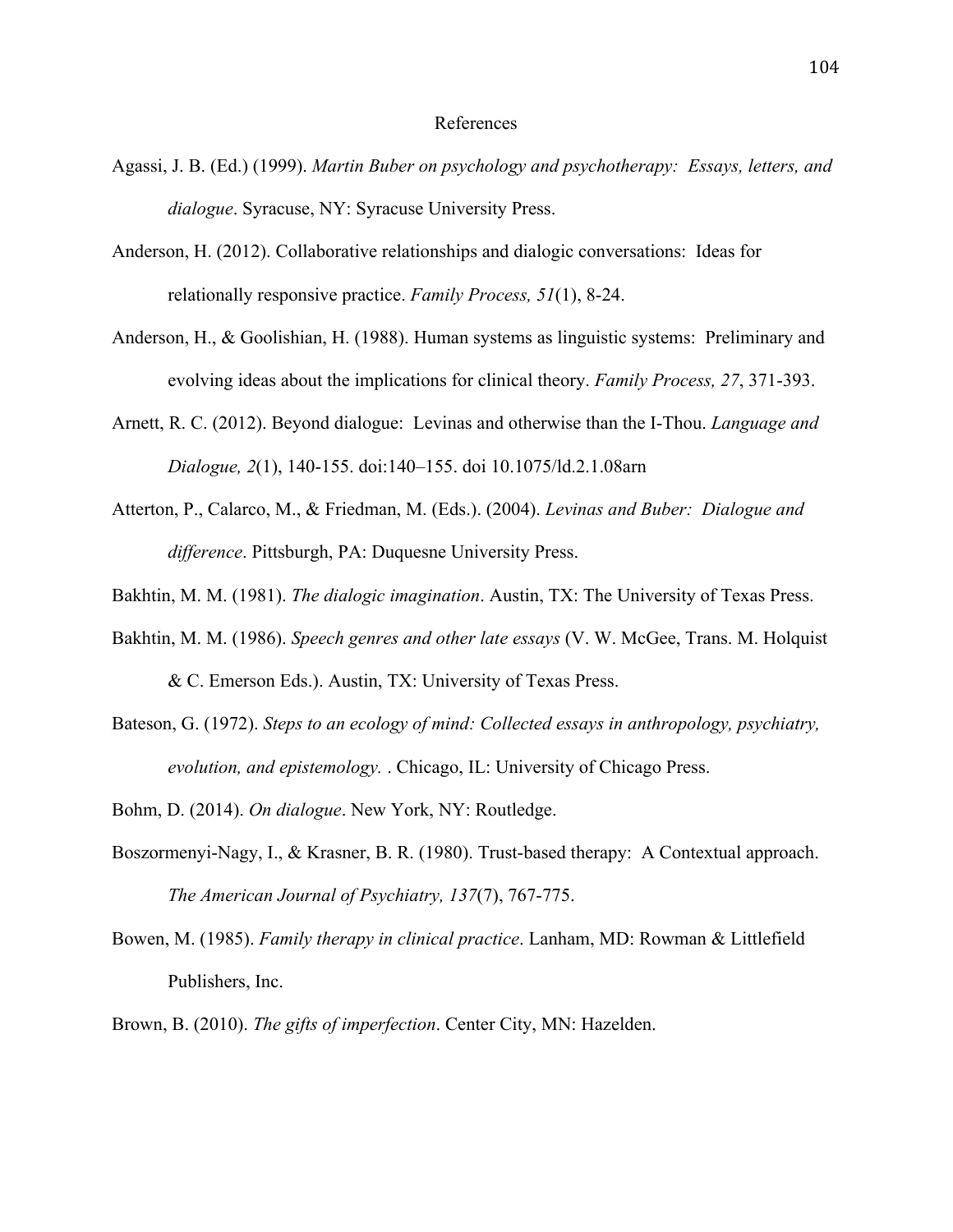- Brown, B. (2010). The power of vulnerability. [Video File] Retrieved from https://www.ted.com/talks/brene\_brown\_on\_vulnerability?language=en
- Brown, B. (2012). *Daring greatly: How the courage to be vulnerable transforms the way we live, love, parent, and lead*. New York, NY: Gotham Books.
- Brown, J. (2015). Wherefore art 'Thou' in the dialogical approach? The relevance of Buber's ideas to family therapy and research. *Australian and New Zealand Journal of Family Therapy, 36*, 188-203.
- Buber, M. (1970). *I and thou*. New York, NY: Charles Scribner's Sons.
- Buber, M. (1999). Distance and relation. In J. B. Agassi (Ed.), *Martin Buber on psychology and psychotherapy* (pp. 3-16). Syracuse, NY: Syracuse University Press.
- Buber, M. (2002a). *Between man and man*. New York, NY: Routledge.
- Buber, M. (2002b). *Meetings* (M. Friedman Ed. 3rd ed.). New York, NY: Routledge.
- Buechner, F. (1993). *Walking in the dark: A doubter's dictionary*. New York, NY: HarperCollins.
- Card, O. S. (1991). *Ender's game*. New York, NY: Tom Doherty Associates.
- Card, O. S. (2010). *Ender's game (The Ender quartet series book 1).* Retrieved from http://www.amazon.com
- Chryssavgis, J. (Ed.) (2014). *Dialogue of love: Breaking the silence of centuries (Orthodox Christianity and contemporary thought)*. New York, NY: Fordham University Press.
- Cissna, K. N., & Anderson, R. (1998). Theorizing about dialogic moments: The Buber-Rogers position and postmodern themes. *Communication Theory, 8*(1), 63-104.
- Covey, S. R. (2004). *The 7 habits of highly effective people: Powerful lessons in personal change*. New York, NY: Simon & Schuster.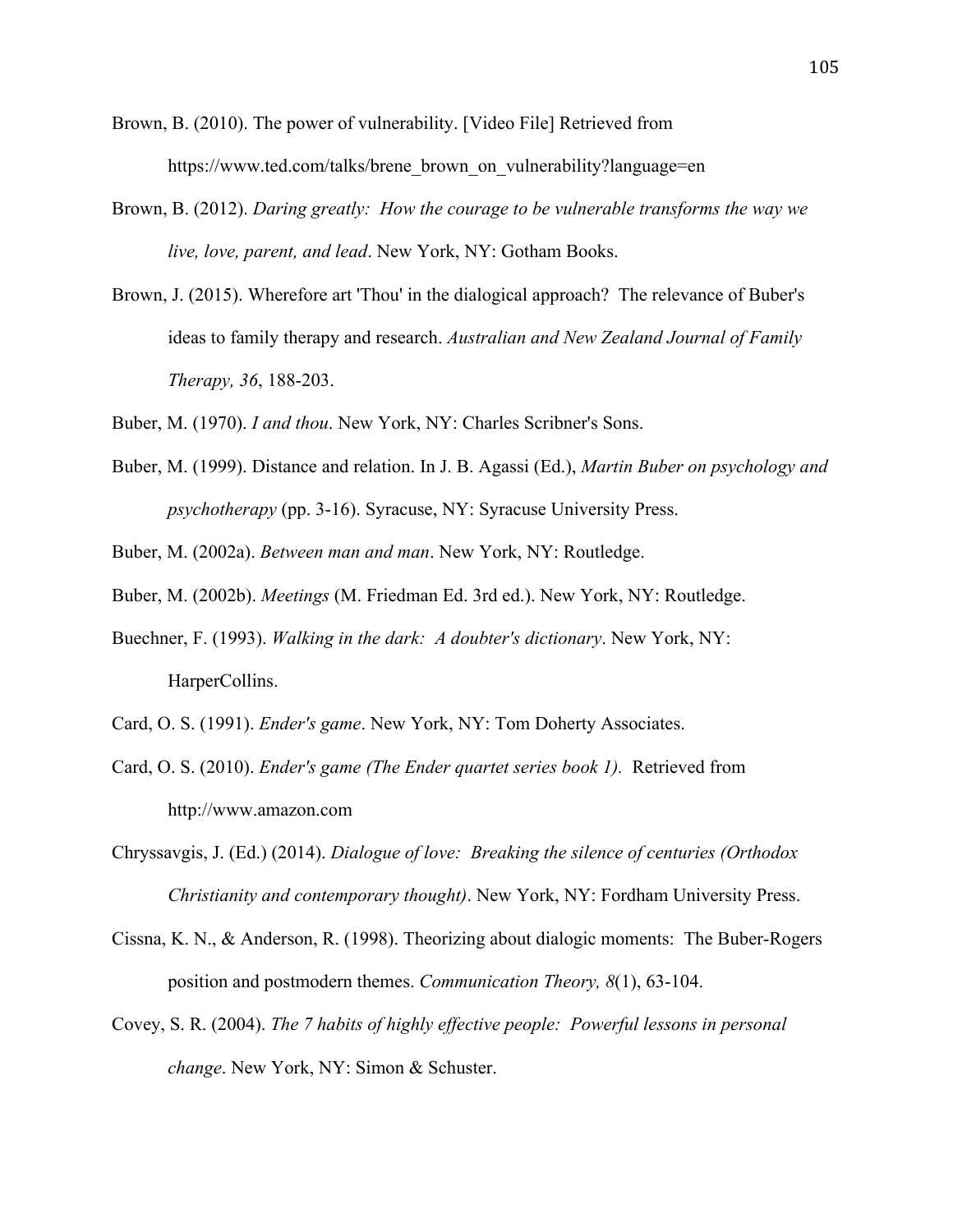- Ellinor, L., & Gerard, G. (1998). *Dialogue: Rediscover the transforming power of conversation*. New York, NY: John Wiley & Sons, Inc.
- EP. (2016a). About Us. Retrieved from http://www.whatisessential.org/about-us
- EP. (2016b). Our Method. Retrieved from http://www.whatisessential.org/our-method
- Flemons, D. (1991). *Completing distinctions: Interweaving the ideas of Gregory Bateson and Taoism into a unique approach to therapy*. Boston, MA: Shambhala Publications, Inc.
- Flemons, D. (2002). *Of one mind*. New York, NY: W. W. Norton & Company, Inc.
- Framo, J. (1992). *Family of origin therapy: An intergenerational approach*. New York, NY: Brunner/Mazel, Inc.
- Freire, P. (1997). *Pedagogy of the heart*. New York, NY: Continuum Publishing.
- Freire, P. (1998). *Pedgagogy of freedom: Ethics, democracy, and civic courage*. Lanham, Maryland: Rowman & Littlefield Publishers.
- Freire, P. (2000). *Pedagogy of the oppressed*. New York, NY: Bloomsbury.
- Freire, P. (2007). *Pedagogy of the heart*. New York, NY: Continuum.
- Friedman, M. (1976). Dialogue of touchstones: An approach to communication and identity. *Communication, 2*(2), 143-157.
- Friedman, M. (1988). Dialogue, confirmation, and the image of the human. *Journal of Humanistic Psychology, 28*(2), 123-135.
- Friedman, M. (1998). Buber's philosophy as the basis for dialogical psychotherapy and Contextual Therapy. *Journal of Humanistic Psychology, 38*(25), 25-40. doi:10.1177/00221678980381004
- Friedman, M. (2001). Martin Buber and Mikhail Bakhtin: The dialogue of voices and the word that is spoken. *Religion and Literature, 33*(3), 25-36.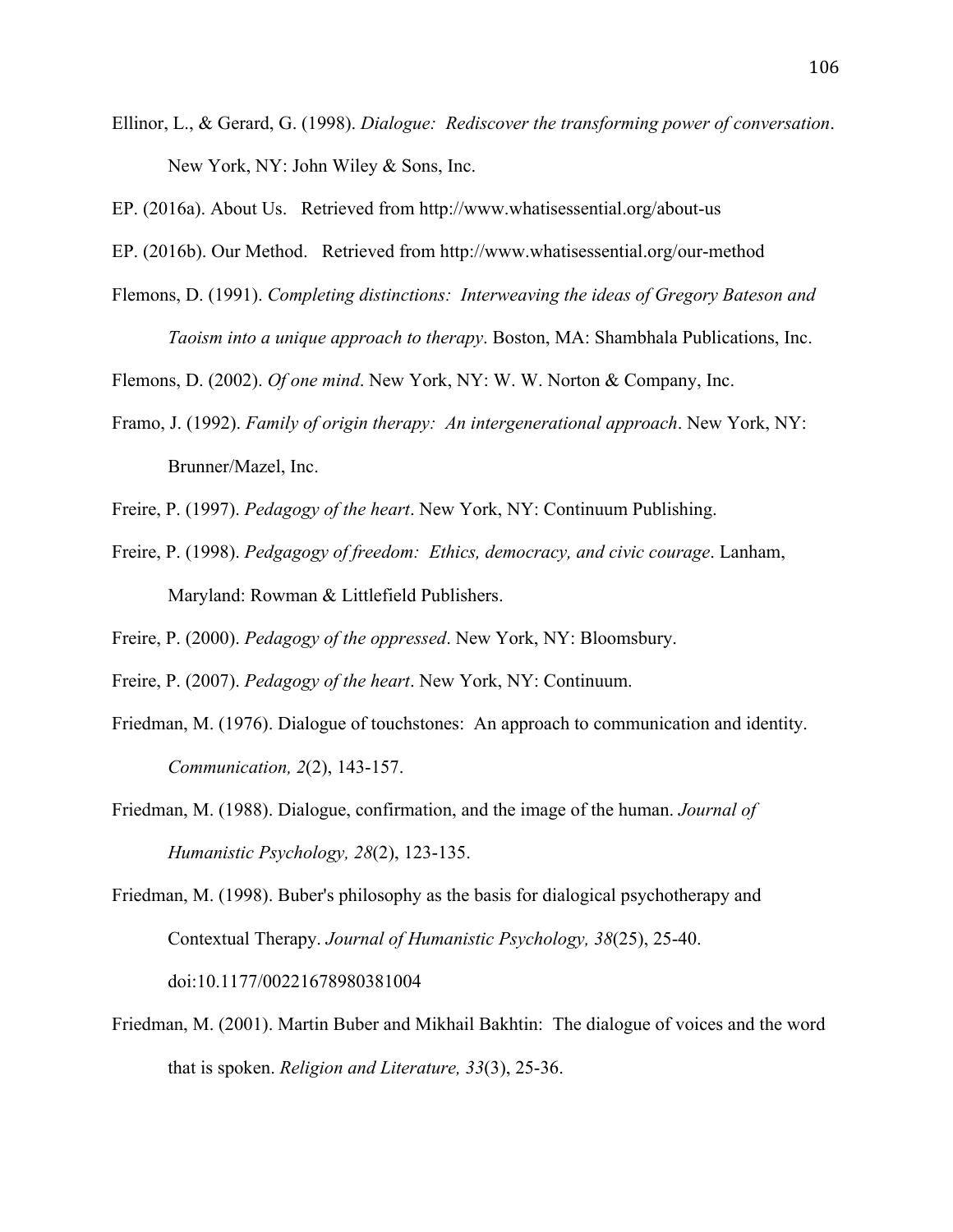Friedman, M. (2002). *Martin Buber: The life of dialogue*. New York, NY: Routledge.

- Friedman, M. (2005). My dialogue with dialogue. In B. Banathy & P. M. Jenlink (Eds.), *Dialogue as a means of collective communication* (pp. 137-160). New York, NY: Kluwer Academic/Penlum Publishers.
- Gergen, K. J. (2009). *Relational being: Beyond self and community*. New York, NY: Oxford University Press.
- Giarmo, C. M. (1997). Are there commonalities between modern and postmodern philosophies?: An examination of the self and knowledge. *Journal of Theoretical and Philosophical Psychology, 17*(1), 67-78.
- Glass, I. (2011, January 21, 2011) *Slow to react*. Retrieved from http://www.thisamericanlife.org/radio-archives/episode/425/slow-to-react.
- Glass, I. (2015, January 23) *If you don't have anything nice to say, say it in all caps*. Retrieved from http://www.thisamericanlife.org/radio-archives/episode/545/if-you-dont-haveanything-nice-to-say-say-it-in-all-caps.

Glatzer, N. N. (Ed.) (1975). *The way of response: Martin Buber*. New York: NY.

- Gordon, N. (2004). Ethics and the place of the other. In P. Atterton, M. Calarco, & M. Friedman (Eds.), *Levinas and Buber: Dialogue and difference* (pp. 98-115). Pittsburgh, PA: Duquesne University Press.
- Gumbrecht, H. U., Maturana, H. R., & Poerksen, B. (2006). Humberto R. Maturana and Francisco J. Varela on the humanities: The Poerksen interviews. *Journal of Aesthetic Education, 40*(1), 22-53.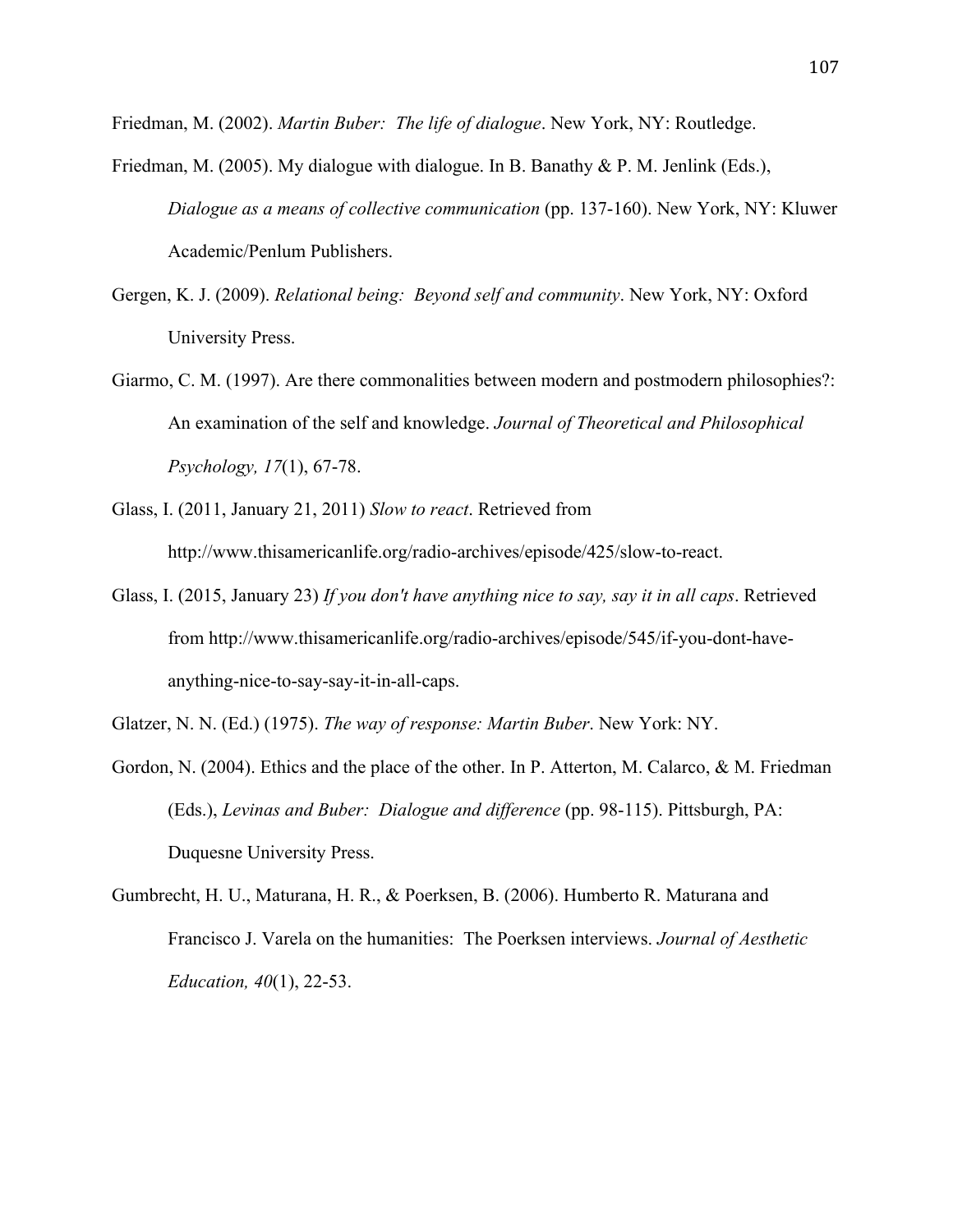- Hanley, J. M. (2003). *A conceptual famework linking Bohmian dialogue with individual consciousness and shared consciousness.* (Doctor of Education Dissertation), Spalding University, Louisville, KY.
- Hardy, K. V., & Laszloffy, T. A. (1995). The cultural genogram: Key to training culturally competent family therapists. *Journal of Marital and Family Therapy, 21*(3), 227-237.

Holquist, M. (2002). *Dialogism: Bakhtin and his world*. New York, NY: Routledge.

- Holquist, M., & Clark, K. (1986). *Mikhail Bakhtin*. Cambridge, MA: Harvard University Press.
- Holthouse, D. (2004). Stalking the bogeyman. *Westword*. Retrieved from http://www.westword.com/news/stalking-the-bogeyman-5079302
- Hyde, M. J. (2004). The ontological workings of dialogue and acknowledgement. In R. Anderson, L. A. Baxter, & K. N. Cissna (Eds.), *Dialogue: Theorizing difference in communication studies*. Thousand Oaks, CA: Sage Publications.
- Isaacs, W. (1999). *Dialogue and the art of thinking together: A pioneering approach to communicating in business and life.* New York, NY: Random House.
- Joyce, T. A., & Taylor, V. L. (1990). Mastering words and managing conversations: Therapy as dialogue. *The Journal of Strategic and Systemic Therapies, 9*(4), 21-28.
- Kerr, M. E., & Bowen, M. (1988). *Family evaluation: The role of the family as an emotional unit that governs individual behavior and development*. New York, NY: W. W. Norton & Company.
- Kierkegaard, S. (Ed.) (2003). *The soul of Kierkegaard: Selections from his journals*. Mineola, NY: Dover Publications.
- Krasner, B. R., & Joyce, A. J. (1995). *Truth, trust, and relationships: Healing interventions in Contextual Therapy*. New York, NY: Brunner/Mazel, Inc.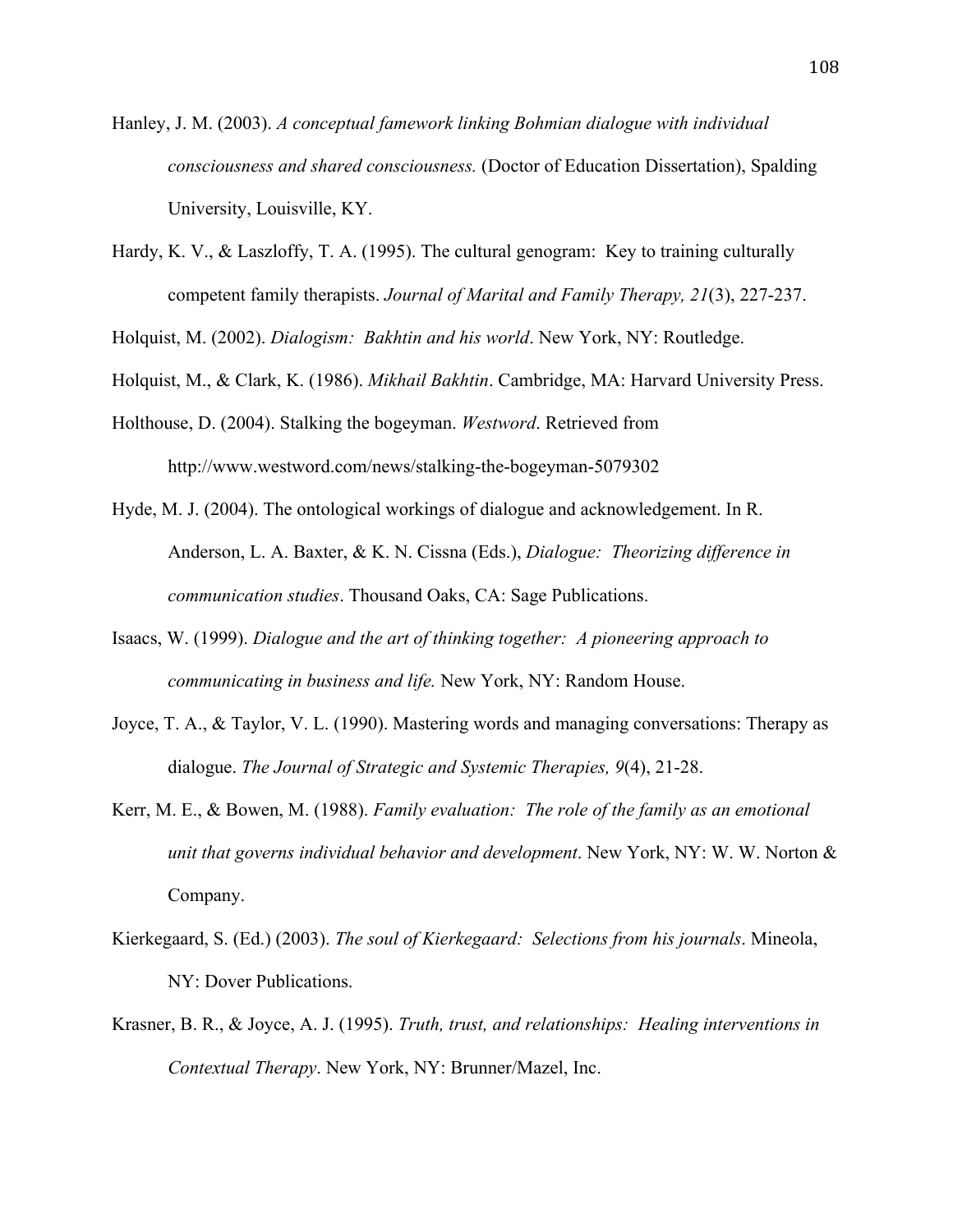Levinas, E. (1991). *Totality and infinity*. Norwell, MA: Kluwer Academic Publishers.

- Lipari, L. (2014). On interlistening and the idea of dialogue. *Theory & Psychology, 24*(4), 504- 523.
- Lively, J. (2016, November 24, 2016) *The good news: Why our suffering only exists in the past*. Retrieved from http://jesslively.com/byronkatie/.

Lodge, D. (1990). *After Bakhtin: Essays on fiction and criticism*. New York, NY: Routledge.

- Lusk, H. M. (2008). *A study of dialectical theory and its relation to interpersonal relationships.* University of Tennessee, Knoxville, TN. Retrieved from http://trace.tennessee.edu/utk\_chanhonoproj/1206
- Maturana, H. R. (1978). The biology of language: The epistemology of reality. In G. Miller & E. Lennenberg (Eds.), *Psychology and biology of language and thought*. New York, NY: Academic Press.
- Maturana, H. R., & Varela, F. J. (1992). *The tree of knowledge: The biological roots of human understanding*. Boston, MA: Shabhala Publications.
- Maturana, H. R., & Verden-Zöller, G. (2008). *The origin of humanness in the biology of love* (P. Bunnell Ed.). Charlottesville, VA: Imprint Academic.
- Melton, G. D. (2016). *Love Warrior*. New York: Flat Iron Books.
- Olson, M. E., Laitila, A., Rober, P., & Seikkula, J. (2012). The shift from monologue to dialogue in a couple therapy session: Dialogical investigation of change from the therapist's point of view. *Family Process, 51*(3), 420-435.

Reichle, F. (Writer). (2007). Monte grande: What is life?: Icarus Films.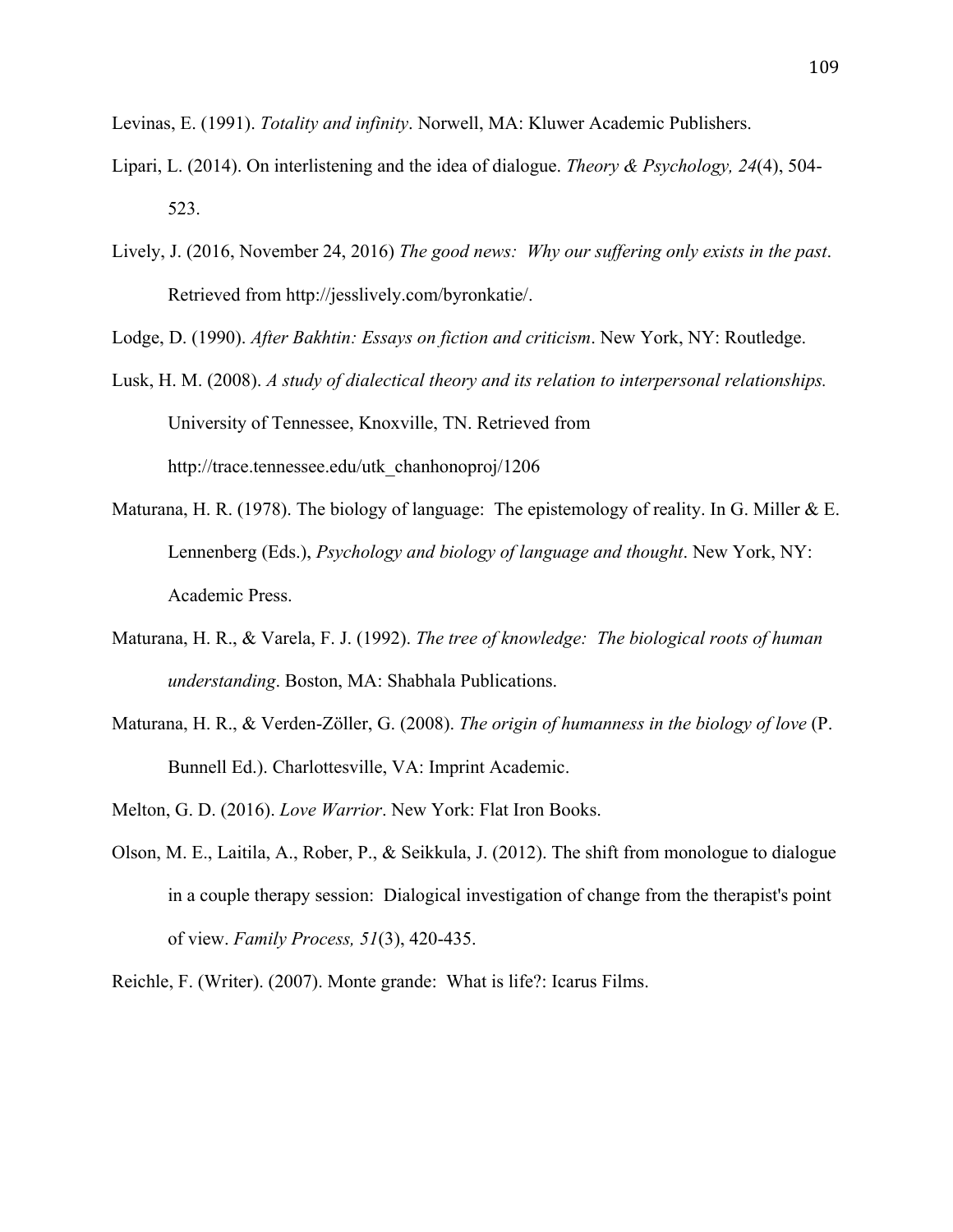- Rober, P. (2005). Family therapy as a dialogue of living persons: A perspective inspired by Bakhtin, Voloshinov, and Shotter. *Journal of Marital and Family Therapy, 31*(4), 385- 397.
- Roffman, A. E. (2014). Rigor, imagination, humility, and love: Systemic wisdom in psychotherapy practice. *Journal of Systemic Therapies, 33*(2), 1-15.
- Scott, C. (1983). *Becoming dialogue: Martin Buber's concept of turning to the other as educational praxis* (Doctor of Philosophy), Simon Fraser, British Columbia.
- Scott, J. G., Scott, R. G., Miller, W. L., Stange, K. C., & Crabtree, B. F. (2009). Healing relationships and the existential philosophy of Martin Buber. *Philosophy, Ethics, and Humanities in Medicine, 4*(1), 11-19. doi:10.1186/1747-5341-4-11
- Seikkula, J. (2002). Monologue is the crisis--dialogue becomes the aim of therapy: Response. *Journal of Marital and Family Therapy, 28*(3), 283-284.
- Seikkula, J., & Olson, M. E. (2003). The open dialogue approach to acute psychosis: Its poetics and micropolitics. *Family Process, 42*(3), 403-418.
- Seikkula, J., & Trimble, D. (2005). Healing elments of therapeutic conversation: Dialogue as an embodiment of love. *Family Process, 44*(4), 461-475.
- Senge, P. M., Scharmer, C. O., Jaworski, J., & Flowers, B. S. (2004). *Presence: Human purpose and the field of the future*. New York, NY: Doubleday.
- Sidorkin, A. M. (1999). *Beyond discourse: Education, the self, and dialogue*. Albany, NY: State University of New York Press.
- Speck, R. (1973). *Family networks: A new approach to family problems*. New York, NY: Pantheon.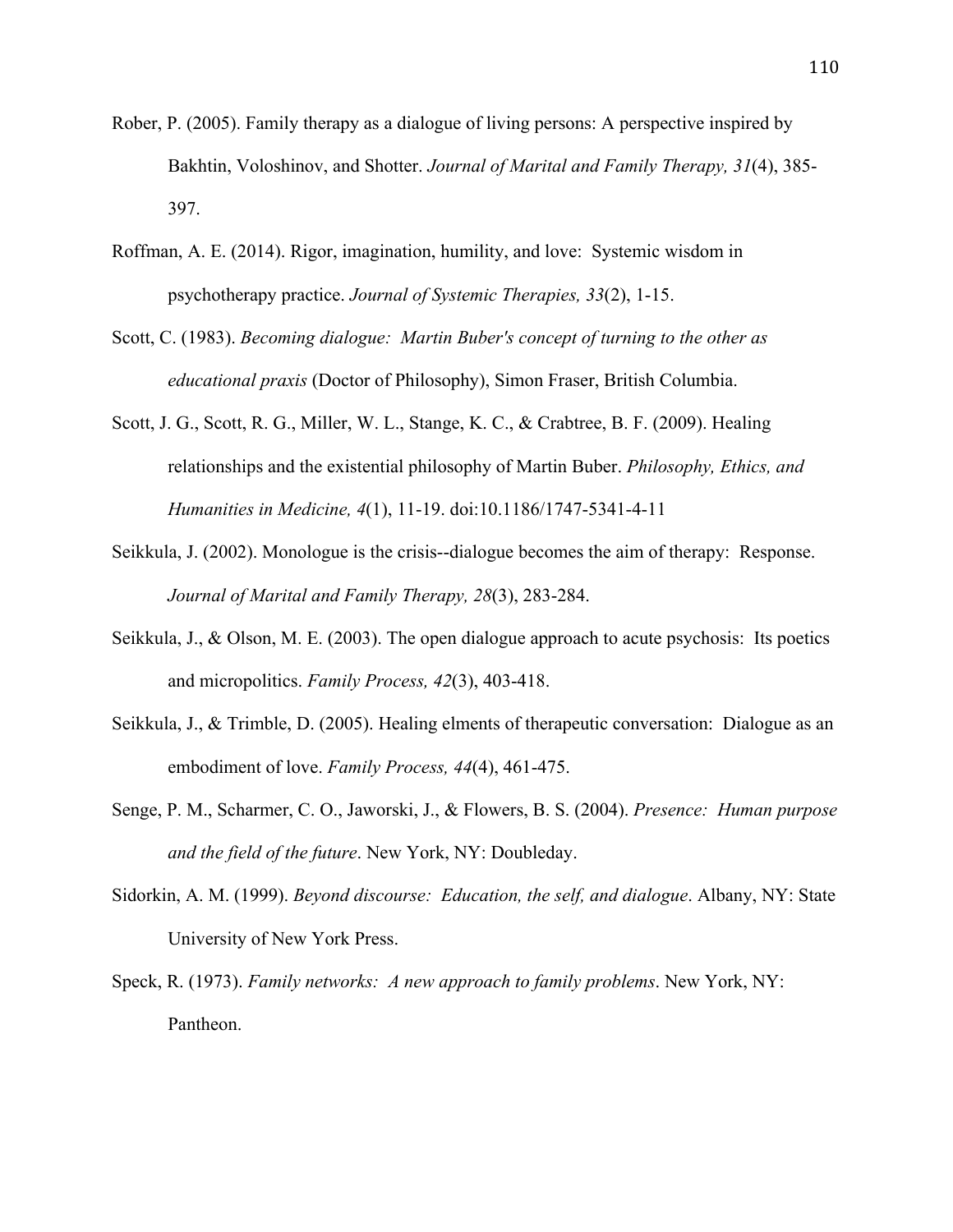Stauffer, J. (2011). Dialogue in the navigation of loyalty dynamics between and across the generations. *Journal of Family Psychotherapy, 22*, 83-96. doi:10.1080/08975353.2011.578494

- Taylor, C. (2012). *Sources of the self: The making of modern identity*. New York, NY: Cambridge University Press.
- Varela, F. J. (1980). The creative cirle: Sketches on the natural history of circularity. In P. Watzlavick (Ed.), *The invented reality: How do we know what we believe we know?* (pp. 309-324). New York, NY: W. W. Norton & Company, Inc.
- Varela, F. J. (1989). Reflections on the circulation of concepts between a biology of cognition and systemic family therapy. *Family Process, 28*, 15-24.
- von Foerster, H. (1990, October). *Ethics and second order cybernetics*. Paper presented at the the International Conference on Systems and Family Therapy: Ethics, Epistemology, and New Methods, Paris, France. Retrieved from http://www.stanford.edu/group/SHR/4- 2/text/foerster.html
- Vygotsky, L. S. (1987). *The collected works of L. S. Vygotsky, Volume 1: Problems of general psychology* (Vol. 1). New York, NY: Plenum Press.
- West, L. (2013). Don't ignore the trolls. Feed them until they explode. *jezebel.com*. Retrieved from http://jezebel.com/dont-ignore-the-trolls-feed-them-until-they-explode-977453815
- White, E. J. (2014). Bakhtinian dialogic and Vygotskian dialectic: Compatabilities and contradictions in the classroom? *Educational Philosophy and Theory, 46*(3), 220-236.
- Wiley, N. (2012). The post-modern self: A retrospective. *Society, 49*, 328-332. doi:10.1007/s12115-012-9556-6